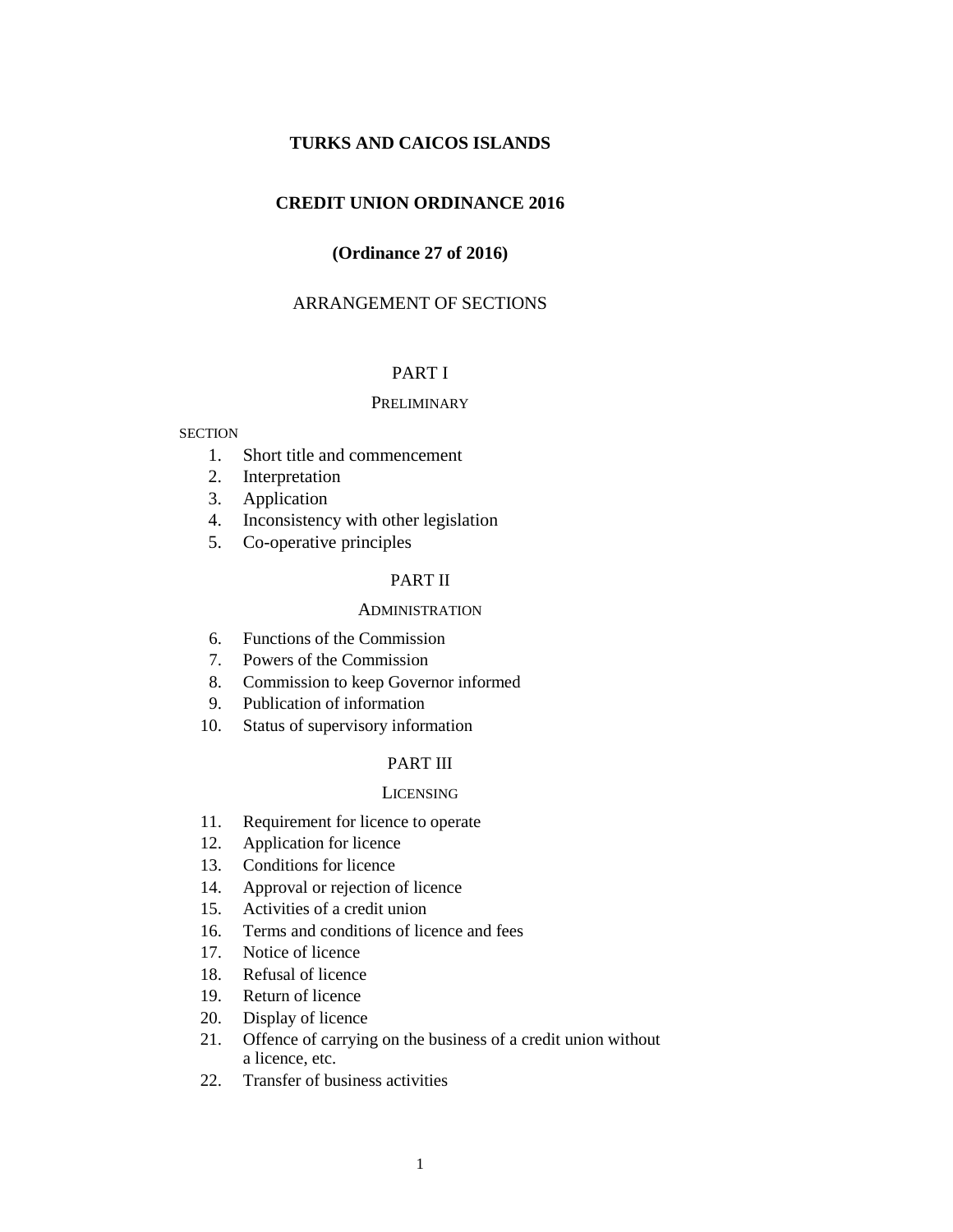- 23. Investment of funds in an affiliate, etc.
- 24. Treatment of operating expenses of affiliates
- 25. Location and approval of branches, etc.
- 26. Restricted words, names, practices
- 27. Request to vary existing classes of business activities in a licence
- 28. Restrictions on a licence
- 29. Procedure for imposing restrictions or variations of restrictions on a licence
- 30. Notice of intention
- 31. Service of notice of intention
- 32. Right to make representation
- 33. Effect of restriction
- 34. Directions to restrict, vary, etc.
- 35. Conditions for directions to restrict, vary, etc.
- 36. Service of directions
- 37. Effect of directions
- 38. Publication of directions
- 39. Grounds for revocation of a licence by the Commission
- 40. Notice of intention to revoke
- 41. Decision to revoke
- 42. Notice of revocation
- 43. Powers of Commission on a revocation
- 44. Cessation of business on revocation
- 45. No right to make representations on revocation
- 46. Appeal to Supreme Court on revocation
- 47. Publication of notice of revocation
- 48. Obligations of credit unions on revocation
- 49. Credit unions to bear expenses of revocation
- 50. Commission to provide funds for inadequate liquidity
- 51. Commission to give directions
- 52. Cancellation of a licence

# PART IV

#### PRUDENTIAL REQUIREMENTS

- 53. Minimum level of institutional capital
- 54. Maintenance of statutory reserve fund
- 55. Liquidity
- 56. Variation of level of institutional capital
- 57. Stabilisation fund
- 58. Investments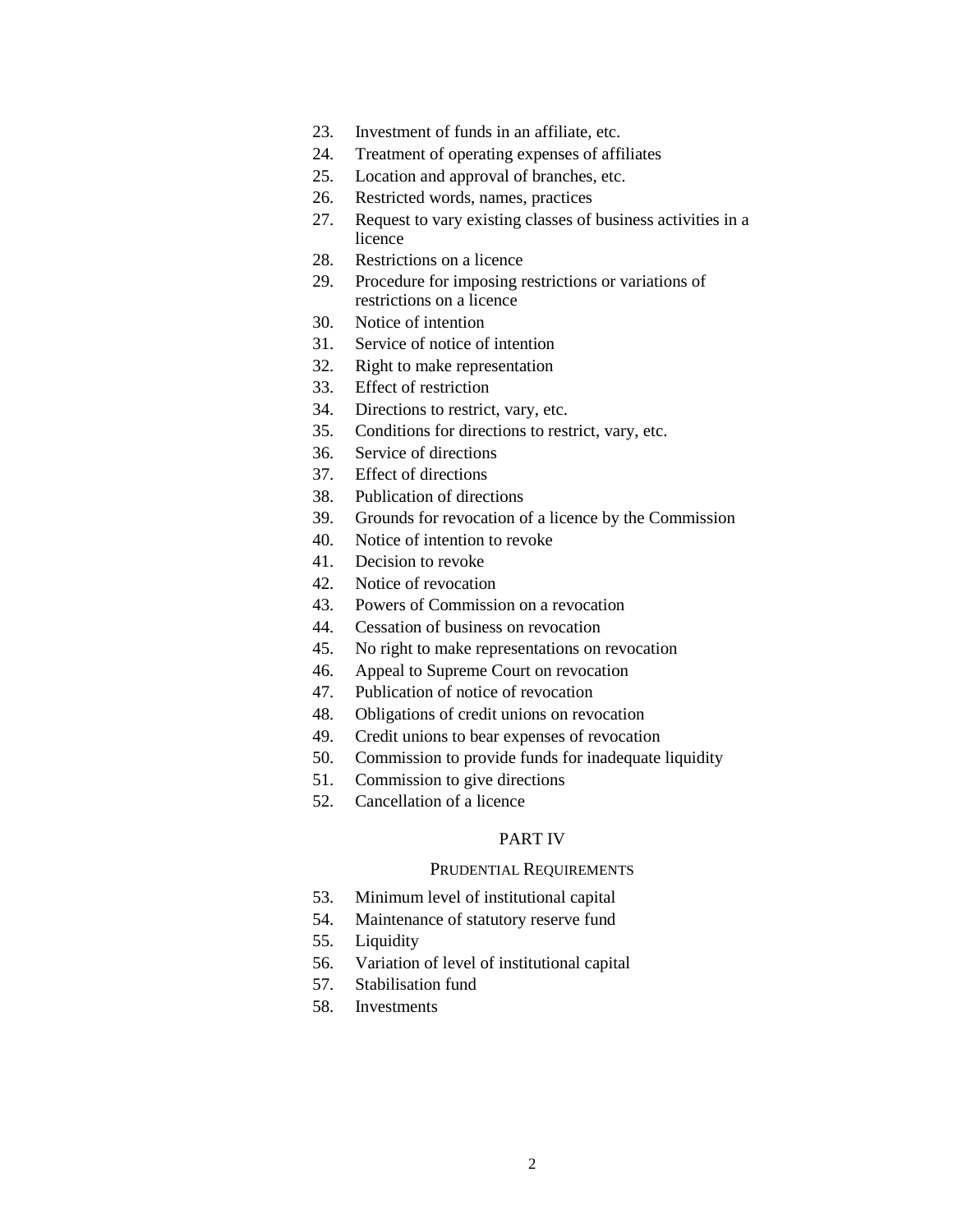# PART V

# SUPERVISION OF CREDIT UNIONS

- 59. Supervisory duties and powers
- 60. Commission examination
- 61. Access to records etc.
- 62. Power of Commission to request information
- 63. Powers of entry
- 64. Obstruction of entry
- 65. Corrective action for unsafe and unsound business conduct
- 66. Failure to meet solvency ratio
- 67. Power to suspend
- 68. Commission to take charge of books
- 69. Collection of loan payments and receivables during suspension
- 70. Effect of suspension order
- 71. Stay of actions
- 72. Corrective action for solvency ratios
- 73. Non application of sections
- 74. Submission of certain returns
- 75. Submission of audited financial statements
- 76. Examination of returns and statements
- 77. Exercise of corrective action by Commission
- 78. Engagement of an accountant
- 79. Compliance directions
- 80. Pre-direction compliance notice
- 81. Issue of compliance directions
- 82. Interim compliance directions
- 83. Failure to attend hearing
- 84. Board of credit union to inform members of compliance directions
- 85. Application to Supreme Court for orders on a compliance direction
- 86. Failure to comply with compliance directions
- 87. Cancellation, revocation of compliance direction
- 88. Injunctive relief
- 89. Commission to collect statistics
- 90. Commission to maintain registers
- 91. Annual report

#### PART VI

# **MEMBERSHIP**

- 92. Qualifications for membership
- 93. Application for membership
- 94. Membership requirements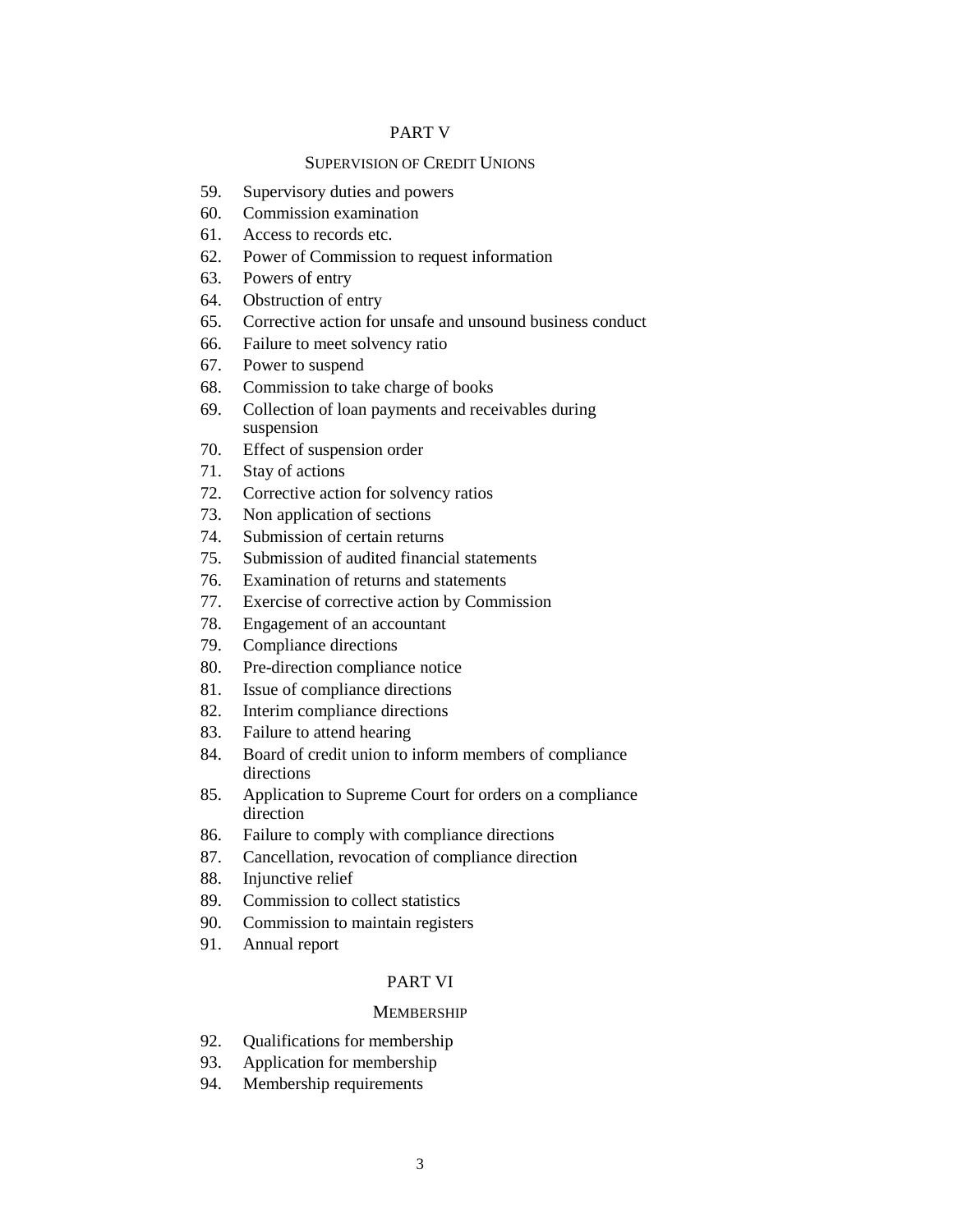- 95. Withdrawal of membership
- 96. Expulsion of members
- 97. Cessation of membership
- 98. Voting rights
- 99. Liability of members

# PART VII

### SHARES AND DEPOSITS

- 100. Members' shares
- 101. Permanent shares
- 102. Deposits
- 103. Withdrawals
- 104. Members' statement
- 105. Distributions from equity

# PART VIII

### LOANS AND LIMITATIONS

- 106. Loans
- 107. Approval of loans
- 108. Forms of security
- 109. Disclosure of interest rates, related fees, etc.
- 110. Loans to officers and employees
- 111. Forms of loans to persons, officers and employees
- 112. Conditions for loans to officers and employees, etc.
- 113. Exemption from loan conditions
- 114. Delinquent loans
- 115. Failure to remedy delinquency
- 116. Additional days to remedy delinquency
- 117. Effective date of resignation on a delinquency
- 118. Treatment of interest
- 119. Credit exposure
- 120. Related party exposures
- 121. Borrowing by a credit union
- 122. Restrictions on investment in real property

# PART IX

# BOARD MEMBERS AND OFFICERS

- 123. Criteria for membership
- 124. Terms of service
- 125. Change in membership
- 126. Failure to comply with membership and service
- 127. Persons debarred from management
- 128. Duties and responsibilities of a board of a credit union
- 129. Directions for removal of officers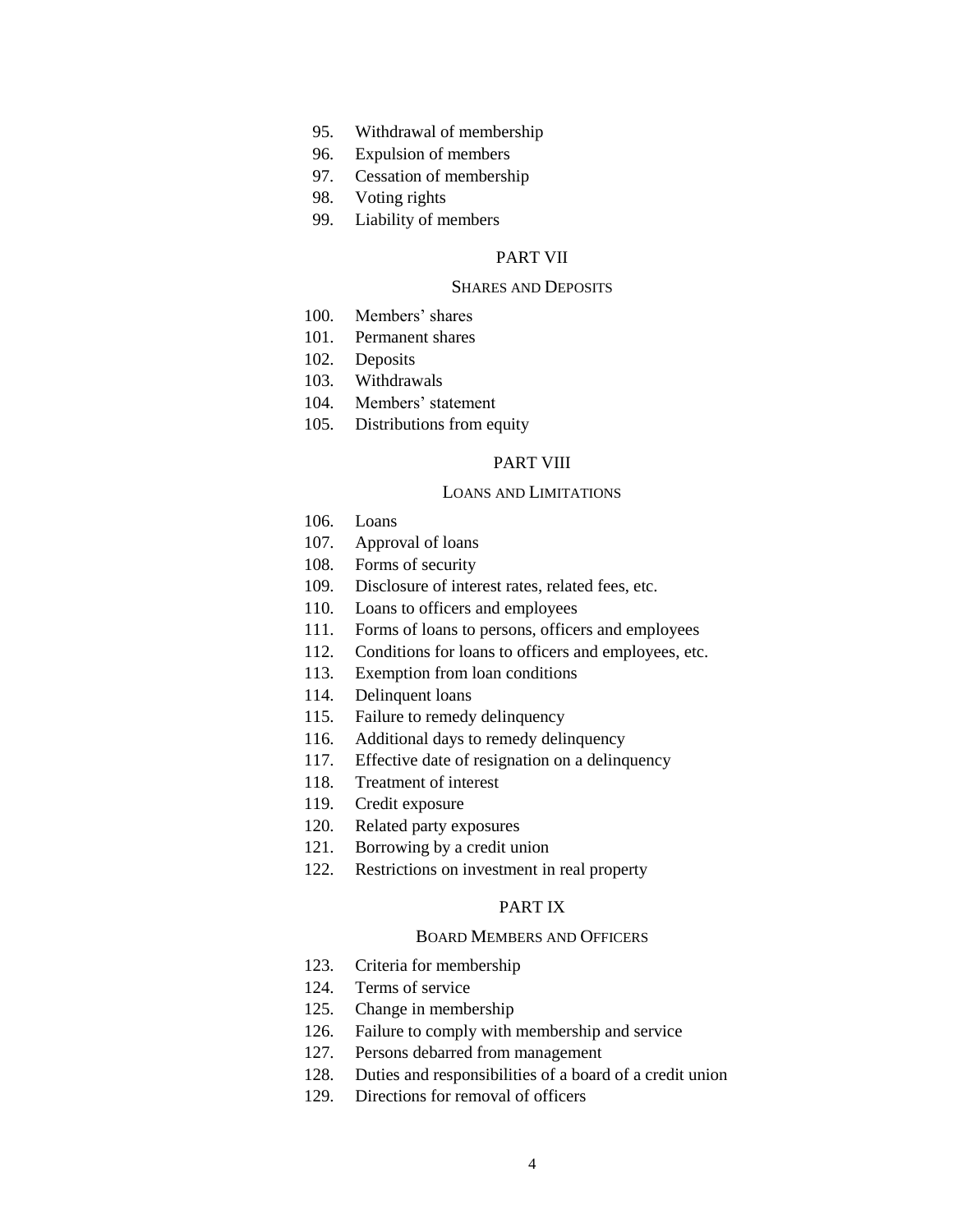- 130. Dissolution of board of a credit union
- 131. Interim Board
- 132. Remuneration and expenses

# PART X

# **COMMITTEES**

- 133. Supervisory Committee
- 134. Duties of the supervisory committee
- 135. Compliance officer
- 136. Internal audit function
- 137. Misappropriation, etc.
- 138. Ceasing to be a member of the supervisory committee
- 139. Removal by members from the supervisory committee
- 140. Credit committee
- 141. Duties of credit committee
- 142. Ceasing to be a member of the credit committee
- 143. Removal by members from the credit committee
- 144. Loan approval
- 145. Credit committee reports
- 146. Other committees
- 147. Risk management committee
- 148. Investment committee
- 149. Declaration of interest
- 150. Conflict of interest

# PART XI

#### AUDIT

- 151. Appointment of external auditor
- 152. Replacement of external auditor
- 153. Auditor's management letter
- 154. Commission may appoint an external auditor in special circumstances
- 155. Further audit requirements
- 156. Duty of auditor to report
- 157. Protection of external auditor
- 158. Liability of the auditor

# PART XII

# JUDICIAL MANAGEMENT, SUSPENSION AND LIQUIDATION

- 159. Judicial management
- 160. Resolution for judicial management
- 161. Notice of intent to apply for judicial management
- 162. Right to be heard on application
- 163. Stay of actions, processes, etc.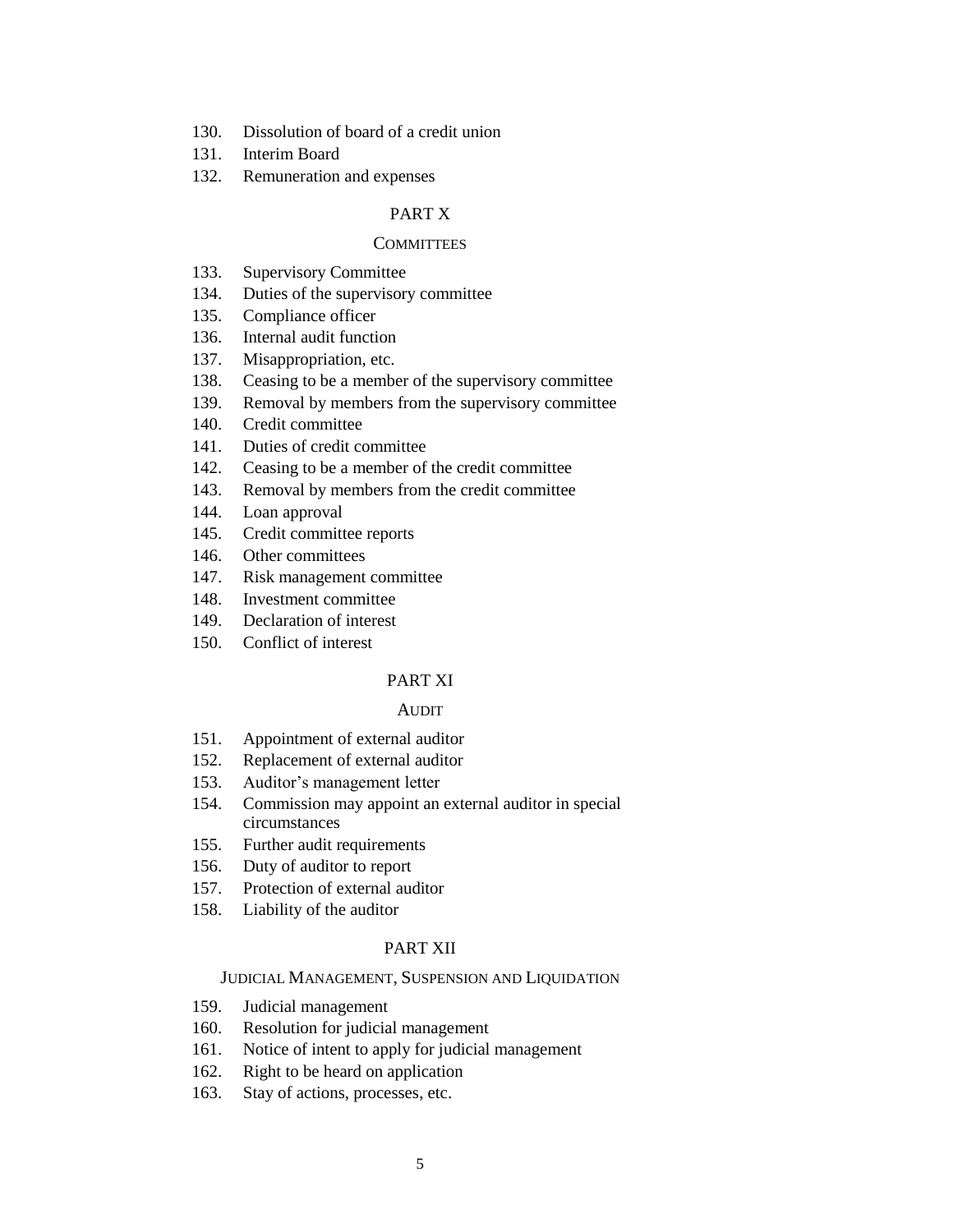- 164. Order for Judicial management
- 165. Appointment of judicial manager
- 166. Costs and expenses of judicial manager
- 167. Vesting on judicial management
- 168. Role of officers, employees, etc. under judicial management
- 169. Acceptance of new deposits, shares, etc.
- 170. Directions and control by Supreme Court
- 171. Reports to the Commission by judicial manager
- 172. Reports to the board of the credit union
- 173. Judicial manager to file final report
- 174. Decision of Supreme Court on report of judicial manager
- 175. Supreme Court may cancel contracts
- 176. Indemnity
- 177. Cancellation of judicial management order
- 178. Suspension of operations
- 179. Suspension order
- 180. Effect of suspension
- 181. Stay of claims, actions, etc.
- 182. Cessation of suspension order
- 183. Winding up of credit union by Supreme Court
- 184. Suspension on a petition to wind up
- 185. Failure to allow access to credit union, books, etc.
- 186. Involuntary liquidation
- 187. Petition for winding up
- 188. Voluntary liquidation
- 189. Undue delay by a liquidator
- 190. Reconstruction of credit unions
- 191. Amalgamation of credit unions
- 192. Transfers
- 193. Divisions
- 194. Notice of amalgamation required
- 195. Vesting of assets
- 196. Winding up

# PART XIII

# INSURANCE DEPOSIT SCHEME

- 197. Interpretation
- 198. Establishment of the Scheme
- 199. Financing the Scheme
- 200. Payment of the depositors
- 201. Non-payment to directors etc.
- 202. Usage of the funds from the scheme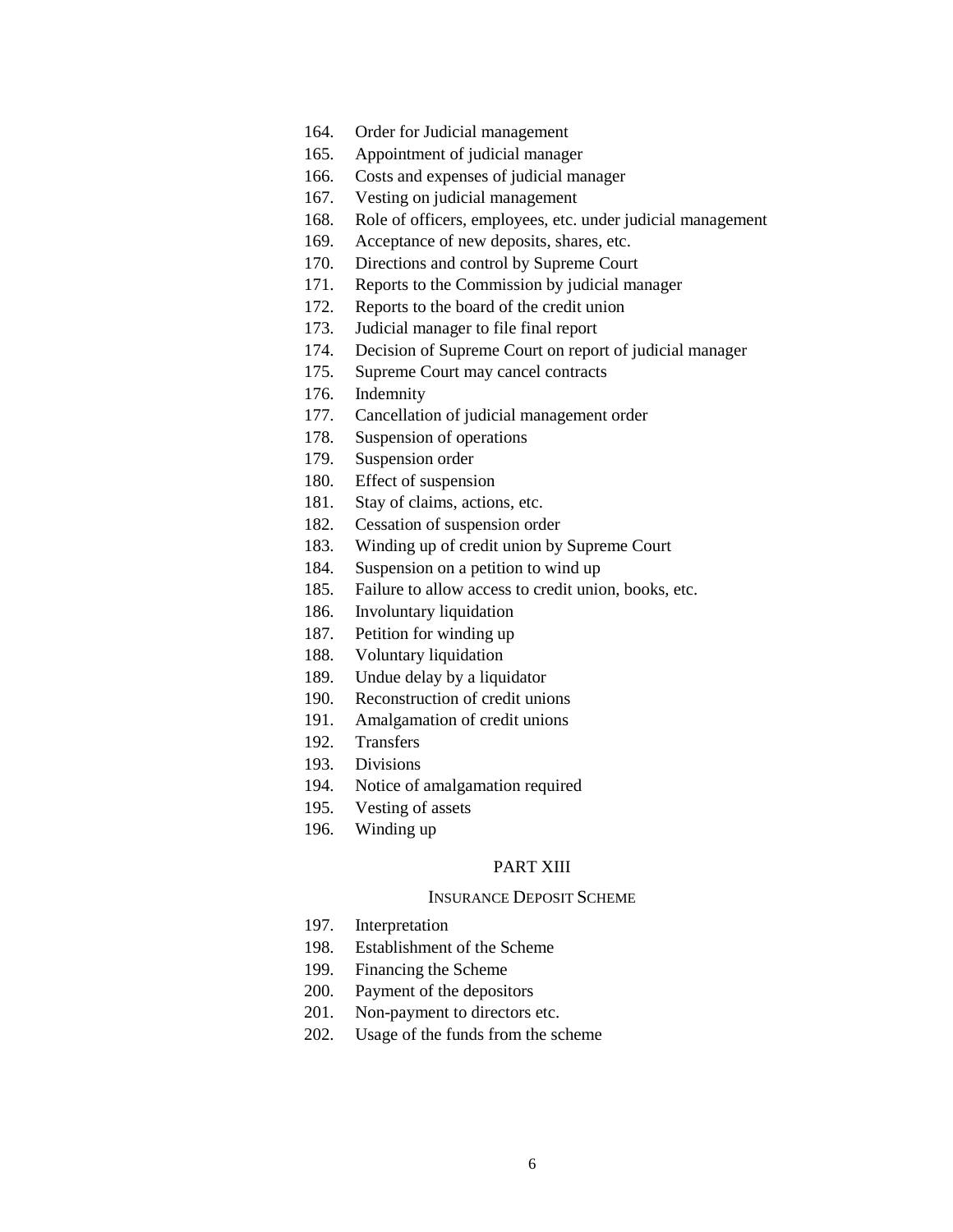# PART XIV

# REGULATIONS AND GUIDELINES

- 203. Regulations
- 204. Draft regulations
- 205. Prudential standards
- 206. Consultation on prudential standards
- 207. Amendment of Schedules

# PART XV

### **MISCELLANEOUS**

- 208. Discharge of liability
- 209. Administrative fines
- 210. Failure to pay administrative fine
- 211. Payment of administrative fine
- 212. Form of notices
- 213. Minister to make Orders for notice, information, etc.
- 214. Financial fraud on members
- 215. Offences and penalties
- 216. Appeals
- 217. Power to amend by-laws
- 218. Consequential amendments

| <b>SCHEDULE 1:</b> | <b>Classes of Business Activities</b>                                                                                                 |
|--------------------|---------------------------------------------------------------------------------------------------------------------------------------|
| <b>SCHEDULE 2:</b> | Fit and Proper Person                                                                                                                 |
| <b>SCHEDULE 3:</b> | <b>Technical Solvency test for Credit Unions</b>                                                                                      |
| <b>SCHEDULE 4:</b> | Offences in respect of which criminal<br>liability on summary conviction may be<br>discharged by payment of an administrative<br>fine |
| <b>SCHEDULE 5:</b> | Corrective action by Commission                                                                                                       |
| <b>SCHEDULE 6:</b> | Prudent operations and conduct for Credit<br>Unions                                                                                   |
| <b>SCHEDULE 7:</b> | Fees for Credit Unions                                                                                                                |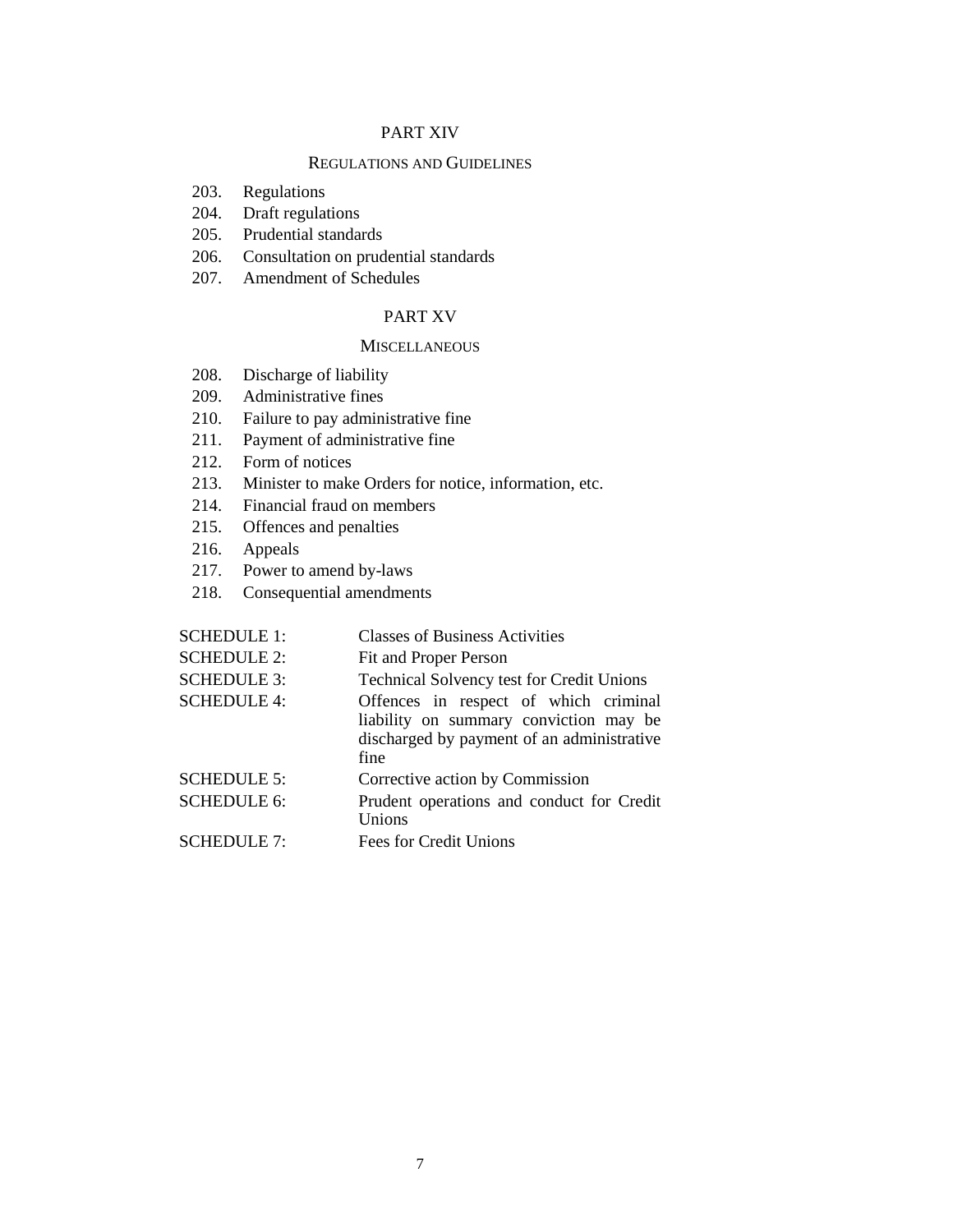# **TURKS AND CAICOS ISLANDS CREDIT UNION ORDINANCE 2016**

# **(Ordinance 27 of 2016)**

**AN ORDINANCE** TO PROVIDE FOR THE CREATION OF CREDIT UNIONS IN THE TURKS AND CAICOS ISLANDS AND FOR REGULATION OF THE FINANCIAL BUSINESS ACTIVITIES OF ALL CREDIT UNIONS AND FOR THE ASSIGNMENT OF SUPERVISORY AND LICENSING RESPONSIBILITY TO THE TURKS AND CAICOS ISLANDS FINANCIAL SERVICES COMMISSION.

**ENACTED** by the Legislature of the Turks and Caicos Islands.

# PART I

# PRELIMINARY

# **Short title and commencement**

**1.** This Ordinance may be cited as the Credit Union Ordinance, 2016 and shall come into force on such day as the Governor may appoint by Notice published in the *Gazette*.

# **Interpretation**

- **2.** In this Ordinance—
- "affiliate" means an entity where the board and more than 50% of the membership of that entity are the same as that of the credit union;
- "authorised person" means an individual or entity authorised in writing by the Commission;
- "board of the credit union" means the board of management to whom the management of the affairs of a credit union is entrusted;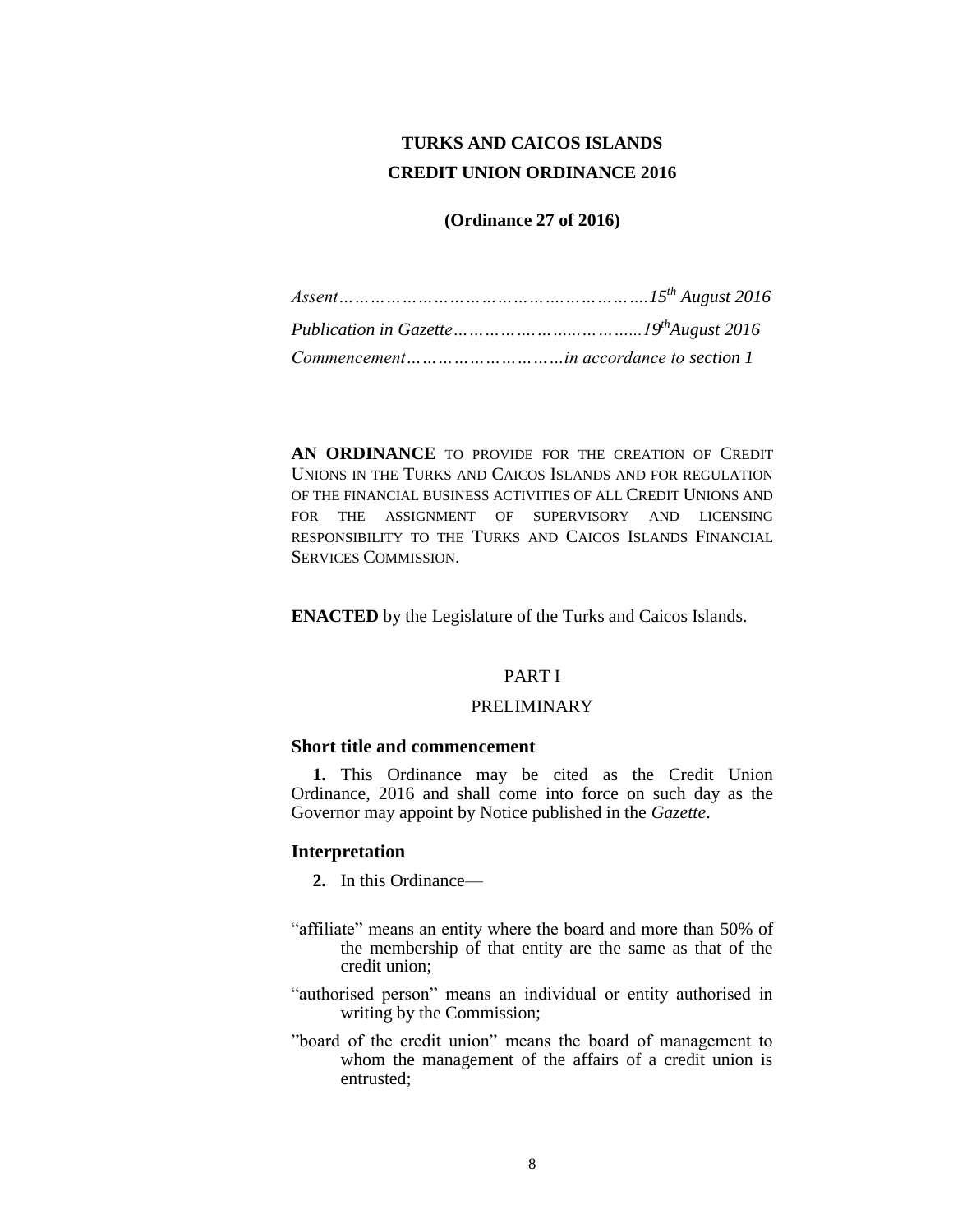- "business of a credit union" means the classes of business activities described in Schedule 1;
- "business day" means any day on which credit unions licensed under this Ordinance are open for the conduct of business in the Islands;
- "by-laws" means the by-laws of a credit union approved by the Commission under section 13(1)*(f);*
- "capital" means the total of undivided surplus or retained earnings, permanent shares and reserve funds set up by a credit union;
- "compliance directions" means directions issued by the Commission under section 79;
- "class of business activities" means the business activities listed as business activities in Schedule 1;
- "Commission" means the Turks and Caicos Islands Financial Services Commission established under the Financial Services Commission Ordinance;
- "control" means the power of a person acting either alone or with a relative, related party or other person by an agreement, or otherwise, to—
	- *(a)* ensure that the business and affairs of a credit union or company is conducted in accordance with his wishes: or
	- *(b)* exercise dominant influence over the conduct of the business and affairs of a credit union or company;

and the term "controlling shareholder" shall be construed accordingly;

"credit committee" means the committee constituted under section 140;

"credit exposure" means—

- *(a)* the amount of risk arising from the extension of credit by a credit union or arising from investments including without limitation equities, bonds and other debt instruments, guarantees, participations and acceptances made by a credit union;
- *(b)* other claims on a counterparty including actual and potential claims;
- *(c)* contingent liabilities arising in the normal course of business, and which would arise from the drawing down in full of undrawn advised facilities, whether revocable or irrevocable, conditional or unconditional, that the credit union has committed itself to provide; or
- *(d)* deposits placed with entities in which the credit union is a significant or controlling shareholder;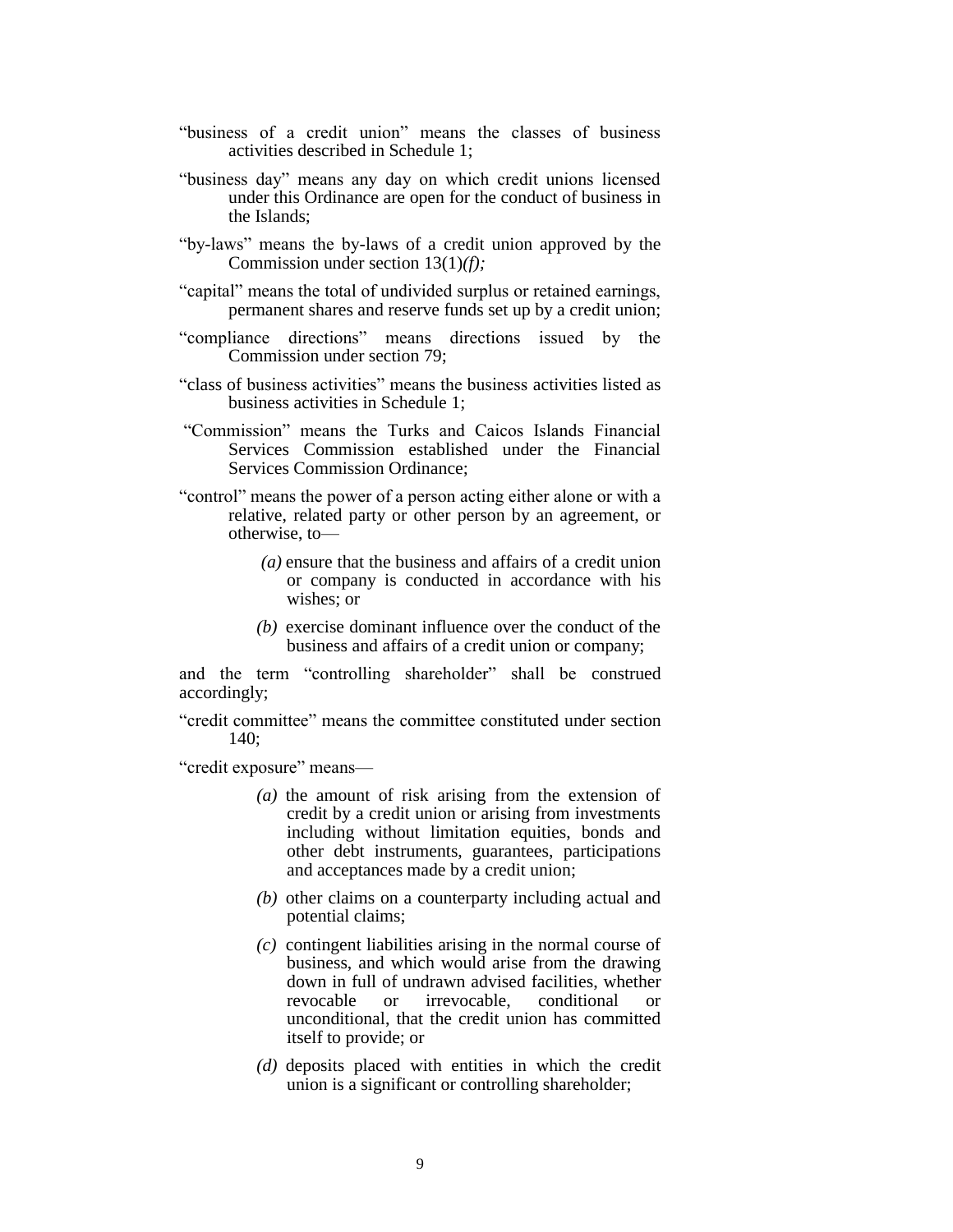"credit union" means a financial co-operative society which—

- *(a)* has as its main objects the promotion of thrift and the creation of a source of credit for its members for provident and productive purposes; and
- *(b)* is licensed under section 14;
- "delegate" means a person appointed by a member to be his representative at a meeting;
- "deposit" means a sum of money paid to a credit union, by a member, whether or not evidenced by any entry in a record of the credit union receiving the sum of money but evidenced by an official receipt or statement from the credit union, on terms under which the sum of money will be repaid or transferred to another account, with or without interest or a premium, either on demand or at a time or in circumstances agreed to by, or on behalf of the member and that credit union;
- "dividend" means a share of the surplus of a credit union divided among its members in proportion to the share capital held by each member;
- "financial service" includes the business of banking, business of a financial nature, the business of a credit union, insurance business, the business of securities, and the management and administration of pension fund plans;
- "fit and proper criteria" means the criteria listed in Schedule 2;
- "institutional capital", in relation to a credit union, means the statutory reserves, retained earnings and where applicable, permanent shares and any other capital account approved by the Commission;
- "key operational staff" means any person appointed by the board of the credit union with responsibility for—
	- *(a)* the general management of a credit union;
	- *(b)* the financial records of a credit union; or
	- *(c)* the investment business activities of a credit union;
- "large exposure" means the aggregate of all credit exposures to any single person, member or related party which amounts to 20% or more of the total institutional capital of a credit union;
- "licence" means the certificate issued to a credit union in accordance with sections 12 and 14;
- "liquid assets" means the total amount of funds that are—
	- *(a)* in the form of cash; or
	- *(b)* any other instrument or investment that can be converted into cash within three months with little or no loss in value;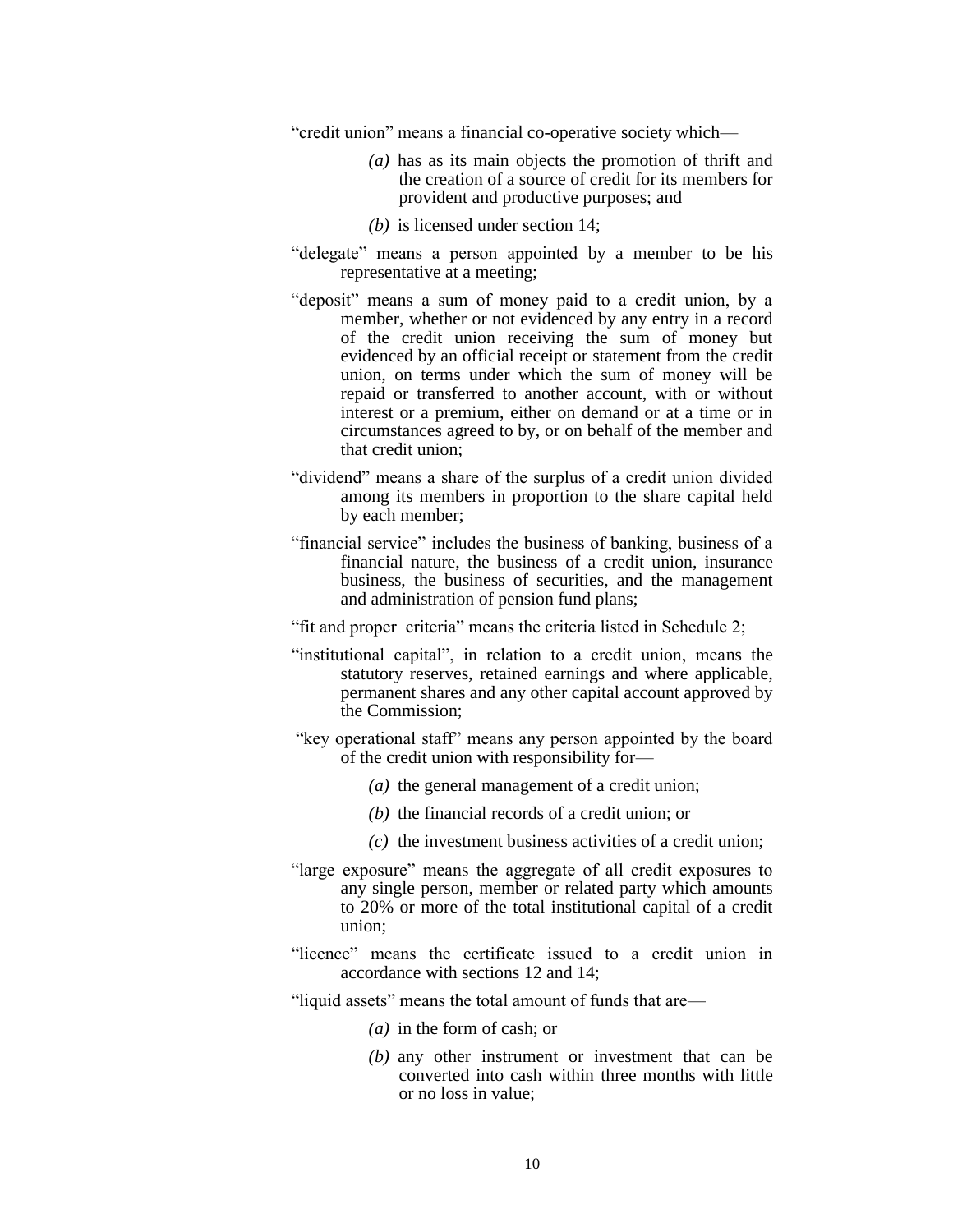- "member" means a person joining in the application for the licensing of a credit union and a person admitted to membership after licensing in accordance with this Ordinance and the by-laws of that credit union and holding at least one share in the credit union;
- "Minister" means the Minister to whom responsibility for finance is assigned;
- "non-financial activity" means any activity which does not consist, either wholly or substantially of the business activities as listed in Schedule 1;

"officer" includes—

- *(a)* the chairman;
- *(b)* the managing director;
- *(c)* the secretary;
- *(d)* the treasurer;
- *(e)* any other member of the board of a credit union; and
- *(f)* a member of any committee required to be established in accordance with this Ordinance;
- "permanent share" means a share issued by a credit union to its members only, that may not be purchased by the credit union nor redeemed or withdrawn except upon the windingup of the credit union;
- "prudential criteria" means the criteria and standards established under this Ordinance for the purpose of setting limits and constraints on credit unions for the protection of members and potential members from undue loss and for ensuring the safety and soundness of the credit union sector, as set out in Schedule 6;

"qualified accountant" means a person—

- *(a)* who is a member of the Turks and Caicos Islands Society of Professional Accountants;
- *(b)* who holds a recognised professional qualification and is a member of a professional association as may be approved by the Commission;

"related party" means—

- *(a)* an officer of a credit union;
- *(b)* key operational staff of a credit union;
- *(c)* a relative of an officer or of key operational staff of a credit union;
- *(d)* a person with a significant interest in the shares of the credit union;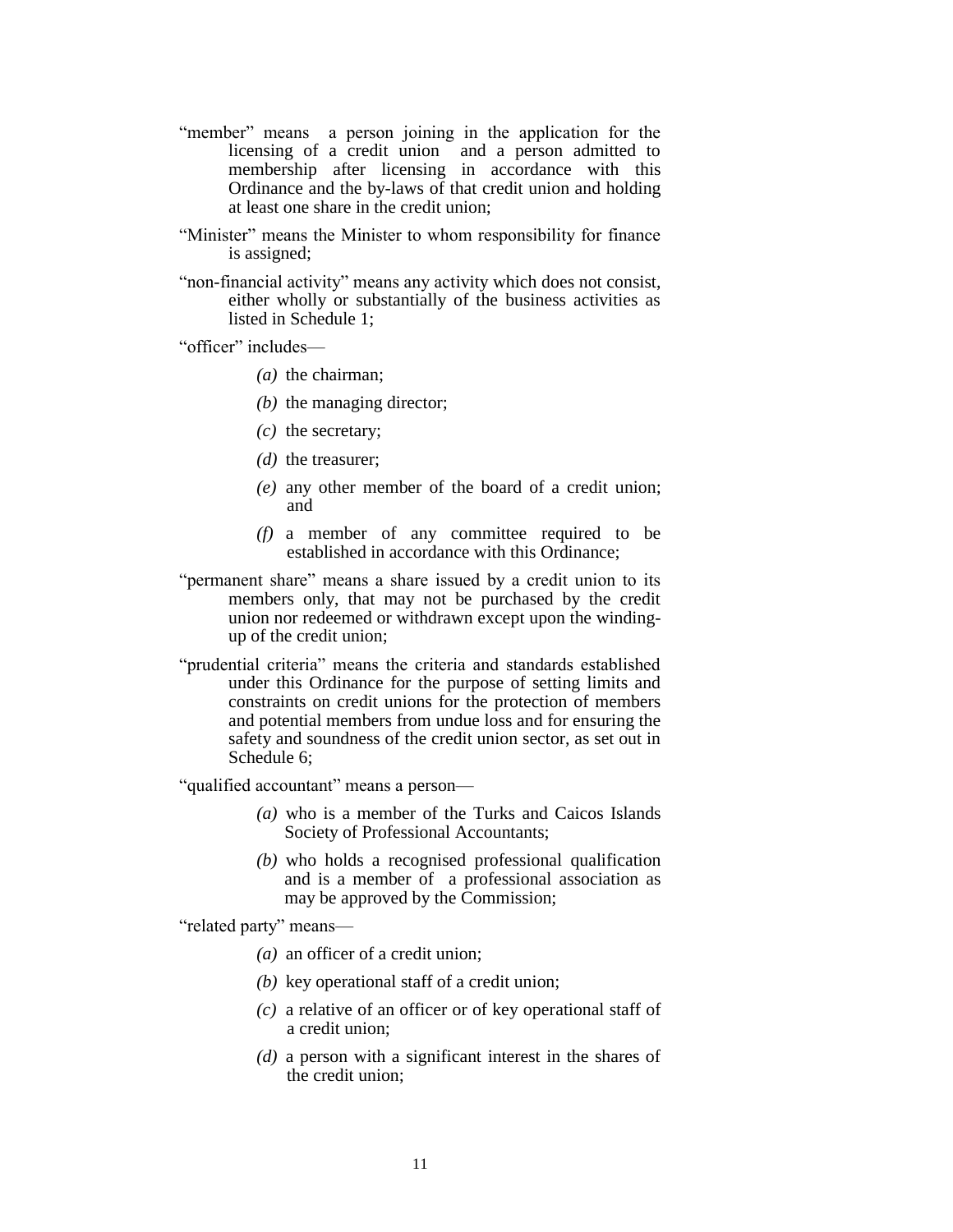- *(e)* an entity controlled by a person referred to in paragraph *(a), (b), (c)* or *(d);*
- *(f)* an entity in which a person referred to in paragraph *(a), (b), (c)* or a person referred to in paragraph *(d)*, has a substantial investment; and
- *(g)* any other person whose relationship to another person is such that in the opinion of the Commission, that relationship may cause a conflict of interest or may pose a regulatory risk;

"relative", in relation to a person, means—

- *(a)* the spouse;
- *(b)* a parent;
- *(c)* a brother;
- *(d)* a sister; and
- *(e)* a child (including adopted child and step-child);
- "reserve fund" means any monies set aside in a capital account by a credit union for a special purpose, in accordance with this Ordinance and the by-laws of the credit union;
- "secondary body" means a society whose members consist exclusively of societies or a combination of societies and individuals;
- "significant shareholder" means a person or credit union who either alone or with one or more related parties controls, whether by agreement or otherwise, 10% or more of the shares of the credit union, company or unincorporated body and "significant interest" shall be construed accordingly;

"statutory committee" means—

- *(a)* the credit committee established under section 140;
- *(b)* the supervisory committee established under section 133; or
- *(c)* any other committee which the Commission requires a credit union to establish in accordance with section 146;
- "statutory reserve" means any fund set aside by a credit union solely for institutional capital purposes;
- "substantial investment" means an interest or investment held by a credit union in any entity which is, or will be equal to, or greater than 20% of the equity interests in the entity or such other percentage as may be prescribed by regulations;
- "supervisory committee" means the committee established under section 133;
- "supervisory information" means a record created or obtained by the Commission in connection with the performance of its responsibilities under this Ordinance, such as a record concerning supervision, authorisation, or examination of a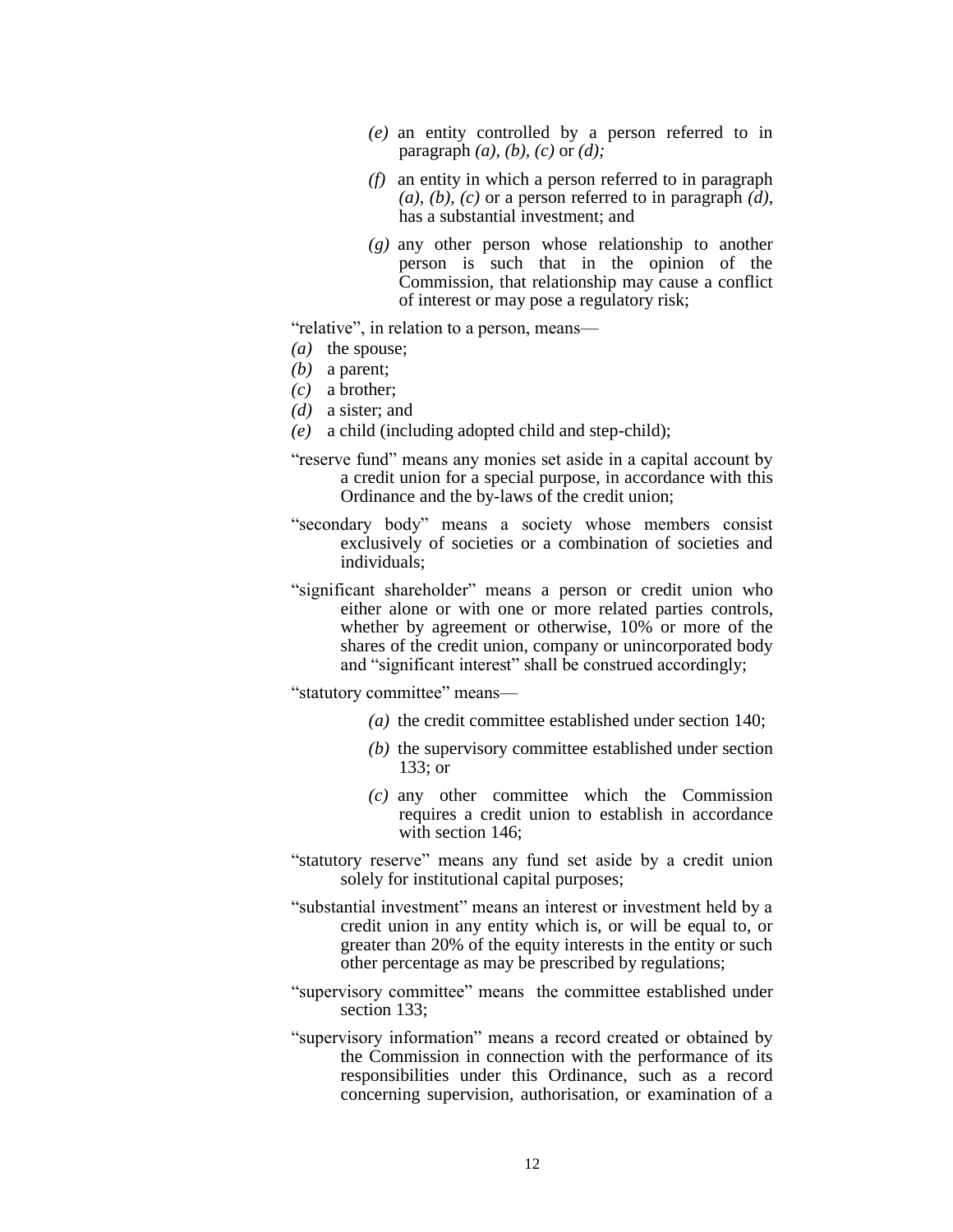credit union or enforcement actions with respect to a credit union, and includes any communication or correspondence between the credit union and the Commission arising from its performance of such responsibilities;

- "unsafe or unsound practice" means any action or lack of action that is contrary to generally accepted standards of prudent operation and conduct including those standards outlined in Schedule 6; and
- "withdrawable share" means any share issued by a credit union other than a permanent share.

# **Application**

**3.** (1) This Ordinance does not apply to financial institutions as defined in section 2 of the Banking Ordinance.

(2) Every credit union licensed under this Ordinance shall trade or carry on business under the name or title of which the word "credit union" is a part.

#### **Inconsistency with other legislation**

**4.** In the event of any inconsistency between the provisions of this Ordinance and the operation of any other law, except any law on or relating to the regulation of financial institutions, exchange of information, money laundering, financing of terrorism and proceeds of crime, the provisions of this Ordinance shall prevail to the extent of the inconsistency.

# **Co-operative principles**

**5.** (1) For the purpose of this Ordinance, a credit union conforms to the co-operative principles if—

- *(a)* each member or delegate has no more than one vote;
- *(b)* no member or delegate is entitled to vote by proxy;
- *(c)* the business is carried on primarily for the benefit of its members;
- *(d)* its membership is voluntary and available without any artificial restrictions or any unlawful basis of discrimination to any person who can use its services and is willing to accept the responsibilities of membership;
- *(e)* the limit on dividends on share capital and qualifying shares that it pays does not exceed the rate as set out in the by-laws;
- *(f)* any surplus or savings out of the credit union's operations is used for one or more of the following purposes—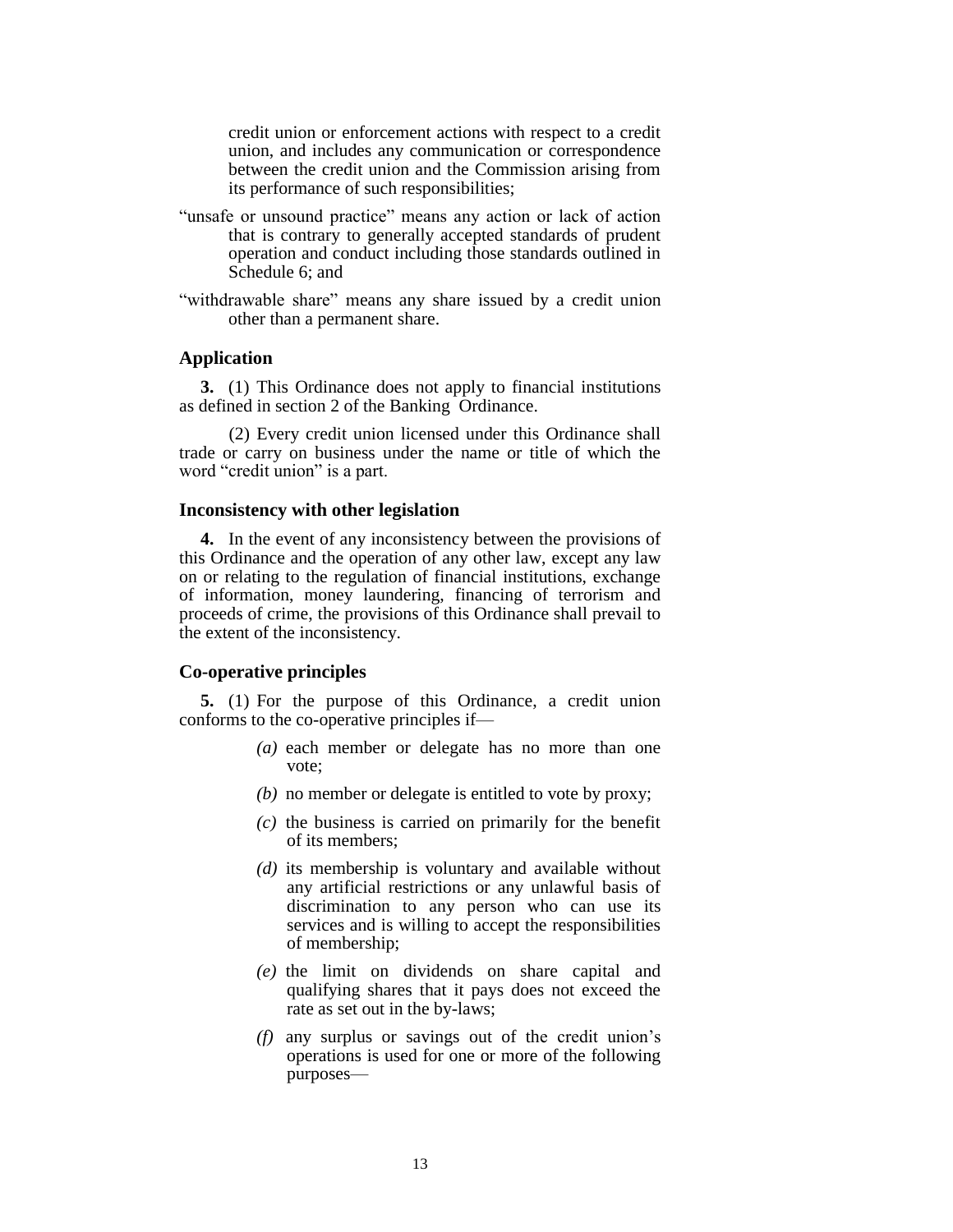- (i) to develop its business;
- (ii) to provide or improve common services to members;
- (iii) to educate its members, officers or employees or the general public in the principles and techniques of economic and democratic cooperation;
- (iv) to be contributed to non-profit charitable benevolent organisations;
- (v) to be contributed to equity until total equity equals 12% of total assets; and
- *(g)* co-operation with other credit unions is pursued.

(2) Without prejudice to subsection (1), a credit union may, with the permission of the Commission, do all other acts and things as are incidental or conducive to or consequential to the attainment of its objectives.

### PART II

### ADMINISTRATION

# **Functions of the Commission**

- **6.** The Commission shall be responsible for—
	- *(a)* the general administration of this Ordinance;
	- *(b)* determining the financial soundness of credit unions;
	- *(c)* supervising credit unions to ensure their compliance with this Ordinance;
	- *(d)* maintaining an appropriate level of protection for members' deposits and shares; and
	- *(e)* ensuring compliance of credit unions with any written law for the prevention of money laundering and terrorist financing including the Proceeds of Crime Ordinance, and the Financial Intelligence Agency Ordinance.

# **Powers of the Commission**

**7.** Subject to this Ordinance, in the discharge of its responsibilities pursuant to section 6, the Commission may—

- *(a)* issue, vary, restrict or revoke licences;
- *(b)* establish prudential criteria to be met by credit unions;
- *(c)* request information from credit unions;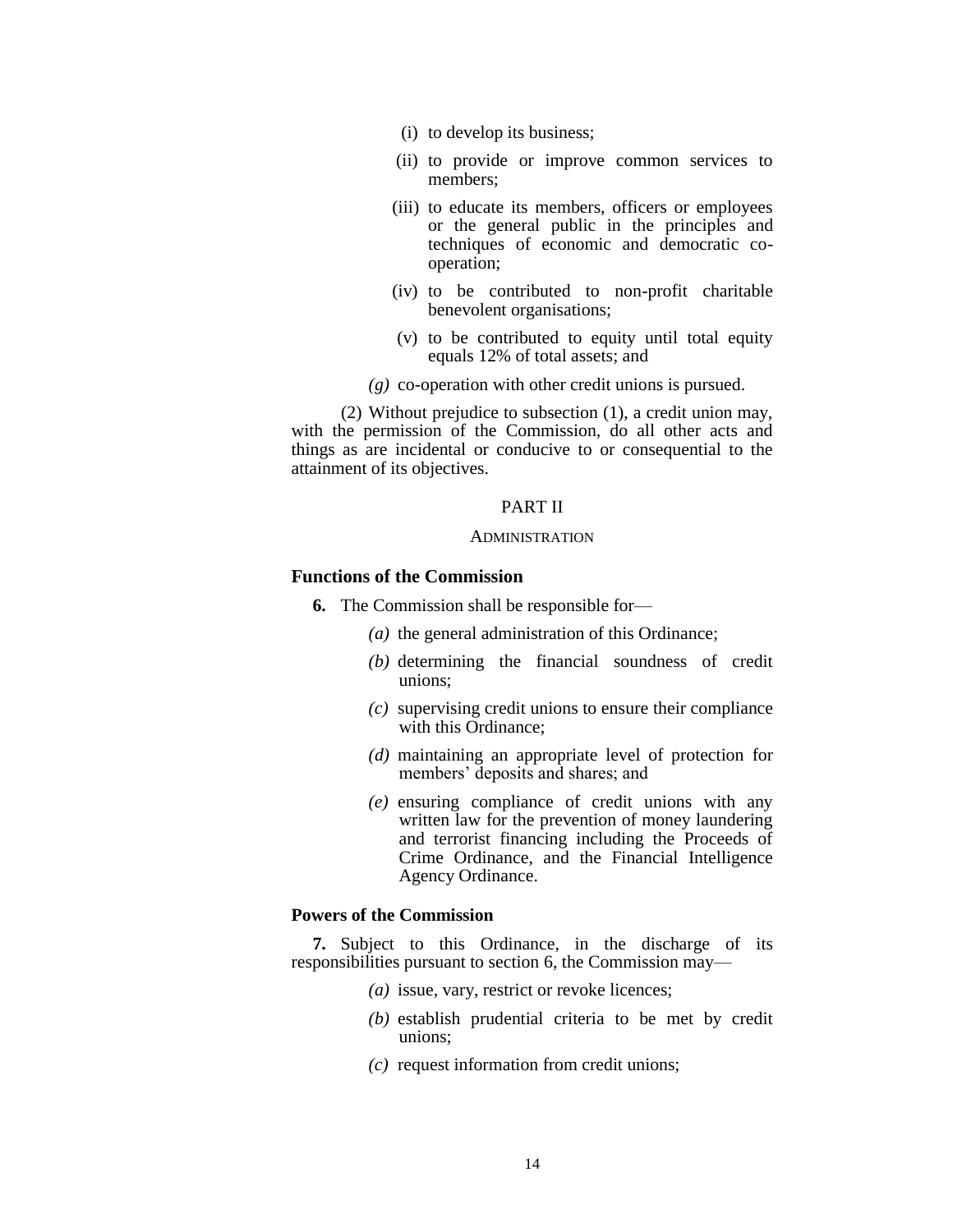- *(d)* perform assessments of the risk profile and the safety and soundness of a credit union;
- *(e)* conduct on-site examinations of credit unions;
- *(f)* conduct continuous off-site assessments of the financial condition and performance of credit unions and of their compliance with this Ordinance;
- *(g)* issue prudential standards to promote compliance with any of the provisions of this Ordinance;
- *(h)* take any other action considered necessary by the Commission to ensure the safety and soundness of the credit union sector in accordance with this Ordinance.

#### **Commission to keep Governor informed**

**8.** The Commission shall keep the Governor informed of all developments and business activities which affect the credit union sector of the Islands.

# **Publication of information**

**9.** (1) The Commission may publish information relating to a credit union sector including statistics collected under section 93, so long as the publication does not disclose details regarding any particular credit union or credit union member.

(2) This section does not apply to information which at the time of the disclosure is, or has already been made available to the public from other sources or to information in the form of a summary or collection of information so framed as not to enable information relating to any particular person to be ascertained from it.

(3) Where the disclosure of information is authorised under this section, no action shall lie against the Commission or any person acting under the direction of the Commission.

### **Status of supervisory information**

**10.** Supervisory information is the property of the Commission and shall not be disclosed by a credit union or any other person to whom the information is made available without the prior written consent of the Commission.

# PART III

# LICENSING

### **Requirement for licence to operate**

**11.** A person shall not carry on the business of a credit union in the Islands without a licence granted by the Commission.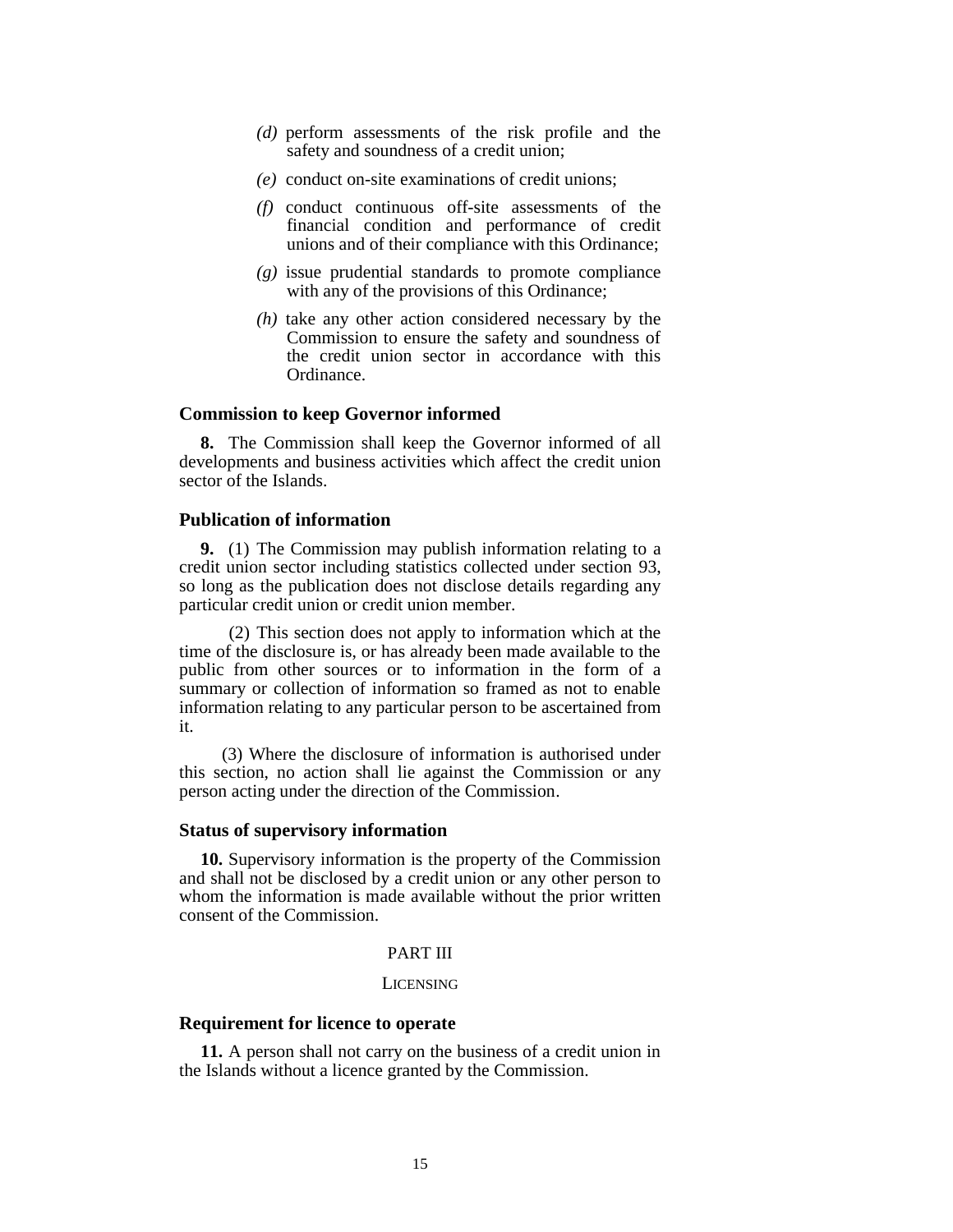### **Application for licence**

**12.** An application for a licence to carry on any of the business activities listed in Schedule 1, shall be made in writing to the Commission, as the Commission may specify and shall include—

- *(a)* the non-refundable application fee specified in Schedule 7;
- *(b)* two copies of the application, which must state—
	- (i) the proposed name of the credit union;
	- (ii) the street address of the credit union's principal place of business;
	- (iii) a declaration that the credit union's term of existence is perpetual;
	- (iv) a declaration of the credit union's fiscal year;
	- (v) the aggregate value of all initial shares;
	- (vi) the name and address of, and the number of non-withdrawable qualifying shares subscribed by each organiser;
	- (vii) the number of directors constituting the initial board and the name and address of each person who will serve as a director until the first annual meeting; and
	- (viii)the defining bond of association shared by the members of the credit union at the time of licensing.
- *(c)* two certified copies of the instrument under which the credit union is organised and the by-laws of the credit union;
- *(d)* a business plan covering three years and providing detailed explanation of the actions intended to accomplish the primary functions of the credit union; and
- *(e)* such other information as the Commission may specify.

# **Conditions for licence**

**13.** (1) Subject to subsection (2) no credit union may be licensed under this Ordinance—

- *(a)* unless its membership consists of individuals who are eighteen years and older;
- *(b)* unless it is considered to be economically viable by the Commission, having assessed the demand for its proposed services, the potential size of the credit union, the capital base and the membership base;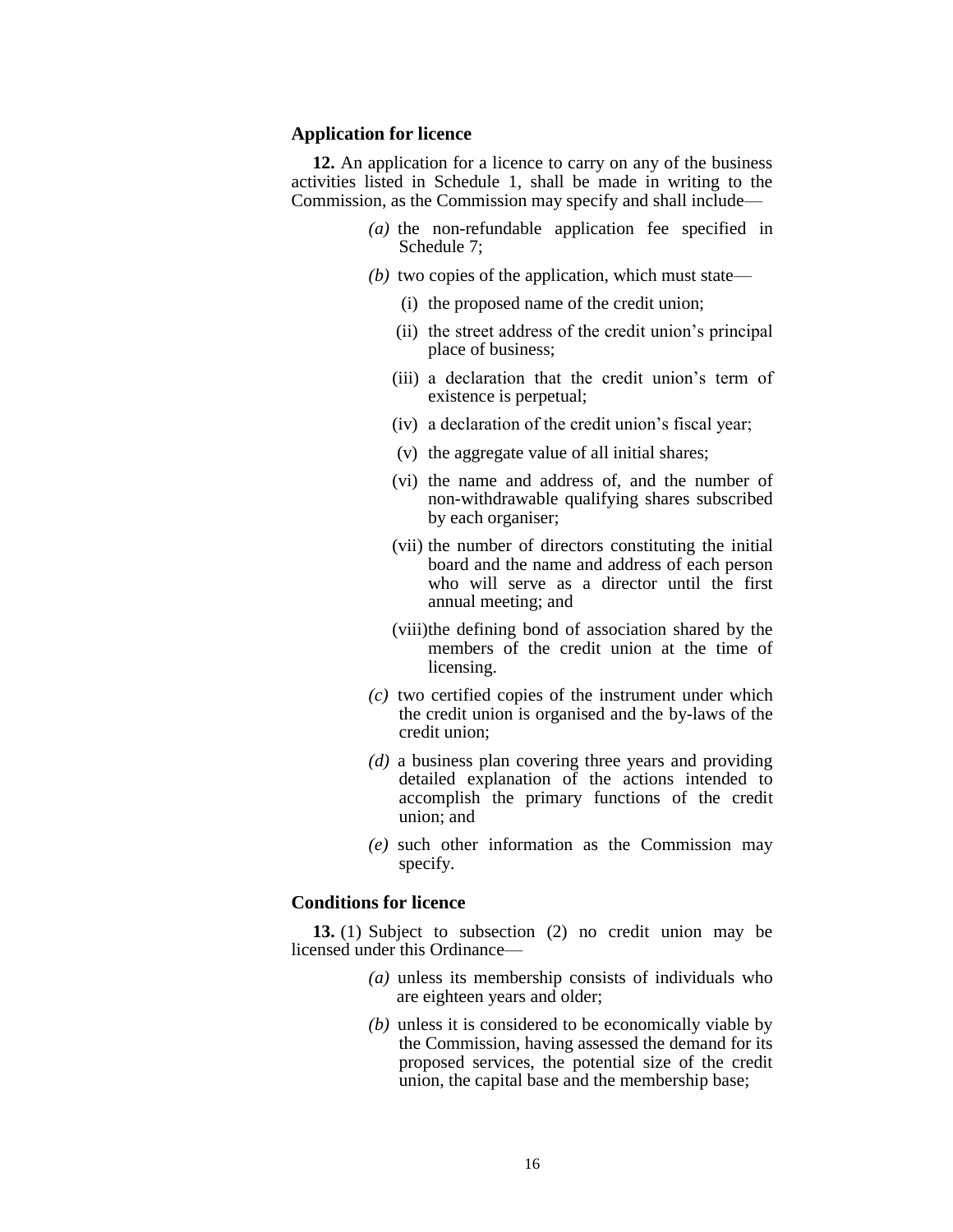- *(c)* unless there is conformity among its membership, with all the co-operative principles as set out in section 5, except where in exceptional circumstances the Commission may in its discretion waive this condition;
- *(d)* if the name of the credit union is identical with that of another credit union or which nearly resembles that name as to be likely to mislead the members of the public as to its identity;
- *(e)* unless it has and maintains an address to which all notices and communications may be sent;
- *(f)* unless its by-laws are in conformity with this Ordinance and are approved by the Commission;
- *(g)* unless, the name on the licence certificate of the credit union is prominently displayed in legible letters in a conspicuous position on the outside of every office or place in which the business of the credit union is carried on, from the date of commencement of the credit union's operations; and
- *(h)* unless its authorised persons, directors, officers or significant shareholders are declared fit and proper by the Commission in keeping with the criteria set out in Schedule 2.

(2) The membership of each credit union licensed under this Ordinance shall comprise a minimum of 100 members.

### **Approval or rejection of licence**

**14.** (1) The Commission may approve or reject an application made under section 12.

(2) The Commission shall upon its approval of an application, issue to the applicant a licence, upon the payment of the initial licence fee specified in Schedule 7.

# **Activities of a credit union**

**15.** A credit union which has been issued a licence under section 14(2) shall engage in the class of business activities as specified by the Commission.

### **Terms and conditions of licence and fees**

**16.** (1) A licence may contain such terms and conditions as the Commission considers appropriate taking into account the particular circumstances of the credit union.

(2) Every credit union licensed under this Ordinance shall pay an annual licence fee as specified in Schedule 7.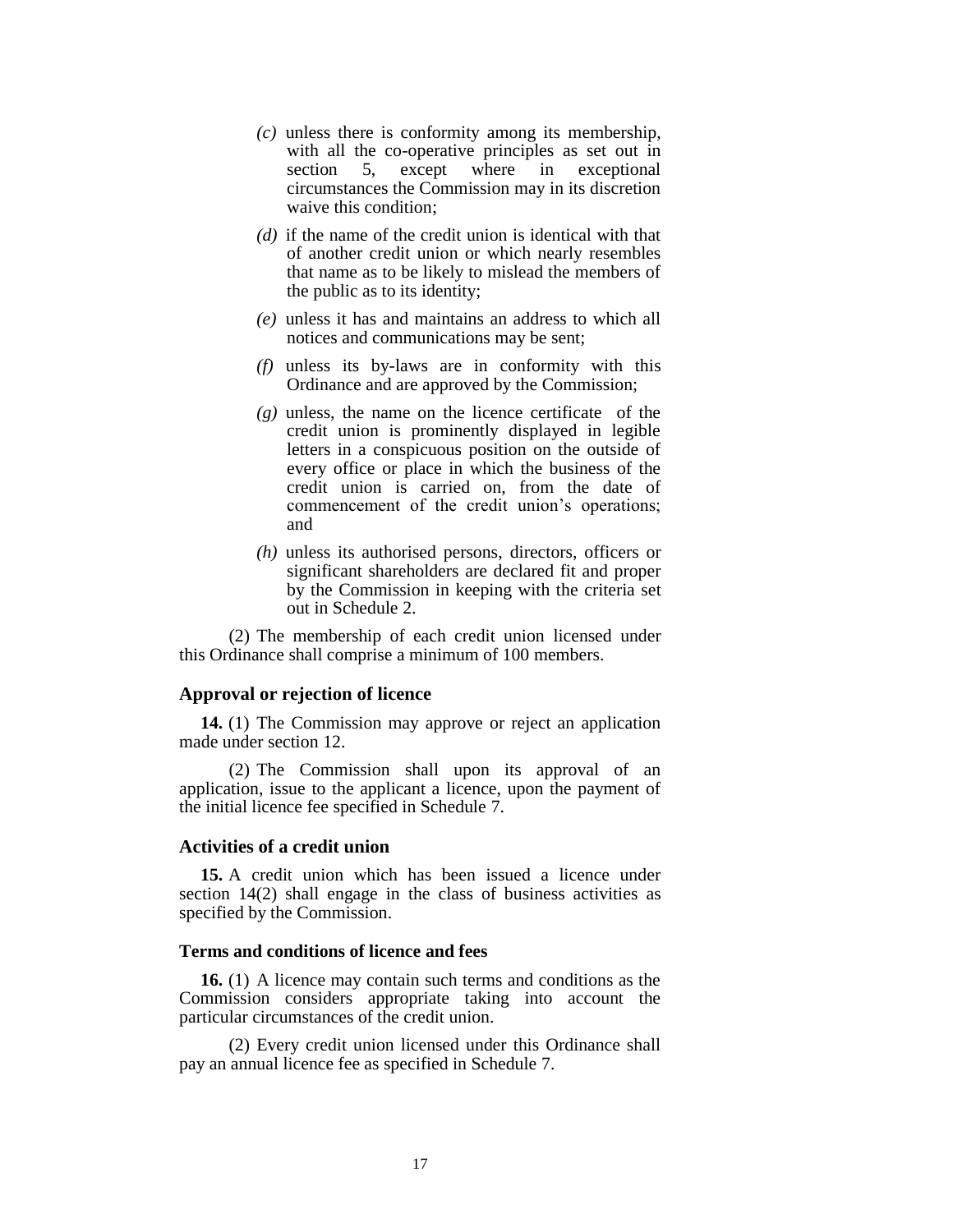(3) All licence fees paid under this Ordinance are payable to the Commission not later than the thirty-first day of January in each year or such later date as may be specified by the Commission, except that the fee payable in any year where a licence is issued, or a branch is opened for the first time in the—

- *(a)* first quarter shall be 100% of the fee;
- *(b)* second quarter shall be 75% of the fee;
- *(c)* third quarter shall be 50% of the fee;
- *(d)* fourth quarter shall be 25% of the fee.

(4) Where a credit union fails to pay the annual licence fee under subsection(2), the credit union is liable to a penalty of \$15,000 and a further penalty of \$1,000 for each day of default.

#### **Notice of licence**

**17.** Notice of the issuance of a licence by the Commission shall be published in the *Gazette*, and in at least two newspapers in national circulation and by electronic or any other means that the Commission considers appropriate.

# **Refusal of licence**

**18.** Where the Commission refuses to grant a licence, the Commission shall give reasons for the refusal to the applicant in writing, within fourteen days of the date of refusal.

# **Return of licence**

**19.** Where a credit union is closed or relocated, the credit union shall return the original licence to the Commission within thirty days of closing or relocating.

#### **Display of licence**

**20.** A credit union shall display its licence at its registered office and at all its branches.

# **Offence of carrying on the business of a credit union without a licence, etc.**

**21.** (1) A person shall not—

- *(a)* carry on the business of a credit union without a licence; or
- *(b)* having obtained a licence, carry on any business other than the business of a credit union that it is approved to do pursuant to section 15.

(2) Notwithstanding subsection (1), where the Commission has reasonable grounds to believe that a person is carrying on any aspect of the business of a credit union without a licence, it may require information from, inquire into and examine the affairs of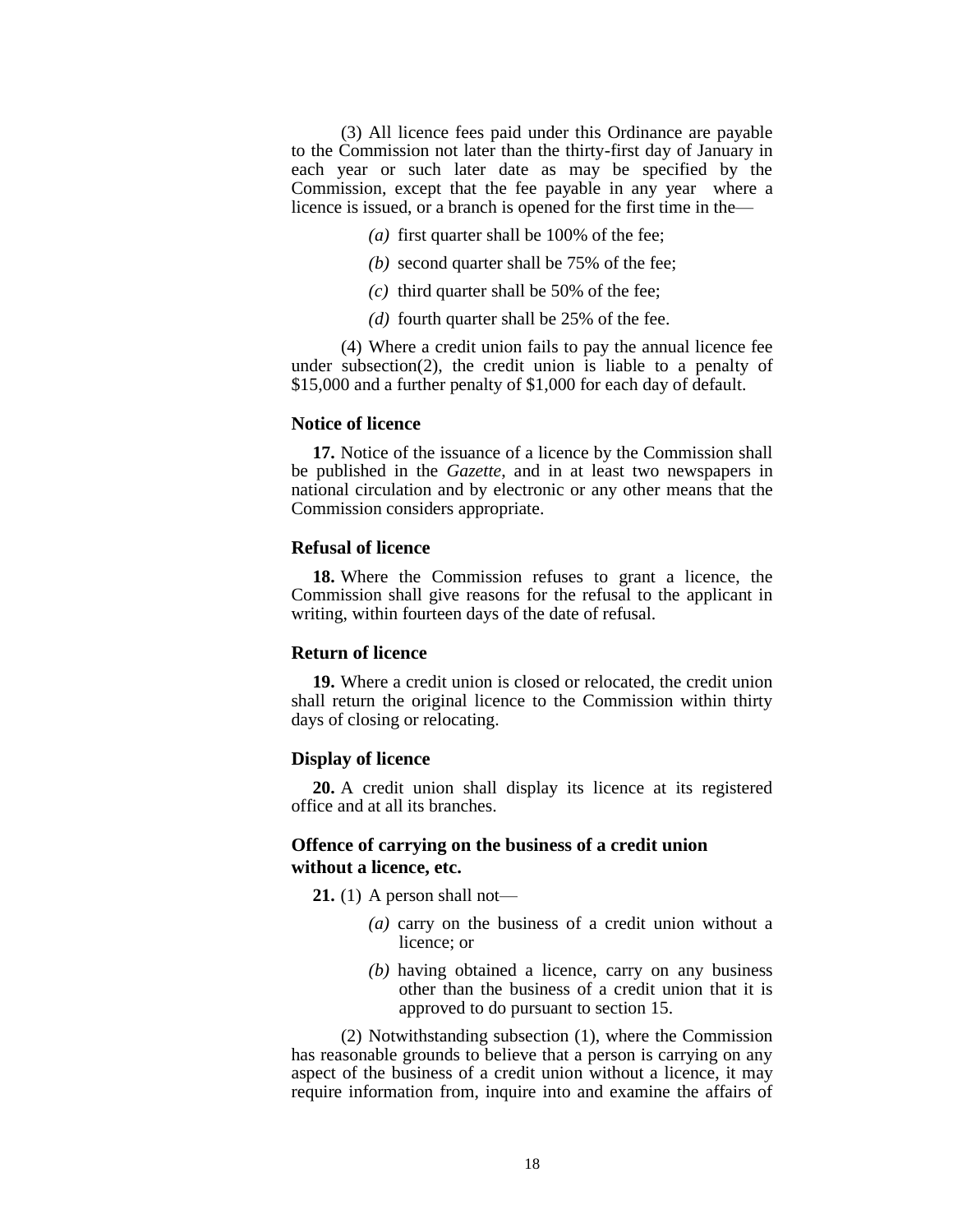the person to determine whether the person is conducting the business activities and may issue a compliance direction under section 79, to cease the activity.

(3) A person shall comply with any request made by the Commission pursuant to subsection (2).

(4) Notwithstanding subsection (1), the Commission may allow a credit union to conduct non-financial business activities subject to sections 22 and 23.

# **Transfer of business activities**

**22.** Where a credit union is conducting non-financial business activities that exceed the limits set out in this Ordinance, it shall transfer those business activities to—

- *(a)* an affiliate of the credit union; or
- *(b)* any other form of business enterprise that is set up by the membership of the credit union.

#### **Investment of funds in an affiliate, etc.**

**23.** A credit union may invest in an affiliate, from its net surplus funds where the conditions for distribution of surplus set out in section 105 and all prudential criteria of this Ordinance are met prior to the investment of these funds.

# **Treatment of operating expenses of affiliates**

**24.** The operating expenses of any other business entity established by the credit union, shall not be reflected as expenses of the credit union but as expenses of the other entity.

#### **Location and approval of branches, etc.**

**25.** (1) A credit union shall not, without at least thirty days prior notice in writing to the Commission, establish, acquire, relocate or open or close a branch and shall pay the fee specified in Schedule 7.

(2) A credit union wishing to conduct business of a credit union outside of the Islands shall first obtain the written approval of the Commission.

### **Restricted words, names, practices**

**26.** (1) Except with the written consent of the Commission, no person other than a credit union shall—

> *(a)* use the word "credit union", or any other word indicating the carrying on of credit union business activities, in the name, description or title under which a person is carrying on business in the Islands;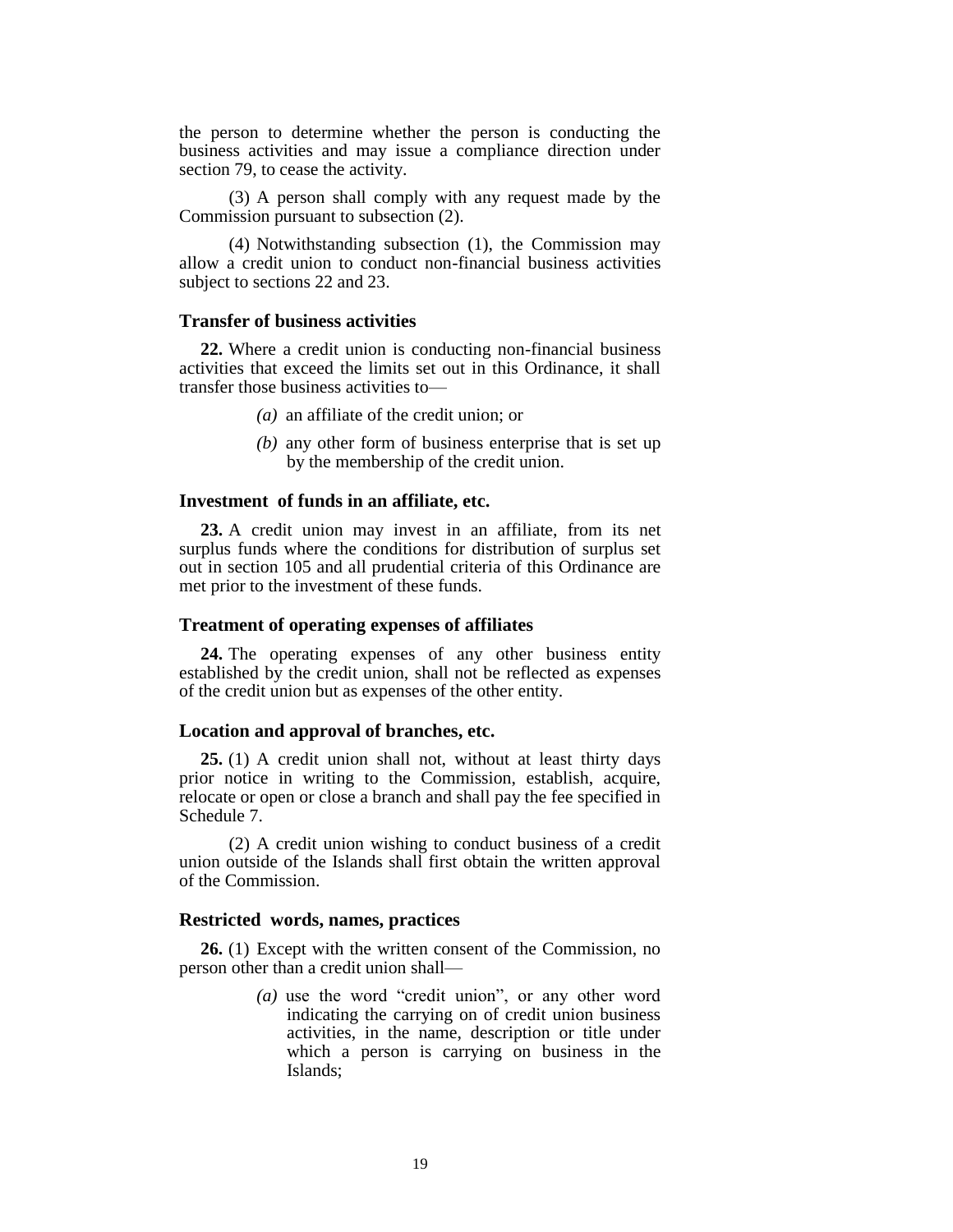- *(b)* make or continue to make representations in any billhead, letter, letterhead, circular, paper, notice, advertisement or in any other manner that the person is carrying on credit union business activities in the Islands; or
- *(c)* in any manner solicit or receive deposits from the public, or any employees of that person.

(2) A person who contravenes this section commits an offence and is liable on summary conviction to a fine of \$20,000 or to imprisonment for a term of three years or to both and in the case of a continuing offence to a further penalty of \$2,000 for each day the offence continues.

# **Request to vary existing classes of business activities in a licence**

**27.** (1) A credit union which has been issued a licence by the Commission shall not be permitted to vary its existing business activities unless it is, in the opinion of the Commission, in compliance with the provisions of this Ordinance.

(2) On an application made under this section, the Commission may, approve or reject the application.

(3) Where the Commission approves an application made under subsection (2) it shall, upon its approval of an application for variation of the classes of business activities, issue to the applicant a new licence.

(4) The Commission may, as a condition of granting approval for variation of a credit union's classes of business activities, vary its institutional capital and other prudential criteria and establish additional criteria.

(5) Where a credit union has been granted a variation of its business activities on any condition imposed by the Commission, and the credit union fails to comply with that condition, the Commission may issue directions as it thinks necessary in accordance with section 29.

(6) A credit union shall comply with a direction issued by the Commission under this section.

(7) Where the Commission refuses to vary the business activities of a credit union, the Commission shall give reasons for the refusal to the applicant in writing within fourteen days of the date of its refusal.

# **Restrictions on a licence**

**28.** (1) The Commission may impose or vary restrictions on the licence of a credit union where—

> *(a)* the credit union has failed to comply with any obligation imposed under this Ordinance;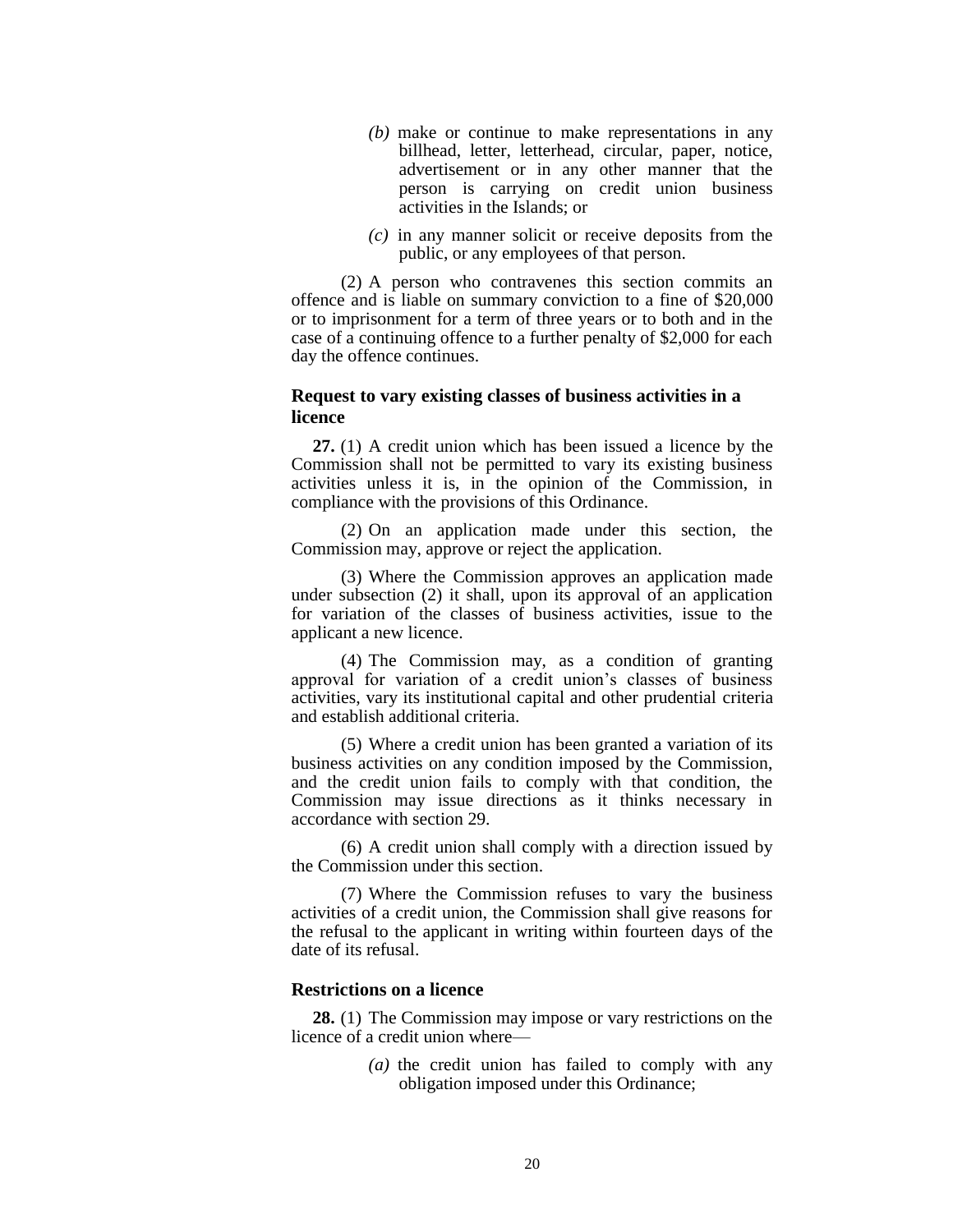- *(b)* the credit union has failed to comply with any requirement, prohibition, compliance direction or any other direction issued by the Commission;
- *(c)* the credit union has provided the Commission with false, misleading, inaccurate or incomplete information;
- *(d)* the credit union has failed to comply with any obligation imposed on it by any written law for the prevention of money laundering or terrorist financing including the Proceeds of Crime Ordinance, and the Financial Intelligence Agency Ordinance;
- *(e)* in the opinion of the Commission, the interests of members of the credit union are in any way threatened, whether by the manner in which the credit union is conducting or proposes to conduct its affairs or for any other reason;
- *(f)* the capital or liquidity of the credit union is inadequate or insufficient to meet its liabilities;
- *(g)* any of the standards of prudent operation and conduct as outlined in Schedule 6, has not been fulfilled or is unlikely to be or may not be fulfilled in respect of the credit union;
- *(h)* a receiver or receiver-manager of the credit union has been appointed; and
- *(i)* in the opinion of the Commission, the credit union is unable to pay deposits or shares to its members without undue delay.

(2) The Commission may impose or vary restrictions on a licence by issuing such directions as it thinks necessary in accordance with section 29.

(3) Where the grounds for imposing a restriction or varying a restriction on a licence no longer apply, the Commission may withdraw the restriction or variation imposed by written notice to the credit union.

(4) Where the Commission places a restriction on a licence it shall not relieve a credit union of any obligation incurred or assumed by it prior to the imposition of the restriction.

(5) A credit union may appeal the decision of the Commission to restrict or vary a restriction on a licence in the Supreme Court.

(6) A credit union or an officer shall comply with a direction issued by the Commission under this section.

(7) Notwithstanding subsection (6) and section 208(1), where the Commission is satisfied that a credit union has failed to comply with a direction, the Commission may take any other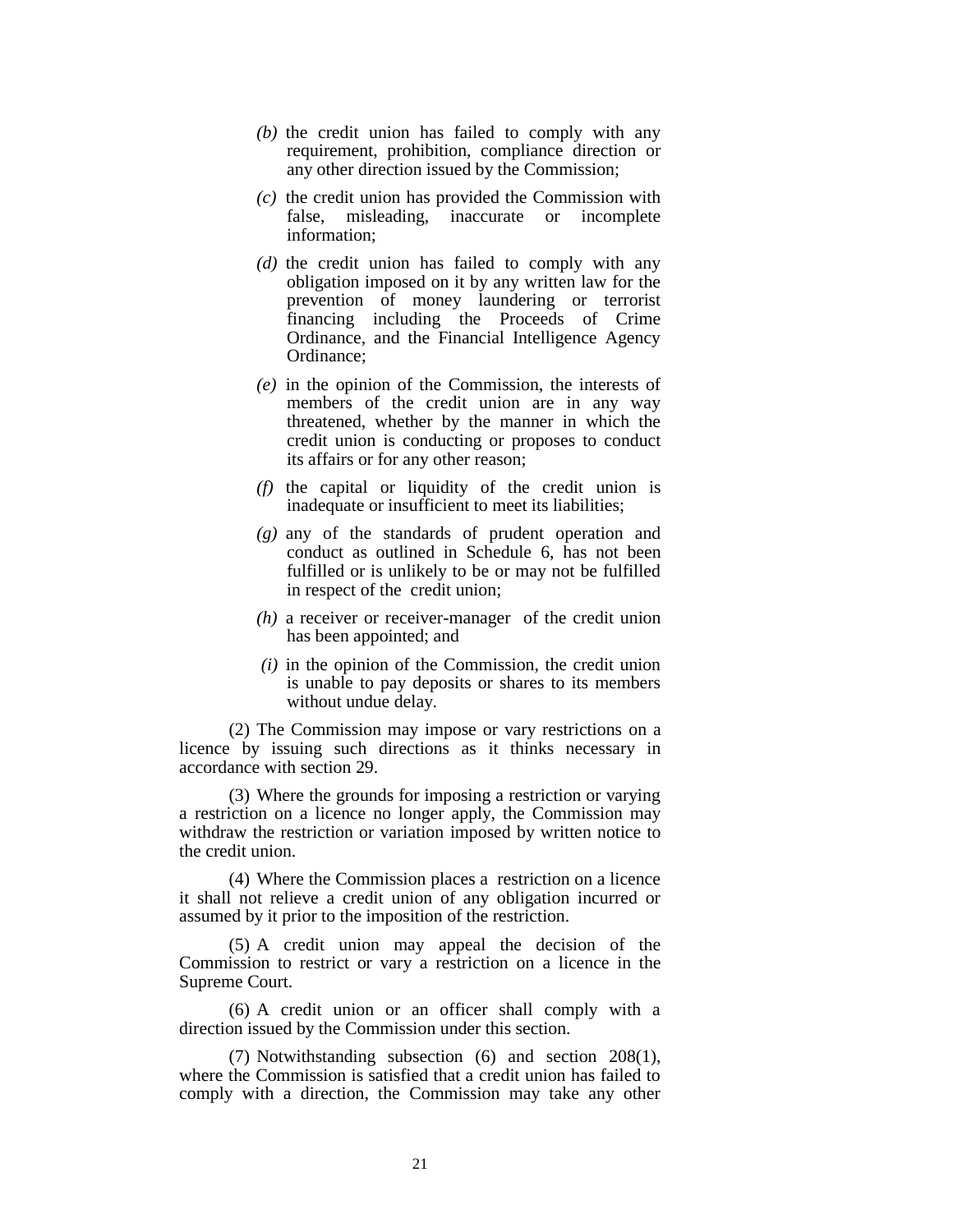action it considers fit in accordance with section 75 to ensure the safety and soundness of the credit union.

(8) The provisions of section 84 shall apply to this section with such modifications as the circumstances require.

# **Procedure for imposing restrictions or variations of restrictions on a licence**

**29.** Where the Commission proposes to—

- *(a)* restrict a licence; or
- *(b)* vary the restrictions imposed on a licence,

it shall serve a written notice of intention to do so on the credit union, except that in any case in which the Commission considers that the restriction or variation of restriction should be imposed as a matter of urgency, the Commission may serve a written notice of restriction or variation without first serving a notice of intention.

### **Notice of intention**

**30.** A notice of intention issued by the Commission to restrict or to vary a restriction on a licence shall—

- *(a)* specify the proposed restriction or the proposed variation;
- *(b)* specify the grounds on which the Commission proposes to restrict or vary an existing restriction;
- *(c)* state the date on which such proposed restriction or variation is to take effect;
- *(d)* state that representation may be made in accordance with section 32; and
- *(e)* state that after taking into account the representation made under section 32 the Commission may make a determination under sections 31 or 34.

# **Service of notice of intention**

**31.** Where—

- *(a)* the ground for a proposed restriction or variation of a restriction of a licence is that the criteria with respect to a fit and proper person, as required under item 1 of Schedule 2, is not being fulfilled or has not been fulfilled or is unlikely to be or may not be fulfilled; or
- *(b)* a proposed restriction or variation of a restriction consists of or includes a condition requiring the removal of any person as director or officer,

the Commission shall serve on the person referred to in paragraph *(a)* or *(b)*, a copy of the notice of intention to impose a restriction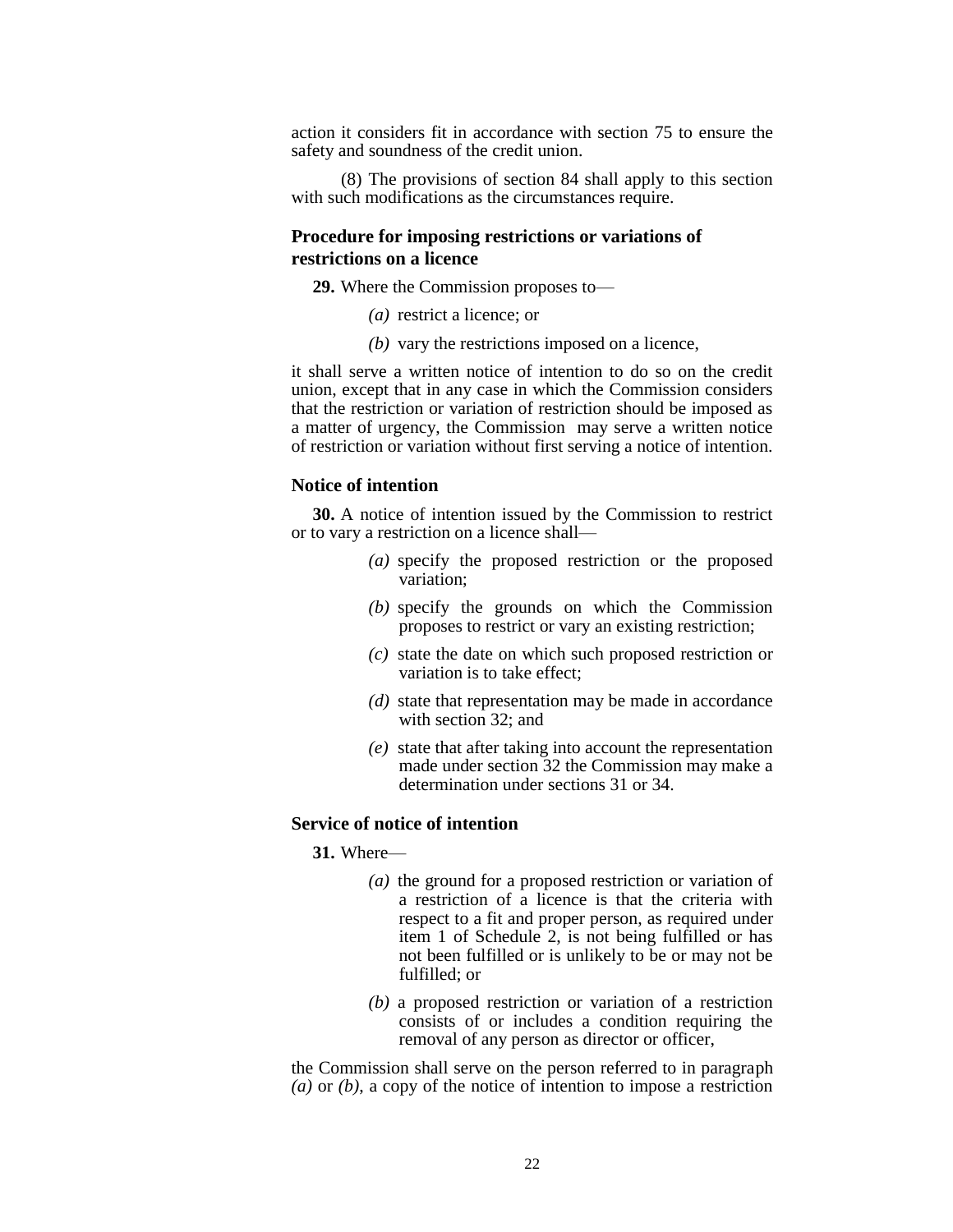or vary a restriction, as the case may be, together with a statement of his rights under section 32, except that in any case in which the Commission considers that the restriction or variation of restriction should be imposed as a matter of urgency, the Commission may serve a written notice of restriction or variation without first serving a notice of intention.

# **Right to make representation**

**32.** Where a credit union or a person is served with a notice of—

- *(a)* intention;
- *(b)* variation; or
- *(c)* restriction,

under section 29 or 31, the credit union or the person, as the case may be, may within a period of fourteen days commencing from the day after which the notice was served, make representation to the Commission.

# **Effect of restriction**

**33.** A restriction imposed under section 29 continues to have effect after the expiration of fourteen days commencing from the day after which the notice was served, where—

- *(a)* the credit union or the person has made no representation to the Commission; or
- *(b)* the Commission has notified the credit union or the person in writing that, in his opinion, there are insufficient grounds to revoke the restriction.

### **Directions to restrict, vary, etc.**

**34.** The Commission shall take into account the representation made under section 32 and make a determination to—

- *(a)* restrict a licence;
- *(b)* vary any restriction on a licence;
- *(c)* take no further action; or
- *(d)* take any other regulatory action permitted under this Ordinance,

in such a manner as the Commission thinks fit and to issue directions accordingly in writing.

#### **Conditions for directions to restrict, vary, etc.**

**35.** The directions issued under section 34 shall state—

- *(a)* the determination;
- *(b)* the grounds for the decision;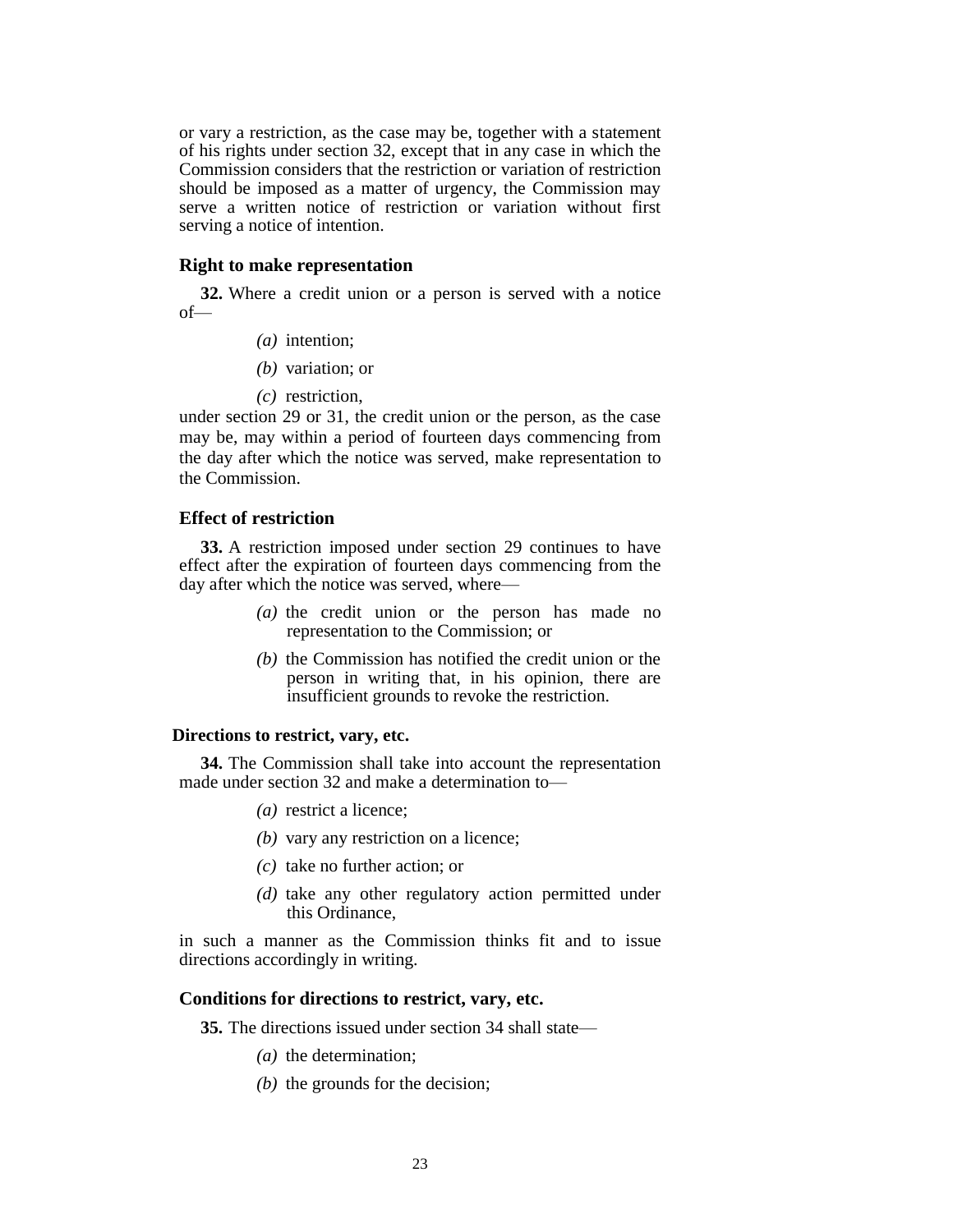- *(c)* the date on which the restriction or variation is to take effect; and
- *(d)* the right of the individual or credit union, so served, to make an appeal to the Supreme Court under section 216.

# **Service of directions**

**36.** The directions under section 34 shall be served within a period of twenty-one days commencing on the day after the notice of intention referred to in section 29, was served.

#### **Effect of directions**

**37.** The directions imposing a restriction or varying the restriction of a licence shall have the effect of restricting the licence or varying the restriction in the manner specified in the directions, as the case may be.

# **Publication of directions**

**38.** The Commission shall, no later than thirty days after its decision, publish notification of the restriction or variation of a restriction on the credit union's licence in the *Gazette* and in at least two newspapers in national circulation and by electronic or any other means that the Commission considers appropriate.

### **Grounds for revocation of a licence by the Commission**

**39.** (1) Where the Commission is satisfied that—

- *(a)* the operations of the credit union threaten the credit union sector in the Islands;
- *(b)* the capital or liquidity of the credit union is inadequate or insufficient to meet its liabilities;
- *(c)* in the opinion of the Commission, the interests of members of the credit union are in any way threatened, whether by the manner in which the credit union is conducting or proposes to conduct its affairs;
- *(d)* the credit union has not accepted a deposit or issued shares in the Islands for any continuous period of more than six months or has otherwise ceased to carry on class of business activities of a credit union for a continuous period of twelve months, after its first year of operation;
- *(e)* a receiver or receiver-manager of the credit union has been appointed;
- *(f)* the holder of any debenture secured by a charge has taken possession of most or a significant part of the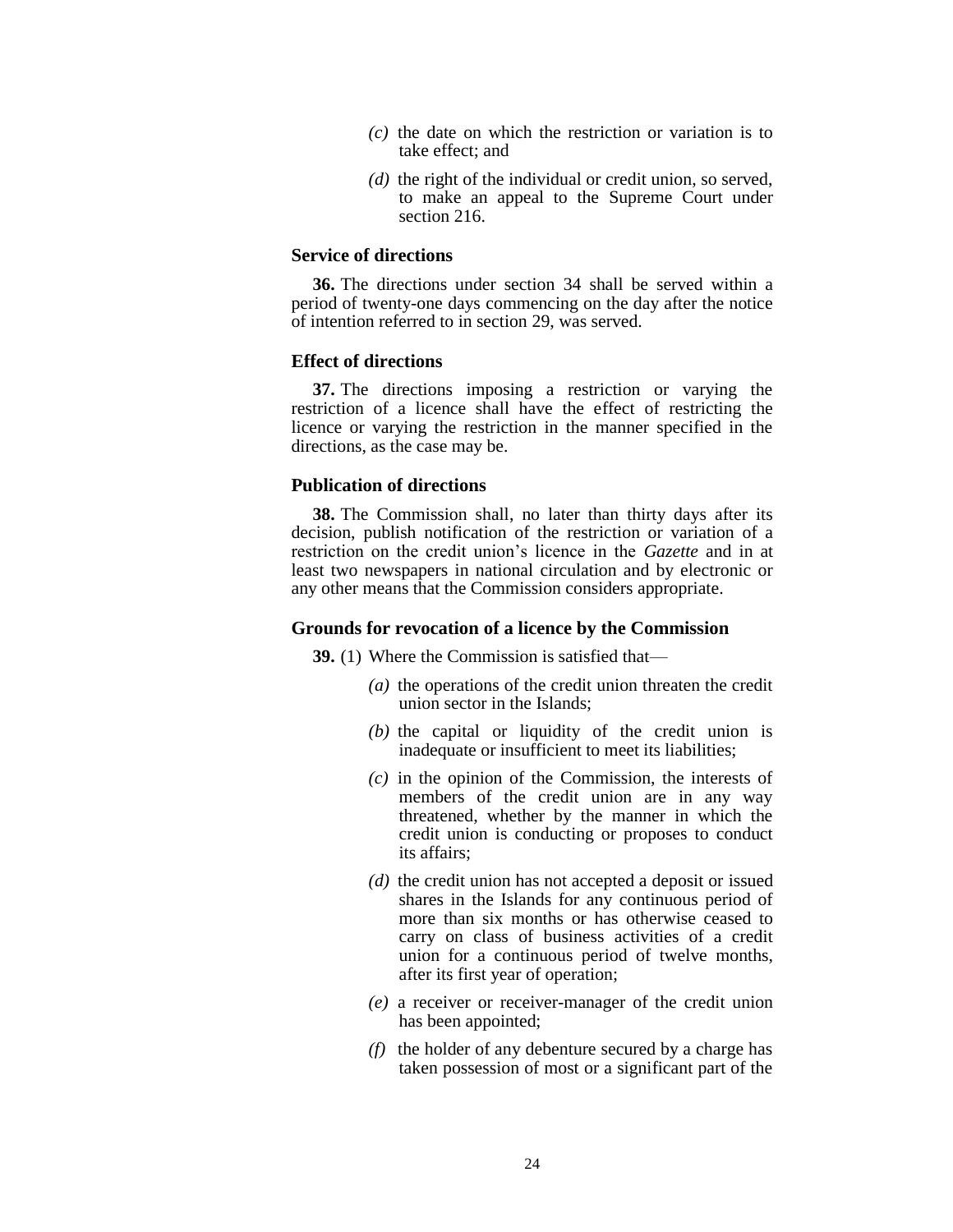property of the credit union comprised in or subject to the charge;

- *(g)* the credit union has failed to comply with a direction issued under section 35;
- *(h)* the credit union has failed to pay its premium to the mandatory fund for the purpose of protecting the shares and deposits of members; or
- *(i)* the credit union has failed to comply with any obligation imposed under this Ordinance or any law relating to the regulation of a financial institution,

the Commission may, after considering all the relevant facts and circumstances, revoke the licence of the credit union.

(2) The Commission may revoke a licence of a credit union after it has been restricted for a period of time, after considering all the relevant facts and circumstances.

# **Notice of intention to revoke**

**40.** The Commission shall, before it revokes a licence, serve the credit union written notice of the Commission's intention to revoke the licence—

- *(a)* specifying the grounds upon which the Commission proposes to revoke the licence;
- *(b)* specifying the date on which the proposed revocation is to take effect; and
- *(c)* requiring the credit union to submit to the Commission within a specified period, a written statement of any objections to the revocation of the licence.

# **Decision to revoke**

**41.** Where the Commission has served a notice of the Commission's intention to revoke a licence, and the Commission has taken into account any objection made under section 40*(c)*, the Commission shall make a determination to—

- *(a)* proceed to revoke the licence;
- *(b)* take no further action; or
- *(c)* take other regulatory action as may be permitted under section 77,

and the Commission shall inform the credit union, by notice in writing, of its final decision.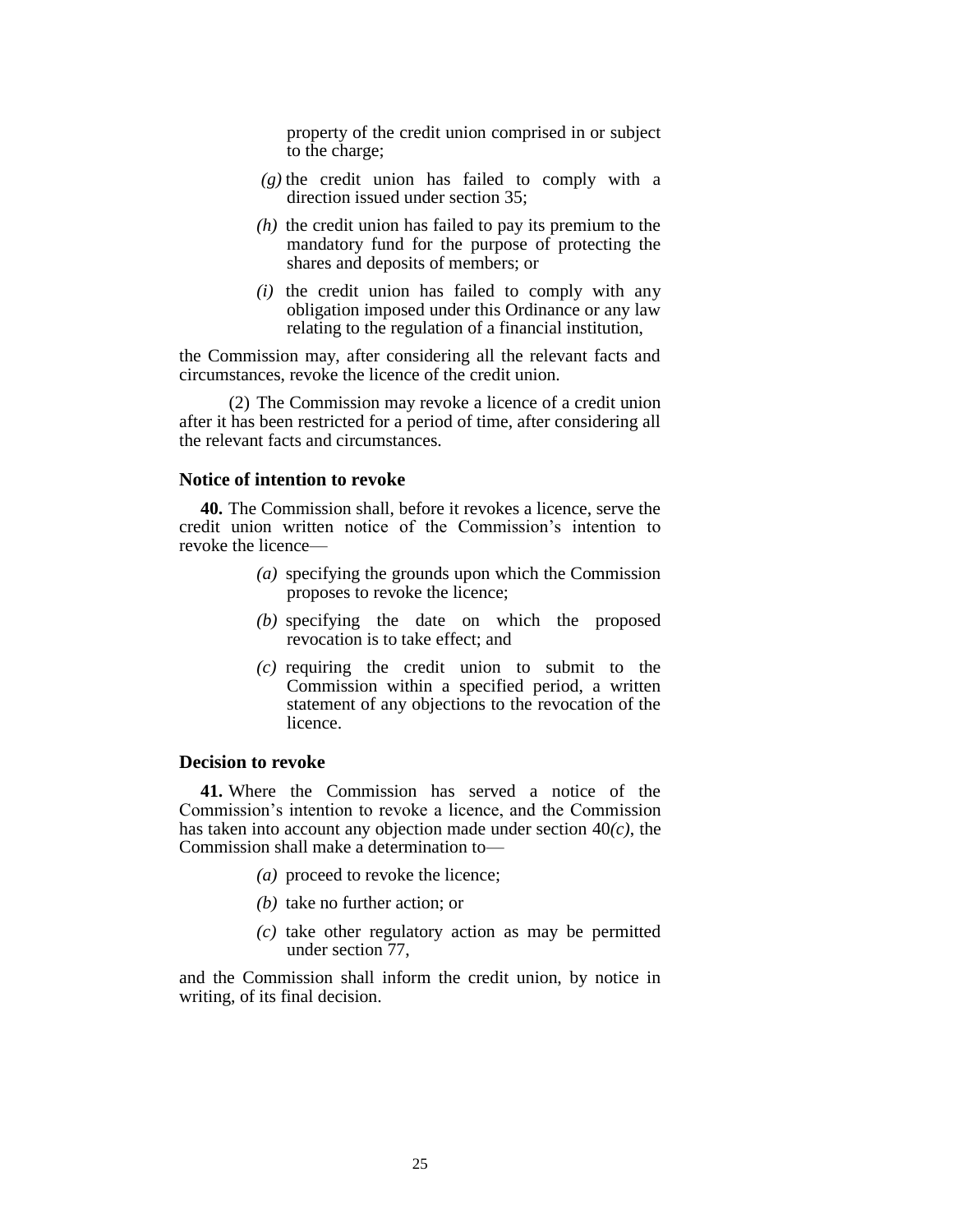# **Notice of revocation**

**42.** Where the Commission decides to revoke the licence under section 41(a), the Commission shall serve the credit union notice of the revocation that shall include—

- *(a)* the date on which the credit union shall cease to carry on business;
- *(b)* a statement of the grounds for the decision; and
- *(c)* a statement on the rights of the credit union under section  $46(1)$  and section 216.

# **Powers of Commission on a revocation**

**43.** Where the Commission serves a notice of revocation of a licence under section 42, the Commission may—

- *(a)* take charge of all books, records and assets of the credit union or any portion thereof;
- *(b)* apply to the Supreme Court to appoint a judicial manager; and
- *(c)* do all such things as may be necessary to safeguard the interests of members and creditors of the credit union until any appeal filed pursuant to section 46(1) has been determined.

# **Cessation of business on revocation**

**44.** Where a decision is made to revoke a licence under section 41, the credit union shall cease carrying on business from the date specified in the notice of revocation.

#### **No right to make representations on revocation**

**45.** Where a notice of intention to revoke a licence under section 40 is followed by a notice revoking a licence under section 42, the latter notice shall have the effect of terminating any right to make representations to the Commission in respect of the revocation.

#### **Appeal to Supreme Court on revocation**

**46.** (1) Where a credit union is aggrieved by a decision of the Commission to revoke its licence under section 41, the credit union may appeal to the Supreme Court within thirty days of the date of its receipt of the notice of revocation setting forth the grounds of appeal.

- (2) Where a decision is made to revoke a licence and—
	- *(a)* there is no appeal by the credit union within thirty days from the notice of revocation; or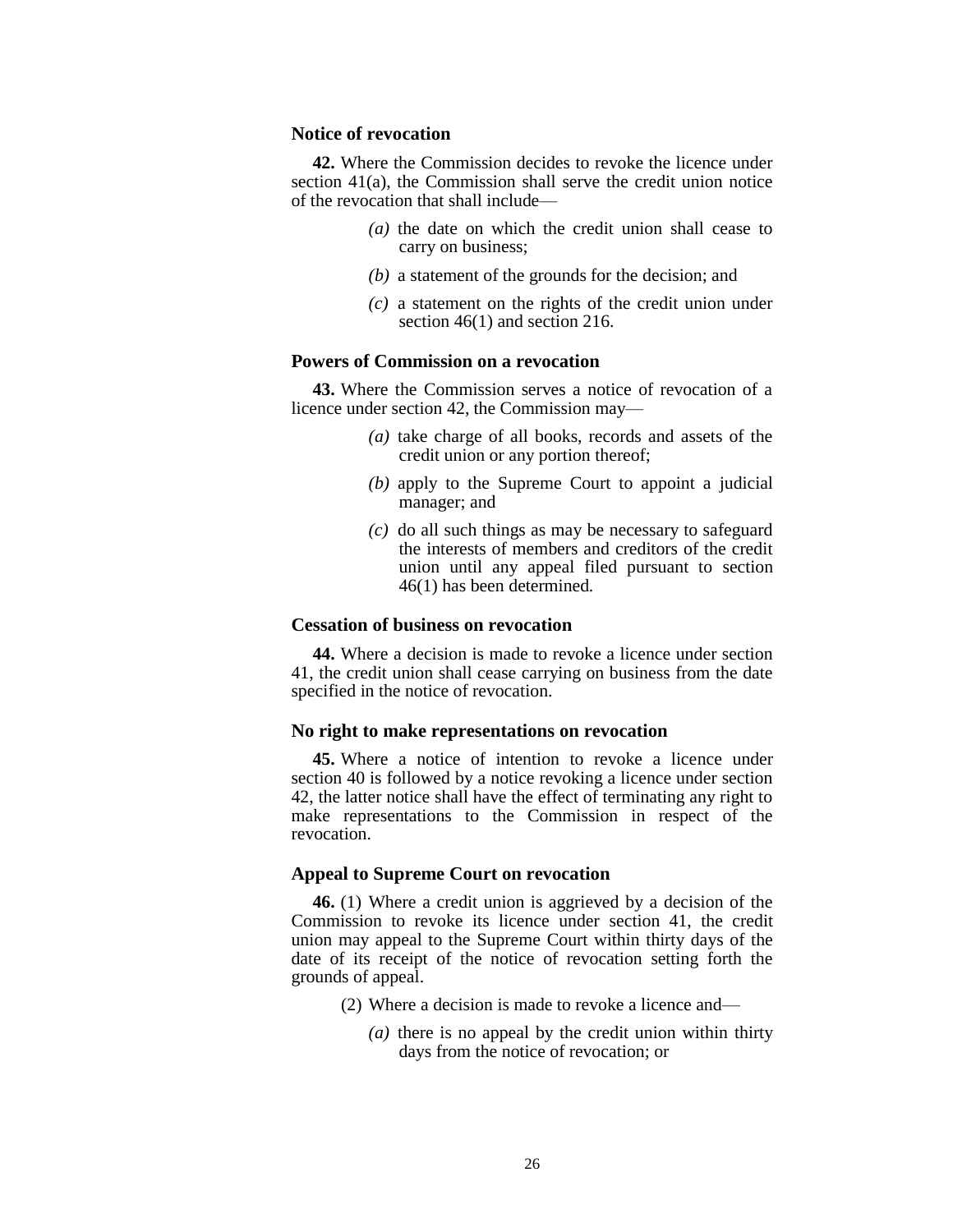*(b)* the decision is not set aside by the Supreme Court, the Commission shall wind-up the credit union in accordance with section 186 or 187.

# **Publication of notice of revocation**

**47.** Within seven days of a credit union ceasing to hold a licence, the Commission shall publish notification of the revocation of the licence of a credit union in the *Gazette* and in at least two newspapers in national circulation and by electronic or any other means that the Commission considers appropriate.

#### **Obligations of credit unions on revocation**

**48.** The revocation of a licence shall not relieve a credit union of any obligation incurred or assumed by it during the period of validity of the licence.

# **Credit unions to bear expenses of revocation**

**49.** The credit union shall bear the expenses incurred by the Commission to give effect to section 43, including costs in connection with—

- *(a)* utilities;
- *(b)* rent;
- *(c)* experts and specialist; and
- *(c)* the necessary expenses of maintaining the business of the credit union.

#### **Commission to provide funds for inadequate liquidity**

**50.** Where the credit union does not have adequate liquidity to meet the costs referred to in section 49, the Commission may provide funding to cover such costs, which funding shall be treated as a loan by the Commission to the credit union and shall be repaid out of the funds of the credit union or, in the event that the credit union is liquidated, shall be a charge on the assets of the credit union.

### **Commission to give directions**

**51.** (1) The Commission may give a credit union directions—

- *(a)* when imposing or varying restrictions on a licence under section 28(2);
- *(b)* when a credit union has been granted a variation of its existing business activities fails to comply with any condition imposed by the Commission under section 27(6);
- *(c)* when issuing a notice of determination under section 34;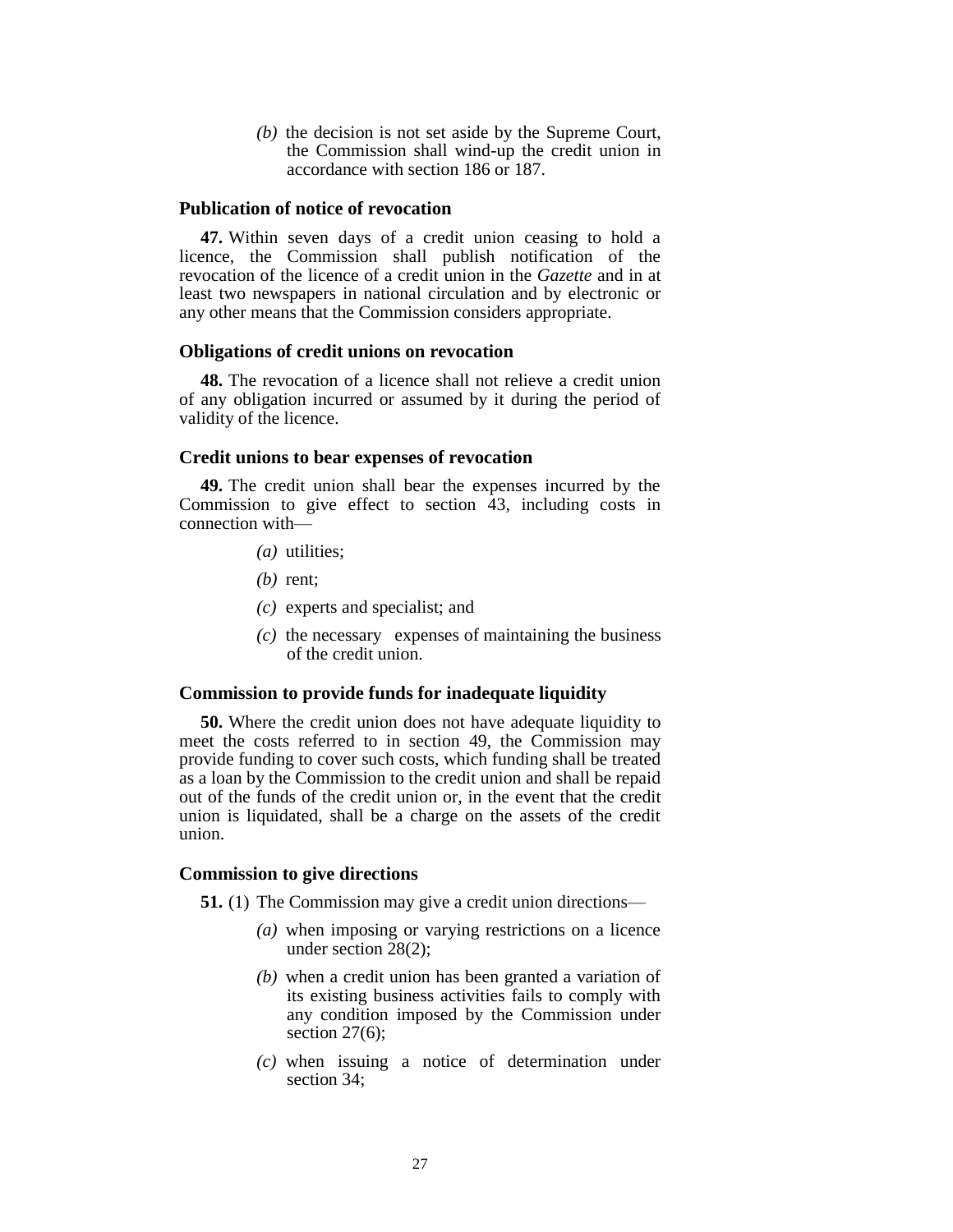- *(d)* when serving a notice of revocation under section 42;
- *(e)* at any time after a notice of intention to revoke its licence has been given to the credit union, including the revocation of a licence;
- *(f)* when issuing a notice of cancellation under section 52(2); or
- *(g)* when the credit union remains liable to depositors.

(2) Where the Commission gives a credit union notice that it does not propose to take any further action pursuant to a notice under section 41, the Commission shall not give any further directions with respect to the notice under section 41.

(3) The Commission shall not give further directions to a credit union or a former credit union that has ceased to have any liability in respect of deposits.

(4) Any direction which is in force with respect to a credit union or former credit union when it ceases to have any liability pertaining to deposits shall cease to have effect.

(5) Where the Commission issues directions to a credit union, its board or any officer of the credit union under this Part, directions may, in particular—

*(a)* require a credit union to—

- (i) take certain steps;
- (ii) refrain from adopting or pursuing a particular course of action; or
- (iii) restrict the scope of its business in a particular way;
- *(b)* stipulate limitations on the acceptance of deposits and issuance of shares, the incurring of credit exposure or the distribution of surplus;
- *(c)* prohibit the credit union from accepting and soliciting deposits from members or prospective members;
- *(d)* prohibit the credit union from entering into any other classes of business activities as set out in Schedule 1;
- *(e)* subject to section 129 and after any representations made by the officer or the board of the credit union, require the removal of any officer or the board of the credit union; or
- *(f)* specify such other requirements as the Commission may think fit.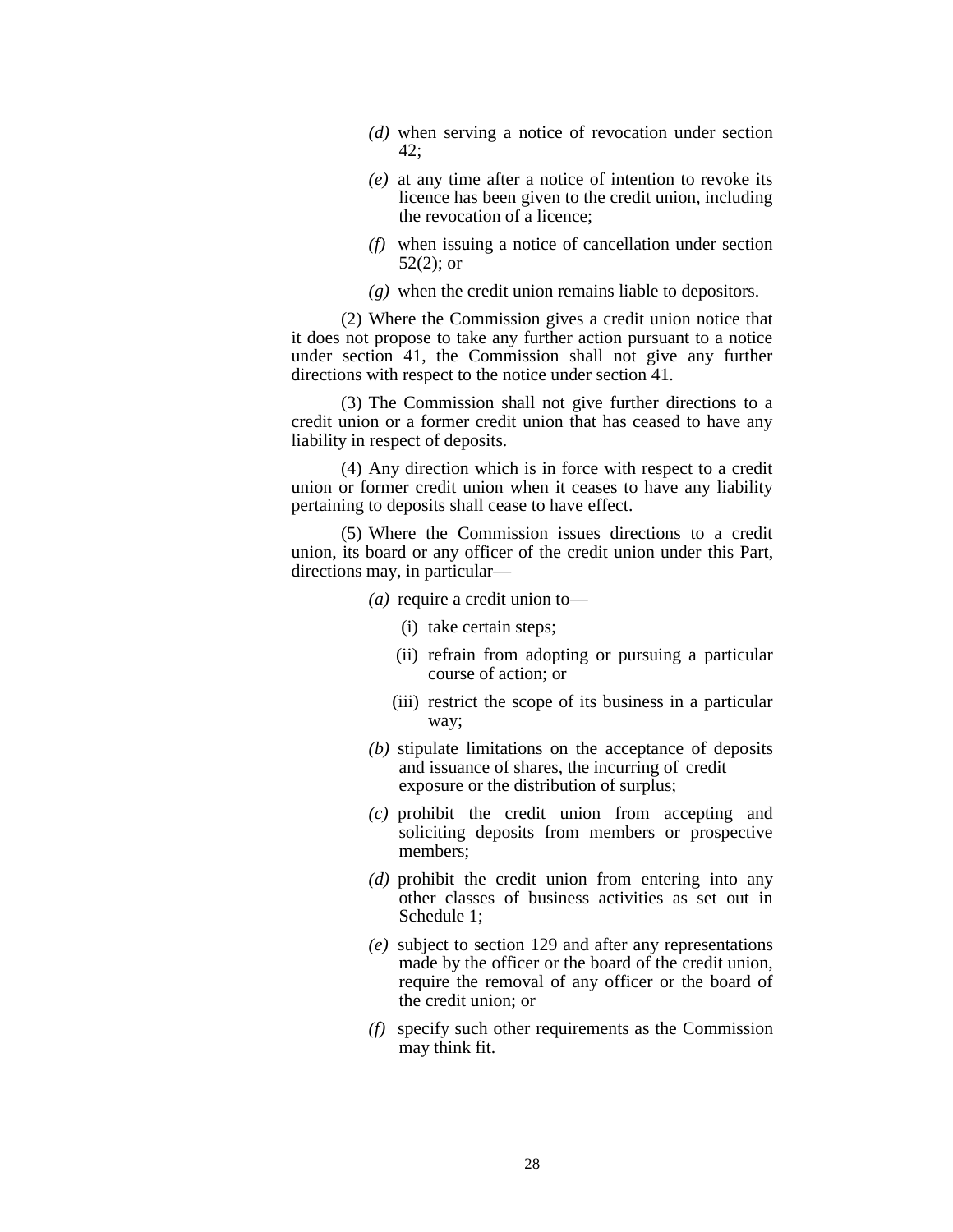(6) A credit union or any member of the board of a credit union or officer shall comply with any requirement or prohibition imposed by a direction under this section.

(7) Section 85 shall apply, with such modifications as the circumstances require to a direction under this section.

(8) For the purposes of this section, a "former credit union" means a credit union which no longer holds a licence.

### **Cancellation of a licence**

**52.** (1) The Commission shall cancel the licence of a credit union where—

- *(a)* a winding up order has been made against it;
- *(b)* pursuant to sections 190 and 191, all its assets have passed into the ownership of another credit union;
- *(c)* a resolution for its voluntary winding up has been passed in accordance with section 188; or
- *(d)* the credit union is divided into two or more credit unions.

(2) A notice of intention is not required to be served in respect of the cancellation of a licence, and the Commission may proceed to issue a notice of cancellation stating the grounds referred to in subsection (1), for which the Commission has acted.

#### PART IV

#### PRUDENTIAL REQUIREMENTS

# **Minimum level of institutional capital**

**53.** (1) A credit union shall—

- *(a)* at start-up have a minimum institutional capital of \$100,000;
- *(b)* between start-up and five years of operation have a minimum institutional capital of more than a \$100, 000 or equivalent to 10% of the risk weighted assets as may be prescribed whichever is greater;
- *(c)* after five years of operation have a minimum institutional capital of more than \$100,000 or equivalent to 12% of the risk weighted assets as may be prescribed whichever is greater.

(2) A credit union which fails to maintain the minimum institutional capital under subsection(1) is liable to a penalty of \$20,000.

#### **Maintenance of statutory reserve**

**54.** (1) Subject to subsection(2) a credit union shall maintain a statutory reserve fund and shall, out of its net surplus of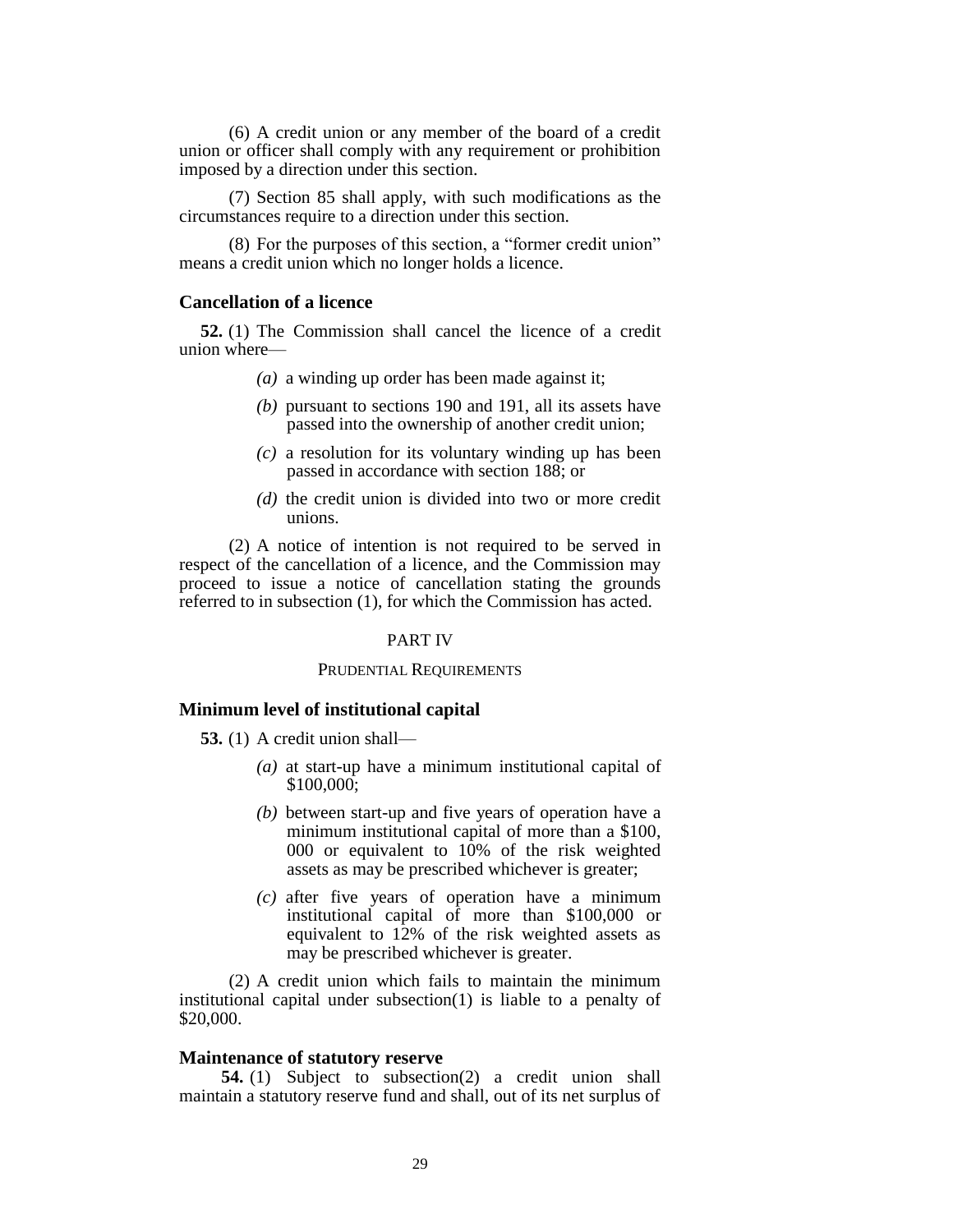each year transfer to that fund a sum equal to not less than 20% of net surplus whenever the amount of the statutory reserve fund is less than a hundred per cent of the institutional capital of a credit union.

(2) Where a credit union has incur or is likely to incur losses in any financial year, the Commission shall by order or direction take any of the following actions—

- (a) prohibit the credit union from declaring or distributing any dividends which are, in the opinion of the Commission, likely to cause it not to comply with capital requirements under section 53;
- (b) require the directors or officers of the credit union to provide a written explanation detailing the causes of those loses and the measures to be taken by the credit union to rectify the position and prevent future losses;
- (c) require the credit union to present a plan that is satisfactory to the Commission to reconstitute its capital adequacy within a period as may be determined by the Commission;
- (d) prohibit the credit union from awarding any bonus, or increments in the salary, emoluments and other benefits of all directors, officers and employees;
- (e) undertake more frequent inspection of the credit union; or
- (f) require additional or more frequent reporting.

# **Liquidity**

**55.** (1) A credit union shall maintain a minimum level of liquid assets in relation to current liabilities inclusive of all members' deposits and withdrawal shares and other short-term liabilities, as may be prescribed.

(2) A credit union shall comply at all times with the liquidity requirements issued by the Commission.

### **Variation of level of institutional capital**

**56.** (1) Notwithstanding sections 53 and 55, the Commission may direct a credit union to—

- *(a)* increase its capital in excess of the minimum amount required; or
- *(b)* increase its level of liquidity in such forms and amounts,

where it determines that the level of unmitigated risk faced by the credit union warrants additional capital and liquidity.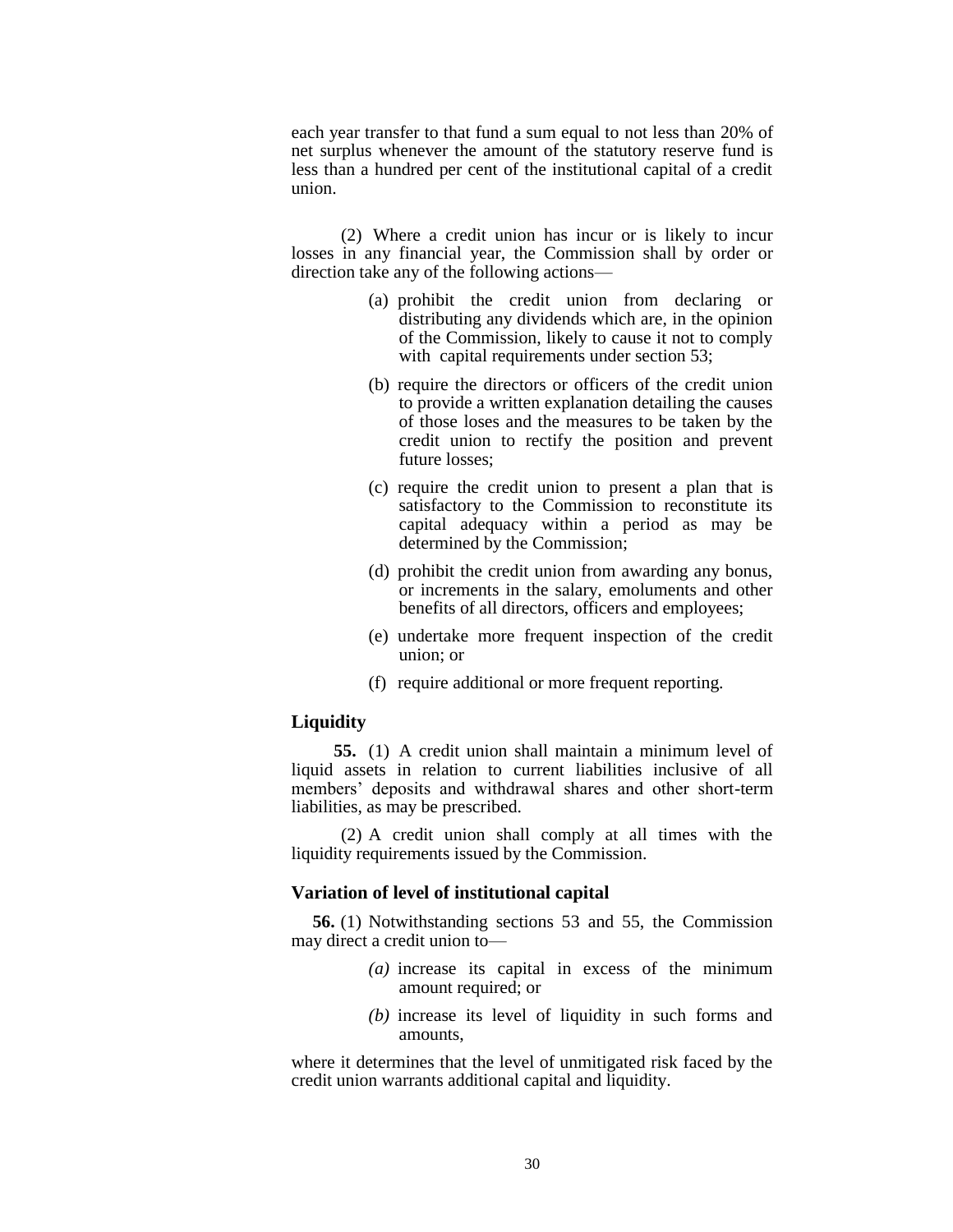(2) The Minister may by Order on the recommendation of the Commission, vary the minimum institutional capital and liquid asset ratios.

# **Stabilisation Fund**

**57.** (1) Each credit union shall contribute each year to a stabilisation fund, in an amount to be prescribed.

(2) The Commission shall administer the stabilisation fund subject to the standards, conditions and limitations that are prescribed.

#### **Investments**

**58.** (1) A credit union shall not invest the credit union's funds except in accordance with this Ordinance.

(2) The board of a credit union shall approve written policies for the investment of the credit union's funds.

(3) All investments and deposits of a credit union shall be made in the name of the credit union.

(4) A credit union's investments shall not exceed the limits to be prescribed where the class of business is listed as investments in Schedule 1.

(5) Where a credit union, in the course of satisfying debts due to the credit union, acquires shares or an ownership interest in an entity that would cause it to exceed any relevant limit set out in this Ordinance—

- *(a)* the credit union shall immediately notify the Commission in writing of the development; and
- *(b)* dispose of the shares or ownership interest within two years of the date of acquisition or within such additional time as the Commission may approve.

#### PART V

# SUPERVISION OF CREDIT UNIONS

### **Supervisory duties and powers**

**59.** The Commission shall—

- *(a)* examine all applications for approvals to be granted or issued under this Ordinance;
- *(b)* issue such directions as it thinks fit;
- *(c)* take corrective or remedial actions to ensure compliance with the Ordinance; and
- *(d)* and take and maintain such steps or proceedings as may be necessary for the winding-up of a credit union subject to this Ordinance.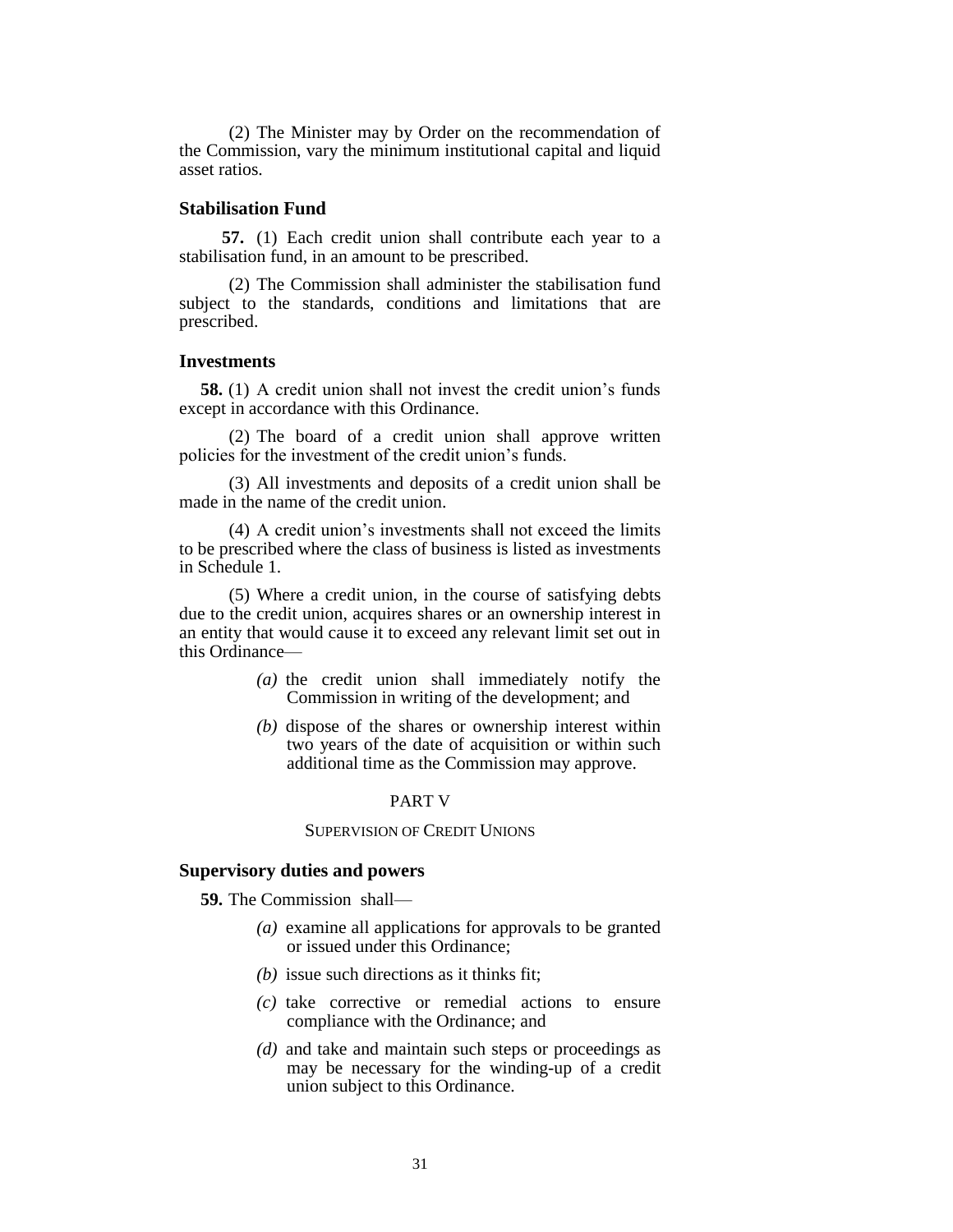### **Commission examination**

**60.** The Commission shall make or cause to be made, such onsite or other examination and inquiry into the affairs or business of each credit union from time to time or whenever the Commission considers necessary or expedient, in order to determine that the provisions of this Ordinance are being observed and that the credit union is in a sound financial condition; and each credit union shall be examined at least once every twenty-four months.

# **Access to records etc.**

**61.** (1) The Commission shall—

- *(a)* have access to all books, records, accounts, vouchers, minutes of meetings, securities and any other documents, including documents stored in electronic form, of a credit union; and
- *(b)* have the right to call upon any member of the board of a credit union, any committee member or any officer, external auditor or employee of the credit union for any information or explanation the Commission considers necessary for the due performance of its duties.

(2) A credit union or a person referred to in subsection (1) shall provide access to an officer or officers of the Commission and shall furnish the Commission with such information as the Commission may require within the time specified by the Commission.

(3) A person shall not obstruct another person from providing access to the Commission or from furnishing information required by the Commission, pursuant to subsection (2).

(4) Where a person fails to comply with subsection (2), the Commission may, in addition to any other action that may be taken under this Ordinance, apply to the Supreme Court for an order requiring the person to comply, and on such application, the Supreme Court may so order or make any other order it thinks fit.

(5) Where the provisions of this Ordinance require anything to be done within a specified period of time and the person who is required to comply within the time limit prescribed is unable to do so because of the occurrence of force majeure or industrial unrest, riot, public disorder or any unnatural disaster or event, the Commission shall grant such extension of time as may be reasonably sufficient for the doing of the act or thing.

# **Power of Commission to request information**

**62.** (1) The Commission may require—

*(a)* a credit union or any of its employees or agents;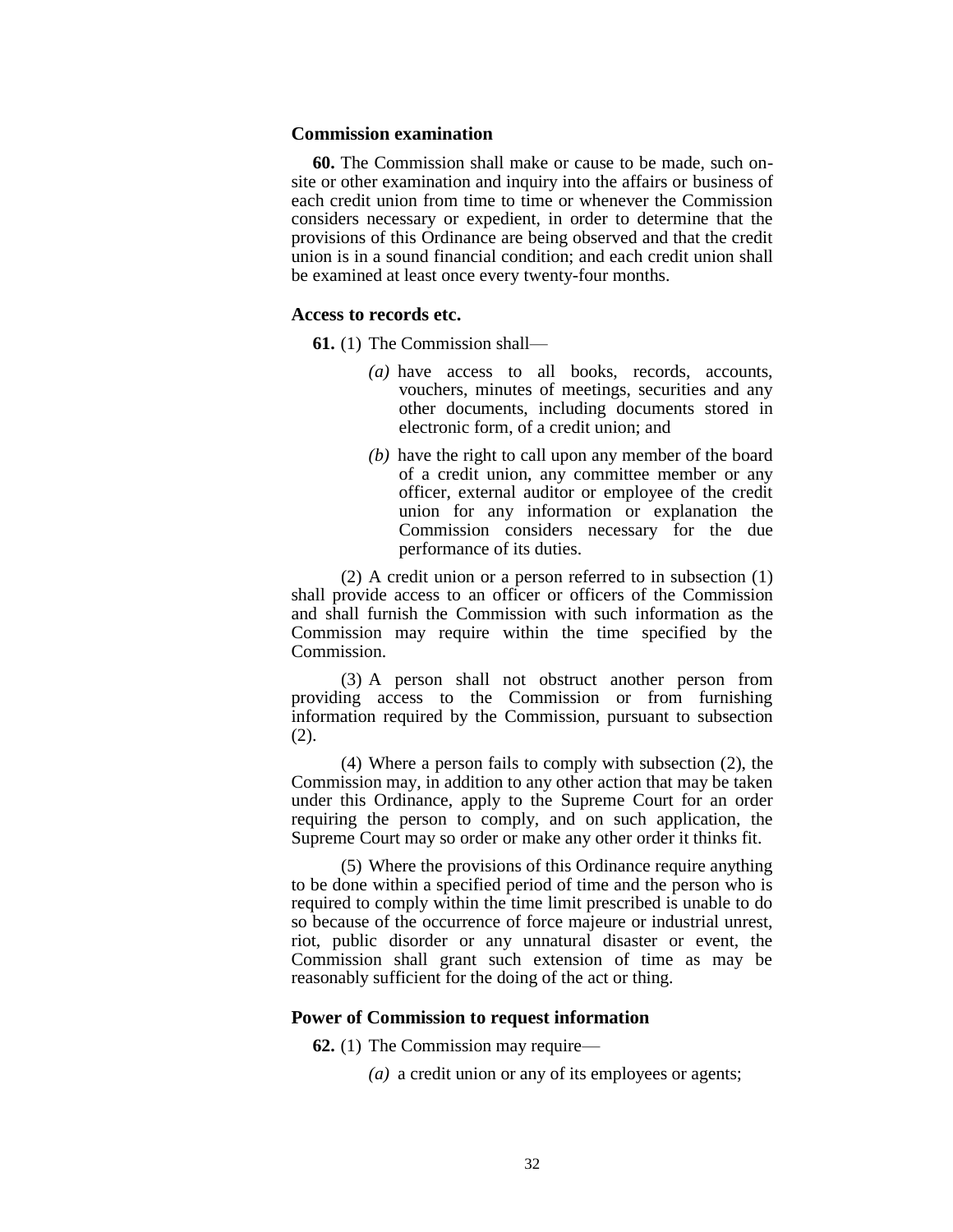- *(b)* an entity in which a credit union has a proprietary ownership interest;
- *(c)* an entity that is a related party;
- *(d)* a present or former director, officer, auditor or key operational staff of a credit union; and
- *(e)* a present or former director, officer, auditor, significant shareholder or key operational staff of any entity referred to in paragraphs *(b)* and *(c)*,

to furnish such information in such form and within such period of time as the Commission may require.

- (2) The Commission may—
	- *(a)* require verification from the auditor of a credit union or any company, unincorporated body or entity referred to in subsection (1) of the accuracy of information submitted pursuant to that subsection;
	- *(b*) require an officer or key operational staff of a credit union, to supply, within such time as may be specified, any information relating to the credit union or any related party, or person over which the credit union or directors, officers or key operational staff of the credit union have control; and
	- *(c)* verify the accuracy of the information obtained pursuant to paragraphs *(a)* and *(b)* by inspecting the credit union, company or unincorporated body or entity.

(3) A requirement made under subsection (1) or (2) shall be in writing.

(4) The Commission may exercise the powers under subsection (1) in relation to any person who is elected as a member of the board of a credit union or appointed as an officer of a credit union to determine whether the person is a fit and proper person in accordance with the criteria set out in Schedule 2 to hold the particular position that he holds.

# **Powers of entry**

**63.** (1) The Commission or an authorised person may, subject to subsection (3), enter the premises of a credit union—

> *(a)* to inspect any books, records, accounts, vouchers, minutes of meetings, securities and any other documents, including documents stored in electronic form pursuant to this Ordinance and ask any relevant questions and to make any notes or take any copies of the whole or any part of any such record; and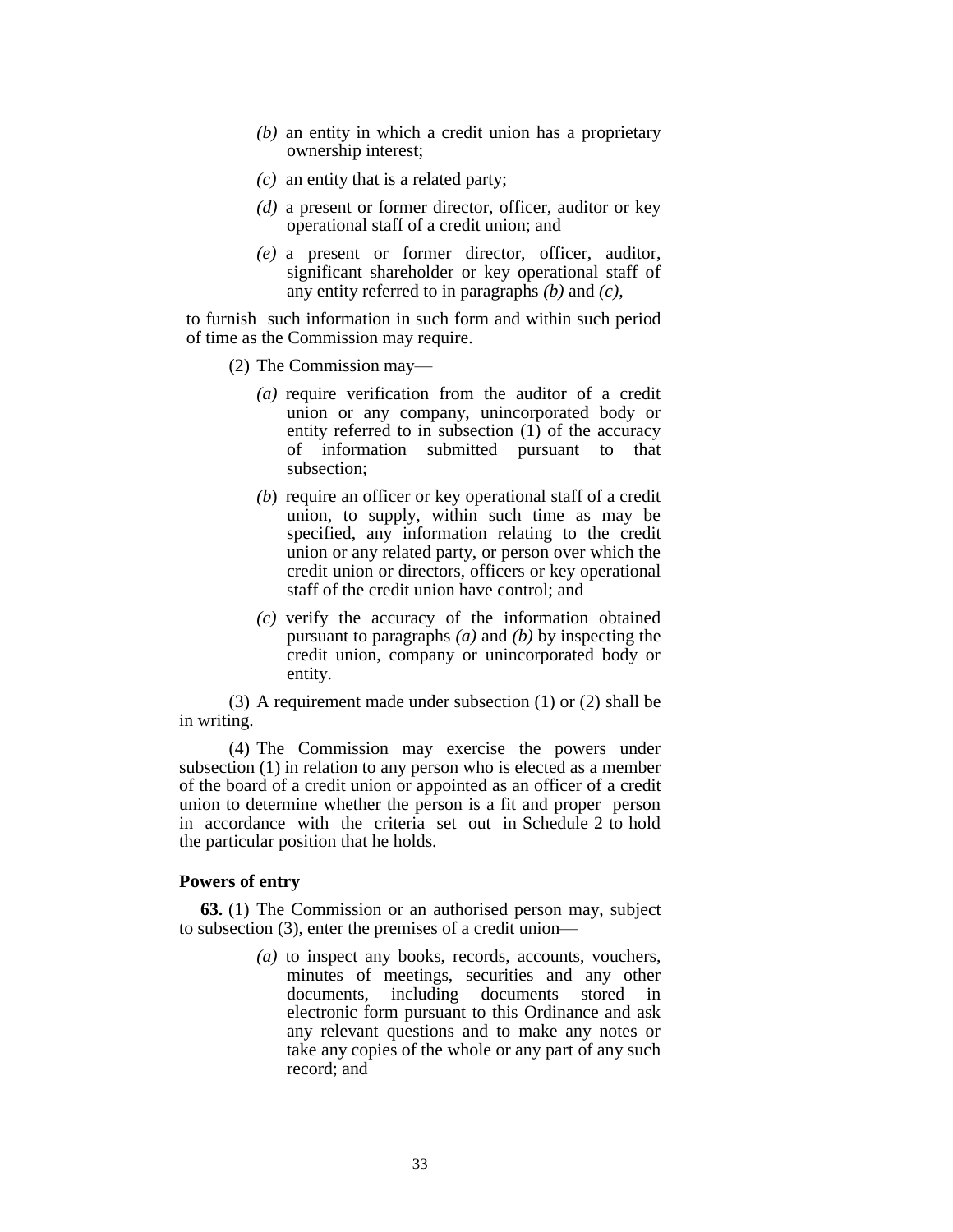*(b)* to determine whether there is compliance with this Ordinance.

(2) Where the books, records, accounts, vouchers, minutes of meetings, securities and any other documents including documents stored in electronic form referred to in section 62(1) are not in the possession of the credit union or any member of the board of a credit union, officer, external auditor or employee of a credit union, the Commission shall have the access set out in section  $62(1)$  except that where the person in possession is in such possession by way of a lien, and the Commission or an authorised person, without prejudice to the lien, shall have access to the books, records, accounts, vouchers, minutes of meetings, securities and any other documents, including documents stored in electronic form.

(3) Where the Commission in the exercise of the powers conferred on it under subsection (1) is—

- *(a)* prevented from exercising those powers;
- *(b)* required to exercise the powers outside of normal working hours; or
- *(c)* required to exercise the powers urgently,

the Commission may apply ex parte to a Judge of the Supreme Court for a warrant to enter the premises of the credit union stating the grounds for the exercise of the power.

(4) Where it is shown to the satisfaction of a Judge, on sworn information in writing, that it is necessary to enter the premises of a credit union for any purpose stated in subsection (3), the Judge may by warrant under his hand authorise entry on the premises of the credit union.

(5) Where the Commission or an authorised person enters any premises by virtue of this section he may take with him any other person that in his opinion is necessary to effect the purpose of the entry.

(6) A warrant issued under this section shall continue in force for such reasonable time as may be necessary to effect the purpose for which it was issued.

(7) An authorised person shall upon initial entry and in response to any later requests, produce proof of his identity as an authorised person to any person in relation to whom he is about to exercise, is exercising or has exercised the power of entry under this Ordinance.

### **Obstruction of entry**

**64.** Any person who directly or indirectly prevents the Commission, any authorised person or an officer or officers of the Commission from—

*(a)* entering the premises of a credit union;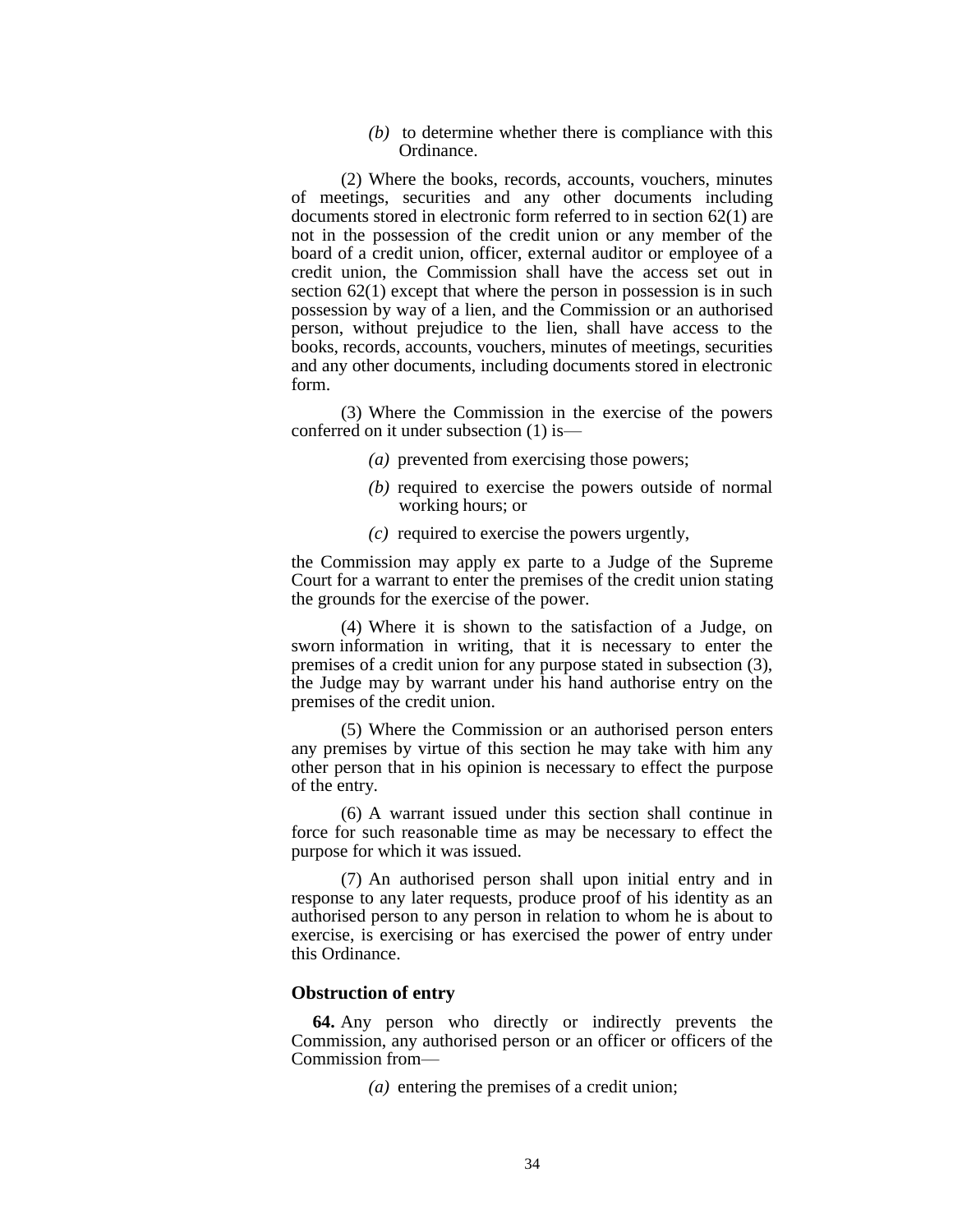- *(b)* having access to its books, records or other documents, including electronically stored information; or
- *(c)* having the items in paragraph *(b)* made readily available, during a period of suspension,

commits an offence and is liable on summary conviction to a fine of \$10,000 and to imprisonment for one year.

### **Corrective action for unsafe and unsound business conduct**

**65.** (1) Where an on-site examination or off-site monitoring of the affairs of a credit union reveals that the credit union is conducting its business in an unlawful, unsafe or unsound manner or is otherwise in an unsound condition, the Commission may –

- *(a)* direct the credit union to engage an independent accountant or firm of accountants—
	- (i) to perform or conduct a review of its financial statements and accounting records; and
	- (ii) to advise the Commission and the credit union of the true financial condition of the credit union;
- *(b)* take all such other measures as it may consider necessary in accordance with section 77.
- (2) Where a credit union—
	- *(a)* does not meet the ratio of 112% in the solvency test set out in Schedule 3; or
	- *(b)* meets the ratio of 112% in the solvency test but
		- (i) is unable to meet its obligations as they become due;
		- (ii) has ceased paying its current obligations in the ordinary course of business; or
		- (iii) the aggregate of its property is not, at a fair valuation, sufficient, or, if disposed of at a fairly conducted sale under legal process, would not be sufficient to enable payment of all its obligations,

the Commission may take corrective action in accordance with sections 72 and 77.

(3) For the purposes of subsection (2), a reference to the obligations of a credit union includes a reference to its ability to pay deposits or shares without undue delay.

### **Failure to meet solvency ratio**

**66.** Without prejudice to sections 28 and 39 to 50, where the Commission is satisfied that a credit union has a technical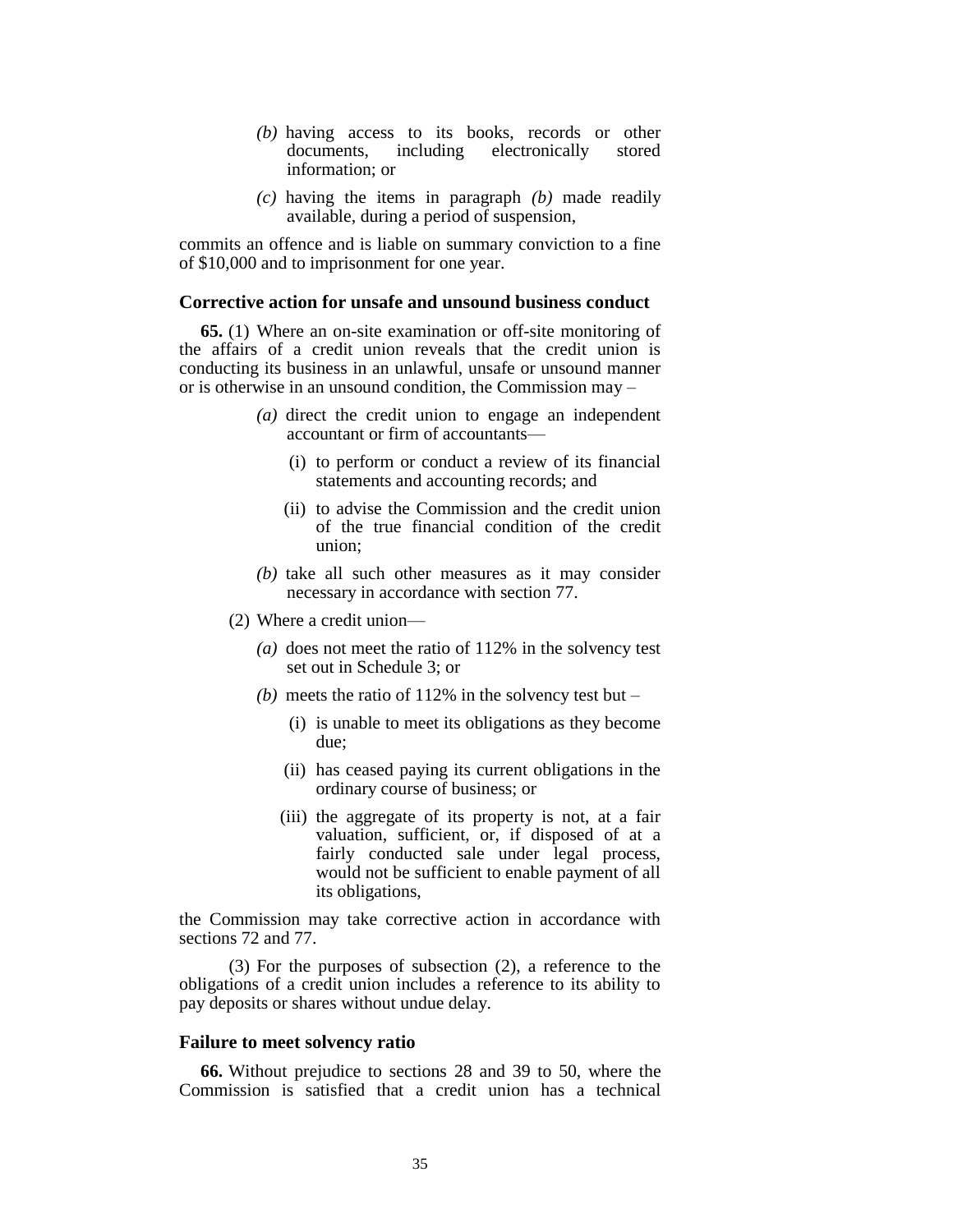solvency ratio of 70% or less, the Commission shall direct the credit union in writing to comply with section 72*(b)* within a period of sixty business days.

#### **Power to suspend**

**67.** Where the credit union fails to comply with section 66, the Commission shall, order the credit union to suspend business forthwith and—

- *(a)* where there are reasonable grounds to believe that the circumstances leading to the order of suspension may be rectified, the Commission may apply for an order of judicial management in accordance with section 159; or
- *(b)* where there are no reasonable grounds to believe that the circumstances leading to the order of suspension may be rectified, the Commission may apply to wind up the credit union in accordance with sections 186 and 187.

### **Commission to take charge of books**

**68.** Where the Commission orders that a credit union's business be suspended under section 67, it may also take charge of all the books, records, other documents, including electronically stored information, and assets of the credit union and to take all such measures as may be necessary to—

- *(a)* prevent the continuation in business by that credit union during the period of suspension; and
- *(b)* preserve the assets of the credit union.

# **Collection of loan payments and receivables during suspension**

**69.** (1) Notwithstanding sections 67 and 68, the Commission shall take all such measures as may be necessary to collect—

- *(a)* loan payments; and
- *(b)* all receivables due and owing to the credit union during the period of suspension, and any monies so collected shall be held in escrow during the period of suspension.

(2) All costs incurred by the Commission under section 68 and subsection (1) shall be treated as a loan by the Commission to the credit union and shall be repaid out of the funds of the credit union in the event that the credit union is liquidated.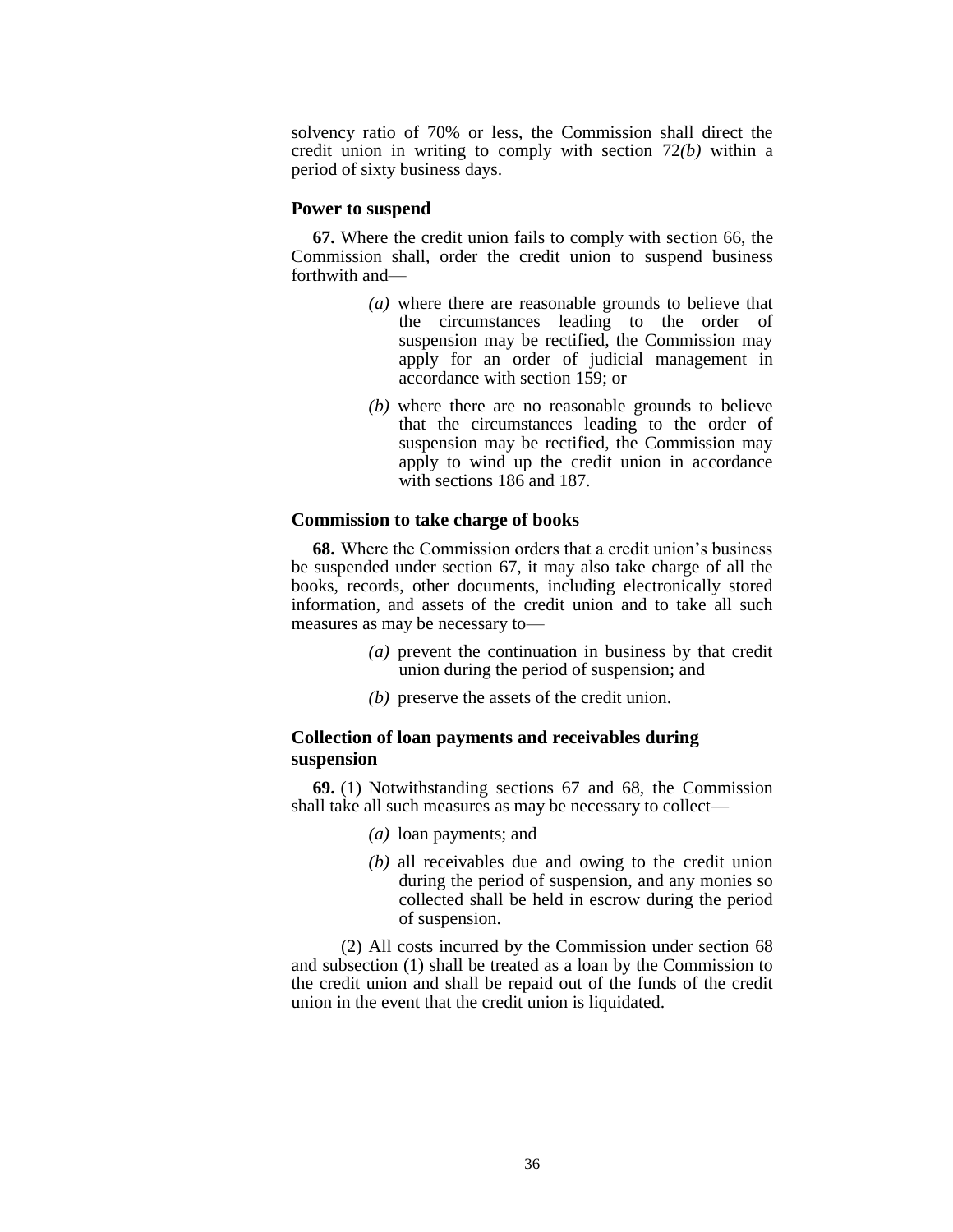### **Effect of suspension order**

**70.** An order made under section 67 shall cease to have effect on the appointment of a judicial manager or liquidator as the case may be.

# **Stay of actions**

**71.** Where the Commission suspends the business of a credit union under section 67, all claims, actions and the execution of all writs, summonses and other processes against the credit union shall, by virtue of this section, be stayed and shall not be proceeded with, without the prior leave of the Supreme Court or unless the Supreme Court directs otherwise.

# **Corrective action for solvency ratios**

**72.** Where a credit union fails to meet the solvency ratio of a 110%, it shall attain a solvency ratio of—

*(a)* 80% within the first year; and

*(b)* 112% within five years,

following a direction from the Commission to correct its solvency ratio.

#### **Non application of sections**

**73. S**ections 65 and 66 shall not apply to a credit union during the period specified in section 72 *(a).*

### **Submission of certain returns**

**74.** Every credit union or affiliate shall submit to the Commission within the period of time as may be specified by the Commission, and in such form as the Commission may from time to time require, returns containing—

- *(a) its* financial statements;
- *(b)* statements of its loans and advances including delinquency;
- *(c)* statements of its earnings and expenses;
- *(d)* statements of its assets and revenues related to nonfinancial business activities; and
- *(e)* statements of its any other financial data or information as the Commission may require, for examination by the Commission.

# **Submission of audited financial statements**

**75.** (1) The board of a credit union shall cause—

*(a)* the accounts of the credit union to be audited annually by the external auditor,;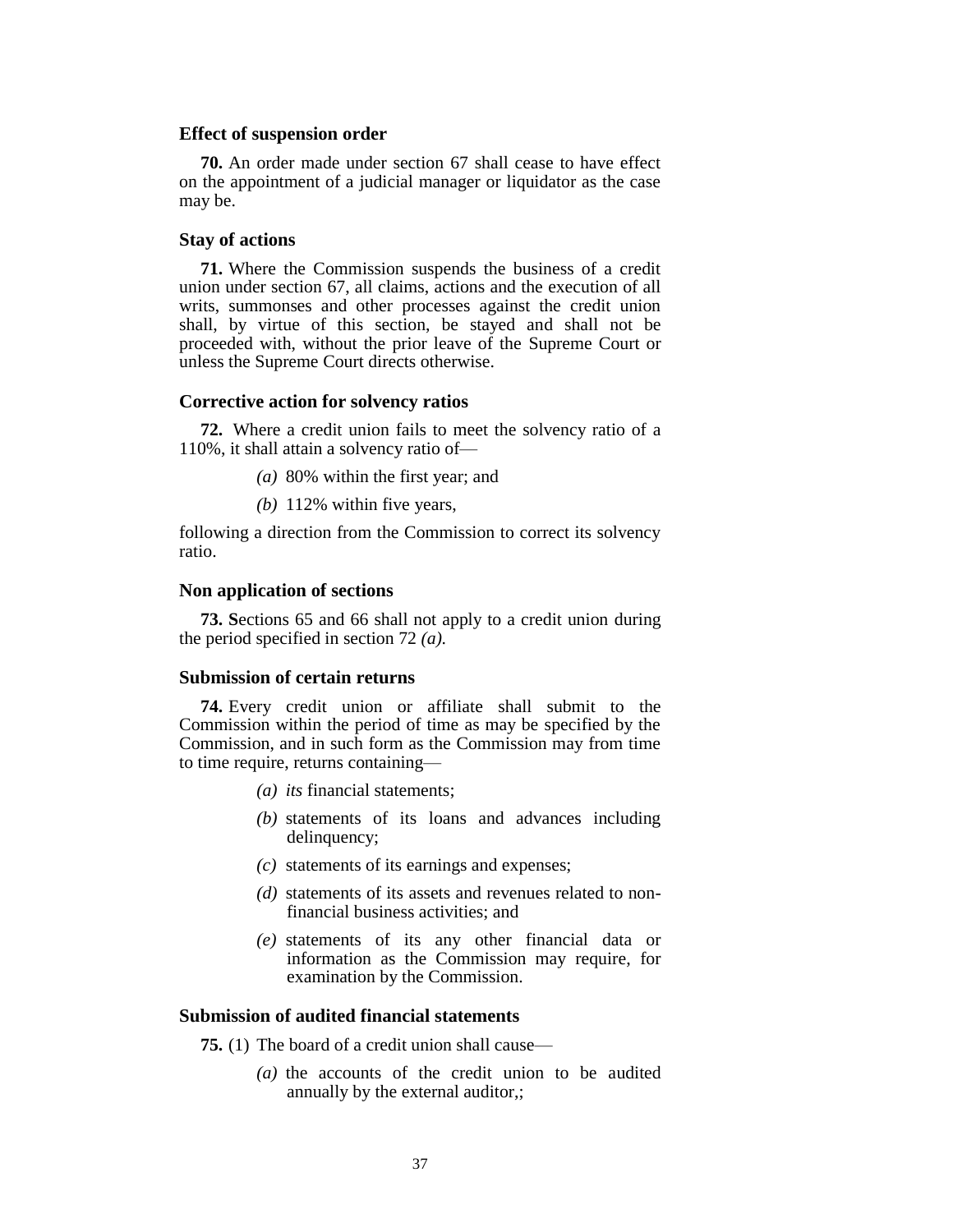- *(b)* the accounts of its affiliates to be reviewed annually by the external auditors,
- and the credit union shall, within four months of the close of its financial year, submit the audited statements and the review reports to the **Commission**

(2) Every audited statement submitted pursuant to subsection (1) shall be signed by two members of the board of the credit union.

- (3) A separate audited statement of—
	- *(a)* income and expenditure; and
	- *(b)* assets and liabilities,

in relation to any non-financial activity shall be submitted in accordance with subsection (1).

### **Examination of returns and statements**

**76.** (1) Upon examination of the returns and audited financial statements referred to in sections 74 and 75, the Commission may—

- *(a)* where it determines that the credit union's financial condition has deteriorated to cause risk to its safety and soundness, consult with the credit union and propose measures to prevent any further financial deterioration;
- *(b)* where it determines that the credit union is insolvent based on the technical solvency test set out in Schedule 3, take such action as it sees fit in accordance with section 77;or
- *(c)* where it determines that the credit union is operating in a manner that may result in insolvency or the winding up of the credit union, take such action as it sees fit in accordance with section 77.

(2) A credit union shall comply with any measure imposed by the Commission pursuant to the Commission's intervention under subsection (1), and the Commission may take such action as it sees fit in accordance with section 77.

### **Exercise of corrective action by Commission**

**77.** The Commission may take corrective action, as contained in Schedule 5, in order to—

- *(a)* ensure the financial safety and soundness of a credit union;
- *(b)* protect the depositors of a credit union;
- *(c)* protect the creditors of a credit union;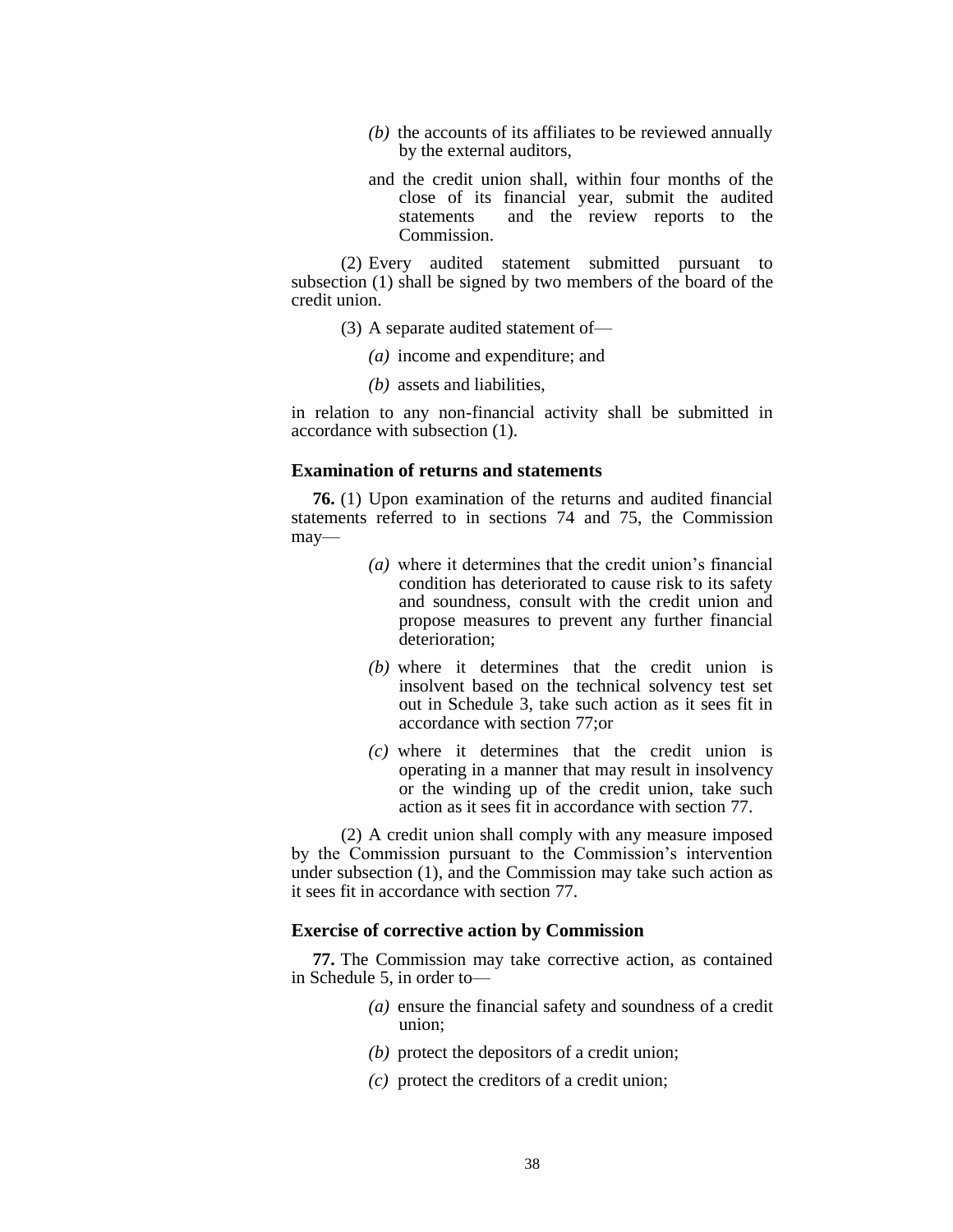- *(d)* protect the financial system of the Islands; or
- *(e)* bring about compliance with the Ordinance.

### **Engagement of an accountant**

**78.** (1) The Commission may engage the services of a suitably qualified accountant or firm of accountants to act under the direction of the Commission to determine the financial condition of a credit union.

(2) The Commission may adopt and act upon the report of the person referred to in subsection (1).

(3) The credit union shall pay for the cost of any accountant engaged under subsection(1).

### **Compliance directions**

**79.** Notwithstanding any other action or remedy available under this Ordinance, where in the opinion of the Commission, a credit union or any officer, employee or agent of the credit union or any other person under this Ordinance—

- *(a)* has committed, commits, or is about to commit an act, or is pursuing or is about to pursue any course of conduct, that is an unsafe or unsound practice in conducting the business of the credit union;
- *(b)* has committed, commits, or is about to commit an act, or is pursuing or is about to pursue a course of conduct that may directly or indirectly be prejudicial to the interest of depositors;
- *(c)* has violated or is about to violate any provision of this Ordinance or the Proceeds of Crime Ordinance, or any other written law in relation to the prevention of money laundering and combating the financing of terrorism which may be in force from time to time; or
- *(d)* has breached any requirement or failed to comply with any measure imposed by the Commission in accordance with this Ordinance,

the Commission may issue a compliance direction directing the credit union, officer, employee or agent of the credit union, or person under section 21 to—

- *(e)* cease or refrain from committing the act, pursuing the course of conduct or committing the violation;
- *(f)* undertake such corrective action as in the opinion of the Commission is necessary to remedy the situation or minimize the prejudice to the credit union including increasing the capital and providing additional liquidity; or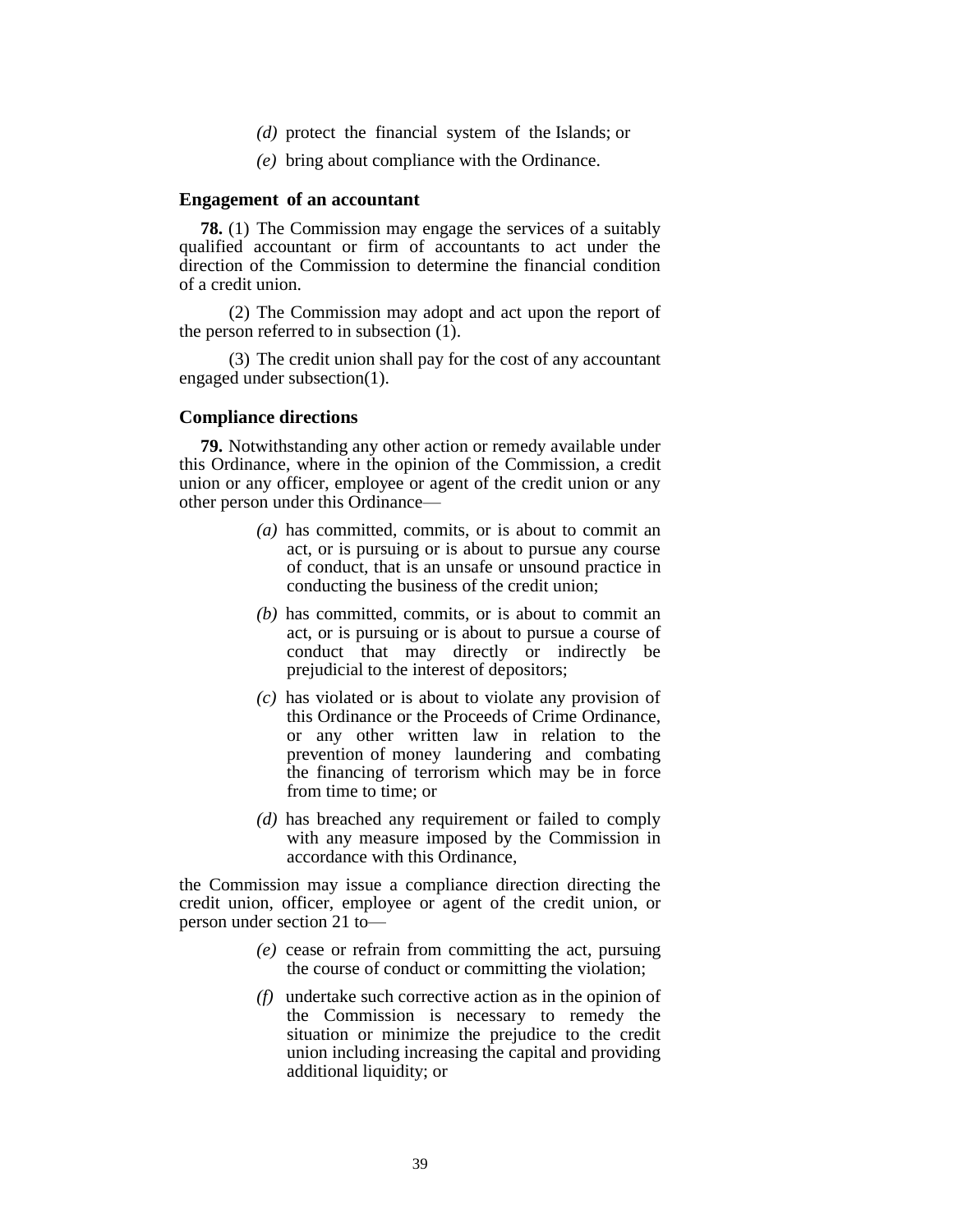*(g)* limit its business activities or place constraints or conditions on the conduct or promotion of its business.

#### **Pre-direction compliance notice**

**80.** Subject to section 82(2), before a compliance direction is issued, the credit union to which the direction is to be issued shall be served with a notice specifying—

- *(a)* the facts of the matter;
- *(b)* the directions that are intended to be issued; and
- *(c)* the time and place at which the person served with the notice may make representations to the Commission.

## **Issue of compliance directions**

**81.** Where, after considering the representations made in response to the notice referred to in section 80, the Commission determines that the facts or any part of the facts specified in the notice are established, the Commission may proceed to issue compliance directions to the person served with the notice.

#### **Interim compliance direction**

**82.** (1) Notwithstanding section 80, where in the opinion of the Commission, the length of time required for representations to be made might be prejudicial to the interests of members of the credit union, the Commission may make an interim compliance direction with respect to the matters referred to in section 79 which shall have effect for a period of not more than twenty days.

(2) An interim compliance direction made under subsection (1) continues to have effect after the expiration of the twenty day period referred to in that subsection if no representations are made to the Commission within that period or, if representations have been made, the Commission notifies the person to whom the compliance direction is issued that he is not satisfied that there are sufficient grounds for revoking the direction.

# **Failure to attend hearing**

**83.** Where a person served with the notice referred to in section 80 fails to attend at the time and place stipulated by the said notice, the Commission may proceed to issue compliance directions in the absence of such representations.

# **Board of credit union to inform members of compliance directions**

**84.** The Commission may, where it considers such action necessary and appropriate, direct the board of a credit union to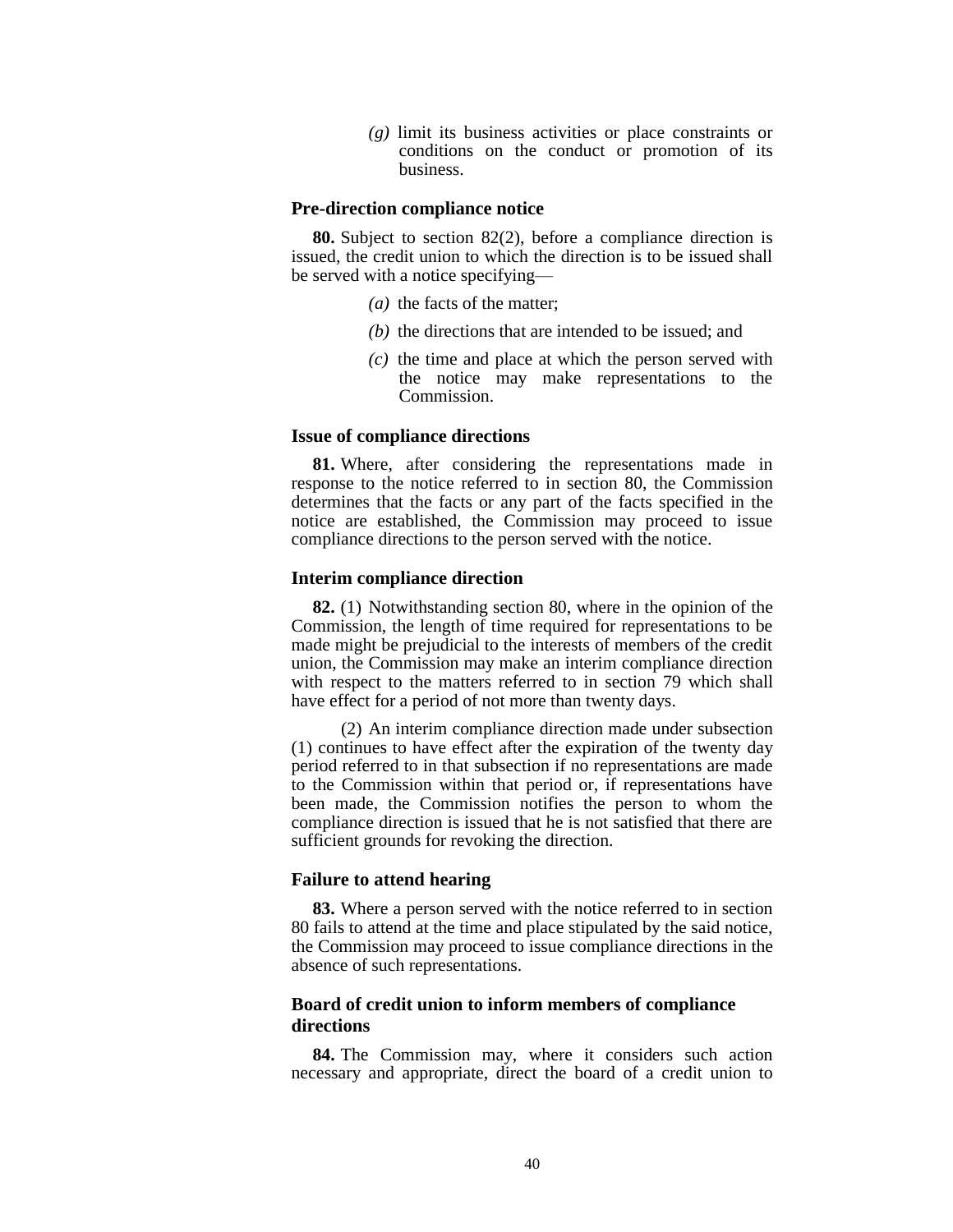inform its members that a compliance direction by the Commission has been issued.

# **Application to Supreme Court for orders on a compliance direction**

**85.** Where a person to whom a compliance direction is issued fails to comply with the compliance direction, the Commission may, in addition to any other action that may be taken under this Ordinance, apply to the Supreme Court for an order requiring the person to—

- *(a)* comply with the compliance direction;
- *(b)* cease the contravention; or
- *(c)* do anything that is required to be done,

and on such application, the Supreme Court may so order and make any other order it thinks fit.

#### **Failure to comply with compliance directions**

**86.** A person who fails to comply with a compliance direction commits an offence and is liable on summary conviction—

- *(a)* in the case of a credit union, to a fine of \$15,000 and, in the case of a continuing offence, to a fine of \$1,000 for each day that the offence continues; or
- *(b)* in the case of a member of the board or officer of a credit union, to a fine of \$15,000 and to imprisonment for two years.

# **Cancellation, revocation of compliance direction**

**87.** Where the Commission considers that a compliance direction is no longer necessary, he may cancel the notice to issue a compliance direction or revoke the compliance direction or confirm to the credit union that the requirements of the direction have been met.

### **Injunctive relief**

**88.** Where the Commission reasonably believes that a person is in violation of the Ordinance, or is engaged in any activity or course of conduct described under section 79 the Commission may, in addition to, or in lieu of other actions authorised under this Ordinance—

- *(a)* seek a restraining order or other injunctive or equitable relief, to prohibit the continued violation or prevent the activity or course of conduct in question; or
- *(b)* pursue any other remedy which may be provided by law.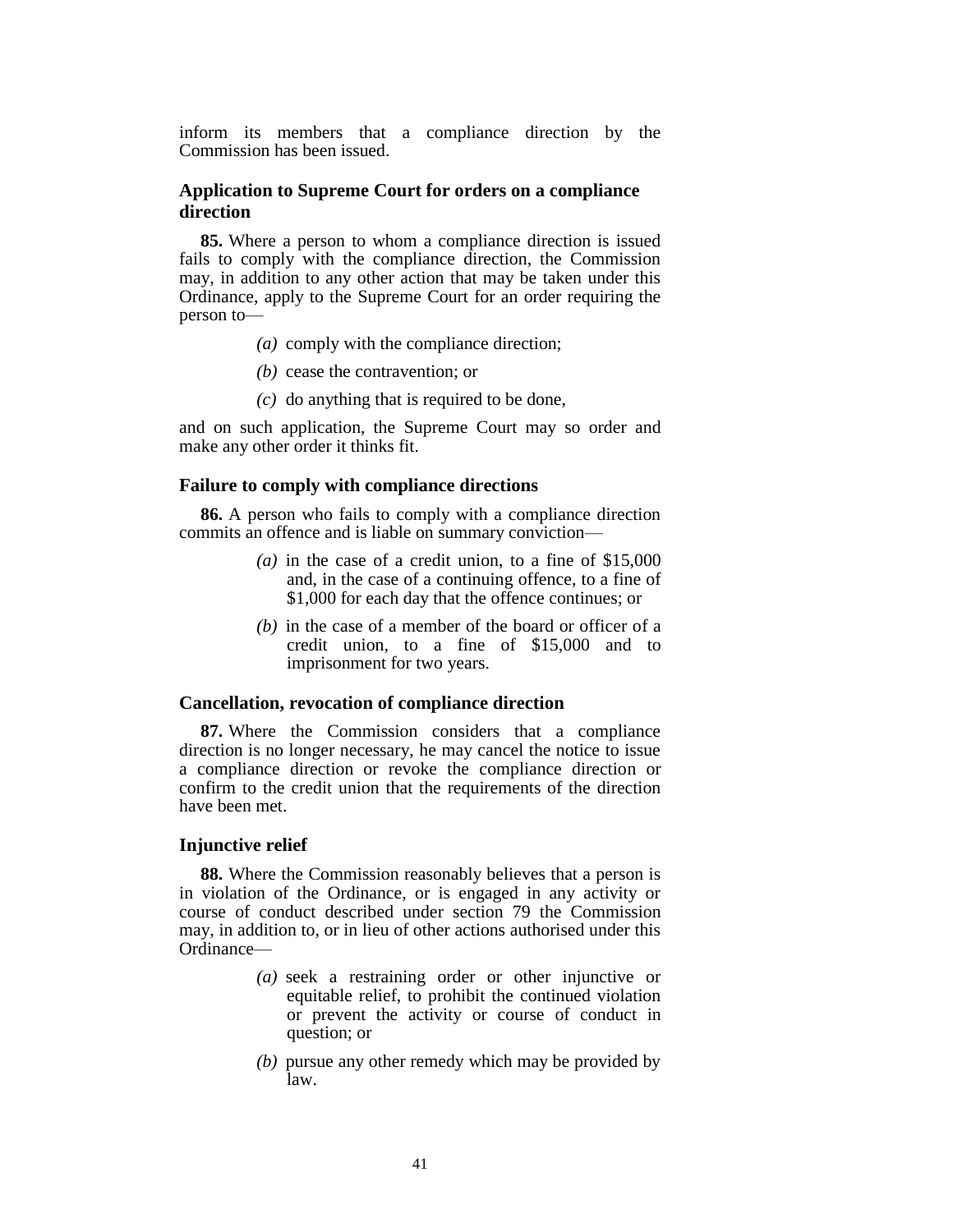## **Commission to collect statistics**

**89.** (1) The Commission shall collect statistics in relation to credit union business.

(2) Every credit union shall, for the purpose of enabling the Commission to collect statistics referred to in subsection (1), furnish the Commission with information in such form and at such times as specified by the Commission.

#### **Commission to maintain registers**

**90.** (1) The Commission shall maintain such registers as may be required or authorised to be maintained under this Ordinance and the Regulations, and in particular, shall maintain separate registers of credit unions to whom the Commission has issued licences to carry on the various classes of credit union business in the Islands pursuant to sections 15 and 20.

(2) No later than the thirty-first day of March in each year, the Commission shall publish in the *Gazette*, and in at least two newspapers in national circulation and by electronic or any other means the Commission thinks appropriate, a list of credit unions authorised to carry on credit union business in the Islands.

### **Annual report**

**91.** The Commission shall provide a written report to the Minister on an annual basis with respect to the performance of the Commission in meeting its objectives under this Ordinance and the Minister shall lay the report before the House of Assembly.

# PART VI

#### **MEMBERSHIP**

# **Qualifications for membership**

**92.** (1) A person shall be eligible for membership of a credit union, if that person—

- *(a)* is either a Turks and Caicos Islander, or ordinarily resident in the Islands;
- *(b)* has attained the age of eighteen;
- *(c)* is of sound mind; and
- *(d)* has with the other members of the credit union some common bonds of philosophy, occupation or association or of residence in a defined neighbourhood or district.

(2) A non-profit company or a company incorporated in the Islands under the Companies Ordinance, is eligible for membership in a credit union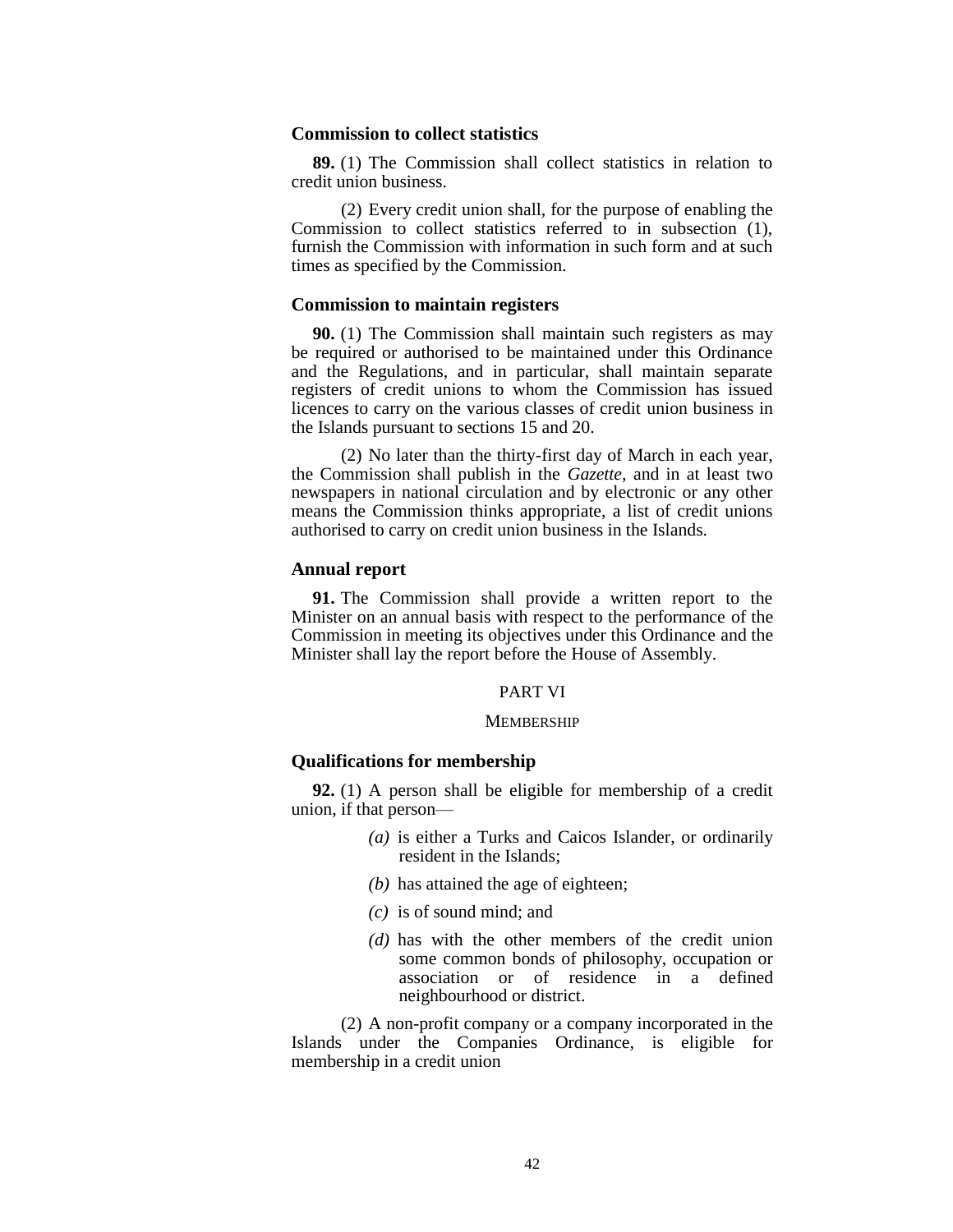(3) A purchaser under execution or any other person succeeding by operation of law or otherwise to the share or interest of another member in a credit union shall not be entitled to membership by virtue only of such purchase or transfer.

(4) A person, who is duly admitted to membership shall enjoy all the rights of that credit union and shall be subject to all the liabilities of membership and any other liabilities existing in law.

(5) Without prejudice to anything contained in this section, provision may be made in the by-laws of a credit union specifying the qualifications for membership.

# **Application for membership**

**93.** An application for membership of a credit union shall be submitted to the board of a credit union in the form specified in the by-laws.

### **Membership requirements**

**94.** (1) A person may not exercise the rights of membership of a credit union unless he has acquired such number of permanent shares, and has satisfied any other requirement, as may be expressed in the by-laws.

(2) A credit union shall keep a register of members and permanent shares in which shall be recorded—

- *(a)* the names and addresses of members and the number of shares held by each member;
- *(b)* the date on which each member became a member, and the date if any, on which he ceased to be a member; and
- *(c)* the nominee(s) appointed by the members.

(3) In this section a "nominee" means a person nominated by a member as the beneficiary, to whom shall be transferred, upon the death of the member, the member's deposit, shares and any other interest in the credit union.

### **Withdrawal of membership**

**95.** (1) A member of a credit union may at any time withdraw from membership on the condition as may be specified in the bylaws of the credit union.

(2) Withdrawal from a credit union by a member shall be by written notice addressed to the secretary of the board of the credit union.

(3) When a member withdraws from a credit union any existing liability remains in effect.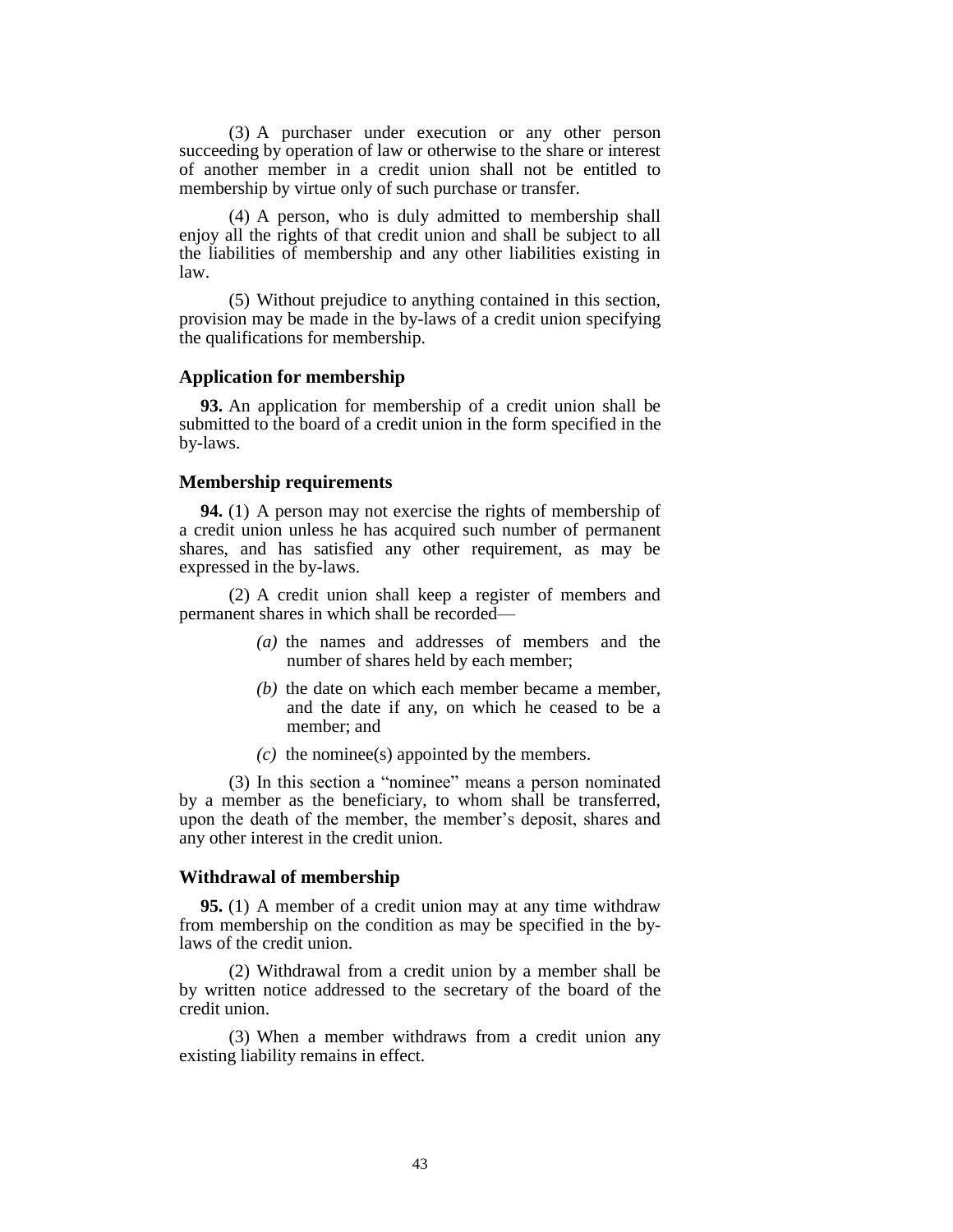### **Expulsion of members**

**96.** (1) Where a member fails to comply with the Ordinance, any regulations made under the Ordinance or the by-laws, in any way detrimental to the interests of the credit union, that member may be expelled from the credit union by a vote of 2/3 of the members present at a special meeting called upon to expel the member.

(2) The board of the credit union shall communicate the reasons for the proposed expulsion not less than one week before the meeting.

(3) The member shall have an opportunity to be heard at the special meeting where the members may—

- *(a)* vote on the motion to expel the member; or
- *(b)* withdraw the motion.

### **Cessation of membership**

**97.** Where a member ceases to qualify for membership under this Ordinance, regulations made under this Ordinance or the bylaws, the board of the credit union shall cause his name to be struck off the register of members but such striking off shall be without prejudice to any existing liability of the member under this Ordinance.

# **Voting rights**

**98.** (1) A member of a credit union shall not be allowed to vote by proxy.

(2) A member of a credit union shall have one vote except where the member is the chairperson of any meeting of the credit union in which case if there is an equality of votes he shall have a casting vote in addition to his original vote.

(3) A credit union that is a member of another credit union shall exercise its voting rights in that other credit union through one of its members duly appointed as a delegate.

### **Liability of members**

**99.** Subject to this Ordinance or the by-laws of a credit union, a member is liable for the credit union's liability up to, either the amount, if any, unpaid on his permanent shares or to such amount as the members may respectively undertake by the by-laws to contribute to the assets of the credit union in the event of being wound up.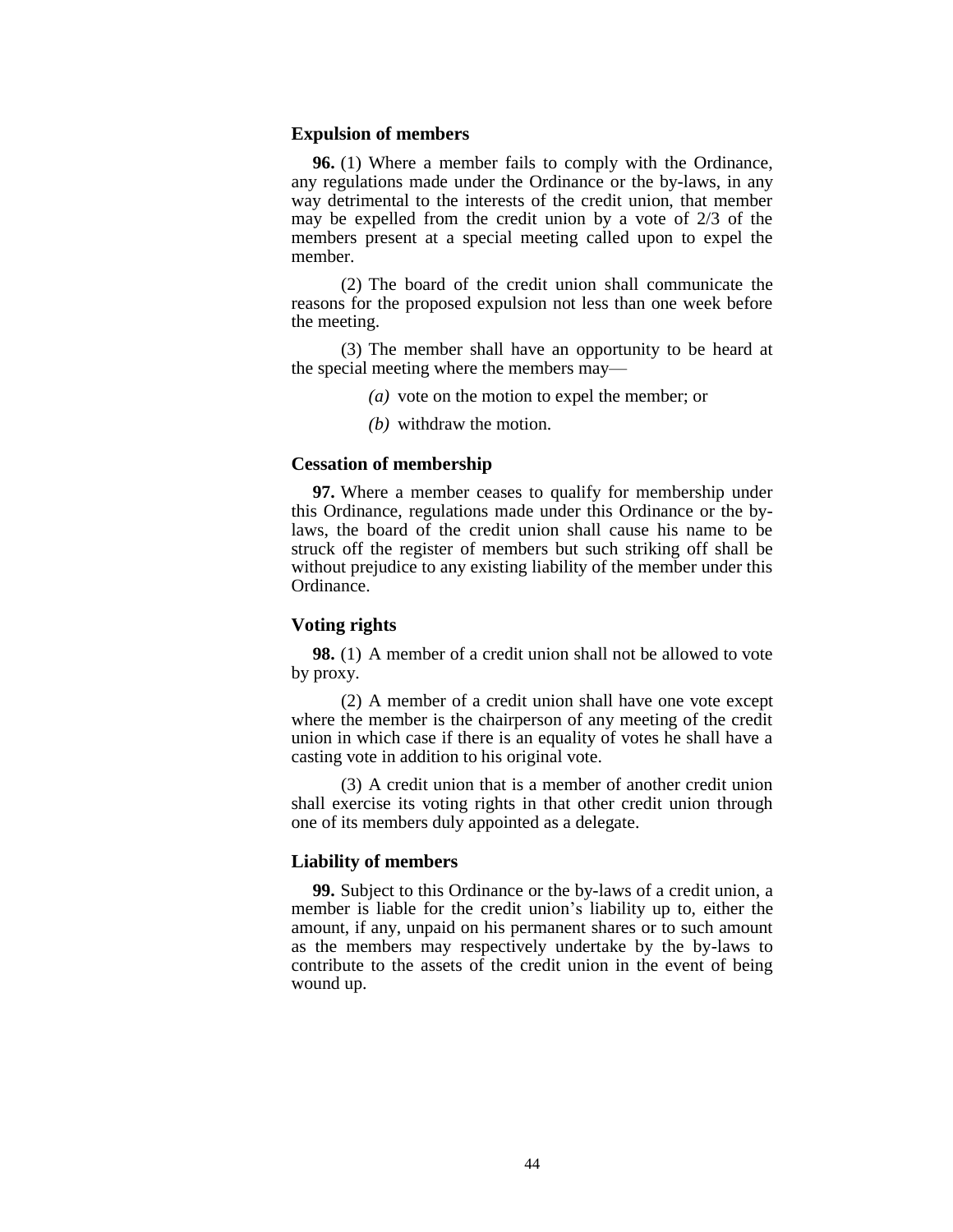### PART VII

# SHARES AND DEPOSITS

# **Members' shares**

**100.** (1) A credit union may offer an unlimited number of shares to its members.

(2) Notwithstanding subsection (1), no member may hold more that 1/5 of the shares of a credit union.

### **Permanent shares**

**101.** (1) A credit union may issue permanent shares to its members.

(2) Permanent shares shall form part of the credit union's institutional capital and are not withdrawable.

(3) Permanent shares shall not be used as collateral for a loan.

(4) The holder of a permanent share may receive dividends on his shares.

(5) Permanent shares shall not be resold to or redeemed by the credit union, except in special circumstances on the prior written approval of the Commission.

(6) Permanent shares may be transferred from one member to another member on terms and conditions established by the credit union.

(7) The holder of a permanent share shall remain a member of the credit union whether or not he ceases to hold any other class of shares in the credit union.

(8) A credit union shall identify on its balance sheet withdrawable shares and shall differentiate between its withdrawable and permanent shares for reporting purposes under this Ordinance.

### **Deposits**

**102.** A credit union may receive a deposit from a member only upon terms that it is either for a fixed period of time or withdrawable on demand.

### **Withdrawals**

**103.** Except for withdrawable shares pledged to loans or otherwise encumbered and permanent shares, all shares of a credit union shall be withdrawable on demand or with a required period of notice as stipulated by the credit union.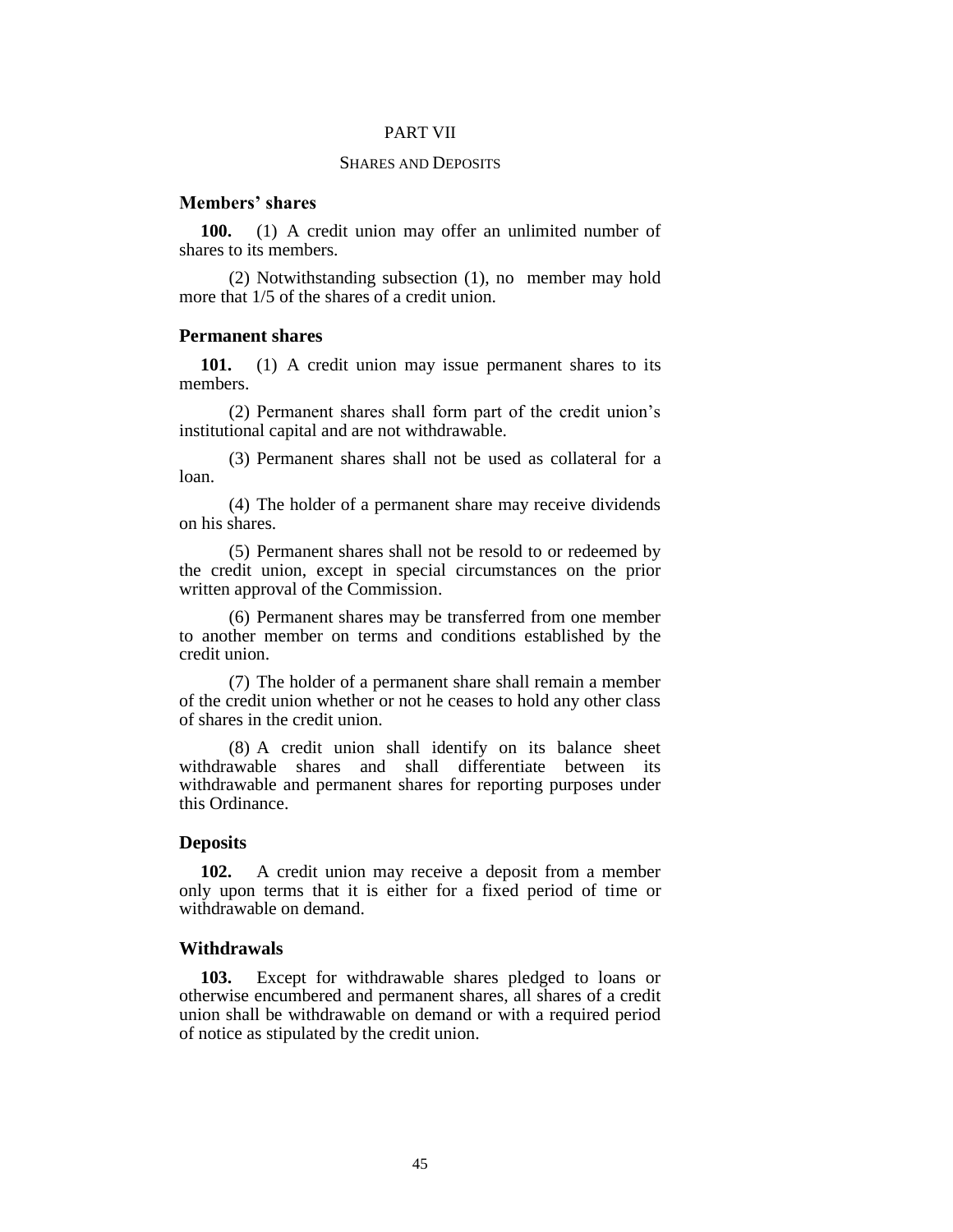## **Members' statement**

**104.** A credit union shall provide each member, at least quarterly, with a statement indicating –

- *(a)* the balance of funds standing to the member's share, deposit and loan accounts; and
- *(b)* all transactions affecting the account since the date of the previous statement.

# **Distributions from equity**

**105.** (1) The directors of a credit union may recommend a dividend only if—

- *(a)* payment will be made from realised surplus which excludes any extraneous gain;
- *(b)* any impairment of institutional capital of the credit union has been corrected;
- *(c)* all allowances for impaired assets and loan losses have been fully funded;
- *(d*) all prior-year losses have been written off; and
- *(e)* the accounts have been audited.

(2) Subject to the restrictions set out in subsection (1)*(b)* to *(e)*, the board of a credit union may recommend a distribution from undivided surplus or retained earnings.

#### PART VIII

#### LOANS AND LIMITATIONS

# **Loans**

**106.** (1) A credit union shall make loans to its members only in accordance with this Ordinance.

(2) Loans granted under this section shall not exceed 25% of the institutional capital of the credit union, in aggregate.

# **Approval of loans**

107. (1) Subject to section 112, the credit committee or any officer so empowered by the credit committee may approve loans to members.

(2) The board of a credit union shall approve a policy for the granting of secured and unsecured loans.

(3) The policy referred to in subsection (2) shall include the terms and conditions of repayment, the maximum amounts of such loans and the acceptable forms of security.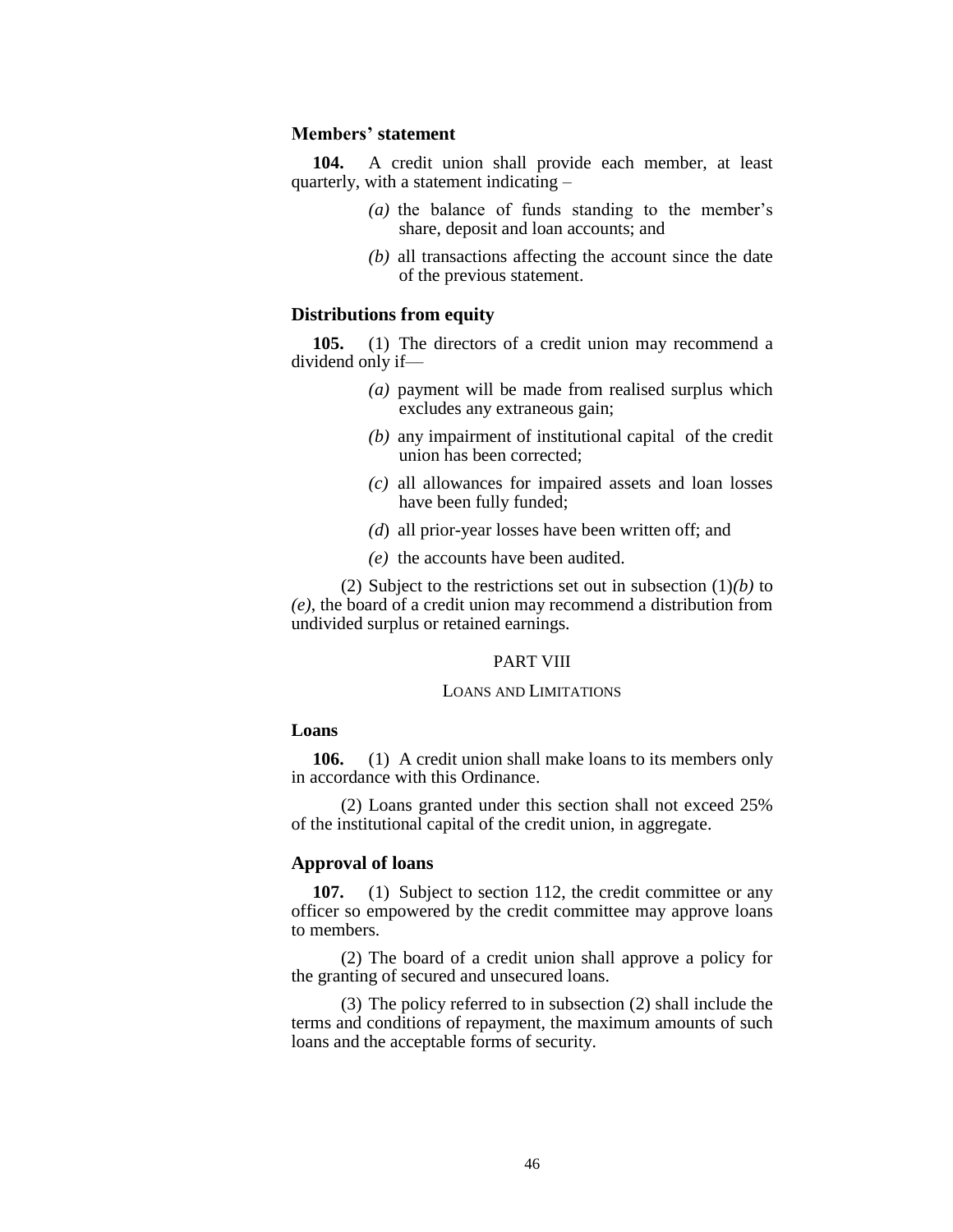### **Forms of security**

**108.** The assignment of an interest in real or personal property or the assignment of deposits or shares other than permanent shares shall be considered acceptable forms of security.

## **Disclosure of interest rates, related fees, etc.**

**109.** A credit union shall, at the time of providing a credit facility to a member, in a written statement, disclose to the member the cost of borrowing, including the rate of interest and related fees.

#### **Loans to officers and employees**

**110.** A credit union may make loans to its officers and employees in accordance with policies and procedures established by the credit union in accordance with this Ordinance.

# **Forms of loans to persons, officers and employees**

**111.** With the exception of a loan made to an employee as a benefit of employment, loans made to the persons referred to in section 110 shall be made on terms no more favourable than are available to other members of the credit union.

# **Conditions for loans to officers and employees, etc.**

**112.** Subject to section 113, no loan shall be made to an officer or employee of a credit union of a sum in excess of the value prescribed for in regulations.

#### **Exemption from loan conditions**

- **113.** Section 112 does not apply to a loan that is—
	- *(a)* approved at a meeting of the members of the board of a credit union and the credit committee at which a quorum of each of the board of the credit union and the credit committee is present, except the officer to whom the proposed loan is to be made; or
	- *(b)* made with the consent in writing of all the members of the board of the credit union and the credit committee, except the officer to whom the proposed loan is to be made.

# **Delinquent loans**

**114.** Where a loan facility extended to a member of the board of a credit union becomes delinquent, the board of the credit union shall immediately notify him to this effect.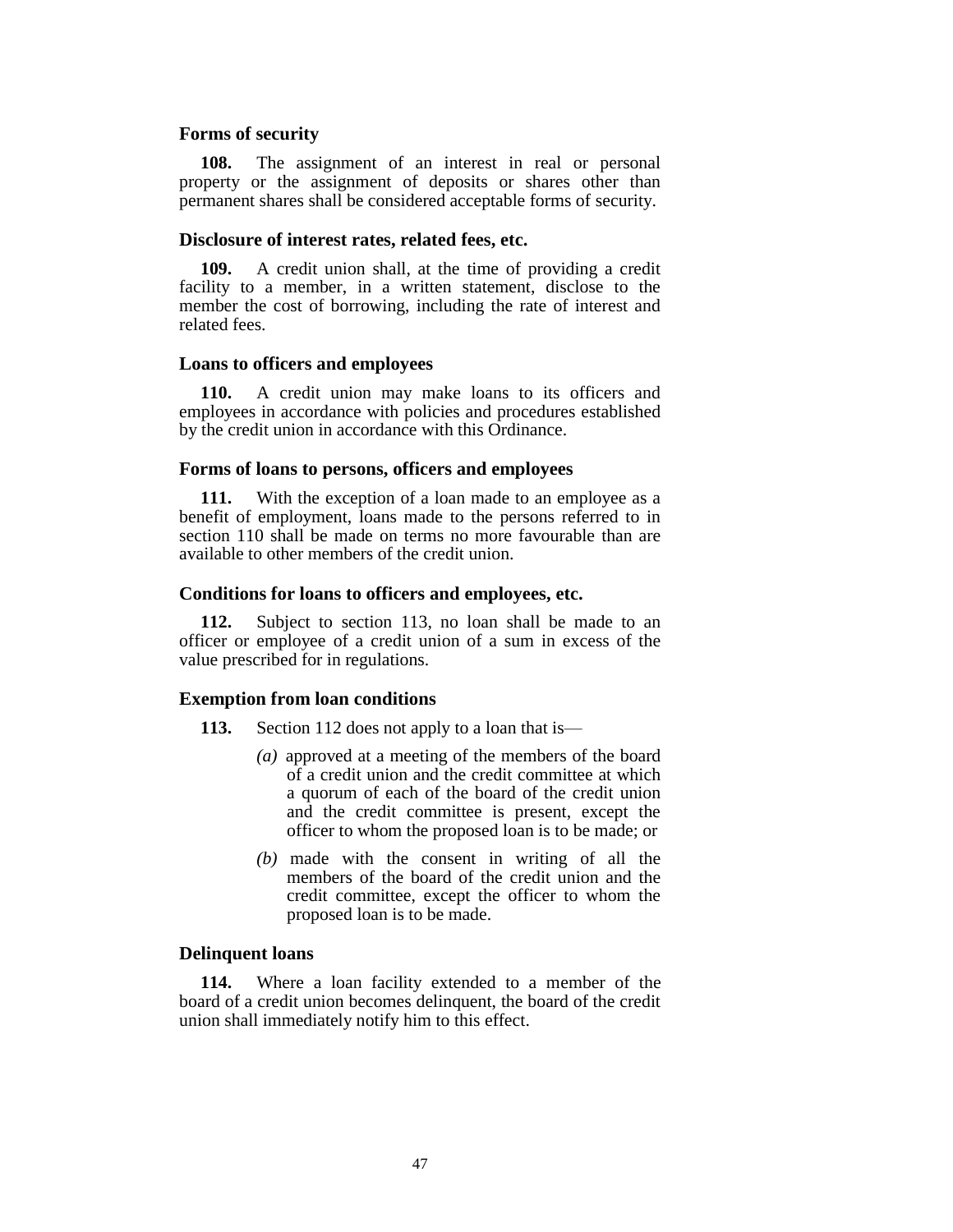### **Failure to remedy delinquency**

**115.** Where a member of the board of a credit union fails to remedy the delinquency within thirty days of notification, he is deemed to have resigned from his post with effect from the thirtyfirst day after the date of notification.

### **Additional days to remedy delinquency**

**116.** Notwithstanding section 115, the Commission may defer the effective date of resignation of the member of the board of a credit union by an additional thirty days where the member gives the Commission an undertaking, in writing, that funds have been identified which would be used to remedy the delinquent loan.

### **Effective date of resignation on a delinquency**

**117.** Where a member of the board of a credit union fails to remedy the delinquency after the period referred to in section 115, he is deemed to have resigned from his post with effect from the first day after the expiration of the period referred to in section 116.

# **Treatment of interest**

**118.** A credit union shall not include as income in a credit union's account interest payable by the borrowers on delinquent loans.

### **Credit exposure**

**119.** The aggregate of credit exposures of a credit union shall not exceed such percentage as may be specified in prudential standards issued by the Commission.

### **Related party exposures**

**120.** (1) A credit union shall only engage in business activities with a related party in accordance with this Ordinance.

(2) Any credit exposure incurred by a credit union to a related party under this section shall be—

- *(a)* on terms and conditions no less favourable to the credit union than the terms and conditions on which such credit exposure is generally offered by the credit union; and
- *(b)* subject to the approval of the board of the credit union where such exposure accounts for 10% or more of the institutional capital of the credit union.

(3) Where, in the opinion of the Commission, a credit exposure incurred by a credit union to a related party exposes the credit union to excessive risk, or does not accord with the terms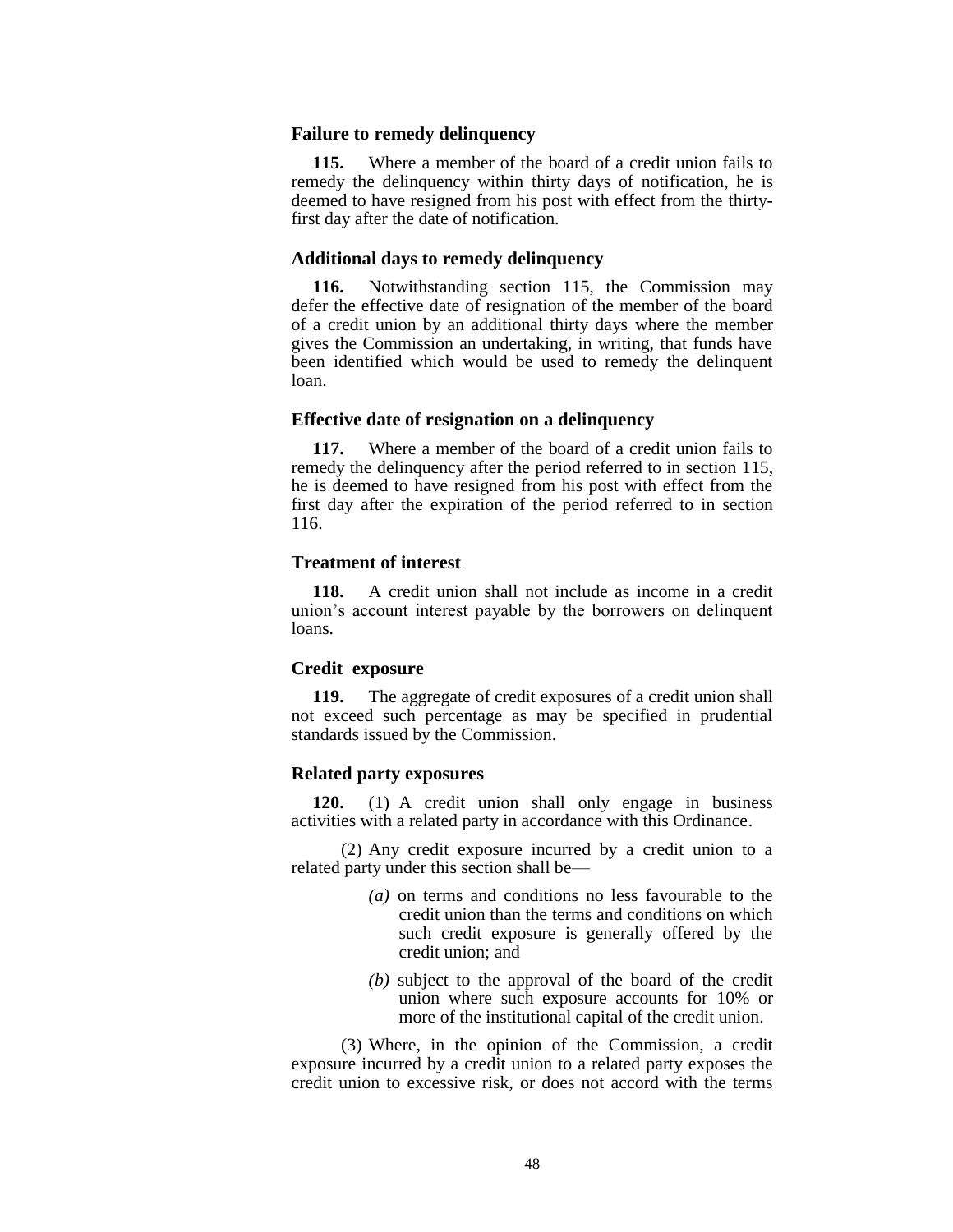and conditions referred to in subsection (2)*(a),* the Commission may require the credit union to set aside or direct that changes be made to the credit exposure, or require the credit union to limit or reduce the credit exposure.

# **Borrowing by a credit union**

**121.** A credit union may borrow only on terms and conditions that are in accordance with prudential standards issued by the Commission.

# **Restrictions on investment in real property**

**122.** (1) A credit union may hold or acquire real property directly or indirectly without limits where such real property is held or acquired solely for the purpose of conducting the business of a credit union.

(2) Where a credit union acquires land in the course of satisfying debts due to it, and where the holding of such land or interest in it would cause the credit union to exceed the nonfinancial business activities limits set out in this Ordinance, it shall not beneficially hold such land or any interest in it for—

- *(a)* a period longer than five years from the date of acquisition; or
- *(b)* a period additional to the period referred to in paragraph *(a)*, as may be approved by the Commission.

#### PART IX

#### BOARD MEMBERS AND OFFICERS

### **Criteria for membership**

**123.** (1) The board of a credit union shall comprise individuals who—

- *(a)* are not less than eighteen years of age;
- *(b)* are of sound mind;
- *(c)* are members of the credit union; and
- *(d)* meet the criteria set out in Schedule 2.

(2) The board of a credit union shall comprise the number fixed by the by-laws, which shall be no less than five persons and no more than seven persons

(3) The members of the board of a credit union shall be persons of recognised standing and experience in one or more the following areas—

- *(a)* accounting,
- *(b)* the business of credit unions,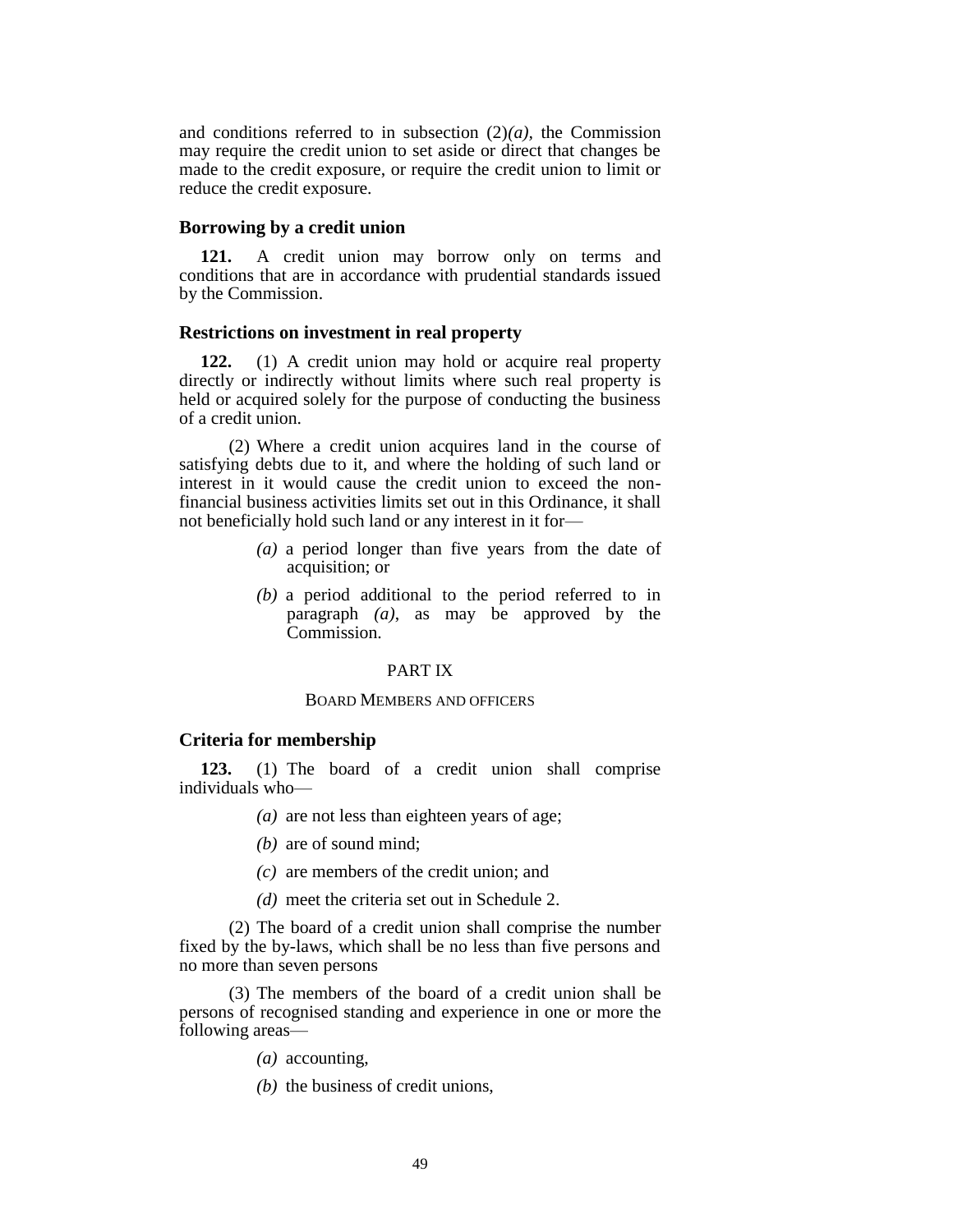- *(c)* finance,
- *(d)* banking,
- *(e)* investment,
- *(f)* economics,
- *(g)* law,
- *(h)* auditing, or
- *(i)* other related disciplines.

(4) Three of the members of the board shall have recognised standing and experience in the areas under subsections 3*(a),(d)* and *(g)*.

(5) A member of the board of a credit union not in possession of any of the qualifications or the experience referred to in subsection (3), shall provide to the Commission proof of having attained training in finance and accounting, including the ability to read and understand a balance sheet and income statement, and governance or credit administration or credit risk, within eighteen months of being elected or appointed to the board of a credit union.

(6) A credit union shall be responsible for determining whether a person meets the criteria under subsection (1)*(d).*

(5) A person nominated for membership to the board of a credit union shall declare his membership on the board of any other credit union to the nomination committee where applicable, and to the annual general meeting of the credit union.

### **Terms of service**

**124.** (1) Subject to subsection (2), a member of a board of a credit union may serve a maximum of two consecutive terms, with each term not exceeding three years, and may be eligible for reelection—

*(a)* immediately after the expiration of the first term; or

*(b)* one year after the expiration of the second term.

(2) The chairman of a board of a credit union may serve a maximum of five consecutive years as chairman and may be eligible for re-appointment as chairman three years after the expiration of the five year period.

# **Change in membership**

**125.** The board of the credit union shall, within fourteen days of any change in the membership of the board or officers of the credit union, notify the Commission in writing of such change.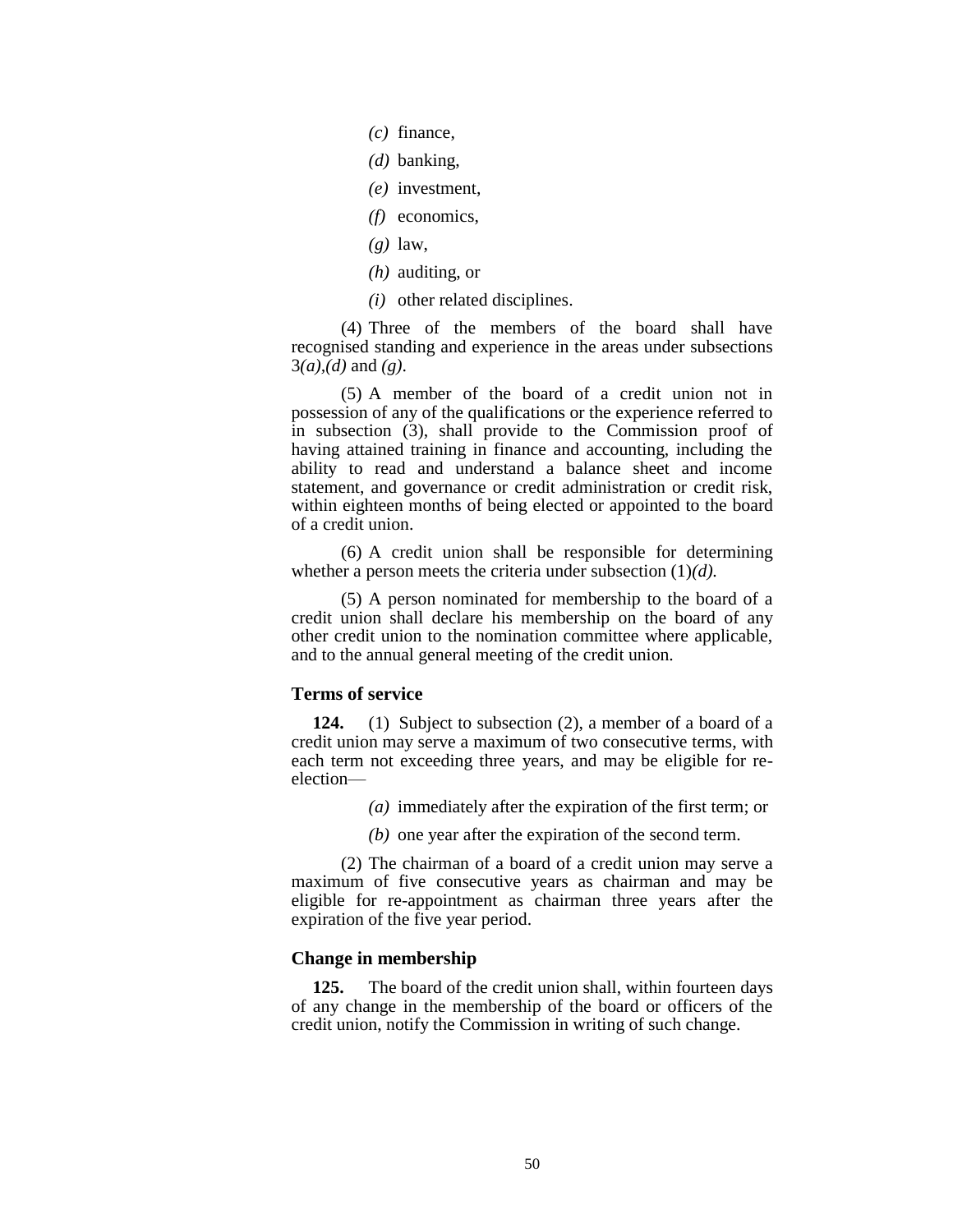### **Failure to comply with membership and service**

**126.** A person or the board of a credit union shall comply with the provisions set out in sections 123 to 125 and where a person is not in compliance, the Commission may take such action as it sees fit in accordance with section 77.

# **Persons debarred from management**

**127.** (1) A person who has been—

- *(a)* a director, member of the board or officer of a company or entity in the seven year period immediately preceding a winding up order being made by a court or the date that the company or entity had been placed in receivership;
- *(b)* adjudged bankrupt under any written law in relation to bankruptcy and insolvency; or
- *(c)* a member of the board or an officer of a former credit union that has had its licence revoked, unless such revocation was due to—
	- (i) the credit union being reconstructed; or
	- (ii) its voluntary winding up,

shall not, without the express approval of the Commission, act or continue to act as a member of the board or officer of a credit union or, be concerned in any way in the management of a credit union.

(2) A person who—

- *(a)* has been convicted by a court for an offence involving fraud, dishonesty, a contravention of the Proceeds of Crime Ordinance or any other written law in relation to the prevention of money laundering and combating the financing of terrorism which may be in force from time to time;
- *(b)* has been convicted of an offence under this Ordinance; or
- *(c)* is not a fit and proper person in accordance with the criteria specified in Schedule 2, shall not act or continue to act as a member of the board or officer of, or be concerned in any way in the management of, a credit union.

(3) Notwithstanding section 123(5), where for the purpose of subsection  $(2)(c)$  a person is not regarded, or is no longer regarded as fit and proper by the Commission, the Commission shall serve a notice on the credit union and where appropriate, on the person concerned to the effect that the Commission proposes to disqualify the person from being a member of the board or officer of a credit union, stating the reasons for its decision and particulars of the rights conferred by subsection (4).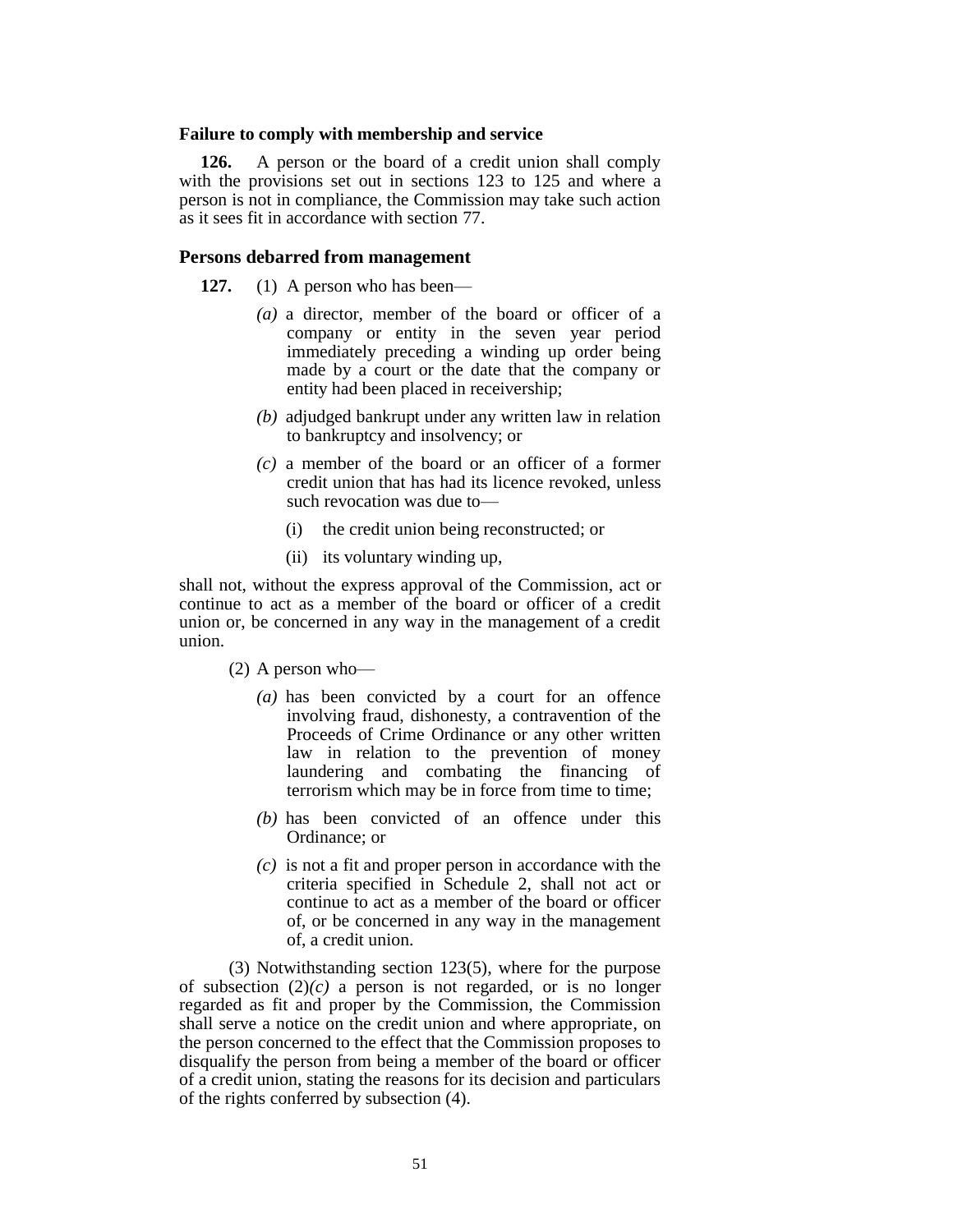(4) The credit union and the person concerned may, within the period of seven days, commencing from the day after which the notice under subsection (3) is served, make written representations to the Commission and the Commission shall take such representations into account in deciding whether or not to disqualify the person from acting as a member of the board or officer of the credit union.

(5) The Commission shall inform the credit union and the person concerned, by notice in writing, of its final decision.

(6) Where the decision of the Commission referred to in subsection (5) is to disqualify the person, that person shall forthwith cease to be a member of the board or officer of the credit union.

#### **Duties and responsibilities of a board of a credit union**

**128.** (1) The board of a credit union shall be responsible to the members of the credit union, for the management of the business affairs of the credit union and in pursuance of these duties the board of a credit union shall conduct the affairs of the credit union with transparency and accountability.

(2) The board of a credit union shall prepare an annual declaration to the Commission within four months after the close of the financial year—

- *(a)* stating—
	- (i) whether the credit union is in compliance with this Ordinance and any prudential standards issued by the Commission; and
	- (ii) where the credit union is not in compliance, the areas of noncompliance with this Ordinance and any prudential standards issued by the Commission;
	- (iii) that the elected officers are fit and proper; and
	- (iv) where any elected officer is not fit and proper, the name of the officer;
- *(b)* providing a current listing of the composition of the board and statutory committees; and
- *(c)* indicating which of its members of the board, if any, currently serve on other credit union boards and the names of those credit unions.

(3) The chairman shall submit the declaration referred to in subsection (2) to the Commission within four months after the close of its financial year.

(4) In addition to the duties set out in the credit union's bylaws, the board of a credit union shall—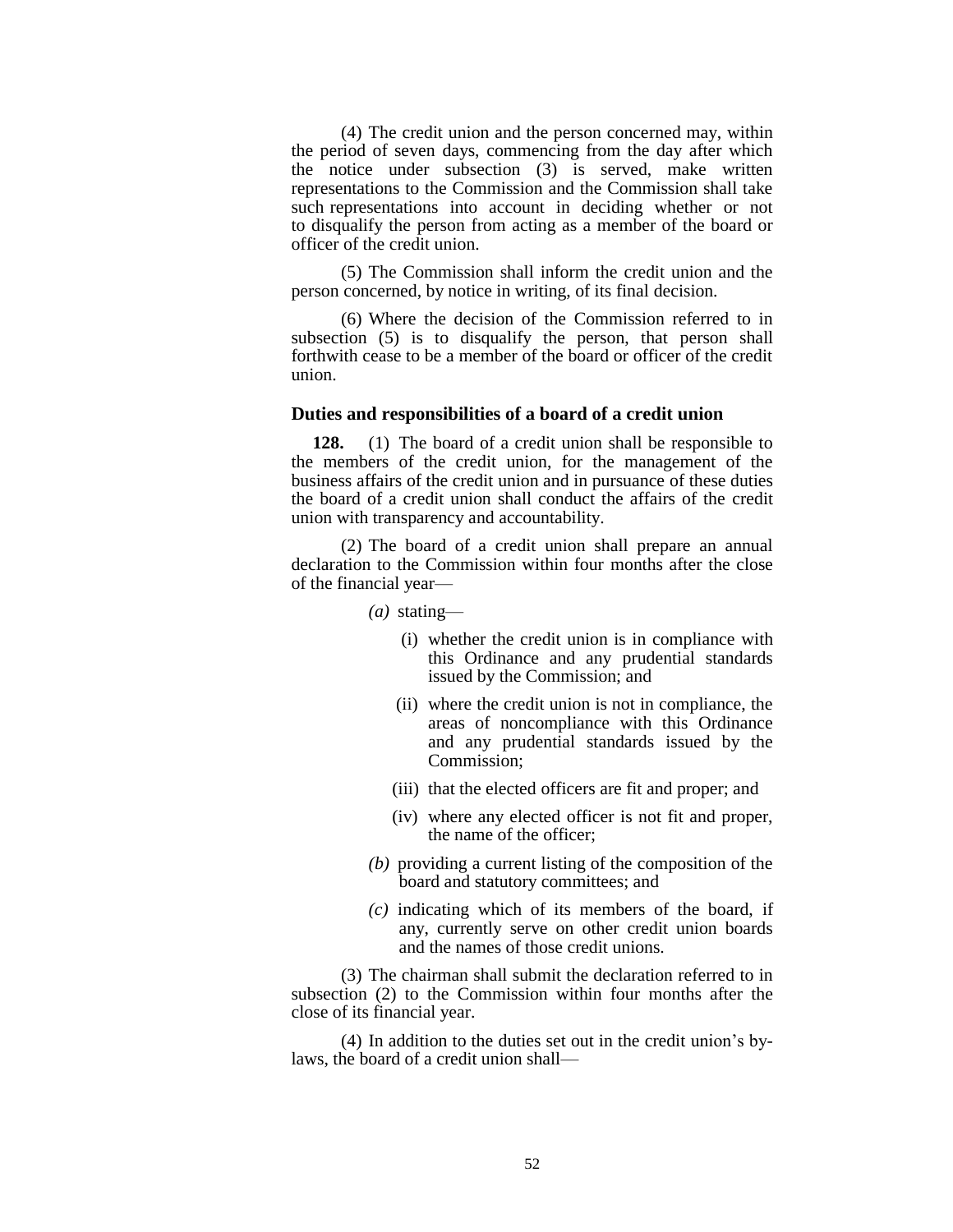- *(a)* approve such policies as are required for all major business activities of the credit union, in particular, the lending, investment, liquidity and asset-liability management, accounting, and audit and internal control systems;
- *(b)* have charge of the investment of funds, except that the board of the credit union may designate an investment committee or any qualified professional to invest the credit union's funds in accordance with any investment policies established by the board of the credit union;
- *(c)* approve an annual operating budget for the credit union, which shall include provisions for the compensation of employees;
- *(d)* perform any other duty that is necessary and proper to carry out the purposes and exercise the powers of the credit union in accordance with this Ordinance; and
- *(e)* give the Commission full access to all books, papers, records and other sources of information under its control, as requested by the Commission and in a timely manner.

(5) In addition to any liability for failure of a board of a credit union to comply with subsection (2), the Commission may require the board of a credit union to take such action as it thinks fit as specified in Schedule 5 within a specified period to effect compliance with subsection (2).

# **Directions for removal of officers**

**129.** The Commission may give directions to the board of the credit union to serve a notice on an officer for his removal or may dissolve the board of a credit union where, in the opinion of the Commission—

- *(a)* the board of a credit union or officer fails to adhere to its statutory duties and responsibilities outlined in the Ordinance; or
- *(b)* the board of the credit union or officer has improperly performed its or his duties.

# **Dissolution of board of a credit union**

**130.** Where the Commission determines that the board of a credit union shall be dissolved the Commission shall—

- *(a)* notify the board of that credit union in writing, stating that the board is dissolved and shall appoint an interim board; and
- *(b)* publish a notice in the *Gazette* and in at least two newspapers in national circulation stating that the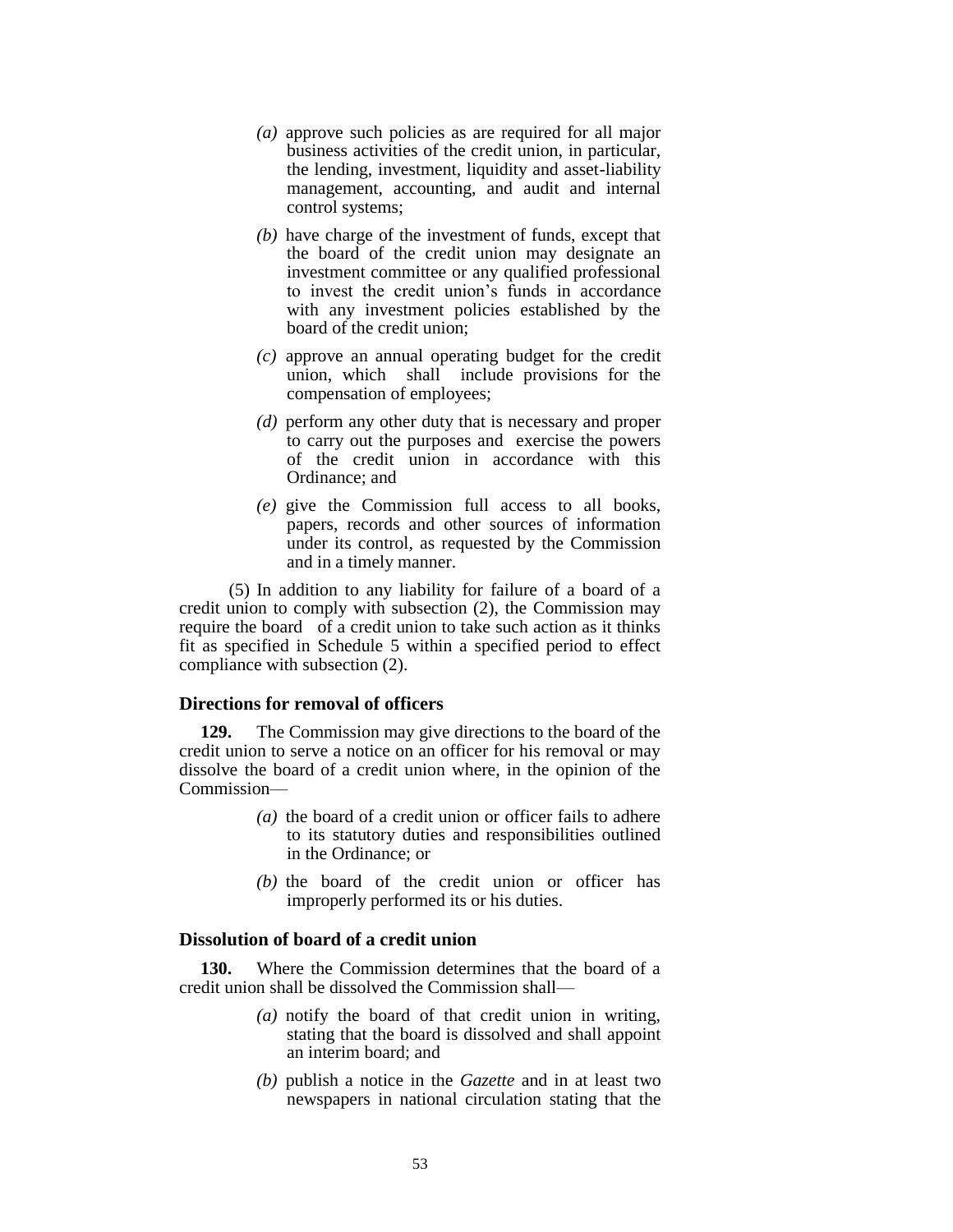board has been dissolved and that an interim board has been appointed.

# **Interim Board**

**131.** (1) Where the board of a credit union has been dissolved under any other circumstance or for any other reason, the Commission shall appoint an interim board.

(2) A person who is appointed to a board of a credit union under section 130 shall—

- *(a)* exercise the powers and perform all the functions as a duly constituted board;
- *(b)* make arrangements prior to the end of their term of management for the election of a new board in accordance with the by-laws of the credit union;
- *(c)* have access to all books, accounts, securities, documents, vouchers, cash, articles or things held by the credit union; and
- *(d)* submit a monthly report to the Commission in such form as the Commission may require and upon the completion of the period of management, submit a final report to the Commission.

### **Remuneration and expenses**

**132.** The Commission may determine the remuneration and expenses to be paid to a person appointed under section 130 and any moneys required for this purpose shall be payable from the funds of the credit union.

# PART X

#### **COMMITTEES**

### **Supervisory Committee**

**133.** (1) Every credit union shall have a supervisory committee which shall be elected by the members at the annual general meeting.

(2) The supervisory committee shall consist of the number fixed by the by-laws, which shall be no fewer than three.

- (3) A person who is—
	- *(a)* a member of the board of a credit union; or
	- *(b)* a member of the credit committee; or
	- *(c)* an employee of the credit union,

is not eligible to be a member of the supervisory committee.

(4) A simple majority of members of the supervisory committee constitutes a quorum.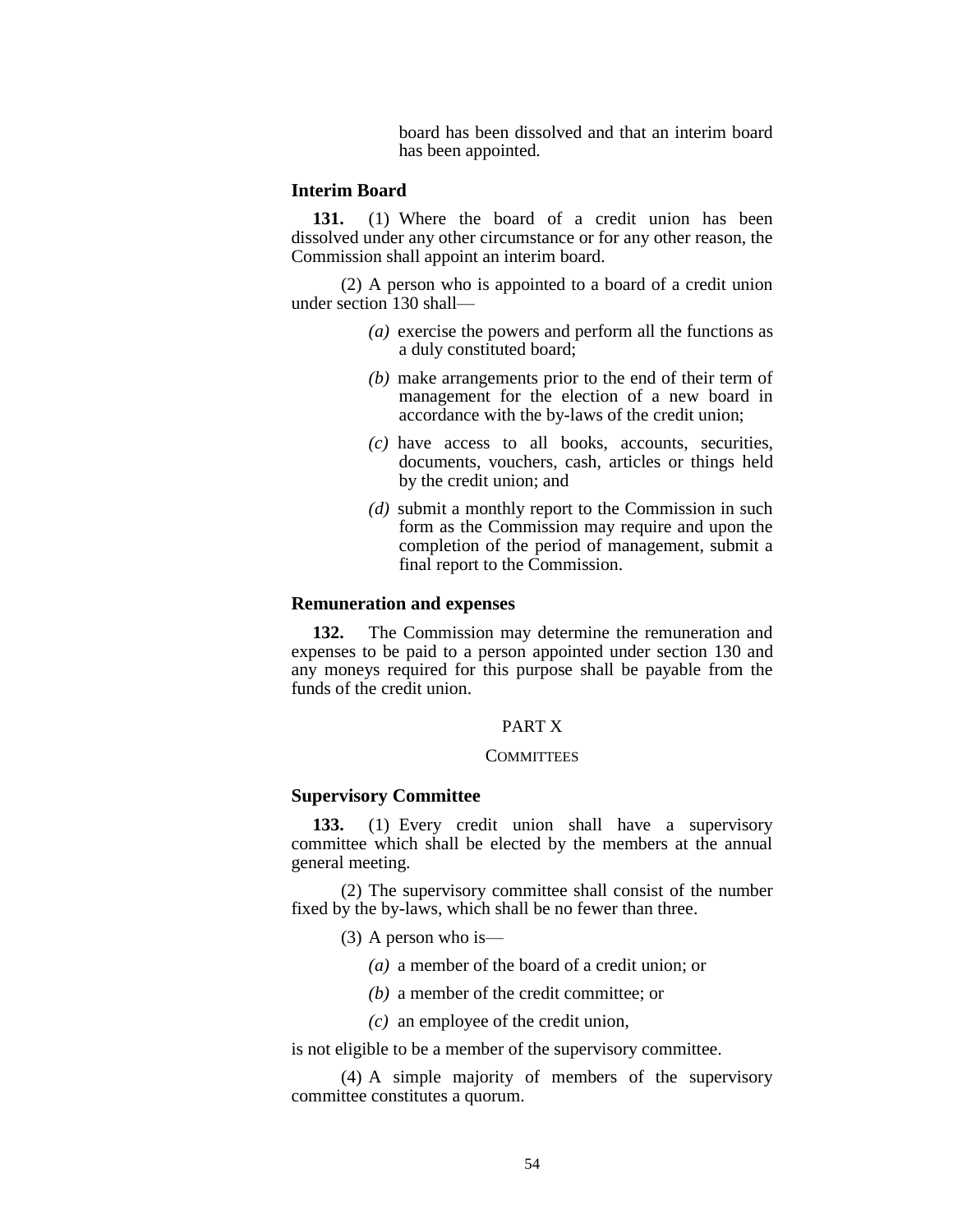(5) Where a vacancy occurs in the supervisory committee, the supervisory committee members may fill all vacancies until the next annual meeting of the credit union.

#### **Duties of the supervisory committee**

- 134. (1) The supervisory committee shall—
	- *(a)* examine the books of the credit union;
	- *(b)* confirm the cash instruments, property and securities of the credit union;
	- *(c)* confirm the deposits of the members; and
	- *(d)* perform such other duties under the Ordinance, regulations made under this Ordinance and under the by-laws of the credit union.
	- (2) The supervisory committee shall—
		- *(a)* meet at least every two months, and where no auditor has been appointed pursuant to section 151, shall meet monthly and shall at each meeting examine the affairs of the credit union;
		- *(b)* meet with the board of directors of the credit union at least quarterly.

(3) The supervisory committee shall keep minutes of its meetings and shall—

- *(a)* lodge the minutes of such meetings with the secretary of the credit union;
- *(b)* within seven days of each meeting, report the results in writing to the board of directors; and
- *(c)* submit a written report to the annual meeting of the members of the credit union.

### **Compliance officer**

**135.** (1) The board of directors of a credit union shall with the prior written approval of the Commission appoint a senior officer of the credit union to monitor and periodically report to the supervisory committee and the board on the levels of awareness of, adherence and compliance of the credit union with this Ordinance and on the internal operations of the credit union.

(2) The compliance officer shall ensure the credit union is in compliance with the relevant legislation on the prevention of money laundering and terrorist financing.

(3) The board of directors of a credit union may appoint such persons as it considers necessary to assist the supervisory committee in its duties, and may pay those persons remuneration as it thinks fit.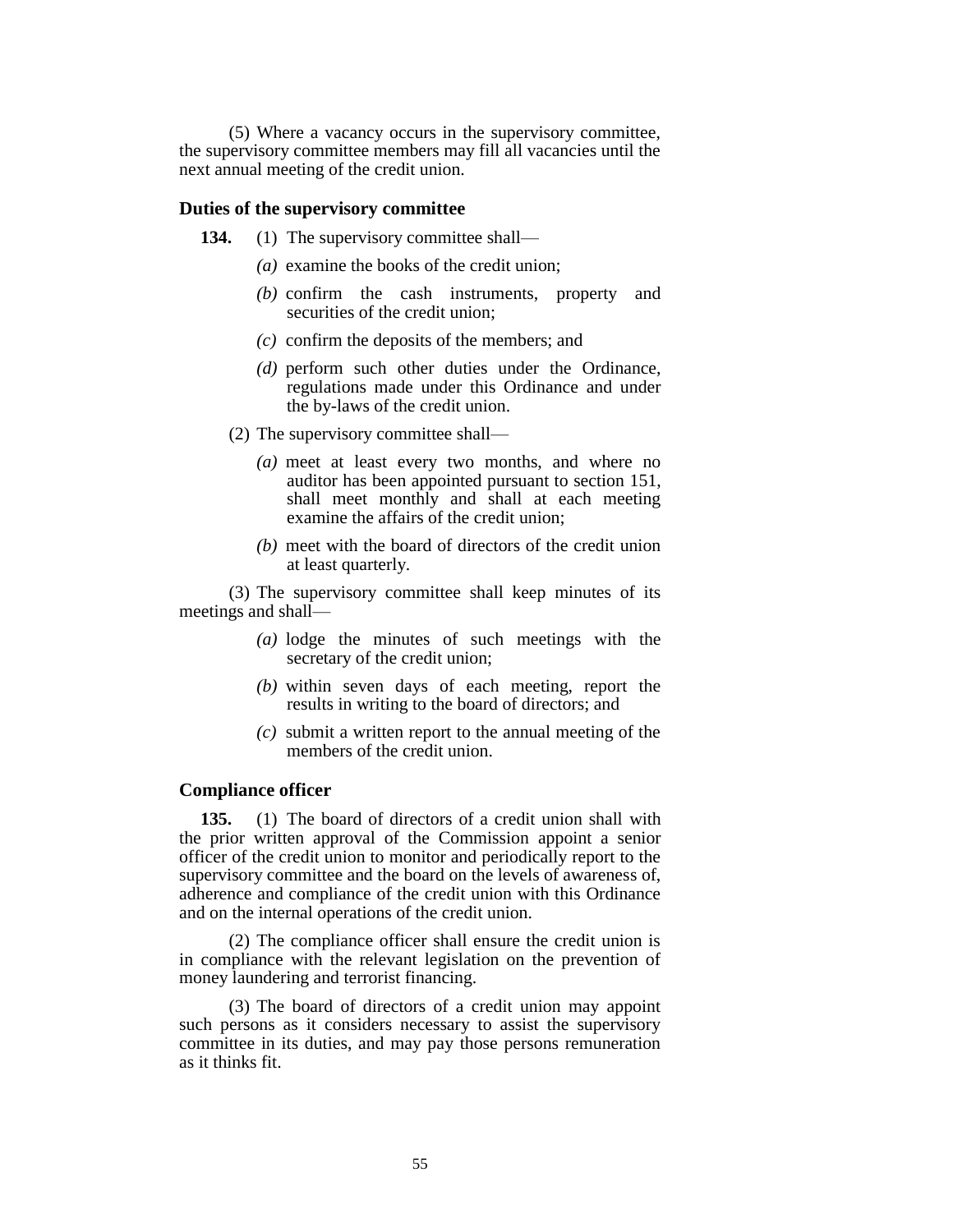# **Internal audit function**

**136.** (1) Every credit union shall establish an internal audit function.

(2) The internal audit function shall be carried out by an internal auditor.

- (3) The board of a credit union may appoint—
	- *(a)* a senior officer of the credit union; or
	- *(b)* a chartered accountant,

to carry out the internal audit function pursuant to subsection (2).

(3) The internal audit function shall be performed independently of other departments in the credit union and the internal auditor shall report to the supervisory committee on—

- *(a)* the adequacy of the internal controls of the credit union;
- *(b)* compliance with the internal control procedures of the credit union
- *(c)* instances of non-compliance with the credit union's system of internal controls;
- *(d)* any material weaknesses in the credit union's system of internal controls;
- *(e)* recommended procedures to eliminate any material weaknesses in the credit union's system of internal controls; and
- *(f)* such other matters as the board of the credit union may direct.

# **Misappropriation, etc.**

**137.** (1) When the supervisory committee has reasonable cause to believe that—

- *(a)* the funds, securities or other property of the credit union have been misappropriated or misdirected; or
- *(b)* the by-laws of the credit union, this Ordinance or regulations made under this Ordinance have been contravened by the board of directors of the credit union, the credit committee or an officer or employee engaged by the board of directors of the credit union, the supervisory committee shall forthwith inform the board of directors of the credit union and the Commission in writing.

(2) The supervisory committee shall forthwith request the board of the credit union to appoint an auditor or some other body to assist it in determining whether any of the funds, securities or other property of the credit union have been misappropriated or misdirected and the remuneration of any auditor or other body so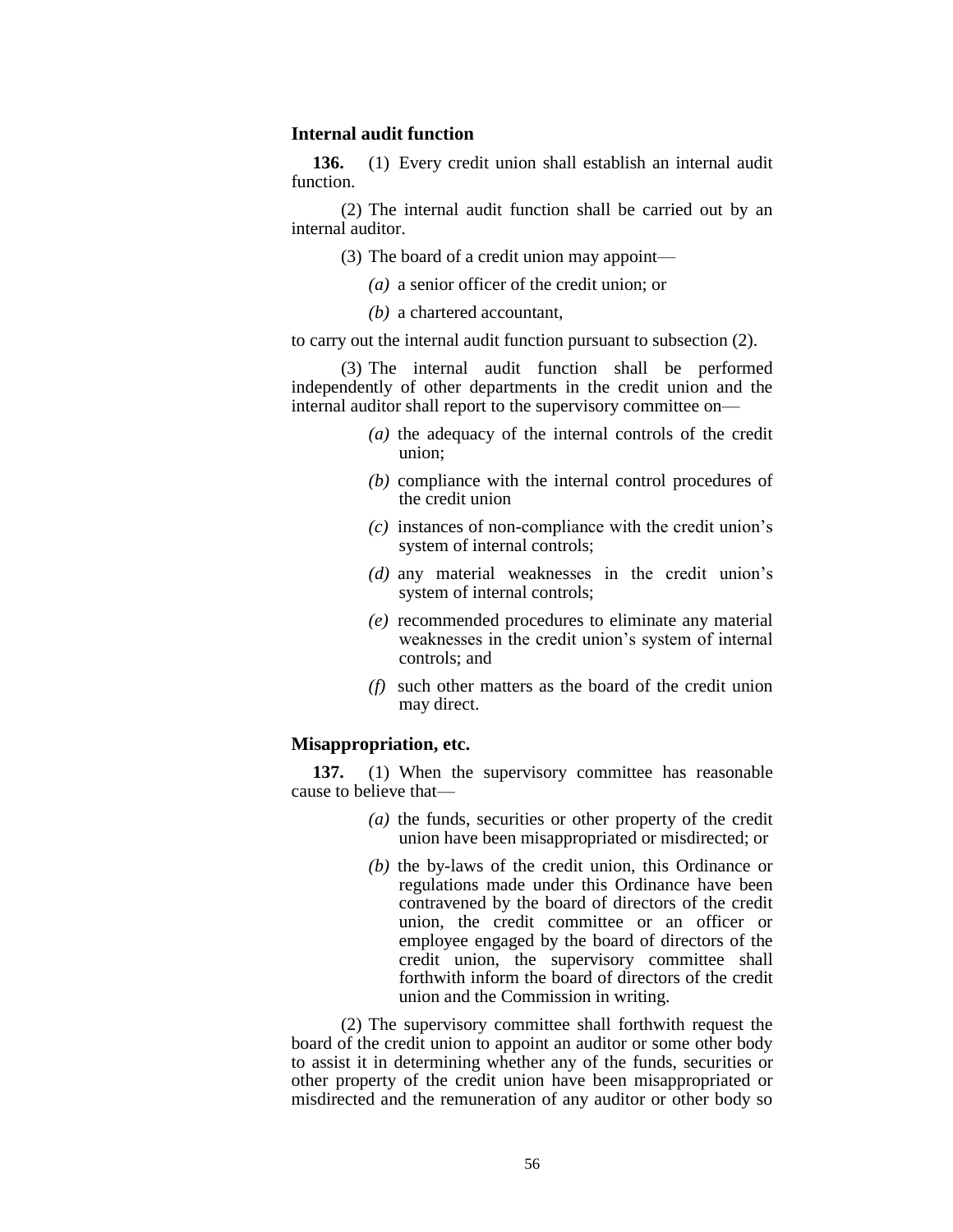appointed shall be determined by the supervisory committee and paid by the credit union.

(3) In any case where the board of a credit union fails to appoint an auditor within the initial period of fourteen days after a request is made pursuant to subsection (2), the supervisory committee shall appoint an auditor within seven days next following the end of the initial period.

(4) In the event of a misappropriation or misdirection or a suspected misappropriation or suspected misdirection as referred to in subsection (1), the supervisory committee may recommend the suspension of any member of a board of a credit union to the Commission in writing and the Commission may suspend any member of the board of a credit union by notice in writing, if the Commission is of the view that there are reasonable grounds for the suspension.

(5) The supervisory committee shall forthwith request the board of a credit union to summon a special general meeting of the members to be held within fourteen days after the suspension referred to in subsection (4); and where the board of a credit union fails to summon the meeting the supervisory committee shall summon the meeting within seven days after the expiry of the period of fourteen days.

(6) The supervisory committee shall report to the general meeting all the circumstances of any misappropriation or misdirection of funds, securities or other property and the reasons for any suspension.

(7) The members of a credit union may, by resolution, dismiss from office any person suspended under subsection(4), and when the members of the credit union do not dismiss from office any person so suspended, that person shall be reinstated forthwith.

#### **Ceasing to be a member of the supervisory committee**

**138.** When a member of the supervisory committee fails to attend three consecutive meetings of the committee without having a reasonable cause, or fails to perform any of the duties allotted to him as a member of the committee, his position on the committee may be declared vacant by the remaining members of the committee who may appoint a qualified person to fill the vacancy until the next annual meeting of the credit union.

# **Removal by members from the supervisory committee**

**139.** (1) The members may, by resolution passed by 2/3 of the votes cast at a special meeting called for the purpose, remove a member of the supervisory committee before the expiration of his term of office, and shall by a vote cast at the meeting elect another member in his place for the unexpired portion of his term.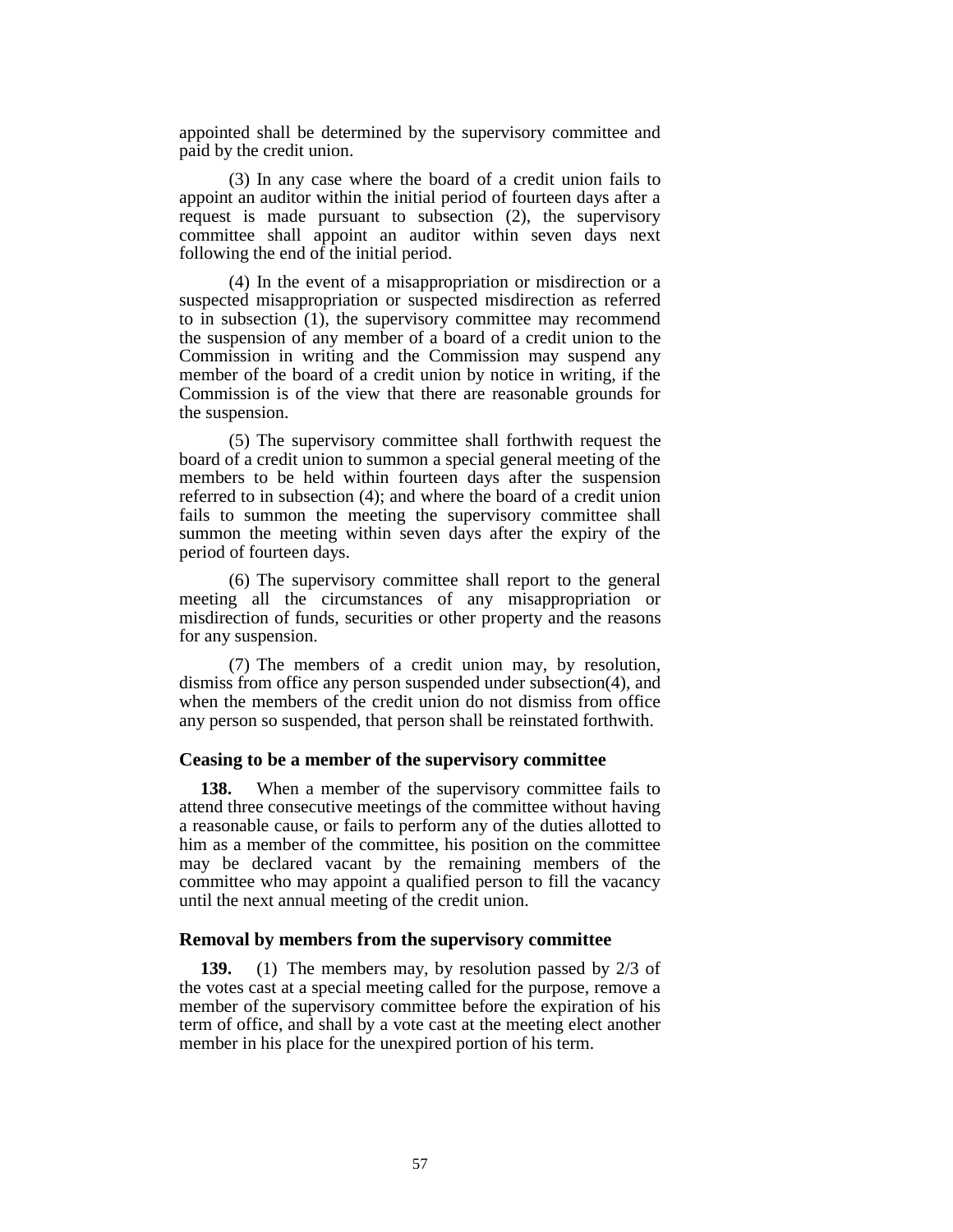(2) The notice calling the meeting of members referred to in subsection(1) shall state that the purpose of the meeting is to review the composition of the supervisory committee.

(3) Where a meeting has been called pursuant to subsection(1) for the removal of a member of the supervisory committee, the member of the supervisory committee has the right, at the meeting called for his removal, to make such representations to the members regarding the resolution for his removal as he thinks fit, and may be represented by an attorney-at-law or an agent.

#### **Credit committee**

**140.** (1) Every credit union shall have a credit committee which shall consist of no less than three members and no more than five members, who shall be determined in accordance with the procedure fixed in the by-laws.

(2) The by-laws of the credit union may provide for appointment or election and retirement of members of the credit committee in rotation.

- (3) A person who—
	- *(a)* is a member of the board of directors;
	- *(b)* is a member of the supervisory committee; or
	- *(c)* is an employee of the credit union;

is not eligible to serve as a member of the credit committee.

(4) The credit committee shall comprise of persons with recognised standing and experience in the following areas—

- *(a)* accounting;
- *(b)* finance;
- *(c)* lending;
- *(d)* credit;
- *(e)* banking.

(5) A majority of the members of the credit committee constitute a quorum.

(6) At an election of members of the credit committee, a member entitled to vote may cast a single vote in respect of each candidate, but no candidate shall receive more than one vote from each member.

(7) Where a vacancy occurs in the credit committee, the board of directors may fill the vacancy until the next annual meeting of the credit union.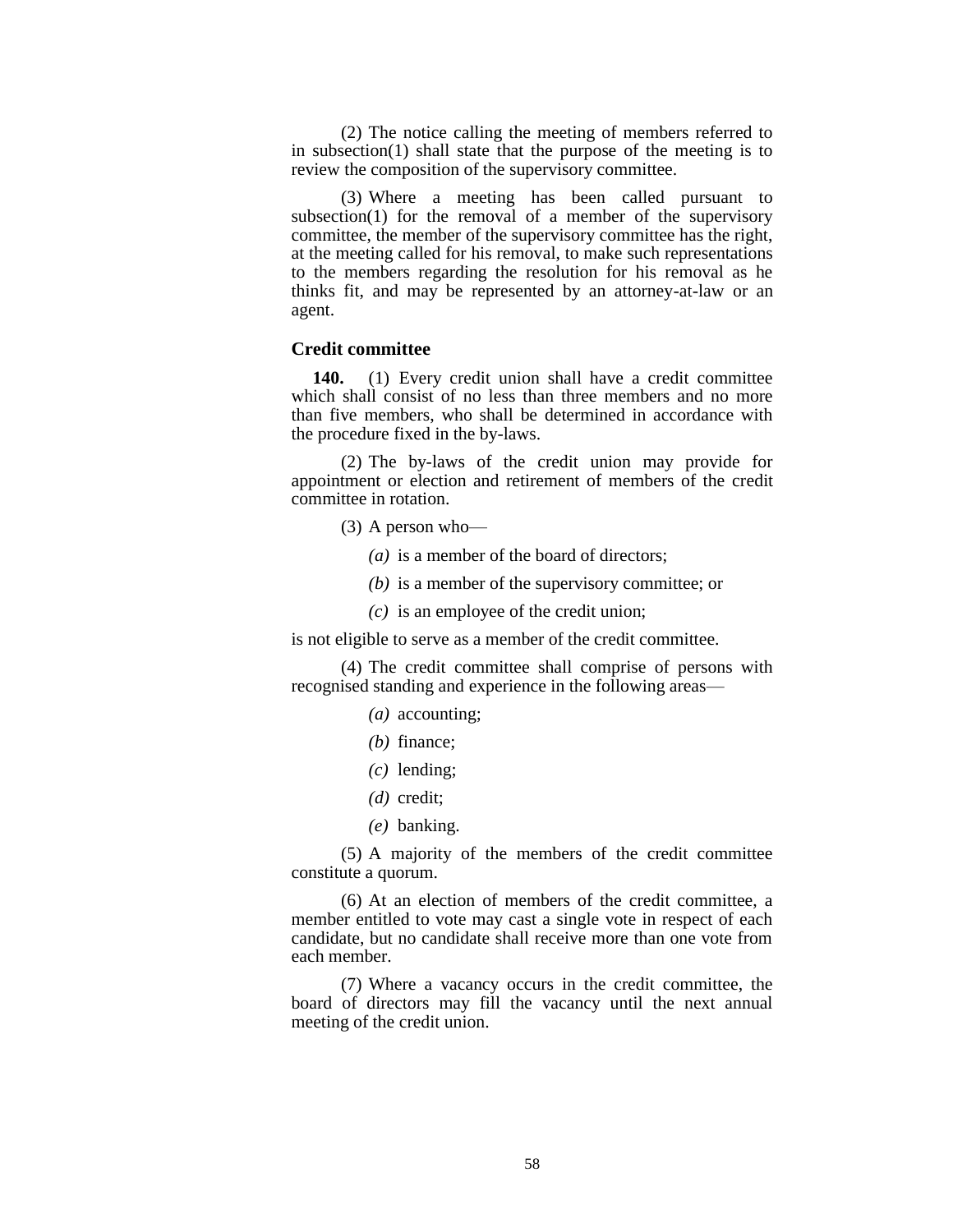#### **Duties of credit committee**

**141.** The credit committee shall perform such duties under this Ordinance, regulations made under this Ordinance and under the by-laws of the credit union.

# **Ceasing to be a member of the credit committee**

**142.** When a member of a credit committee appointed by the board of the credit union fails to attend three consecutive meetings without, in the opinion of the board of the credit union, having a reasonable cause or fails to perform any of the duties allotted to him as a member of the committee, his position on the committee may be declared vacant by the board who may then appoint a qualified person to fill the vacancy until the next annual meeting of the credit union.

### **Removal by members from the credit committee**

**143.** (1) The members may, by resolution passed by 2/3 of the votes cast at a special general meeting called for the purpose, remove an elected member of the credit committee before the expiration of his term of office, and shall at that meeting elect another member in place of the first mentioned meeting for the unexpired portion of his term.

(2) The notice calling the meeting of members referred to in subsection(1) shall specifically state that the purpose of the meeting is to review the composition of the credit committee.

(3) Where a meeting has been called pursuant to subsection(1) for the removal of a member of the credit committee, the member has the right, at the meeting called for his removal, to make such representations to the members regarding the resolution for his removal as he thinks fit, and may be represented by an attorney-at-law or an agent.

### **Loan approval**

**144.** (1) The board of a credit union may, upon such terms and conditions as it specifies, authorise the manager or other employee of the credit union to approve loans to members within the approved limits set out in the by-laws of the credit union.

(2) Any person authorised to approve loans under subsection(1) shall submit a written monthly report to the credit committee stating the number of loan applications received, the number of loans granted and declined and the security, if any, obtained for such loans.

### **Credit committee reports**

- **145.** The credit committee shall—
	- *(a)* meet at least once every month;
	- *(b)* keep minutes of its meetings;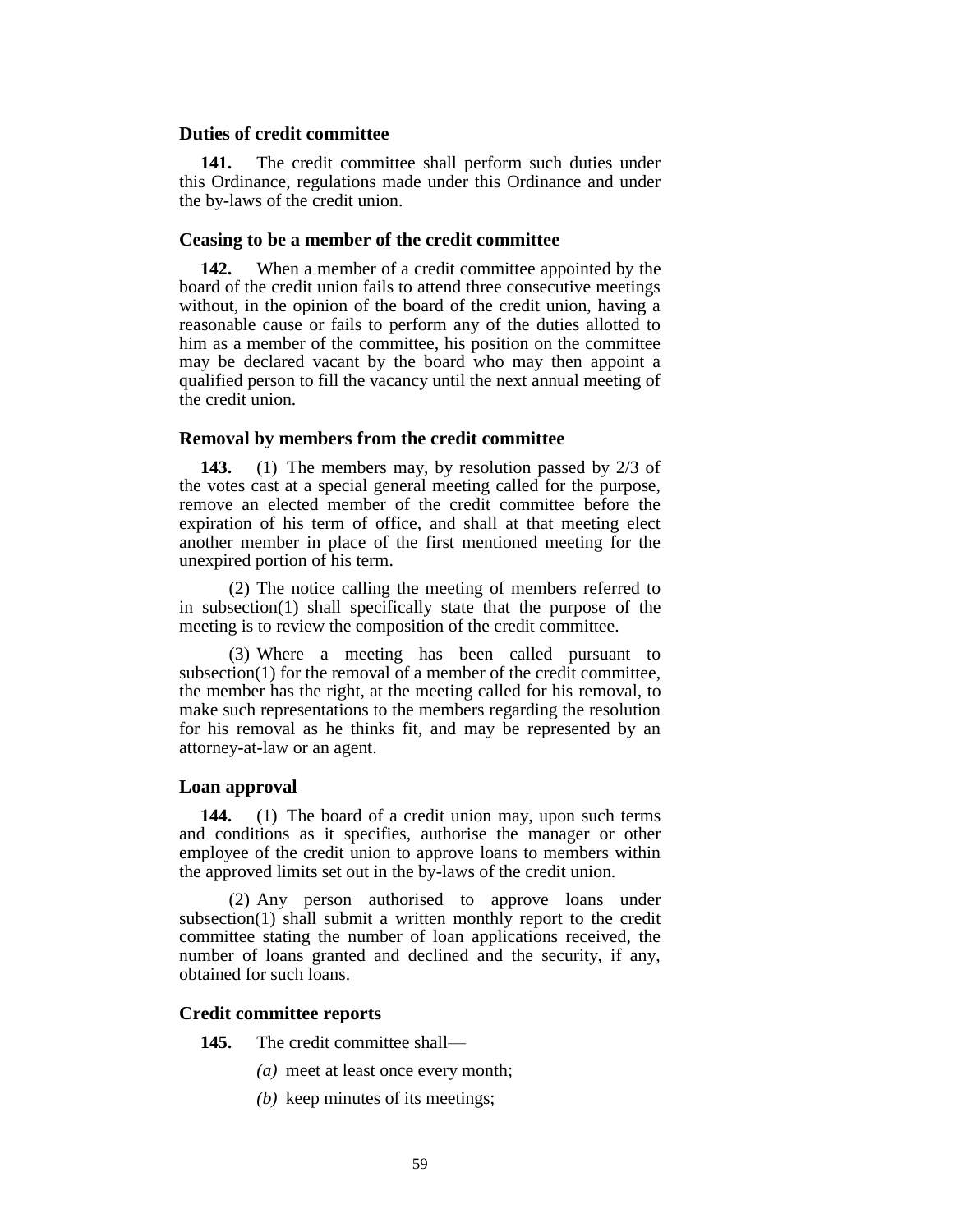- *(c)* submit a report to the board of the credit union stating—
	- (i) the number of loan applications received;
	- (ii) the number of category of loans granted;
	- (iii) the security obtained for such loans;
	- (iv) applications denied; and
	- (v) delinquent loans.
- *(d)* submit an annual report on the matters referred to in paragraph *(c)* to the annual meeting of the credit union.

# **Other committees**

**146.** (1) The Commission may require a credit union to establish other committees such as an investment committee, a risk management committee or any other committee that it considers necessary, taking into account the credit union's risk profile.

(2) At least one member of the board of a credit union shall be a member of a committee established under subsection (1).

(3) At least one member of the risk management committee and the investment committee shall have recognised standing and experience in any one of the following disciplines—

- *(a)* auditing;
- *(b)* financial management; or
- *(c)* accounting practices.

(4) Notwithstanding subsection (3), the Commission may, after taking into account the risk profile of the credit union, require that at least two individuals on each of the committees referred to in subsection (3), possess the experience referred to in that subsection.

### **Risk management committee**

**147.** The function of the risk management committee shall be to manage the various forms of risk to which the credit union may be exposed, including credit, market, liquidity, operational and legal risks, and the risk management committee shall keep the board of the credit union informed of the credit union's risk exposure by submitting regular reports to the board of the credit union at the intervals agreed to between the board of the credit union and the committee.

# **Investment committee**

**148.** (1) The function of the investment committee shall be to recommend to the board of the credit union the investment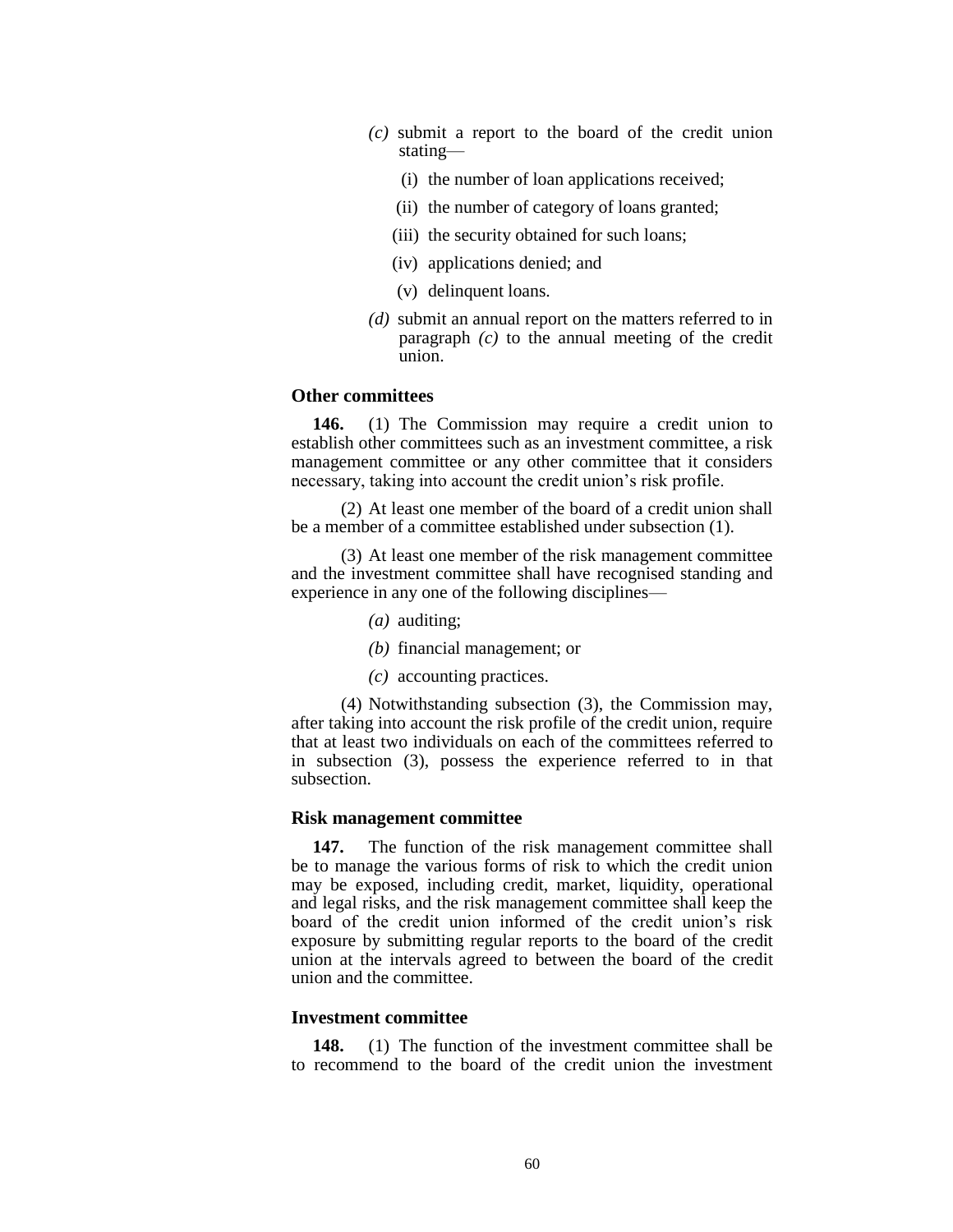policies and to coordinate and oversee the investment portfolio of the credit union.

(2) In addition to the requirements referred to in subsection (3), each member of the investment committee shall have knowledge or experience in investment risks and liquidity management.

(3) The investment committee shall monitor and report to the board of the credit union on the performance of the credit union's investment portfolio and its adherence to approved policies.

# **Declaration of interest**

**149.** (1) A person who serves as—

- *(a)* an officer;
- *(b)* an employee; or
- *(c)* a member of the board,

of a credit union attending a meeting of the credit union or of the board of a credit union who is any way, whether directly or indirectly, interested in a matter before the credit union or the board of the credit union, shall declare his interest to the board of the credit union and absent himself during the deliberations concerning his declaration of interests.

(2) The board of a credit union, excluding the member of the board of a credit union referred to in subsection  $(1)(c)$ , shall determine whether this interest is sufficiently material so as to constitute a conflict of interest.

(3) In the event that the board of a credit union finds that the interest is such as to constitute a conflict of interest, an individual referred to in subsection (1) attending a meeting of the credit union or of the board of the credit union shall not take part in any deliberations or vote on that matter, and shall absent himself during such deliberations.

(4) For the purposes of this section, a person referred to in subsection (1) attending a meeting of the credit union or of the board of the credit union shall be deemed to have an interest in a matter if he or a related party has a pecuniary interest in a matter before the credit union or before the board of the credit union.

# **Conflict of interest**

**150.** A person who serves as a member of the board of a credit union shall not be employed by a business, engage in professional activity, or own an interest in a business that may—

> *(a)* require him to disclose information acquired during his service on the board of another credit union or in his employment in another credit union; or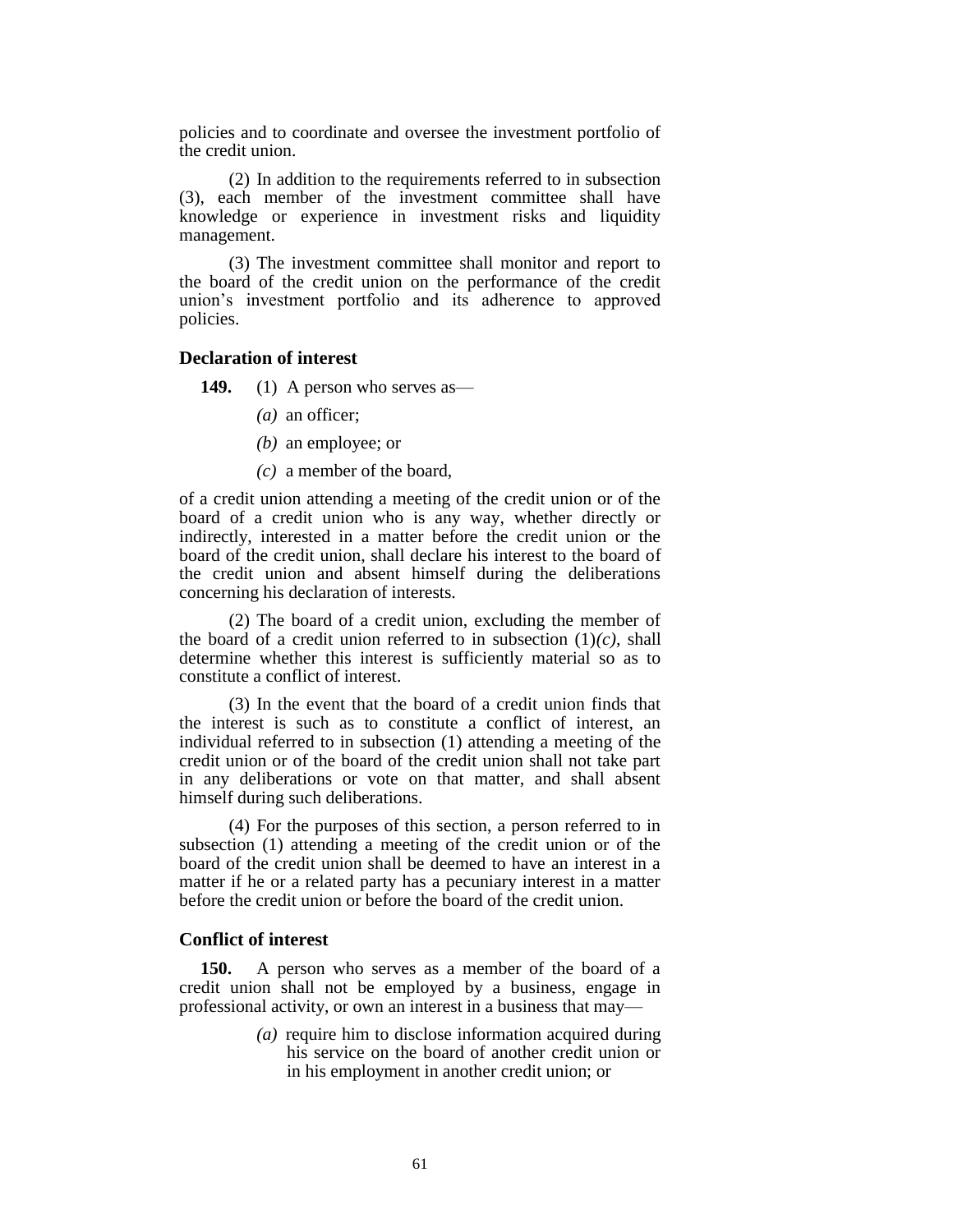*(b)* impair his independence or judgment in the performance of his duties or his responsibilities, to the credit union.

### PART XI

### AUDIT

#### **Appointment of external auditor**

**151.** (1) The external auditor shall be appointed by the members of the credit union at each annual general meeting, upon recommendation of the board of a credit union pursuant to section 129(1), and the prior approval of the Commission.

(2) An accountant or a firm of accountants is eligible to conduct an audit of a credit union if the accountant or at least one member of the firm of accountants—

- *(a)* is a practising member in good standing of the Turks and Caicos Islands Society of Professional Accountants or a professional association approved by the Commission;
- *(b)* has knowledge and experience in the audit of financial institutions or credit unions; and
- *(c)* is independent of the credit union and the elected officers of the credit union.

(3) Notwithstanding subsection (2)*(a),* the holder of a practising certificate from a professional association of accountants other than that referred to in subsection  $(2)(a)$  or a professional accountant may conduct the audit of a credit union subject to the prior written approval of the Commission.

(4) For the purpose of subsection  $(2)(c)$ , a person is not independent and is disqualified from being an external auditor of a credit union—

- *(a)* if that person, any partner of an entity or any member of a firm of accountants of which that person—
	- (i) is a member, officer or employee of the credit union;
	- (ii) is a business partner of any officer or employee of the credit union; or
	- (iii) has been a liquidator, trustee in bankruptcy, receiver or receiver-manager of the credit union within the two years immediately preceding the appointment of the person as the auditor of the credit union; or
- *(b*) if the firm of accountants of which that individual is an employee, has been a liquidator, trustee in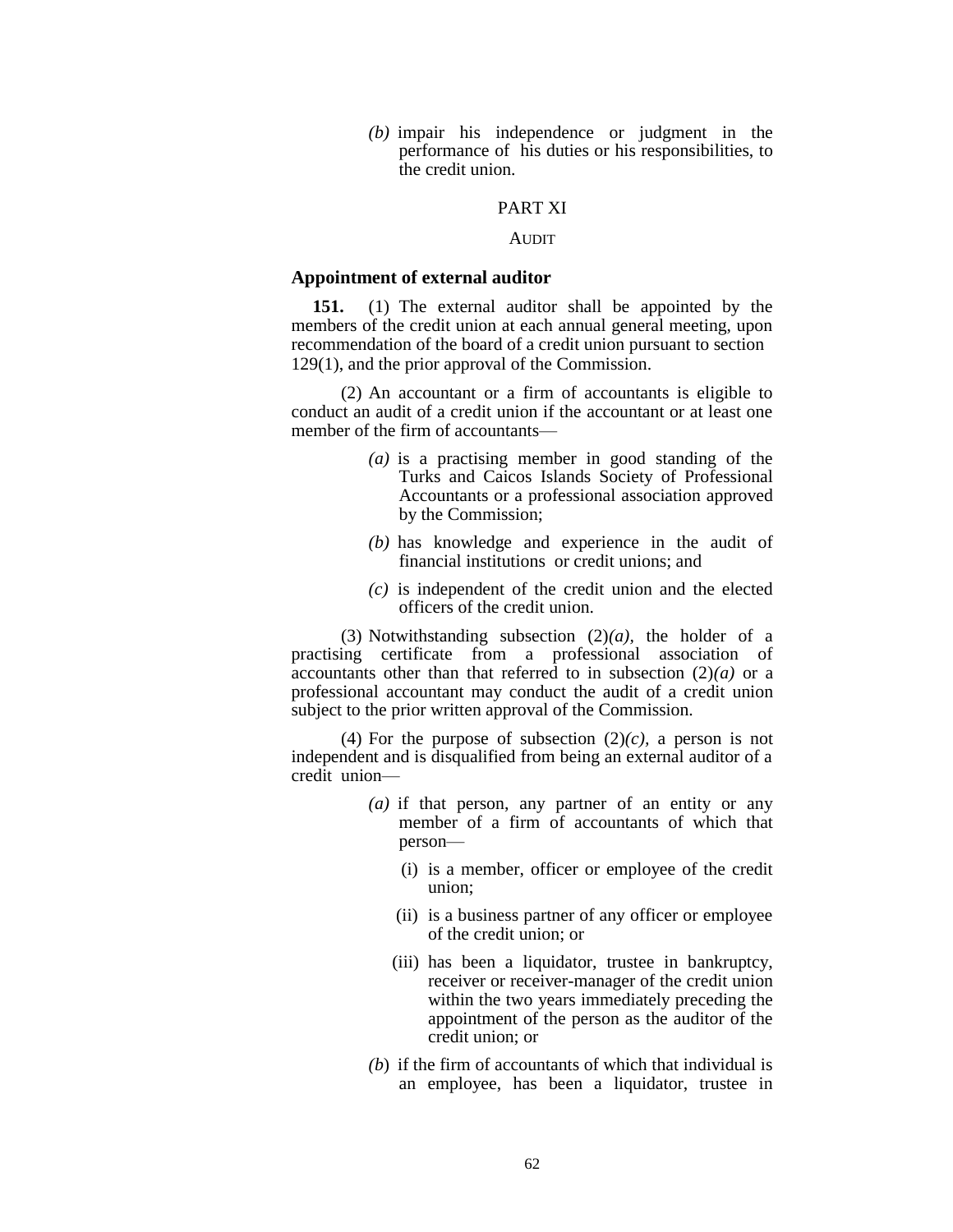bankruptcy, receiver or receiver-manager of the credit union within the two years immediately preceding the appointment of the person as an auditor of the credit union.

### **Replacement of external auditor**

**152.** (1) A credit union shall advise the Commission in writing and provide reasons where it proposes to replace an external auditor or where an individual or an entity for any reason ceases to be the external auditor of the credit union.

(2) Any person who resigns as an external auditor of a credit union or decides not to seek reappointment as external auditor shall inform the Commission in writing of his reasons and provide any further information that the Commission may require.

# **Auditor's management letter**

**153.** The board of the credit union shall submit a copy of the external auditor's final management letter to the Commission within seven days of receipt from the external auditor.

# **Commission may appoint an external auditor in special circumstances**

**154.** (1) The Commission shall, whenever it considers it necessary, cause arrangements for the services of the external auditor of the credit union or any other person to be made available, at the expense of the credit union, to conduct an independent audit, a special study, or a diagnostic review of a credit union, in accordance with the instructions of the Commission and to report the findings or results to the Commission.

(2) Where a credit union fails to appoint an external auditor satisfactory to the Commission, the Commission may appoint an external auditor for the credit union at the expense of the credit union.

(3) The Commission may pay the costs that may be incurred in arranging for the services of the external auditor but the costs shall be recoverable from the credit union.

### **Further audit requirements**

**155.** (1) The external auditor of a credit union shall report annually and at such other times as requested, in writing to the Commission, on the adequacy of the accounting procedures, records and such internal control systems of the credit union as may be discovered during the normal course of the credit union's annual audit.

(2) The Commission may, by notice in writing to a credit union, require the credit union's external auditor to comply with such other reporting requirements as the Commission may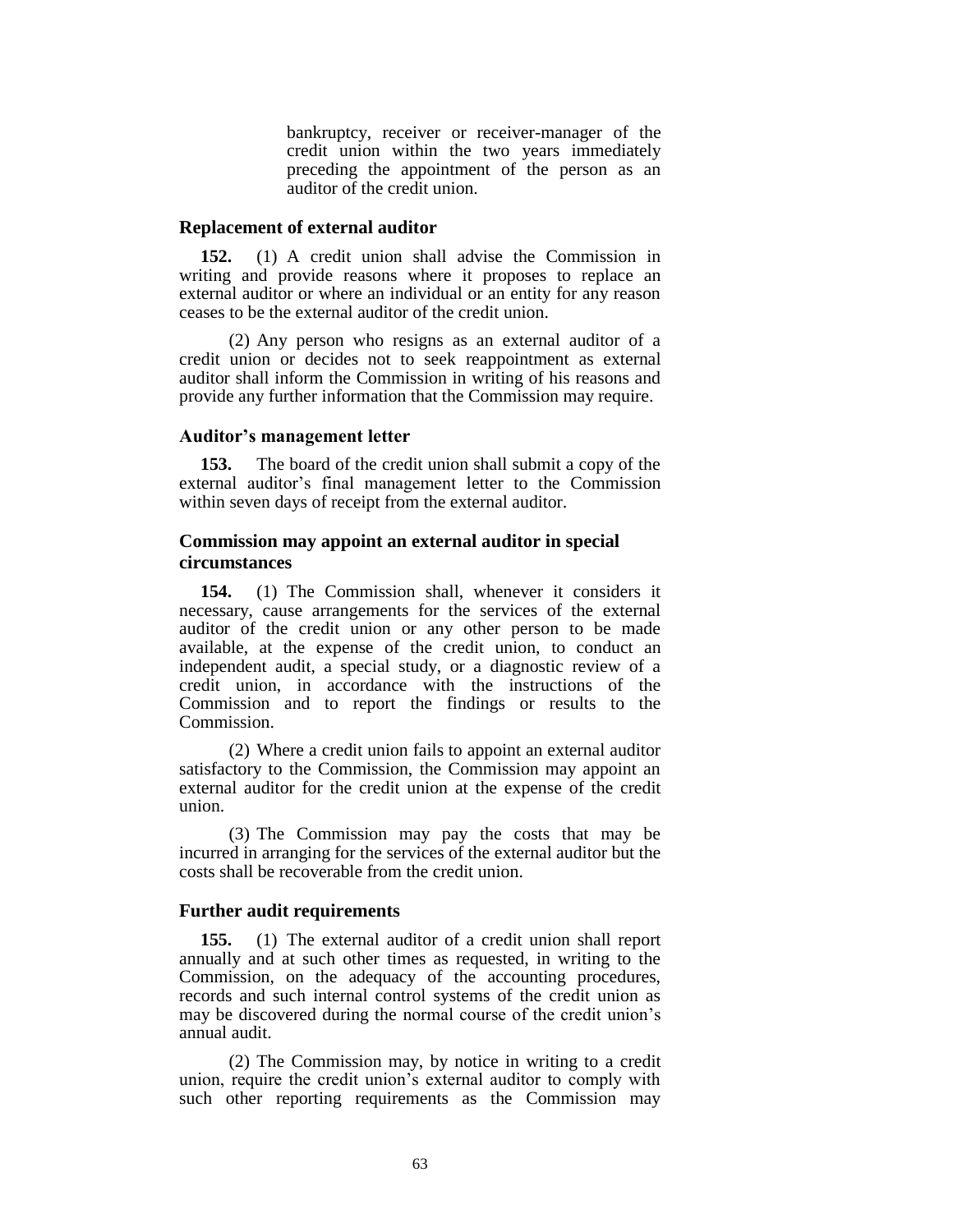stipulate in addition to generally accepted auditing standards employed in relation to the report referred to in subsection (1).

- (3) The Commission—
	- *(a)* shall, in relation to the audit of a credit union, have access to the external auditor's working papers representing a period not exceeding five years preceding the date of submission of the audit report; and
	- *(b)* may require the external auditor of a credit union to provide the Commission with any further information that the Commission considers relevant.

(4) Every credit union shall pay the expenses incurred by its external auditor in the performance of his duties and obligations set out in this Part.

# **Duty of auditor to report**

**156.** Where the external auditor of a credit union discovers, in the ordinary course of an audit, any transactions or conditions which, in the opinion of the external auditor meets one or more of the following criteria—

- *(a)* any change in accounting policy or any presentation of, or any failure to present facts or figures which, in the opinion of the auditor, has the effect of misrepresenting the financial position of the credit union;
- *(b)* transactions that have a significant or material impact on the credit union;
- *(c)* transactions or conditions giving rise to significant risks or large exposures that have the potential to jeopardise the financial viability of the credit union;
- *(d)* transactions or conditions indicating that the credit union has significant weaknesses in internal controls which render it vulnerable to significant risks or large exposures that have the potential to jeopardise its financial viability; and
- *(e)* any other transactions or conditions which, in the opinion of the external auditor, should be included in a report under this section,

the external auditor shall report such findings in writing to the board of the credit union and to the Commission as soon as they are discovered.

# **Protection of external auditor**

**157.** (1) Any duty to which a current or former external auditor of a credit union may be subject shall be regarded as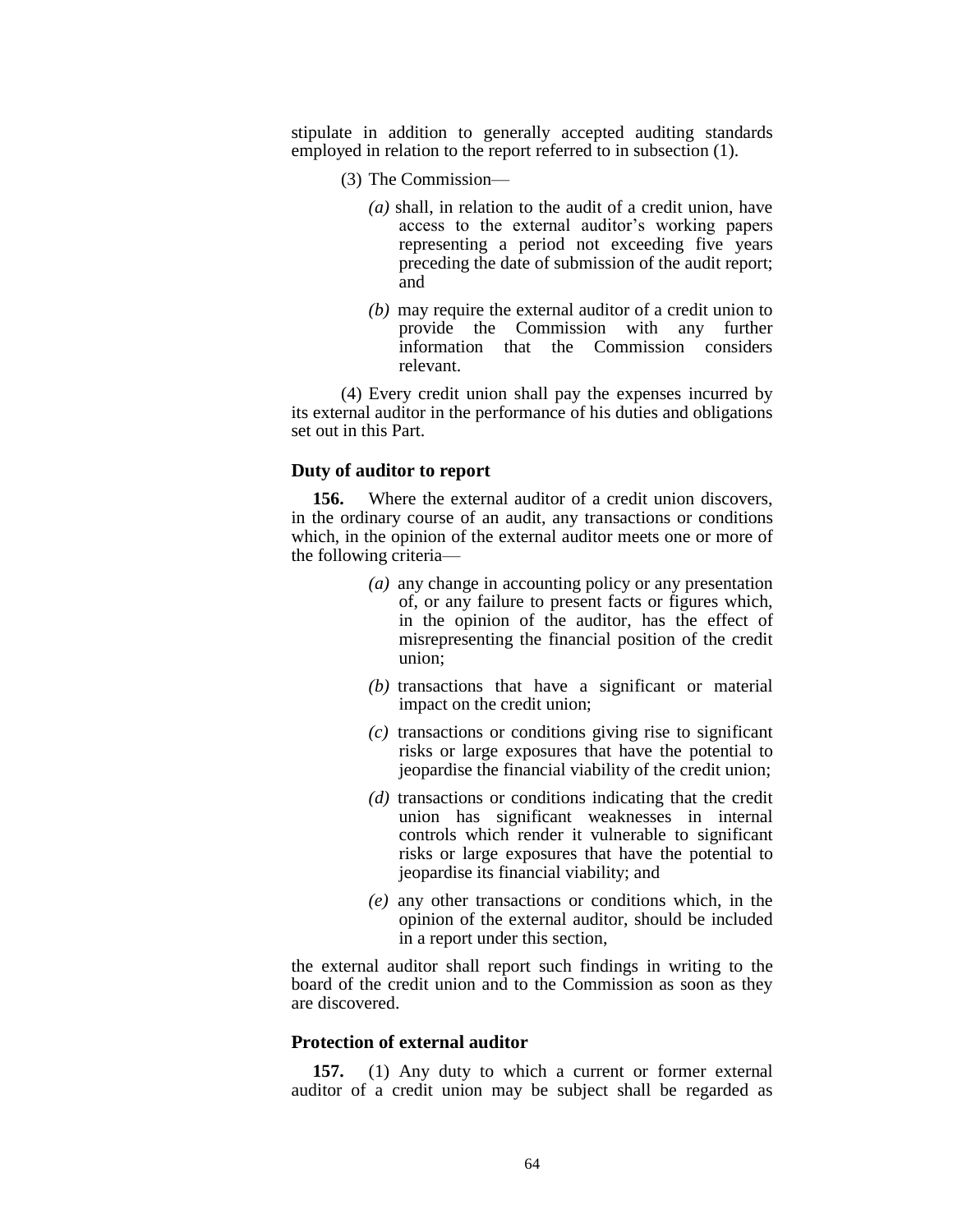contravened by reason of his communication in good faith to the Commission, whether or not in response to a request made by either of them, for any information or opinion on a matter to which this section applies, and which is relevant to any function of the Commission under this Ordinance.

(2) In relation to an external auditor of a credit union, this section applies to any matter of which he becomes aware in his capacity as external auditor and that relates to the business or affairs of the credit union or any member of the board or officer of a credit union or relative of such individuals or entities in relation to which the information is given, inclusive of information supplied under section 155.

# **Liability of the auditor**

**158.** (1) Notwithstanding section 157, where the Commission has reasonable grounds to believe that the auditor of a credit union—

- *(a)* has failed to perform his duties or to comply with the provisions of this Ordinance;
- *(b)* has been a party to the preparation of or has rendered an unqualified opinion on a financial statement that does not fairly present the financial position of the credit union; or
- *(c)* is incompetent or has engaged in professional misconduct,

the Commission shall deliver a written report to the credit union and as appropriate, the Turks and Caicos Islands Society of Professional Accountants or such other professional association that may, in the opinion of the Commission, be relevant.

(2) Where the Commission has made a report under subsection (1) in good faith, the Commission shall not be subject to any action, claim or demand by, or any liability to, any person in respect of which the report was made.

(3) An auditor of a credit union who—

- *(a)* knowing that a financial statement does not fairly present the financial position of a credit union; or
- *(b)* being reckless as to whether a financial statement fairly presents the financial position of a credit union, renders an unqualified opinion on the financial statement,

commits an offence and is liable on summary conviction to a fine of \$15,000 and to imprisonment for three years.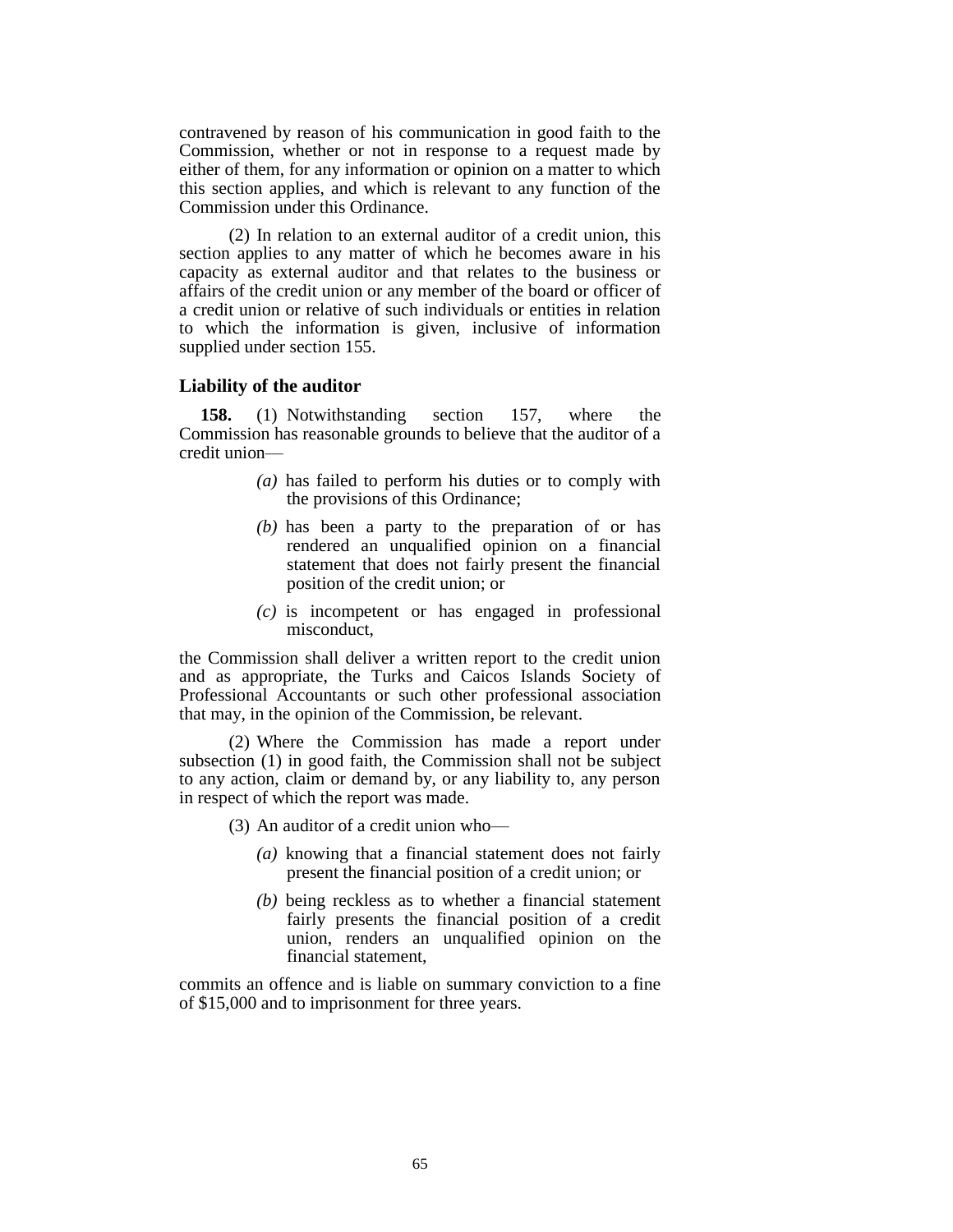### PART XII

### JUDICIAL MANAGEMENT, SUSPENSION AND LIQUIDATION

### **Judicial management**

- **159.** (1) Where the Commission is satisfied that—
	- *(a)* a ground for revocation under section 39(1) exists; or
	- *(b)* the credit union has failed to submit financial statements and returns in accordance with sections 74 and 75 so that the true financial position of the credit union is uncertain, and where the Commission is of the opinion that it is necessary or proper for the credit union or any part of its business to be placed under judicial management,

it may apply to the Supreme Court for an order of judicial management.

(2) The provisions of subsection  $(1)(a)$  shall not apply to section 39(1)*(d)* or *(e).*

# **Resolution for judicial management**

**160.** Subject to section 159, where the board of a credit union is of the opinion that it is necessary or proper for the credit union or any part of its business to be placed under judicial management, it may, by resolution of not less than three-quarters of all the members present and voting at a special general meeting called for that purpose, agree to apply to the Supreme Court for an order that it or any part of its business be placed under judicial management.

#### **Notice of intent to apply for judicial management**

**161.** Pursuant to section 158, the board of a credit union shall give the Commission one month's notice in writing of its intention to apply to the Supreme Court for an order that it or any part of its business be placed under judicial management.

### **Right to be heard on application**

**162.** Where an application is made to the Supreme Court under section 159 the credit union and the Commission, shall be entitled to be heard on the application.

### **Stay of actions, processes, etc.**

**163.** Where an application is made under section 161 for an order in respect of any credit union, all actions and the execution of all writs, summonses and other processes against the credit union and the Commission, by virtue of this section, shall be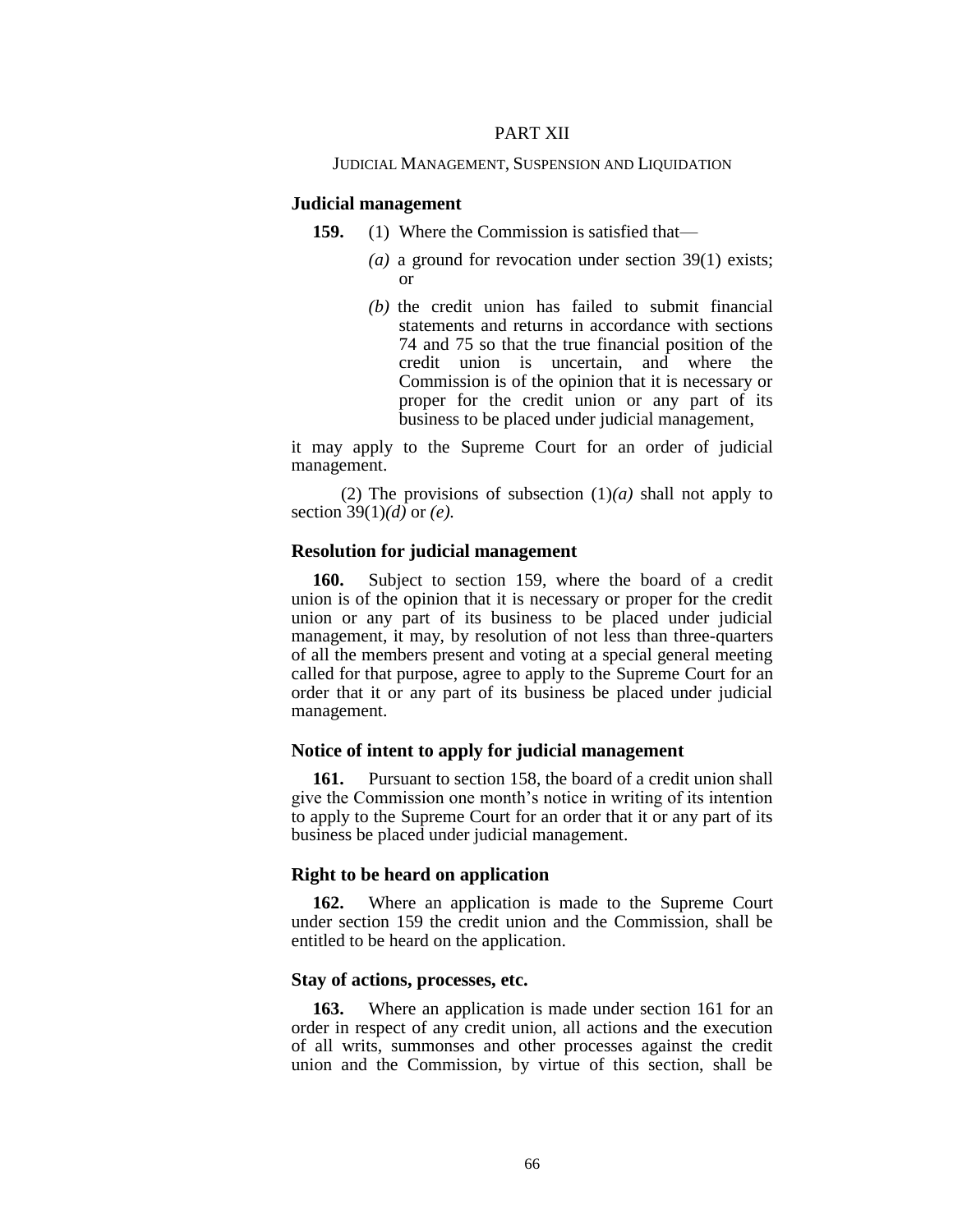stayed and shall not be proceeded with, without the prior leave of the Supreme Court or unless the Supreme Court directs otherwise.

### **Order for judicial management**

**164.** An order for the judicial management of a credit union shall be subject to the provisions of sections 79 and 159 to 173.

### **Appointment of judicial manager**

**165.** The Supreme Court shall appoint a judicial manager who shall receive such remuneration from the credit union as the Supreme Court may direct and it may at any time cancel the appointment and appoint some other person as the judicial manager.

# **Costs and expenses of judicial manager**

**166.** The Supreme Court may, if it thinks fit, charge the remuneration costs and the expenses of the judicial manager on the property of the credit union in such order of priority, in relation to any existing charges on that property, as it thinks fit.

### **Vesting on judicial management**

**167.** Where an order for judicial management is made under section 164, the management of the credit union shall, on and after the date specified in the order, vest exclusively in the judicial manager.

## **Role of officers, employees, etc. under judicial management**

**168.** (1) The judicial manager may suspend or retain the services of any or all the officers and employees of the credit union and the officers so retained shall conduct the affairs of the credit union subject, however, to any directions of the judicial manager or the Supreme Court.

(2) The directors, officers and agents of the credit union, other than its auditors, shall give every assistance to the judicial manager for the purpose of facilitating the performance of his functions as judicial manager, including the supply of information or explanation in such form as may be required, the production of books, documents, minutes, cash, securities and vouchers, and generally the provision of all necessary facilities required for the performance of any function, save that in the case of its auditors they shall only be required to supply any information which is in their possession or knowledge.

### **Acceptance of new deposits, shares, etc.**

**169.** Any person who is appointed judicial manager shall not, except with the leave of the Supreme Court, accept any new deposits, issue new shares, or grant any new loans or pay any dividends or distribution from equity to members.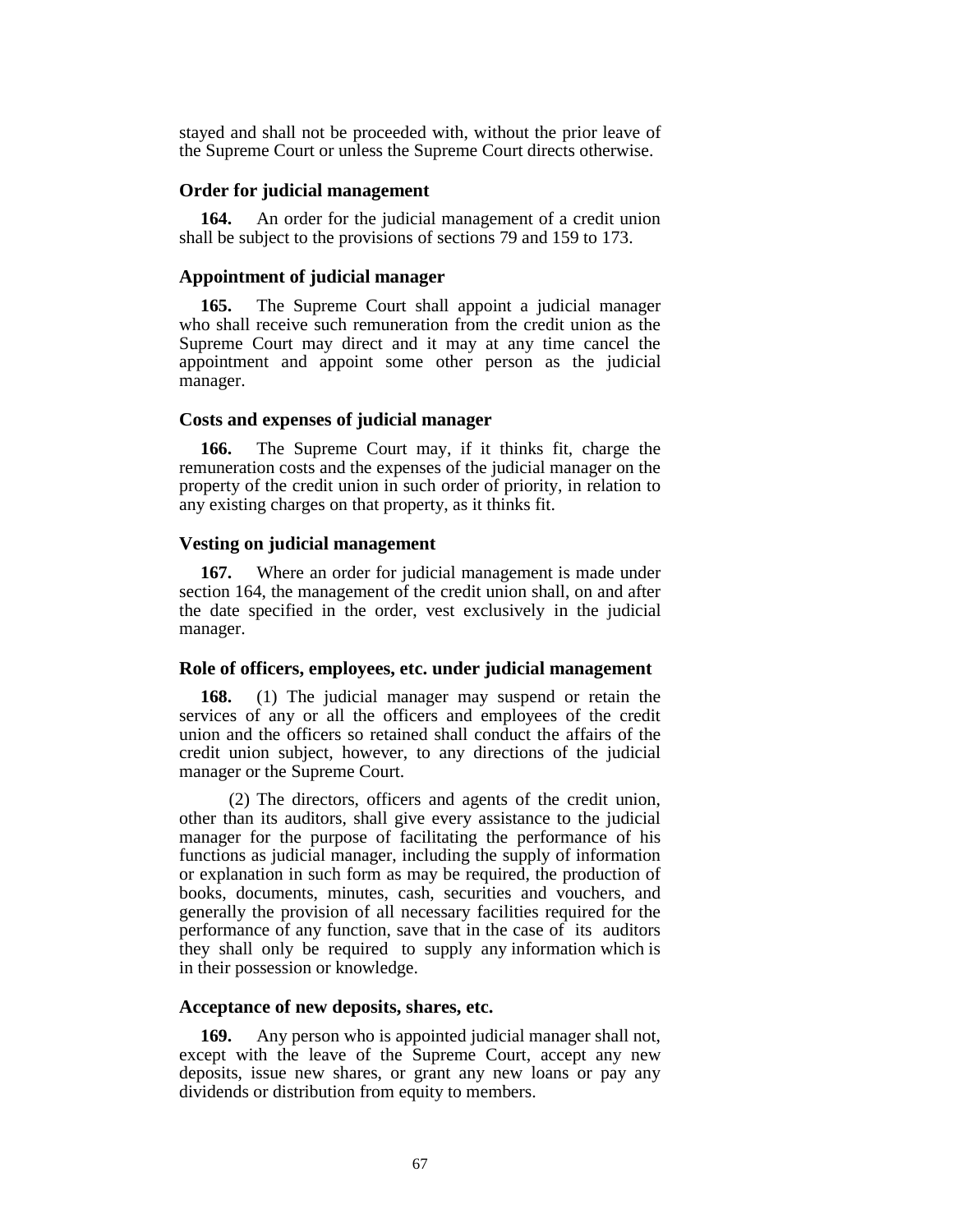#### **Directions and control by Supreme Court**

**170.** (1) The Supreme Court may from time to time issue to the judicial manager such directions regarding his powers and duties as it considers necessary.

(2) The judicial manager shall act under the control of the Supreme Court and may at any time apply to the Supreme Court for instructions on the manner in which he shall conduct the judicial management or in relation to any matter arising in the course of the judicial management.

# **Reports to the Commission by judicial manager**

- **171.** The judicial manager shall—
	- *(a)* give a report on the status of the judicial management to the Commission on a monthly basis;
	- *(b)* provide the Commission with such information as it may from time to time require;
	- *(c)* report to the Commission whenever he intends to apply to the Supreme Court for instructions; and
	- *(d)* in the application under paragraph *(c)*, furnish the Commission with particulars of the application.

### **Reports to the board of the credit union**

**172.** (1) Where an application is made by a credit union for the appointment of a judicial manager pursuant to section 160 the judicial manager shall, in addition to the reporting requirements under section 171—

- *(a)* give a report on the status of the judicial management to the board of the credit union on a monthly basis;
- *(b)* provide the board of the credit union with such information as it may from time to time require;
- *(c)* report to the board of the credit union whenever he intends to apply to the Supreme Court for instructions; and
- *(d)* in an application under paragraph *(c)*, furnish the board of the credit union with particulars of the application.

(2) The Commission and the board of a credit union shall be entitled to be heard on any application made pursuant to section 170 and either the Commission or the credit union may make an application to the Supreme Court to be heard on any matter relating to the conduct of the judicial management.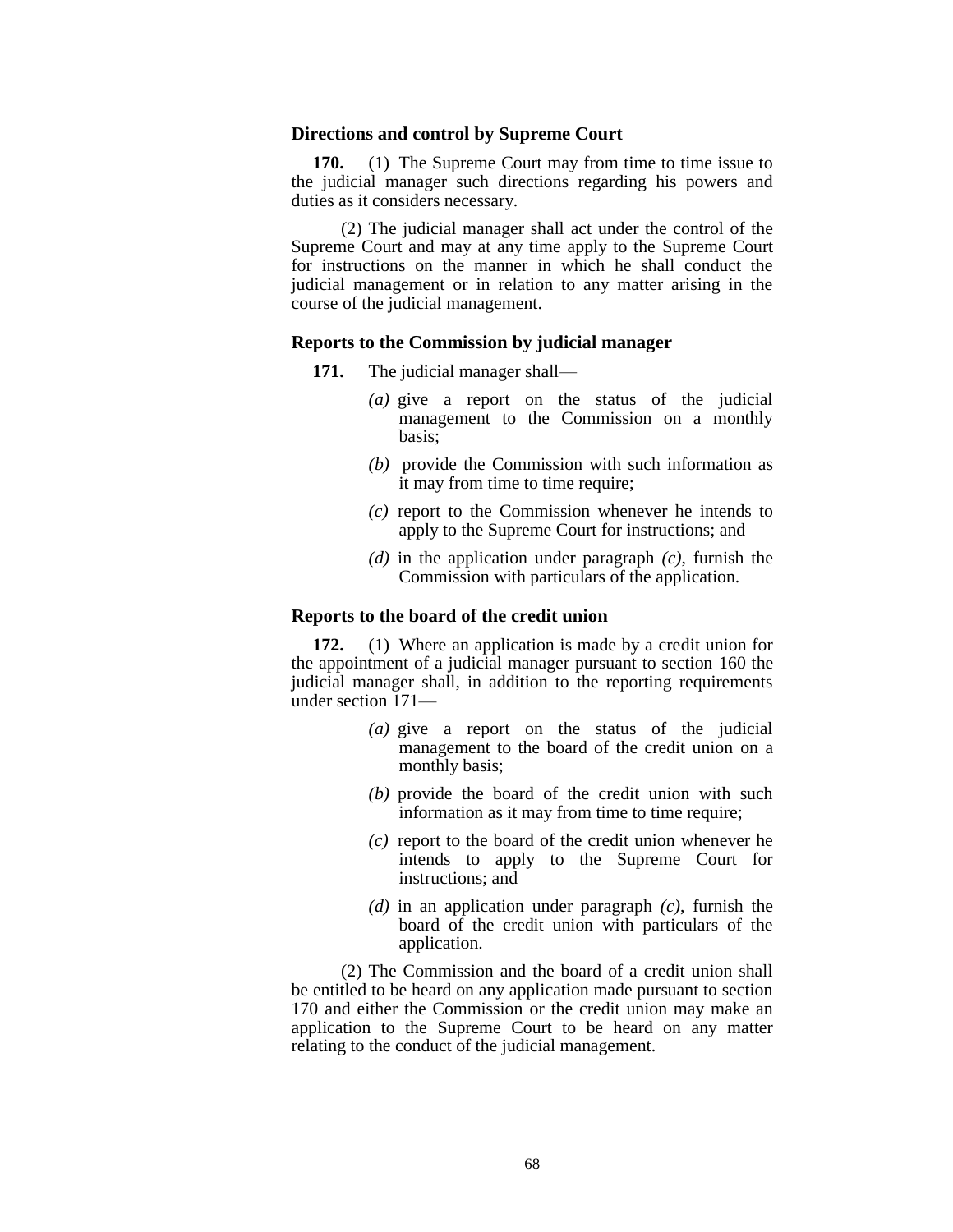### **Judicial manager to file final report**

**173.** (1) The judicial manager shall conduct the management with the greatest economy compatible with efficiency, and shall as soon as possible but no later than one year after his appointment, file with the Supreme Court a report stating which of the following courses in the circumstances, in his opinion, is the most advantageous to the general interests of the members of the credit union:

- *(a)* the transfer of the business of the credit union to some other credit union;
- *(b)* the carrying on of its business by the credit union;
- *(c)* the winding up of the credit union or of any part of its business; or
- *(d)* the dealing with part of the business of the credit union in one manner and with another part in another manner.

(2) Where the judicial manager is unable to file the report pursuant to subsection (1) within the time set out in that subsection, he shall apply to the Supreme Court for an extension of time for filing the report, stating the grounds for such application.

(3) The judicial manager shall, as soon as he has filed the report pursuant to subsection (2), furnish a copy to—

- *(a)* the Commission, where the application was made by the Commission under section 159; or
- *(b)* the board of the credit union and the Commission, where the application was made by the credit union under section 160, and make a written application to the Supreme Court for an order to give effect to the course stated in the report.

(4) The report or a copy of the report shall be open for inspection by any person during official hours at the registry of the Supreme Court in which the report is filed or at such other place as the Commission determines.

(5) Where the judicial manager recommends the transfer of the business of the credit union in accordance with subsection  $(1)(a)$ —

- *(a)* he may consider the views of the membership of the credit union to be transferred by means of a special general meeting or any other means he considers appropriate; and
- *(b)* the Commission shall assess whether the proposed transfer meets the criteria of section 192(2)*(b)* and advise the Supreme Court of its assessment during the hearing under section 174.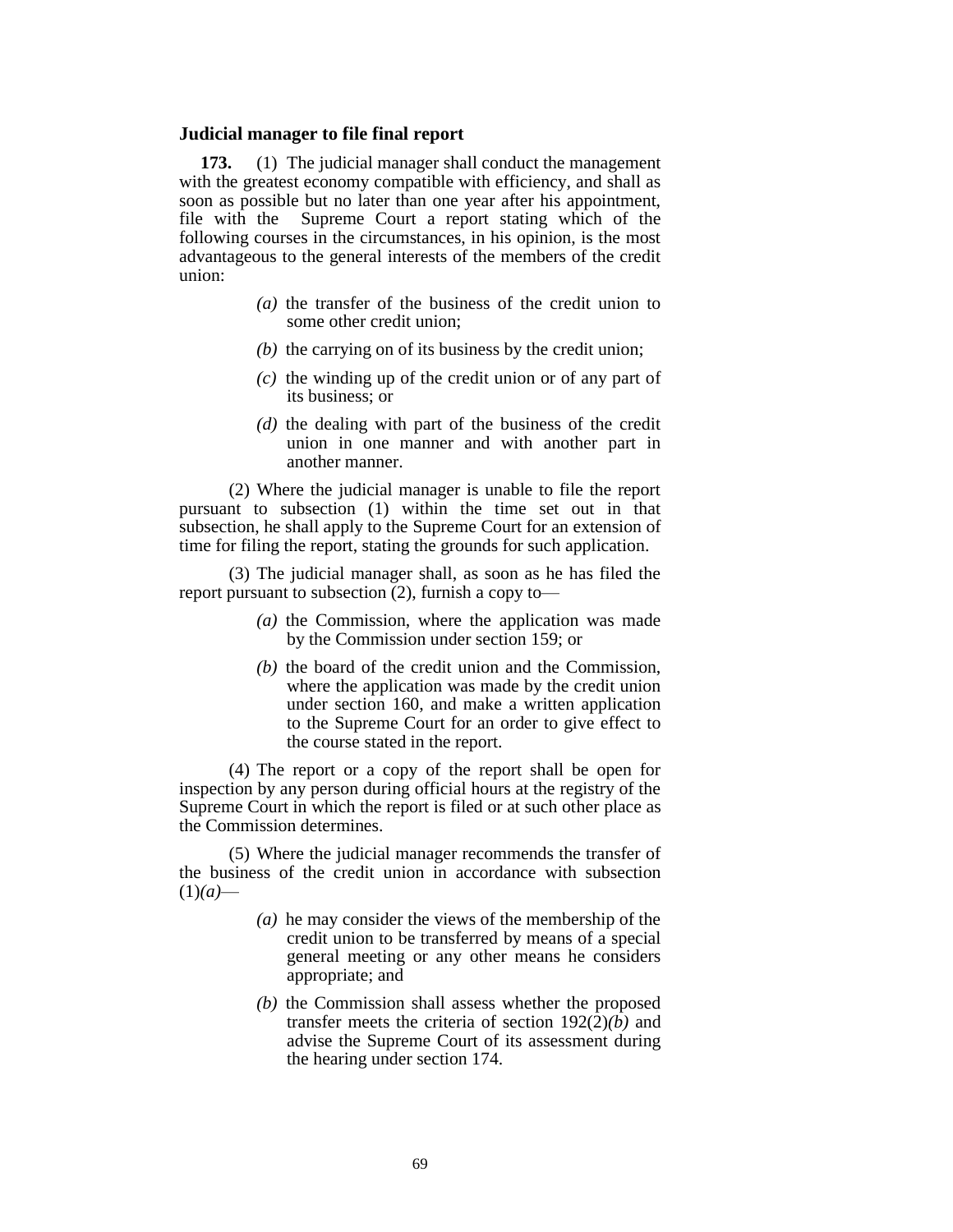### **Decision of Supreme Court on report of judicial manager**

**174.** (1) The Supreme Court shall, on the hearing of an application made under section 173—

- *(a)* after hearing the Commission, the judicial manager and any other individual or entity who, in the opinion of the Supreme Court ought properly to be heard; and
- *(b)* after considering the report of the judicial manager, make an order giving effect to the course which it considers in the circumstances to be most advantageous to the general interest of the members of the credit union.

(2) An order of the Supreme Court under subsection (1) shall be binding on all persons, and shall have effect notwithstanding anything contained in the by-laws of the credit union.

### **Supreme Court may cancel contracts**

**175.** The Supreme Court may, either of its own motion or on the application of the judicial manager, at any time while an order made under section 142 is in force with respect to a credit union and after hearing all persons who, in the opinion of the Supreme Court are entitled to be heard, cancel or vary, either unconditionally or subject to such conditions as the Supreme Court thinks just, any contract or agreement, other than a contract relating to deposits and shares which the Supreme Court is satisfied is detrimental to the interests of the members of the credit union.

# **Indemnity**

**176.** The judicial manager shall not be subject to any action, claim or demand by, or liability to, any person in respect of anything done or omitted to be done in the exercise of, or in connection with, the exercise of the powers conferred on him under this Part, unless it is shown that the act or omission was in bad faith.

### **Cancellation of judicial management order**

**177.** (1) The judicial manager, the Commission, the credit union or any interested person who, in the opinion of the Supreme Court is entitled to be heard, may at any time, apply to the Supreme Court for the cancellation of an order made by the Supreme Court under section 164.

(2) Upon an application being made under subsection (1), the Supreme Court may cancel the order if it appears to the Supreme Court that—

*(a)* the purpose of the order has been fulfilled; or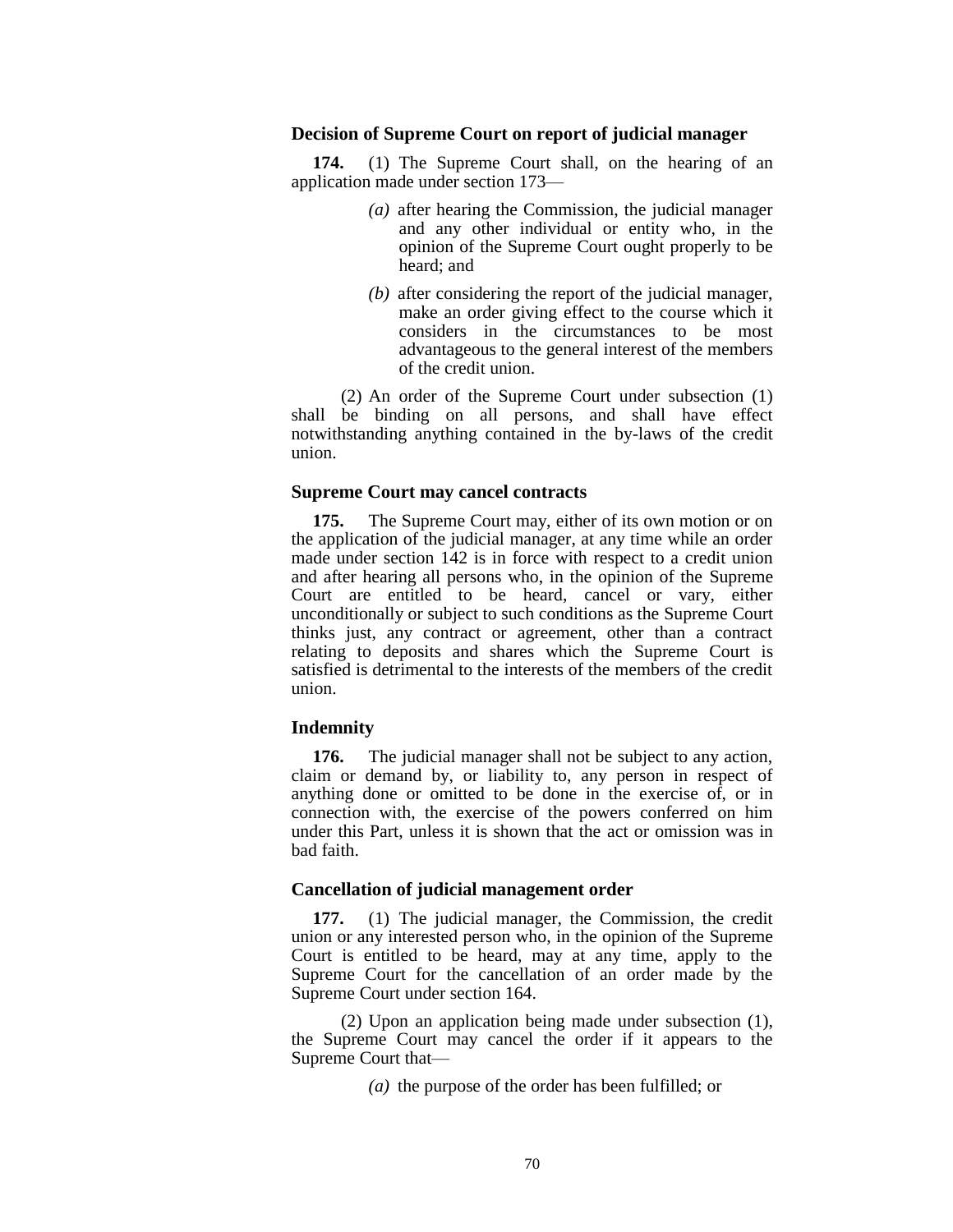*(b)* it is undesirable for the order to remain in force.

(3) Upon the cancellation of an order, the judicial manager shall be divested of the management which shall then vest in the members of the board of the credit union, the liquidator or receiver or receiver-manager appointed by the Supreme Court, where applicable.

# **Suspension of operations**

- **178.** (1) Where the Commission is satisfied that—
	- *(a)* a credit union is unlikely to meet the demands of the depositors of the credit union; or
	- *(b)* a credit union's continuation in business is likely to involve a loss to the members of the credit union or to the creditors of the credit union,

it may determine to suspend the operations of the credit union.

### **Suspension order**

**179.** The Commission may, after considering all the relevant facts and circumstances, order the credit union to suspend business forthwith for a period of sixty days and may take charge of all the books, records, other documents including electronically stored information, and assets of the credit union and to take all such measures as may be necessary to prevent the continuation in business by that credit union during the period of suspension and to preserve the assets of the credit union and all costs incurred shall be a first charge on the assets of the credit union.

### **Effect of suspension**

**180.** Notwithstanding any other written law, no action or proceedings may be instituted in any court for the purpose of securing the enjoining, review or revocation of any order made or direction given under section 179 or in respect of any loss or damage incurred or likely to be, or alleged to be incurred by reason of such order or direction.

### **Stay of claims, actions, etc.**

**181.** All claims, actions and the execution of all writs, summonses and other processes against the credit union shall, by virtue of this section, be stayed and shall not be proceeded with, without the prior leave of the Supreme Court or unless the Supreme Court directs otherwise.

### **Cessation of suspension order**

**182.** An order made under section 179 shall cease to have effect—

> *(a)* where the Commission makes a further order permitting the credit union to resume business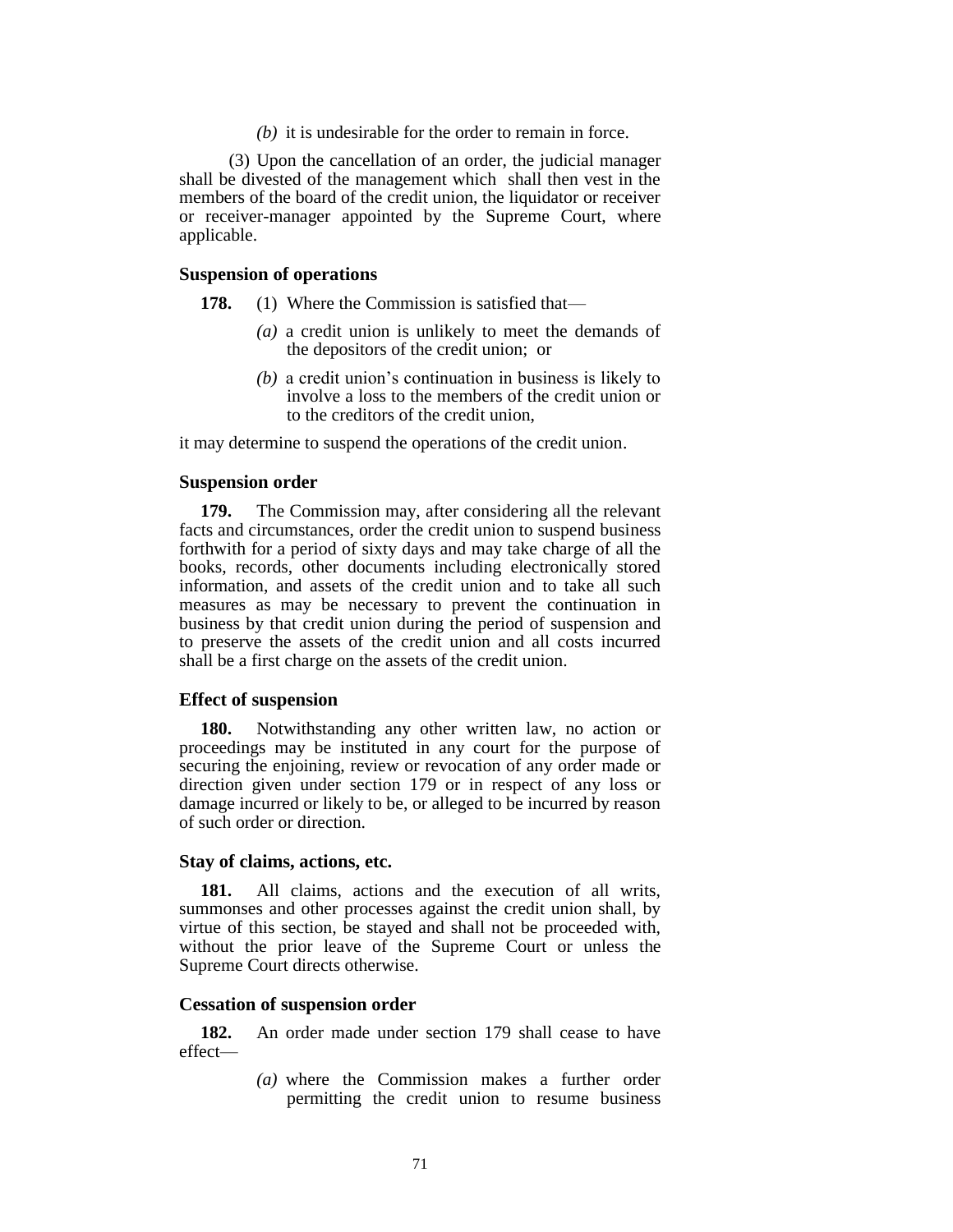either unconditionally or subject to such conditions as it may consider necessary in the public interest or in the interests of the members and potential members of the credit union and other creditors of the credit union; or

- *(b)* upon the expiration of the period of sixty days from the day on which it is made, unless—
	- (i) the Commission extends the order for a period not exceeding a further sixty days; and
	- (ii) a petition is made to the Supreme Court by the Commission, for the winding up of the credit union on behalf of its members.

# **Winding up of credit union by Supreme Court**

**183.** For the purposes of section 182*(b),* the Supreme Court may order the winding up of a credit union in accordance with the Companies Ordinance subject to the modification that the credit union may be ordered to be wound up on the petition of the Commission on behalf of its members.

# **Suspension on a petition to wind up**

**184.** Where the Commission has suspended the business of a credit union and a petition for winding up is made by the Commission, a credit union shall remain in suspension and shall not carry on business while the petition is pending unless it is authorised by the Supreme Court and on such conditions, as the Supreme Court may specify.

### **Failure to allow access to credit union, books, etc.**

**185.** Any person who directly or indirectly prevents the Commission from having access to a credit union, its books, records or other documents, including electronically stored information, or fails to make them available, commits an offence and is liable on summary conviction to a fine of \$15,000 and to imprisonment for five years.

# **Involuntary liquidation**

- **186.** (1) Where the Commission—
	- *(a)* in its discretion, determines that all regulatory actions taken to strengthen or correct any area of the operations have failed;
	- *(b)* finds that the credit union is insolvent based on the technical solvency test set out in Schedule 3; or
	- *(c)* in its discretion, determines to revoke the credit union's licence, the Commission may issue a notice to wind-up the credit union.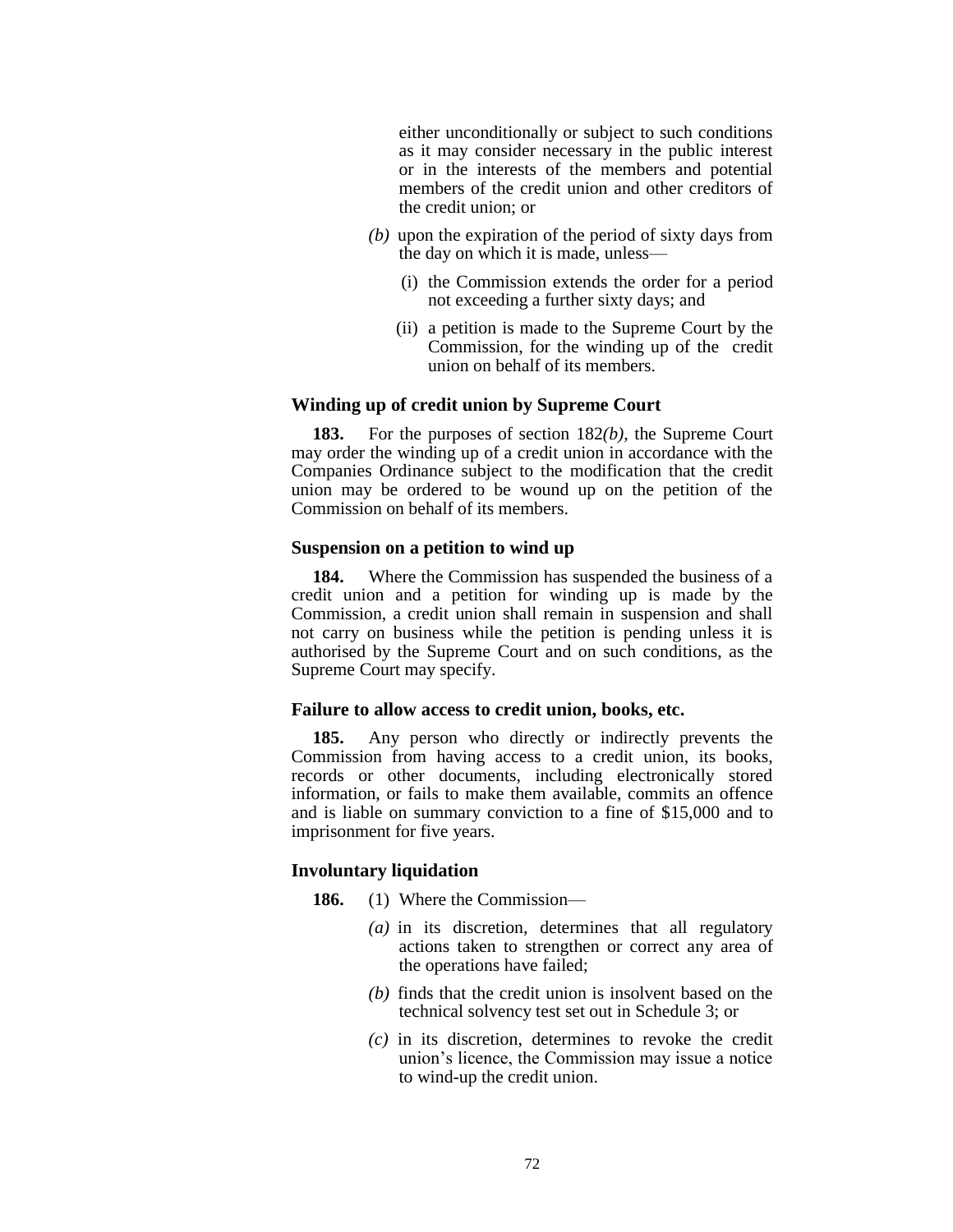(2) The Commission shall, before exercising the power conferred on it by subsection (1), signify its intention to issue a winding up order—

- *(a)* by giving written notice to the board of the credit union of its intention to do so specifying the grounds upon which the Commission proposes to wind-up the credit union; and
- *(b)* require the credit union to submit to the Commission within a specified period, a written statement of any objections to the issue of the winding up notice.

(3) Where the Commission has served a notice of its intention to issue a winding up order and has taken into account any objections made under subsection (2)*(b)*, the Commission shall decide whether to—

- *(a)* issue a winding up order; or
- *(b)* take such other regulatory action as may be permitted under this Ordinance.

(4) Where the Commission decides to issue a winding up order, the Commission shall serve the credit union a winding up order that shall include—

- *(a)* the date on which the winding up takes effect;
- *(b)* the statement of the grounds for the decision; and
- *(c)* the rights of the credit union under section 215,

and may appoint a liquidator.

(5) Where the Commission serves an order of winding up under subsection (4), it shall proceed to cancel the licence.

(6) On the issuance of a winding up order under subsection (4), the assets and liabilities of the credit union shall vest in the Commission or the liquidator, as the case may be, who shall take charge of all books, records and assets of the credit union and do all such things as may be necessary to safeguard the interests of members and creditors of the credit union until any appeal filed pursuant to subsection (9) has been determined.

(7) Where the Commission issues an order for winding up under subsection (4) the business of the credit union shall cease.

(8) Notwithstanding subsection (7), under the direction of the liquidator appointed by the Commission, the credit union shall continue to discharge its debts, pay operating expenses, collect money owed to it, distribute its assets and perform all acts required to wind-up its affairs.

(9) A credit union who is aggrieved by a decision of the Commission to issue a winding up order under subsection (4), may appeal to the Supreme Court within fourteen days of the date of its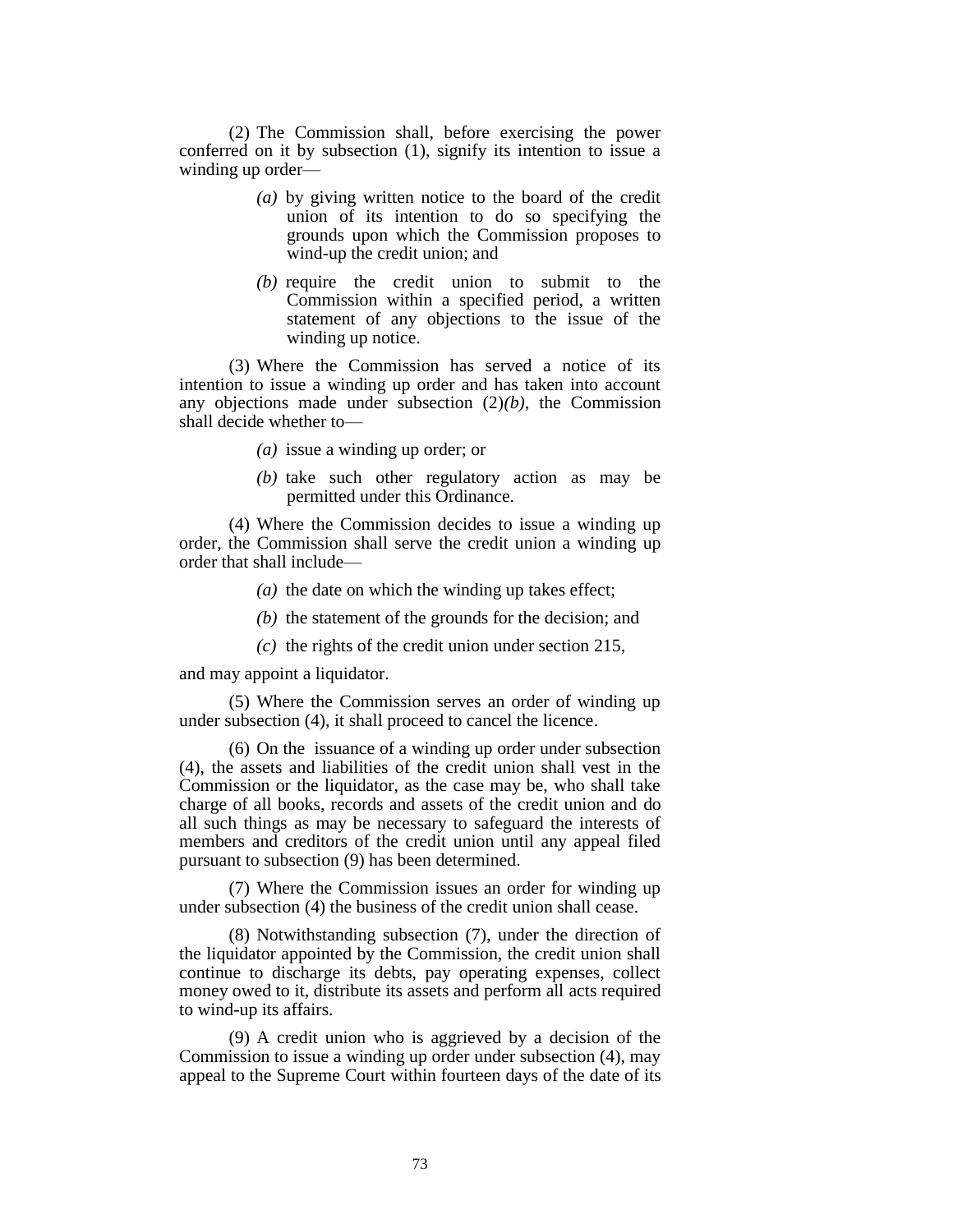receipt of the notice of winding up setting forth the grounds of appeal.

## **Petition for winding up**

**187.** (1) Notwithstanding section 186, the Commission may petition the Supreme Court for the winding up of a credit union in accordance with the Companies Ordinance.

(2) The Commission shall not present a petition except by leave of the Supreme Court, and leave shall not be granted unless—

- *(a)* a prima facie case has been established to the satisfaction of the Supreme Court; and
- *(b)* security for costs for such amount as the Supreme Court may think reasonable has been given.

(3) The procedure governing petitions made to the Supreme Court in this section and for the enforcement of orders and for all matters incidental to a petition shall be that provided for by the Companies Ordinance and any other written law.

(4) Notwithstanding subsection (3), a petition by the Commission may be heard ex parte.

## **Voluntary liquidation**

**188.** (1) A credit union may voluntarily liquidate and windup its affairs subject to the prior approval of the Commission.

(2) The Commission shall not approve a voluntary winding up unless it is satisfied that the winding up will be effected in a manner that would not pose undue risk to the members of the credit union.

(3) A credit union that wishes to commence a voluntary winding up, shall submit to the Commission—

- *(a)* a copy of the resolution of its membership to voluntarily wind-up the credit union, passed by not less than 3/4 of all the members present and voting at a special general meeting called for the purpose;
- *(b)* audited financial statements of the credit union for the periods specified by the Commission;
- *(c)* the external auditor's report in relation to the financial statements referred to in paragraph *(b)*; and
- *(d)* such other information as the Commission may require.

(4) The Commission shall, within thirty days of receipt of the documents referred to in subsection (3), communicate to the credit union, its approval or non-approval of the voluntary winding up of the credit union.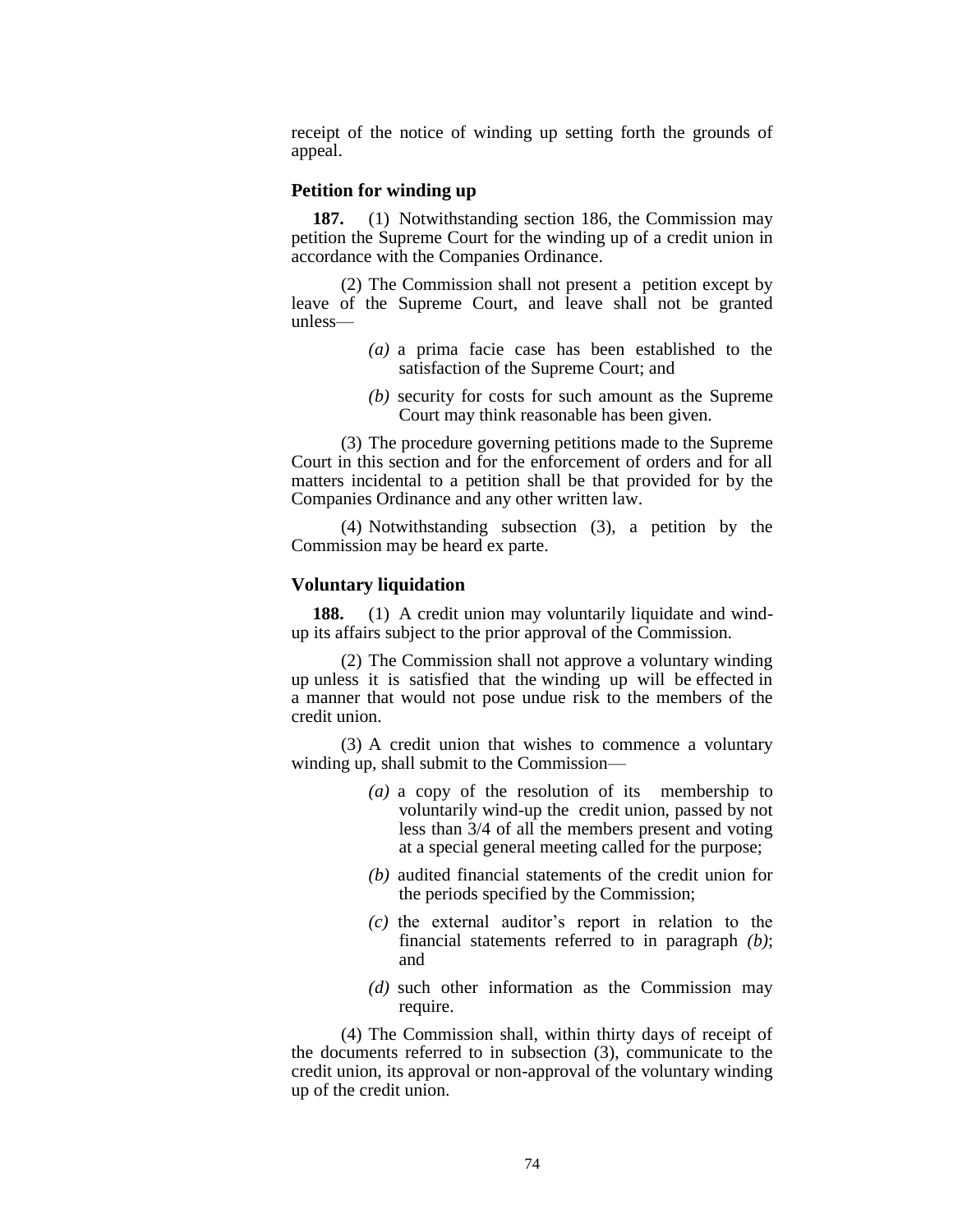(5) Where the Commission approves the application of a credit union for voluntary winding up, the credit union shall—

- *(a)* within fourteen days of such approval, give notice of the resolution—
	- (i) to its members in such form and containing such information as the Commission may require; and
	- (ii) by advertisement in the *Gazette* and in at least two newspapers in national circulation and by electronic or any other means the Commission considers appropriate; and
- *(b)* apply to the Supreme Court for winding up.

(6) Upon receipt of an order of the Supreme Court approving an application for voluntary liquidation of a credit union, a copy of the order shall be filed with the Commission, by the credit union, and the Commission shall cancel the credit union's licence.

## **Undue delay by a liquidator**

**189.** (1) The liquidator appointed pursuant to section 187 or 187, shall conduct the liquidation of a credit union with due diligence.

(2) Where the Supreme Court, on application of the Commission, a contributory, or a creditor, is satisfied that the liquidator is acting with unreasonable delay or is failing or has failed to carry out any duty imposed in this Part or under any other written law, the Supreme Court may—

- *(a)* direct the liquidator to carry out that duty;
- *(b)* remove the liquidator and appoint another liquidator; or
- *(c)* make such other order as it thinks fit.

(3) Where an application has been made under subsection (2), the Supreme Court may consider all relevant factors in deciding whether the delay was unreasonable, including the following:

- *(a)* the length of the delay;
- *(b)* the complexity of the liquidation;
- *(c)* the reasons for the delay; and
- *(d)* the conduct of the liquidator, the Commission and the applicant.

### **Reconstruction of credit unions**

- **190.** Reconstruction of a credit union may be effected by—
	- *(a)* amalgamation with another credit union to form a single credit union;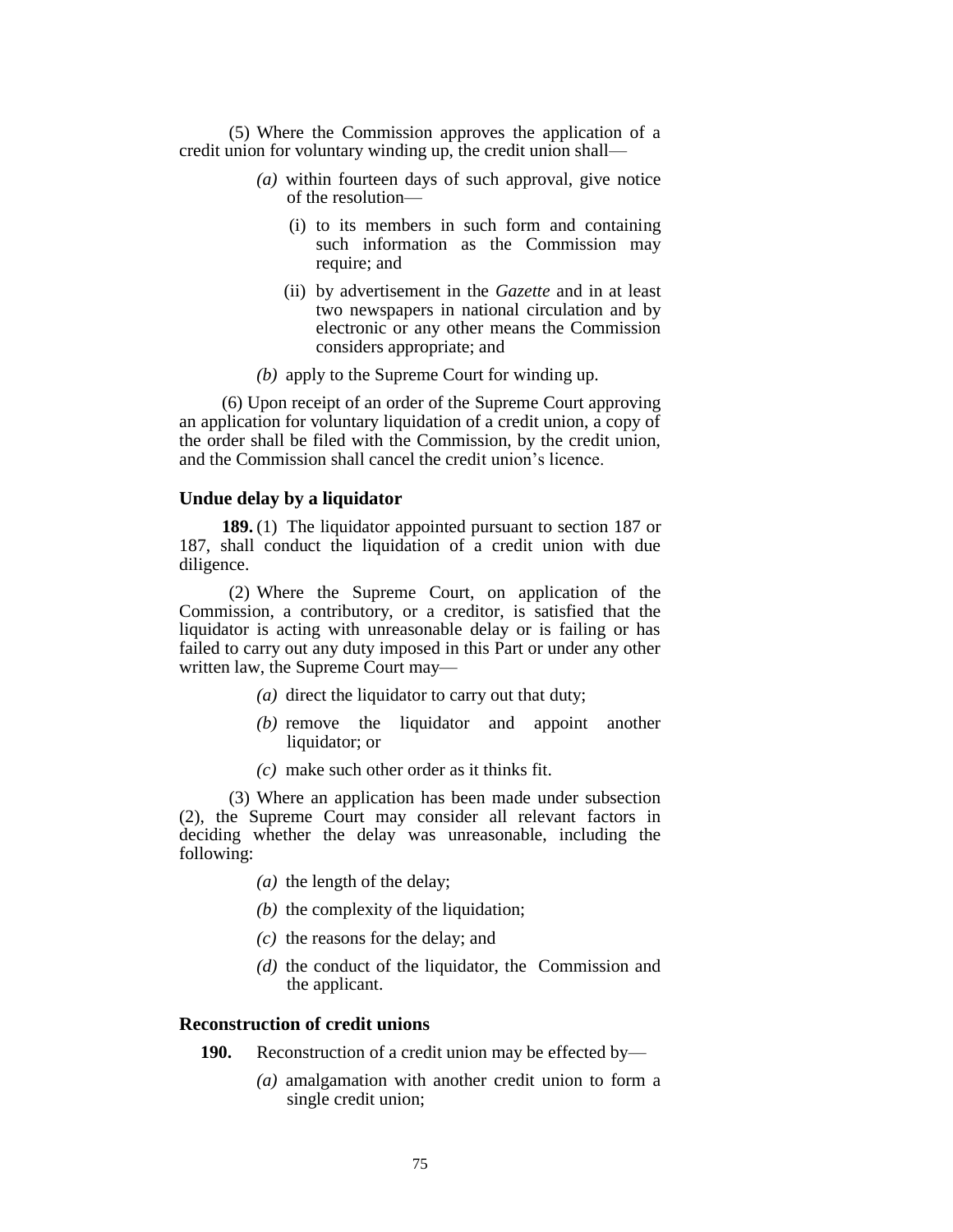- *(b)* the transfer of a credit union's assets and liabilities to another credit union; or
- *(c)* the credit union dividing itself into two or more credit unions.

#### **Amalgamation of credit unions**

**191.** (1) Any two or more credit unions may, with the approval of the Commission, by resolution passed by not less than 3/4 of all the members present and voting at a special general meeting called for such purpose, amalgamate as one credit union.

(2) On the passing of the resolution referred to in subsection (1), each credit union shall first apply to the Commission for the cancellation of its licence and thereafter apply to the Commissioner for cancellation of its registration.

(3) Upon completion of the procedure set out in subsection (2), applications shall be made to—

- *(a)* the Commission, to be licensed as a financial cooperative society with the words "credit union" in its name; and
- *(b)* the Commission, for a licence in the name of the amalgamated credit union.

(4) The licensing of the amalgamated credit union shall be sufficient conveyance to vest the assets and liabilities of the amalgamating credit unions in the amalgamated credit union.

## **Transfers**

**192.** (1) A credit union may, subject to the approval of the Commission, transfer its assets and liabilities to any other credit union which has agreed to the transfer.

(2) A credit union that wishes to transfer its assets and liabilities to another credit union shall submit to the Commission—

- *(a)* a copy of a resolution of its membership, agreeing to transfer the assets and liabilities of the credit union to a transferee credit union, passed by not less than 3/4 of all the members present and voting at a special general meeting called for such purpose;
- *(b)* a copy of a resolution of the membership of the transferee credit union agreeing to the transfer of assets and liabilities of a transferor credit union, passed by not less than 3/4 of the members of that transferee credit union present and voting at a special general meeting called for such purpose; and
- *(c)* an application for the cancellation of its licence.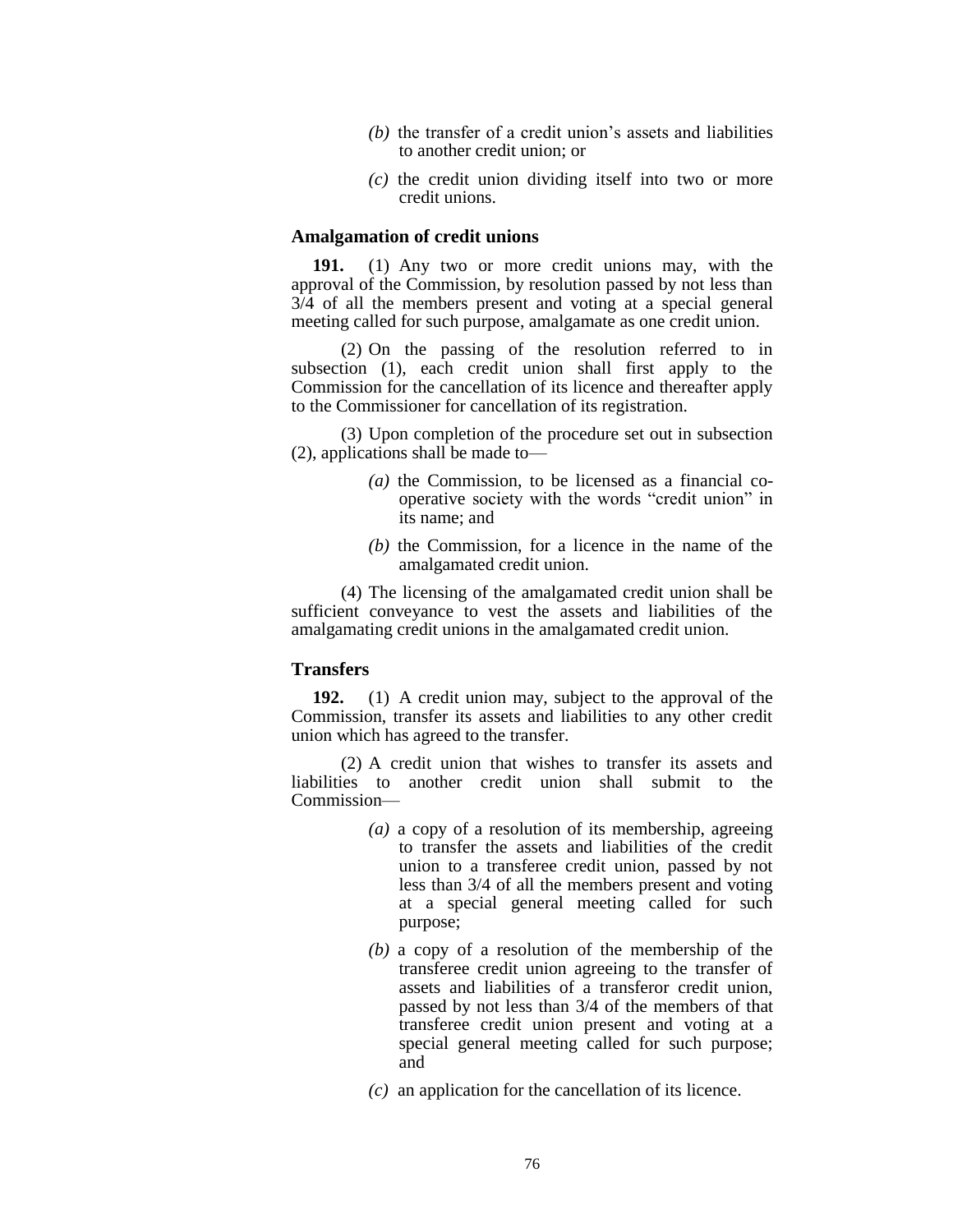(3) Upon the approval of the transfer and the cancellation by the Commission of the transferor's licence, the assets and liabilities of the transferor shall vest in the transferee.

## **Divisions**

**193.** (1) A credit union may, subject to the approval of the Commission, by a resolution passed by 2/3 of the members present and voting at a special general meeting called for the purpose, resolve to divide itself into two or more credit unions.

(2) The credit union shall submit a copy of the resolution referred to in subsection (1) to the Commission and provide the Commission with the following information:

- *(a)* how the assets and liabilities of the credit union will be divided among the new credit unions; and
- *(b)* proof of the satisfaction of the claims of all the creditors and such other individuals or entities who have given notice of intention to demand payment of moneys due to them.

(3) On the passing of the resolution referred to in subsection (1) the credit union shall apply to the Commission for cancellation of its licence.

(4) Upon completion of the procedures set out in subsections  $(2)$  and  $(3)$ , applications shall be made to—

- *(a)* the Commission to be licensed as a financial cooperative society with the words "credit union" in its name; and
- *(b)* the Commission for a licence in the names of the proposed divided credit unions.

(5) Registration of the divided credit unions shall be sufficient conveyance to vest the assets and liabilities of the dividing credit union into the divided credit unions.

#### **Notice of amalgamation required**

**194.** Notwithstanding sections 191 to 192, no amalgamation, transfer or division of a credit union shall be effected—

- *(a)* unless a person whose interests may be affected by the reconstruction of the credit unions concerned and the Commission are given three months written notice of the proposed reconstruction; and
- *(b)* where a creditor objects in writing to the proposal, his claims against the credit union are first satisfied.

## **Vesting of assets**

**195.** The licensing of new credit unions established pursuant to section 192 shall be sufficient to vest the assets and liabilities of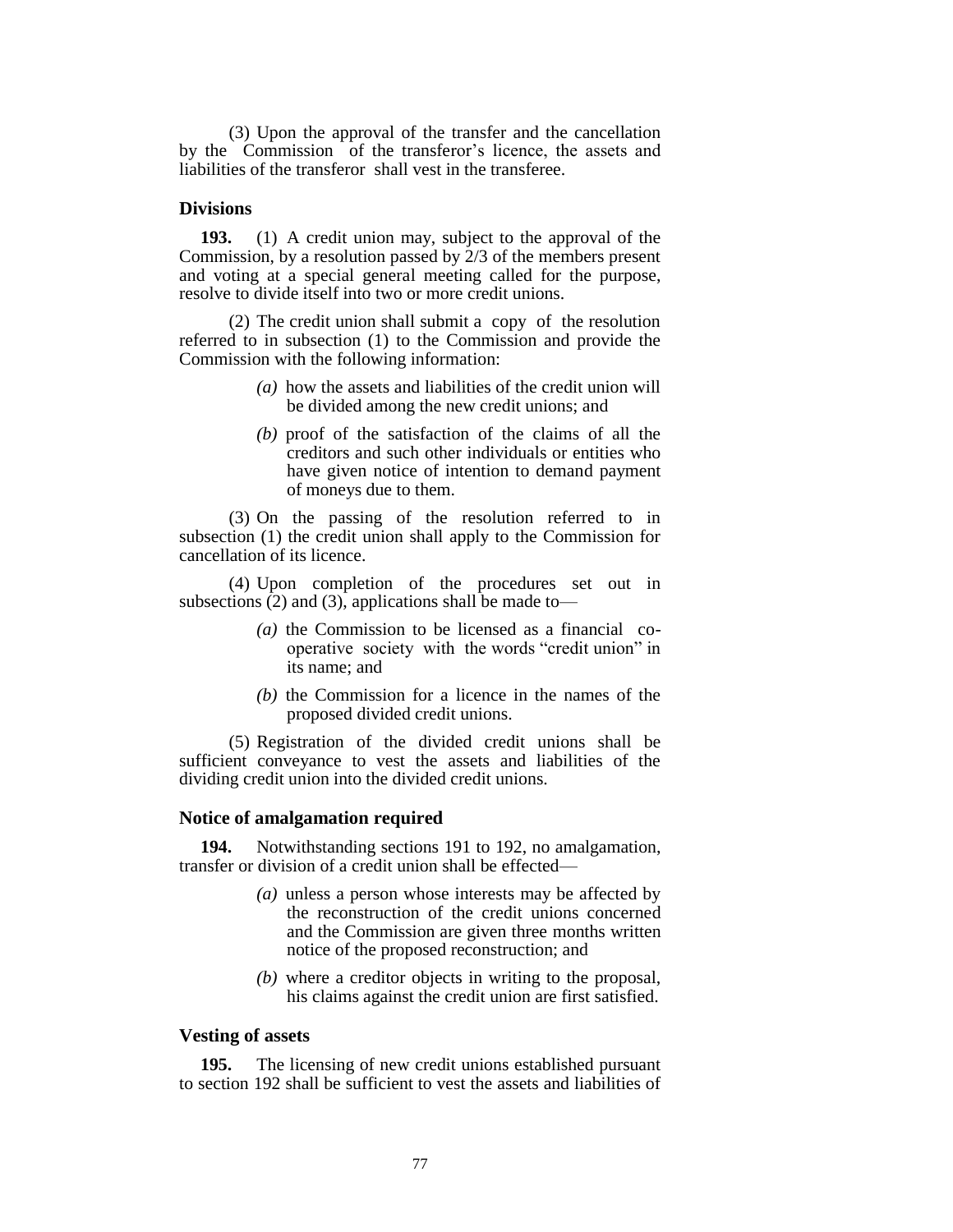the original credit union in the new credit unions in the manner specified in the resolution. as confirmed under subsection (1) of that section.

## **Winding up**

**196.** Where a petition is made by the Commission to the Supreme Court for the winding up of a credit union—

- *(a)* the credit union shall not carry on business during the pendency of the petition unless it is authorised to do so by the Supreme Court and except in accordance with any conditions that may be specified by the Supreme Court; and
- *(b)* the Supreme Court, if it is of the opinion after conducting an inquiry as it may consider necessary, that the credit union—
	- (i) is not insolvent;
	- (ii) is able to meet the minimum capital adequacy requirement; and
	- (iii) is able to meet the demands of its members and its continuation in business is not likely to involve a loss to its members and creditors,

may permit the credit union to resume business either unconditionally or subject to such conditions as the Supreme Court may consider necessary in the public interest or the interests of the members and other creditors of the credit union but shall otherwise order that the credit union be wound up.

## PART XIII

#### DEPOSIT INSURANCE SCHEME

#### **Interpretation**

**197.** In this Part "Scheme" means the Deposit Insurance Scheme established under section 198.

### **Establishment of the Scheme**

**198.** (1) There is hereby established a Deposit Insurance Scheme for all credit unions licensed under this Ordinance.

(2) A credit union licensed under this Ordinance shall be a member of the Scheme.

(3) The Scheme shall be administered by the Commission.

#### **Financing the Scheme**

**199.** (1) The Government may make an initial advance contribution to the Commission for the establishment of the Scheme.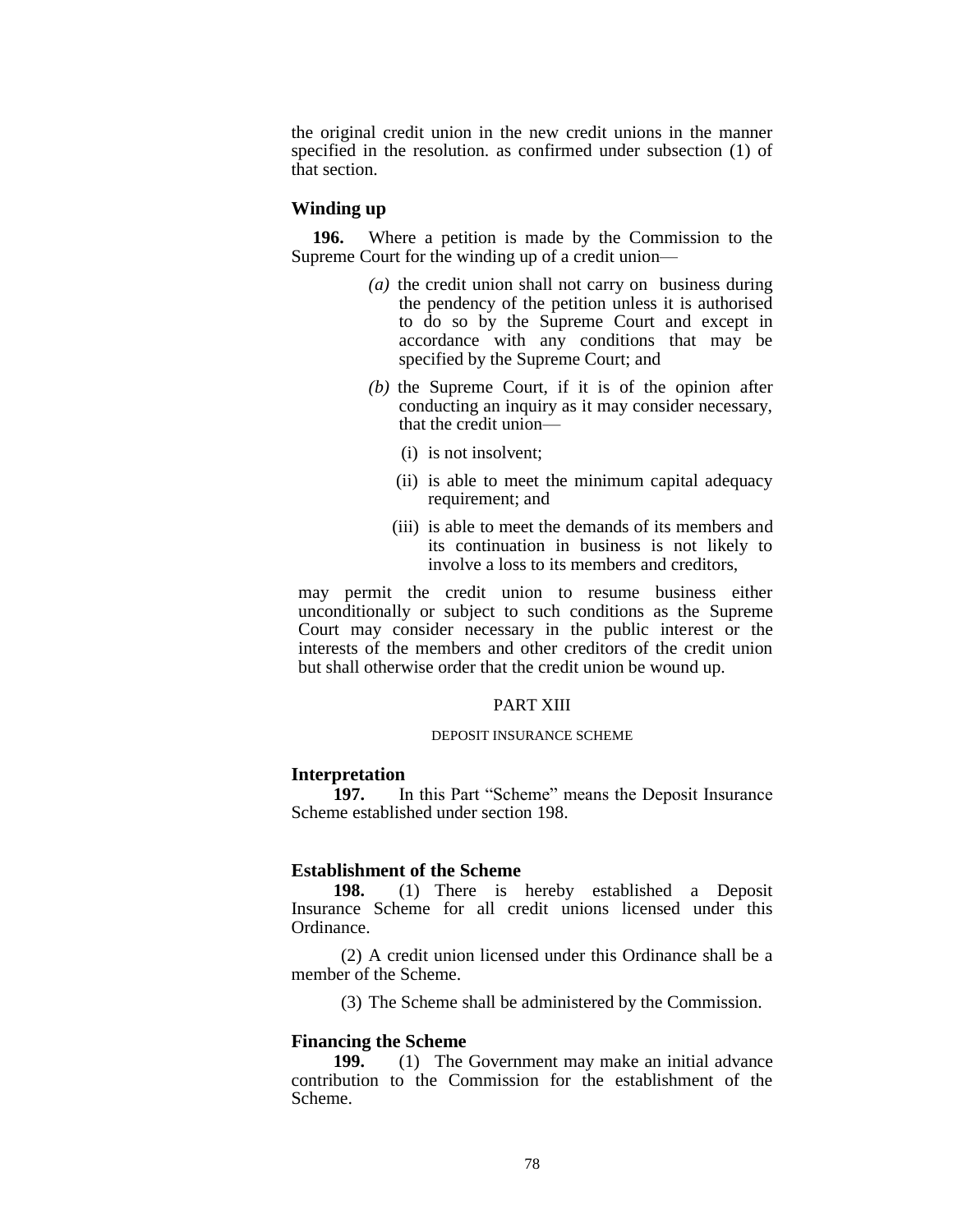(2) On the establishment of a credit union the initial advance shall be utilised to finance the deposit of the credit union to the Scheme in an amount fixed as a percentage of the credit union's deposits.

(3) The credit union shall repay over a period of ten years the amount advanced to the credit union under subsection(2) by an annual premium.

(4) The Commission may assess for each credit union an annual premium as may be prescribed until the total amount available in the Scheme is equivalent to 2% of the deposits of the credit union or any percentage that may be prescribed.

## **Payment to depositors**

**200.** In the event of any insolvency of a credit union licensed under this Ordinance, a member of the credit union shall receive in payment under the Scheme, the amount of his deposit which is to be prescribed.

#### **Non-payment to directors. etc**

**201.** A director or senior manager or officer of a credit union, in the event of an insolvency, shall only receive payment under the Scheme after payment to the depositors under section 200.

### **Usage of the funds from the Scheme**

**202.**The Commission may use the funds of the Scheme to—

- *(a)* provide guaranteed compensation to depositors where a credit union is insolvent or is to be wound up;
- *(b)* pay compensation on the verifiable claim from a member of a credit union;
- *(c)* invest the premiums in high quality investments as may be prescribed to preserve the capital.

#### PART XIV

## REGULATIONS AND GUIDELINES

#### **Regulations**

**203.** (1) The Minister may, on the recommendation of the Commission, make Regulations for the purpose of giving effect to the provisions of this Ordinance and in particular but without prejudice to the generality of the foregoing, such regulations may contain provisions relating to—

- *(a)* prudential criteria;
- *(b)* licences;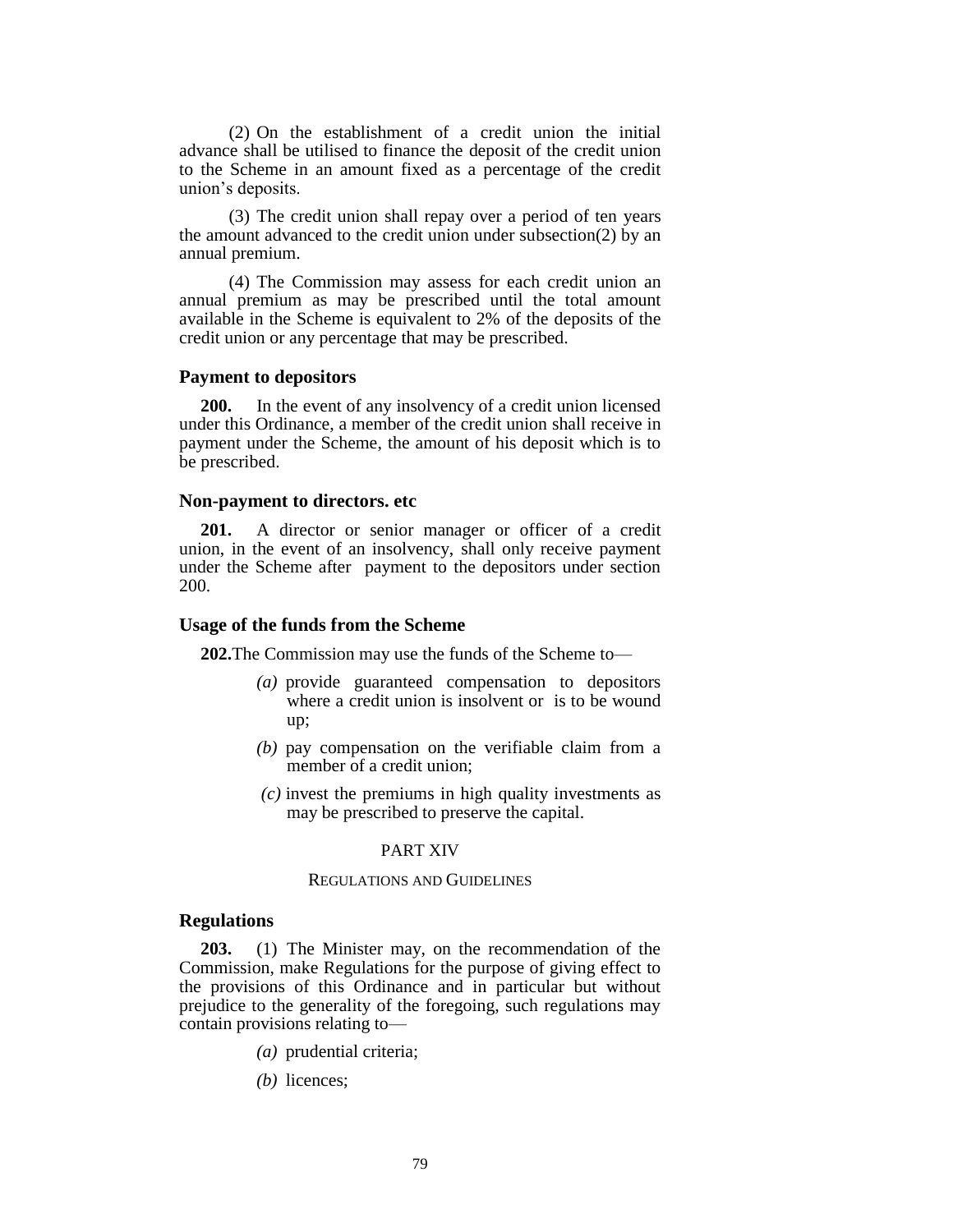- *(c)* the deposit insurance scheme; and
- *(d)* any matter required to be prescribed under this Ordinance.

(2) Regulations made under subsection (1) shall be subject to negative resolution of the House of Assembly.

## **Draft regulations**

**204.** (1) Subject to subsection (2), before the making of any regulations pursuant to section 203, the Commission shall submit the proposed regulations in draft form to credit unions and other affected persons.

(2) Where, in the opinion of the Minister after consultation with the Commission, any matter proposed to be dealt with in regulations or by amendment has become urgent, the Minister may proceed to make regulations under section 203 or any amendments, without following the process referred to in subsection (1), and the Commission may subsequently consult with the credit unions for a period of twenty days.

(3) Regulations made under subsection (2) shall continue to have effect unless replaced by regulations proposed pursuant to subsection  $(1)$ .

#### **Prudential standards**

**205.** (1) The Commission may issue prudential standards to—

- *(a)* facilitate compliance with this Ordinance;
- *(b)* enable the Commission to meet its objectives; or
- *(c)* aid compliance with the Proceeds of Crime Ordinance, or any other written law in relation to the prevention of money laundering and combating the financing of terrorism, which may be in force from time to time.

(2) Contravention of a prudential standard referred to in subsection (1) shall not constitute an offence, but this shall not prevent the Commission from taking action under section 77.

#### **Consultation on prudential standards**

**206.** (1) Before making or amending prudential standards referred to in section 205, the Commission shall issue draft guidelines or draft amendments and shall consult with the credit unions.

(2) Where, in the opinion of the Commission, any matter proposed to be dealt with in prudential standards or by an amendment has become urgent, the Commission shall proceed to issue the prudential standards or amendments without following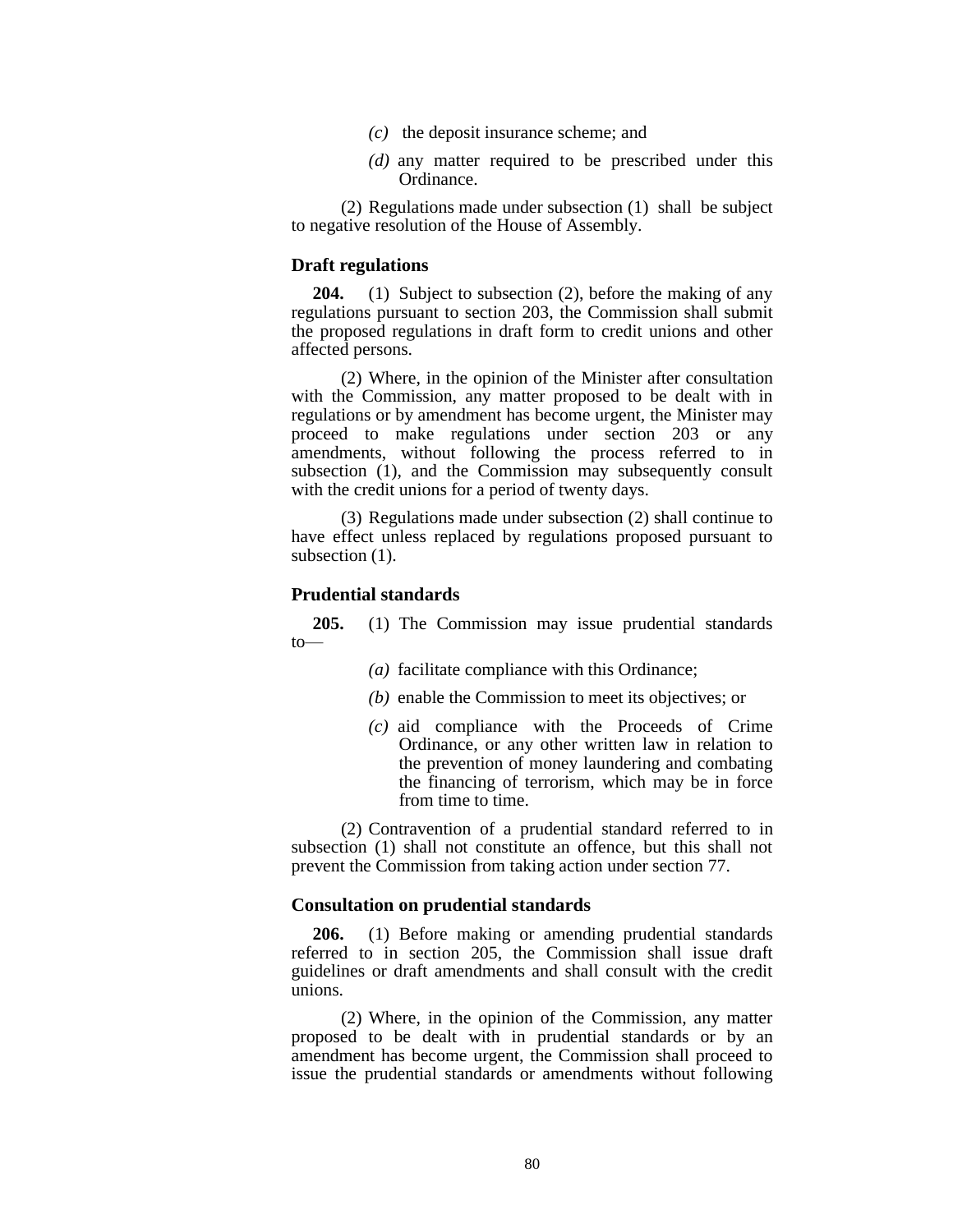the process referred to in subsection (1), and may subsequently consult with the credit unions.

(3) Prudential standards made under subsection (2) shall continue to have effect unless replaced by prudential standards issued pursuant to subsection (1).

## **Amendment of Schedules**

**207.** (1) Subject to subsection (2), the Minister may, by Order, on recommendation of the Commission, amend the Schedules to this Ordinance.

(2) Any amendment to Schedule 4 shall be subject to negative resolution of the House of Assembly.

#### PART XV

#### **MISCELLANEOUS**

#### **Discharge of liability**

**208.** (1) The Commission may issue to any person who there is reasonable cause to believe has committed an offence referred to in the First Column of Schedule 4, a notice offering the person the opportunity to discharge any liability to conviction in respect of that offence by payment of the administrative fine specified for the offence in the Fifth Column of Schedule 4.

(2) Where a person is given notice under this section, criminal proceedings shall not be taken against him for the offence specified in the notice until the expiration of twenty-one days commencing from the day after which the notice was served.

## **Administrative fines**

**209.** Administrative fines under this section shall be calculated with reference to the credit union's asset size where a credit union's assets—

- *(a)* are \$1,000,000 or lower, it shall pay 50% of the administrative fine prescribed in Schedule 4;
- *(b)* exceed \$1,000,000 it shall pay 100% of the administrative fine prescribed in Schedule 4;

#### **Failure to pay administrative fine**

**210.** Where a person fails to pay the administrative fine referred to in section 209 or where he pays the administrative fine but continues to commit the offence after the expiration of twentyone days following the date of receipt of the notice, the credit union shall be liable on summary conviction for the original offence committed.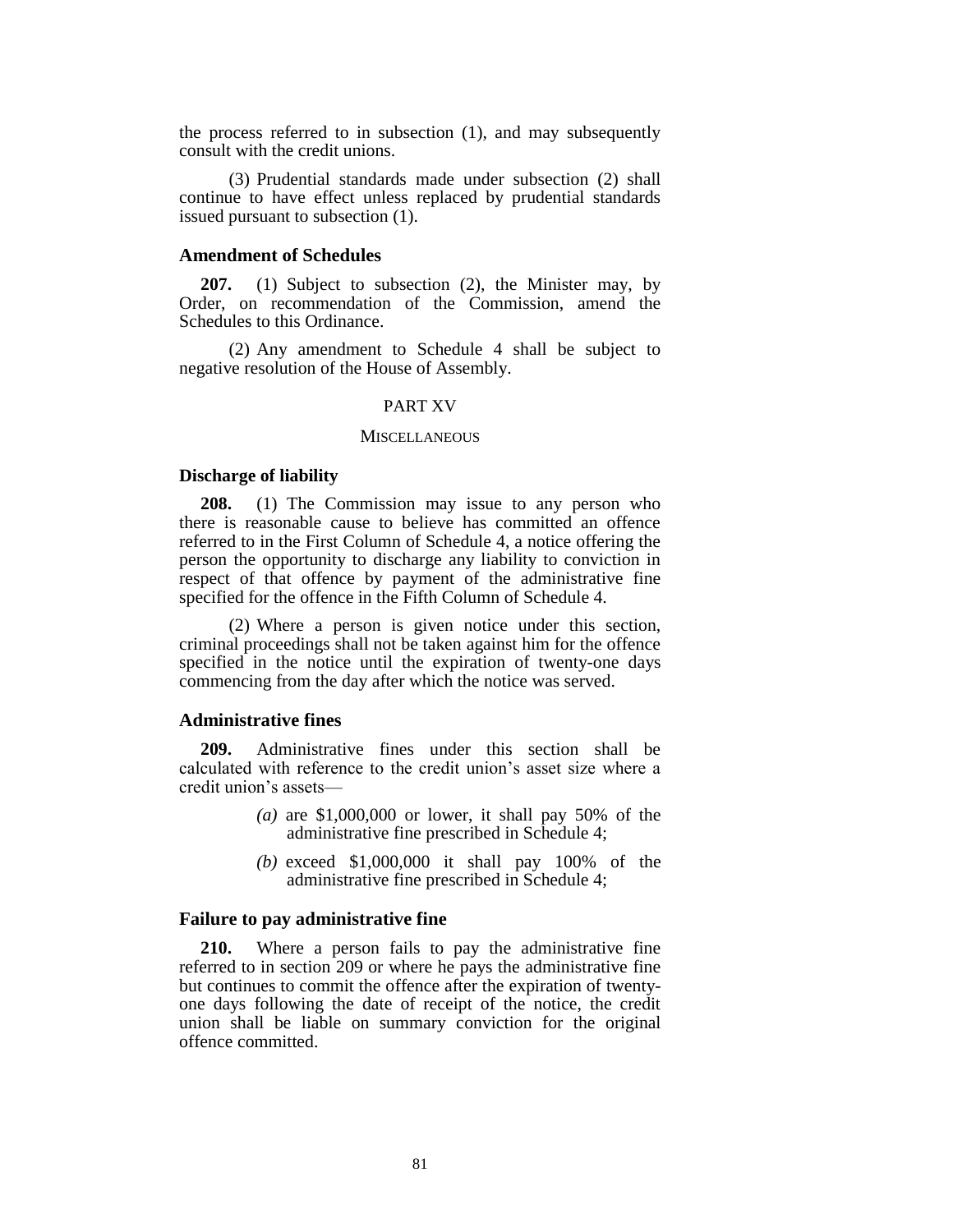#### **Payment of administrative fine**

**211.** Payment of an administrative fine under this section shall be made to the Commission and in any criminal proceedings against an offender referred to in this section, a certificate that payment of the administrative fine was, or was not made to the Commission by the specified date shall, if the certificate purports to be signed by the Commission, be admissible as evidence of the facts stated therein.

## **Form of notices**

- **212.** (1) A notice under subsection (1) shall—
	- *(a)* specify the offence alleged;
	- *(b)* give such particulars of the offence as are necessary for giving reasonable information of the allegation; and
	- *(c)* state—
		- (i) that criminal proceedings shall not be laid until the expiration of twenty-one days from the date of receipt of the notice where payment of the administrative fine is made and the commission of the offence is discontinued;
		- (ii) the amount of the administrative fine and the fact that it is to be paid to the Commission; and
		- (iii) the places where payment of the fine is to be made.

(2) In any proceedings for an offence to which this section applies, no reference shall be made to the giving of any notice under this section or to the payment or non-payment of an administrative fine, unless in the course of the proceedings or in a document which is before the Supreme Court in connection with the proceedings, reference has been made by, or on behalf of the accused to the giving of a notice, or, as the case may be, to such payment.

### **Minister to make Orders for notice, information, etc.**

**213.** The Minister may, by Order, provide for any matter incidental to the operation of this section, and in particular, any such Order may prescribe—

- *(a)* the form of notice under this section;
- *(b)* the nature of the information to be furnished to the Commission along with any payment; and
- *(c)* the arrangements with regard to any payment or non-payment pursuant to a notice under this section.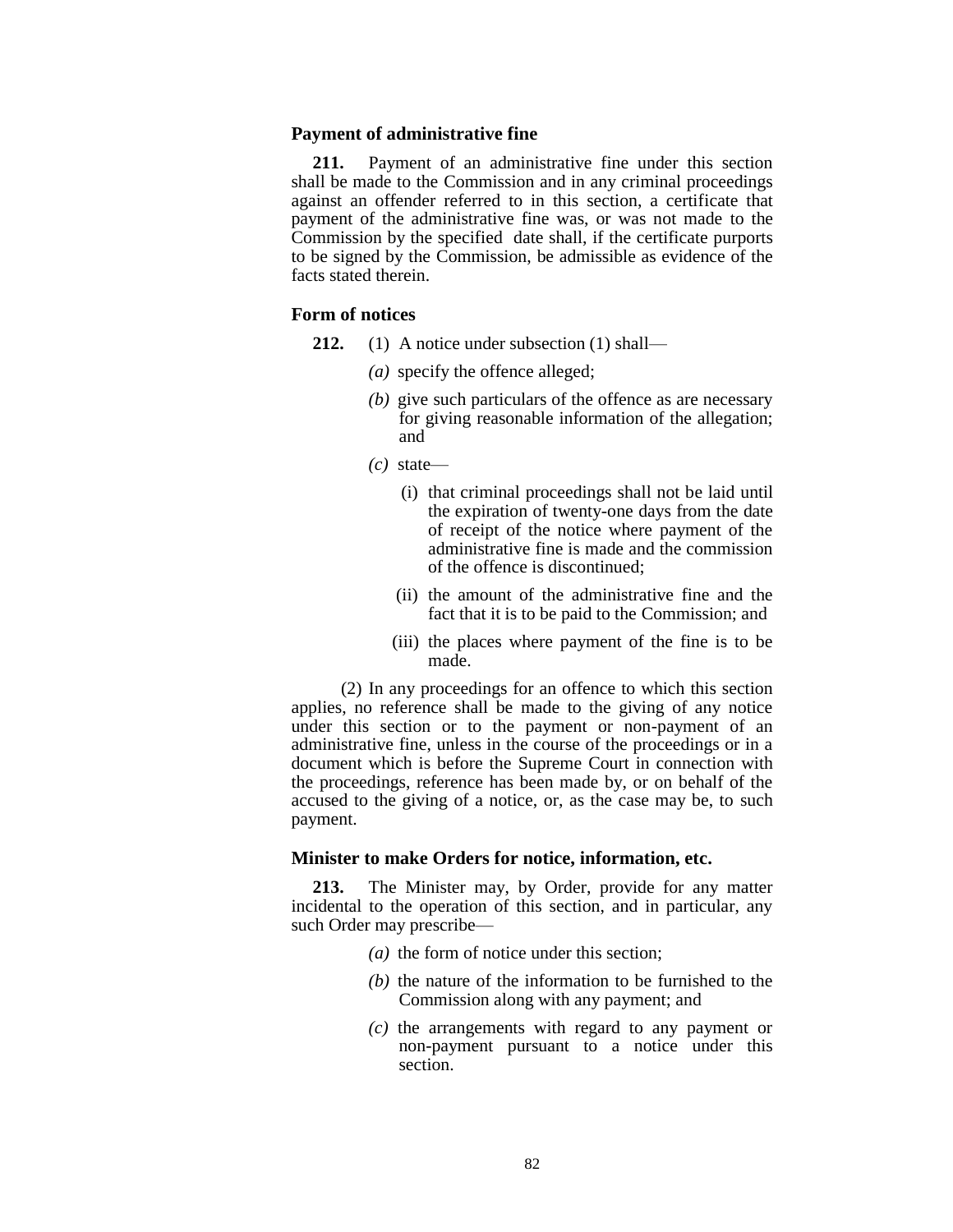## **Financial fraud on members**

**214.** (1) A person who perpetrates a financial fraud on members commits an offence.

(2) A director or officer of a credit union that—

- *(a)* falsifies the accounts of the credit union which leads to a loss of members' funds;
- *(b)* uses members' funds for his own benefit or for the benefit of his relatives and persons connected with him which leads to a loss of members' funds;
- *(c)* provides to the Commission false or misleading financial data or other relevant information with the intent to conceal true financial position of a credit union;
- *(d)* does anything which is in contravention of this Ordinance, regulations or by-laws and which leads to a loss to members,

commits a financial fraud on members.

(3) A person found guilty of an offence under this section is liable on summary conviction to a fine of \$20,000 and to imprisonment for five years.

(4) It shall be a defence for any person charged with an offence under subsection (2) *(d)* to prove that—

- *(a)* he dissented to the decision that is material to the charge;
- *(b)* his dissent was recorded in the minutes of the relevant meeting; and
- *(c)* he submitted a report of his dissent to the Commission.

## **Offences and penalties**

**215.** (1) Any person or credit union who contravenes a provision listed in the First Column of Schedule 4 commits an offence and is liable on summary conviction to the penalty specified in the Second Column in the case of a person or the Third Column in the case of a credit union.

(2) Any person or credit union who contravenes any provision of this Ordinance for which no penalty is expressly provided commits an offence and is liable on summary conviction—

> *(a)* in the case of a person, to a fine not exceeding \$5,000 and to imprisonment for two years and in the case of a continuous offence, to fine of \$1,000 for each day the offence continues; or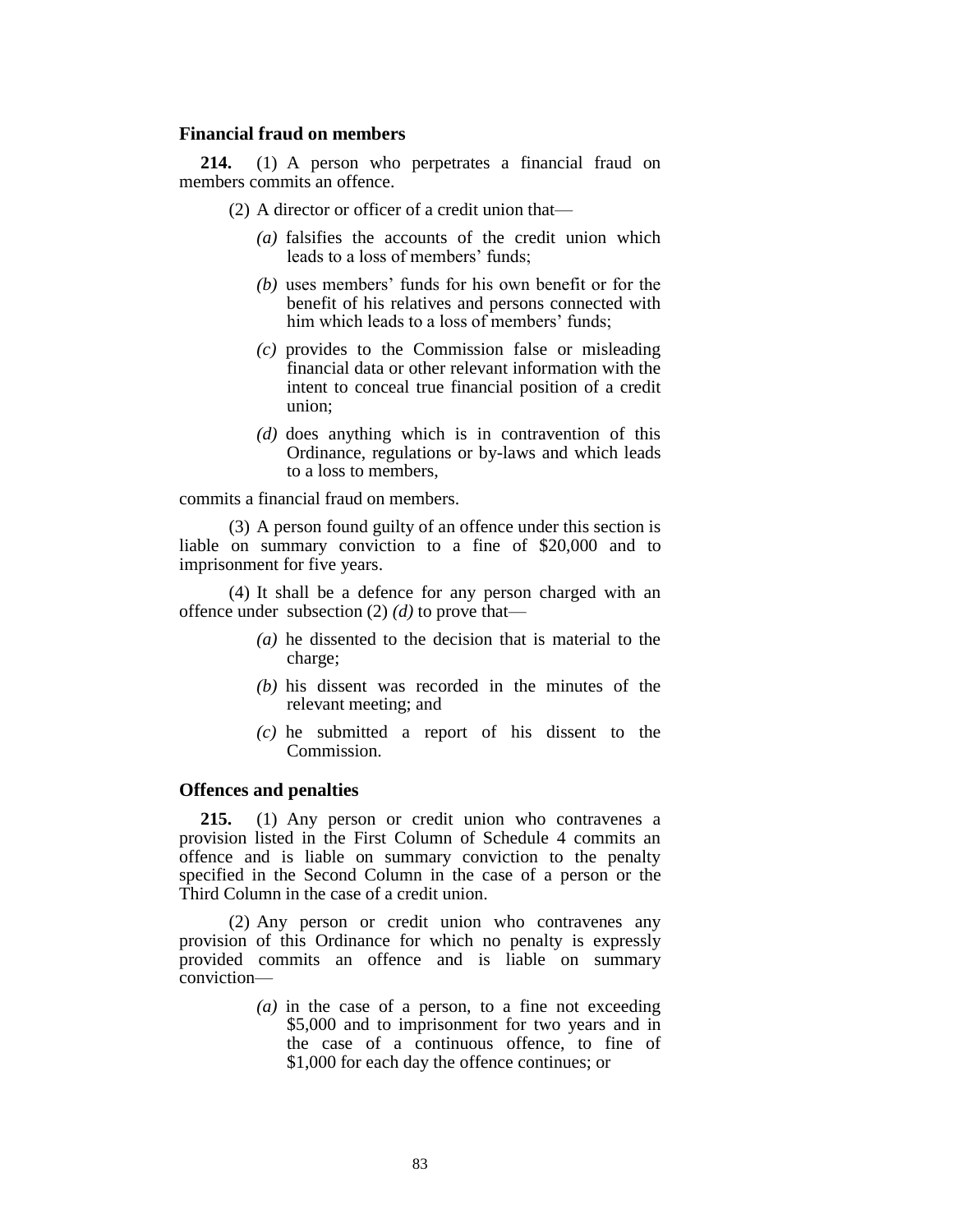*(b)* in the case of a credit union, to a fine not exceeding \$10,000, and, in the case of continuous offence, to a fine of \$2,000 for each day the offence continues.

(3) Where a person is liable under subsection (2), the offence shall be deemed to be continued so long as the default continues.

(4) A person who, in purported compliance with any requirement under this Ordinance, furnishes any information, provides any explanation or makes any statement which he knows or has reasonable cause to believe to be false or misleading, commits an offence.

(5) A person who without reasonable excuse alters, suppresses, conceals, destroys or refuses to produce any document which he has been required to produce in accordance with this Ordinance or any Regulations, or which he is liable to be so required to produce, commits an offence and is liable on summary conviction to a fine of \$10,000 and to imprisonment for five years.

(6) A person who fails to comply with the provisions of section 90 or who obstructs an individual in the performance of his duties under this section commits an offence and is liable on summary conviction, in the case of a credit union, to a fine of \$5,000 and in the case of a member of the board, officer or employee of the credit union, to a fine of \$5,000 and to imprisonment for two years.

(7) Notwithstanding subsection (6), the Commission may in addition, apply to the Supreme Court for an order requiring the person to comply with the restriction or measure imposed, and on such application, the Supreme Court may so order and make any other order it thinks fit.

(8) In any proceedings for an offence under this Ordinance it shall be a defence for the person charged to prove that he took all reasonable precautions and exercised all due diligence to avoid the commission of the offence by himself or by any person under his control.

(9) In any proceedings for an offence under this Ordinance or Regulations where it is proved that the person charged intended to deceive, defraud or profit significantly from the offence, the penalty shall be a fine three times the amount stipulated in subsection (2) or imprisonment for five years and this penalty shall be in addition to any other penalty under this Ordinance.

(10) The Supreme Court may, in addition to any other punishment it may otherwise impose under subsection (9)—

- *(a)* order the person to comply with the requirement in respect of which the person was convicted; or
- *(b)* where it is satisfied that, as a result of the commission of the offence the convicted person acquired any monetary benefits or that monetary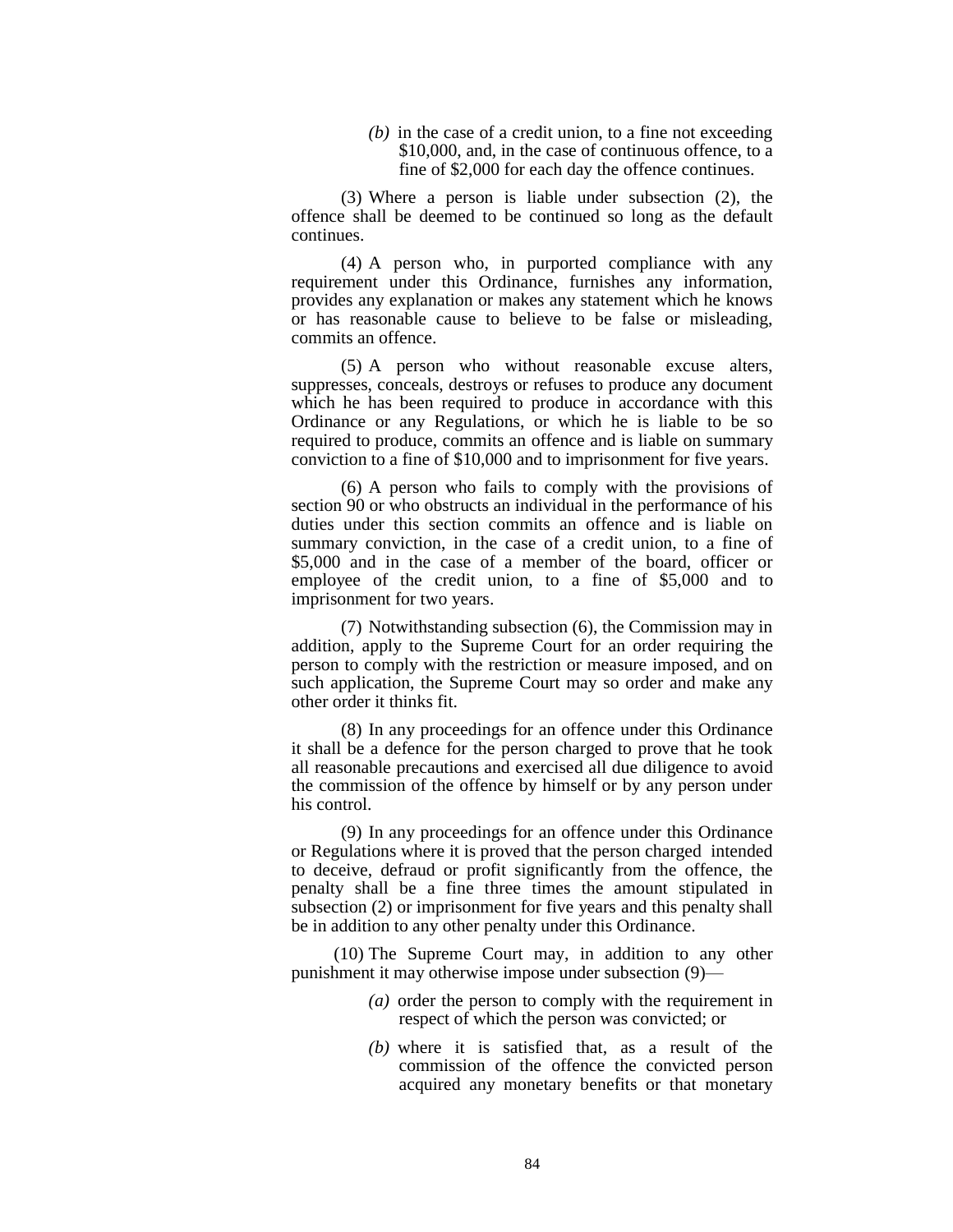benefits accrued to a related party of the convicted person order the convicted person to pay restitution to the party deceived or defrauded, in an amount equal to the Supreme Court's estimation of those monetary benefits.

(11) Where an offence committed by a credit union is proved to have been committed with the consent or connivance of, or to be attributable to any neglect on the part of any officer of the credit union or any person who was purporting to act in any such capacity, he, as well as the credit union, commits an offence and is liable to be proceeded against and punished accordingly.

(12) Where a person is convicted of an offence under this Ordinance, the Supreme Court may, in addition to any punishment it may impose, order that person to comply with any provision of this Ordinance, the contravention of which he has been convicted.

## **Appeals**

**216.** (1) Any person who is aggrieved by a decision of the Commission—

- *(a)* to disqualify any individual under section 127, from being a director or officer on the ground that he is not a fit and proper individual;
- *(b* to refuse a plan for approval for a merger or transfer under sections 190 and 191;
- *(c)* to wind up a credit union pursuant to section 186; and
- *(d)* which, in the opinion of a credit union, might be contrary to any provision of this Ordinance,

may appeal against the decision to the Supreme Court within fifteen days of receipt of the decision.

(2) During the pendency of an appeal, any order, decision or direction made or given by the Commission shall continue in force and be binding unless, on an inter partes application, the Supreme Court is satisfied that exceptional circumstances exist that warrant the grant of a stay of any further action by the Commission in respect of any such order, decision or direction, for such period as the Supreme Court considers appropriate.

### **Power to amend by-laws**

**217.** (1) A credit union may, subject to this Ordinance make or amend its by-laws including the by-law which declares the name of the credit union.

(2) No amendment of the by-laws of a credit union shall be valid until that amendment has been approved by the Commission, for which purpose three copies of the amendment shall be forwarded to the Commission.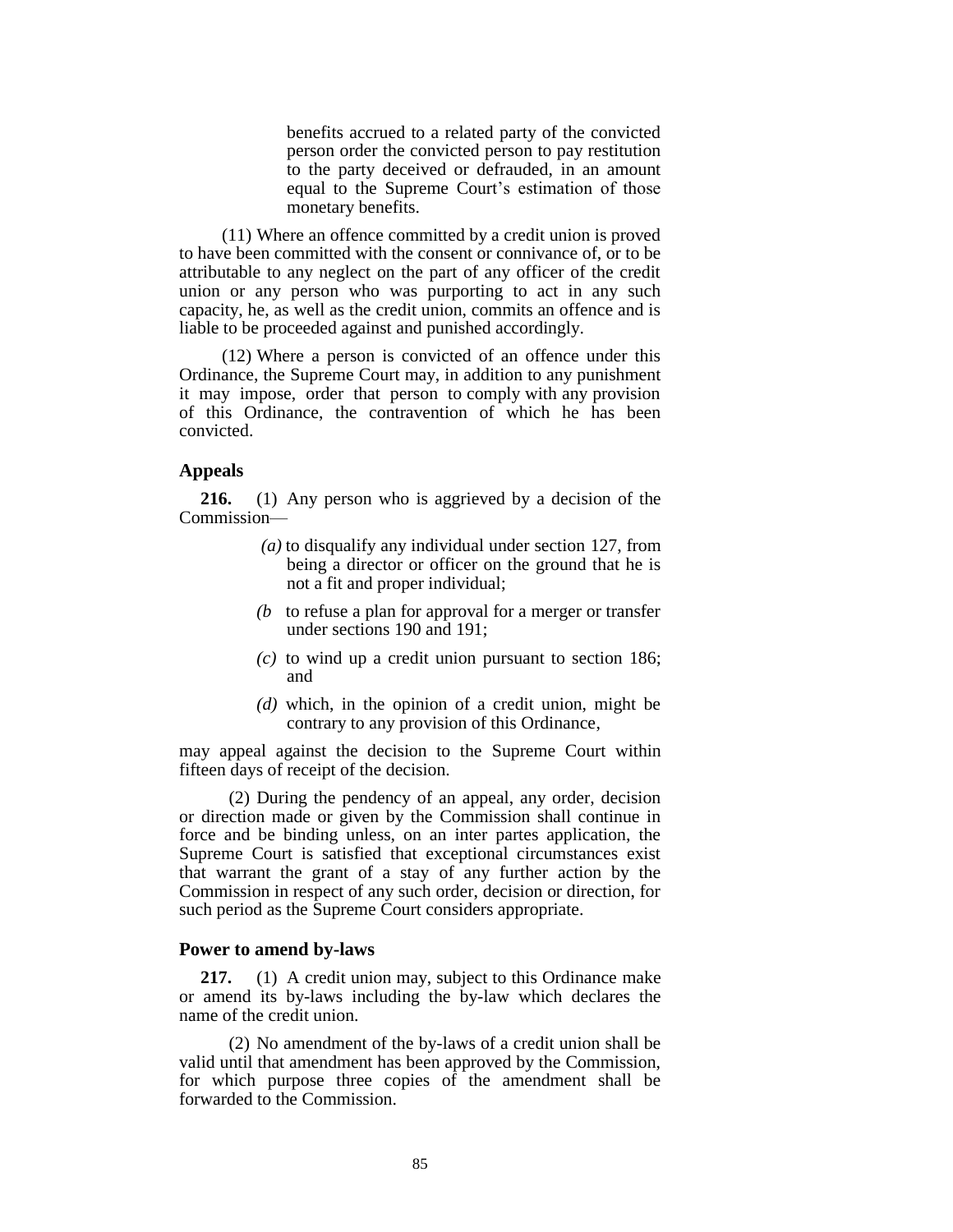(3) If the commission is satisfied that the amendment of the by-law, is not contrary to this Ordinance, the Commission may approve the amendment.

(4) Where the Commission refuses to register an amendment of a by-law, an appeal shall lie to the Supreme Court whose decision shall be final.

(5) An amendment which changes the name of a credit union shall not affect any right or obligation of the credit union or of any of its members or past members and any legal proceedings pending may be continued by or against the credit union under its new name.

(6) Where the Commission approves an amendment of the by-laws of a credit union, the Commission shall issue to the credit union a copy of the amendment certified by it which shall be conclusive evidence of the fact that the amendment has been approved.

## **Consequential amendments**

**218.** The Dormant Accounts Ordinance is amended in section 2—

- $(a)$  in the definition of "account provider" by—
	- (i) inserting after paragraph*(b)* the following new paragraph *(c)*—
		- "(c) credit union;";
	- (ii) renumbering the existing paragraph*(c)*as paragraph *(d)*.
- *(b)* inserting in the appropriate alphabetical order the following definition—

"credit union" means a company licensed to carry on credit union business under the Credit Union Ordinance;".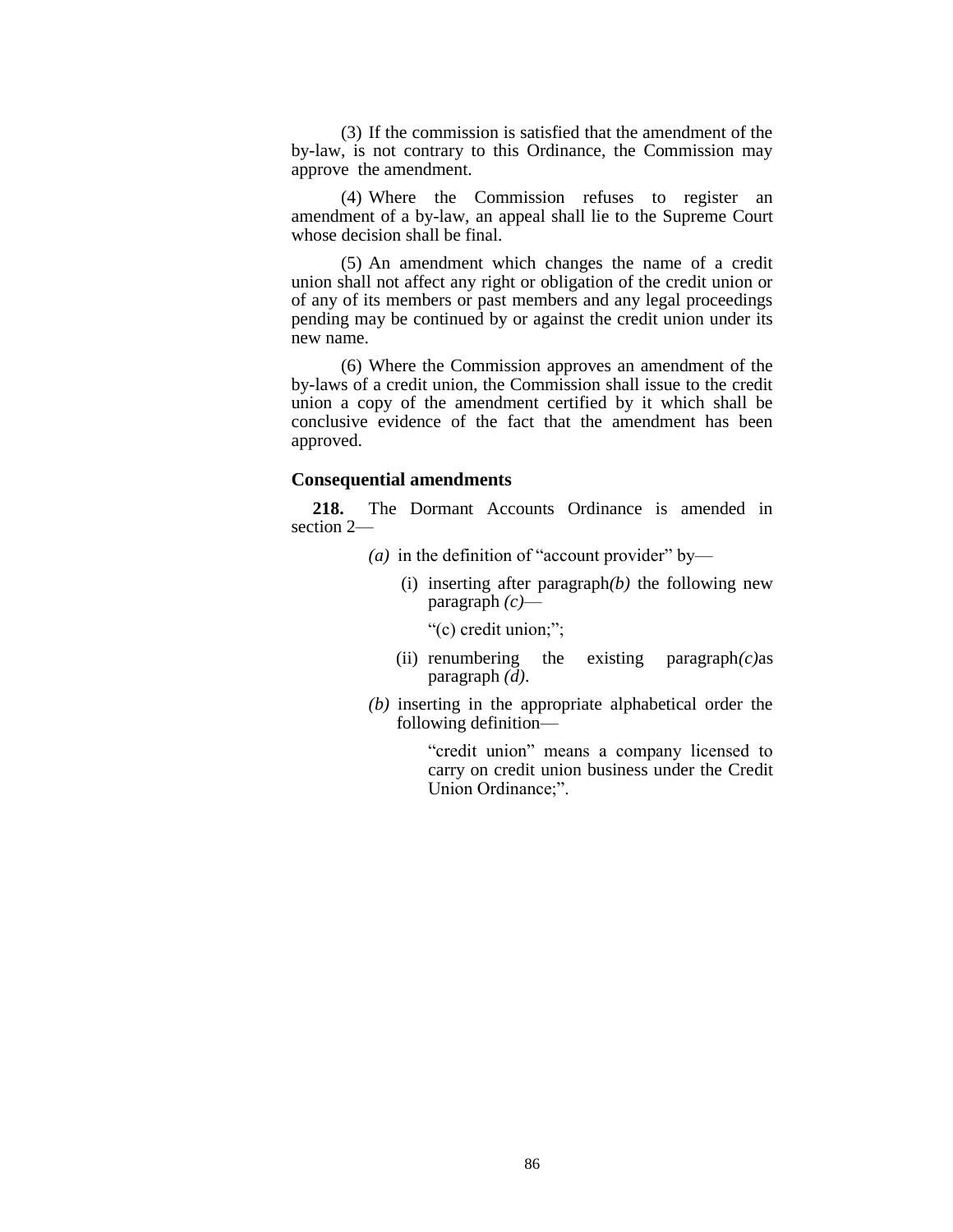*(Sections 2, 14(2), 51(5)(d), 58(4))*

# CLASSES OF BUSINESS ACTIVITIES OF A CREDIT UNION

| <b>Business Activities</b>  | <b>Description</b>                                                                                                                                                                |
|-----------------------------|-----------------------------------------------------------------------------------------------------------------------------------------------------------------------------------|
| Deposit Taking              | Accepting deposits from members on such<br>terms and conditions as may be prescribed and<br>standards approved by the board of directors of<br>the credit union.                  |
| Loans                       | Granting of loans and other credit<br>to<br>members on such terms and conditions as may<br>be prescribed and standards approved by the<br>board of directors of the credit union. |
| Investment                  | Investment of funds by means of placement<br>of deposits or purchase of securities                                                                                                |
| <b>Mortgage Business</b>    | Mortgage lending; subject to the approval of the<br>Commission.                                                                                                                   |
| <b>Transaction Services</b> | Debit cards, credit cards and mobile wallet<br>products and operate a proprietary payment<br>network; subject to the approval of the<br>Commission."                              |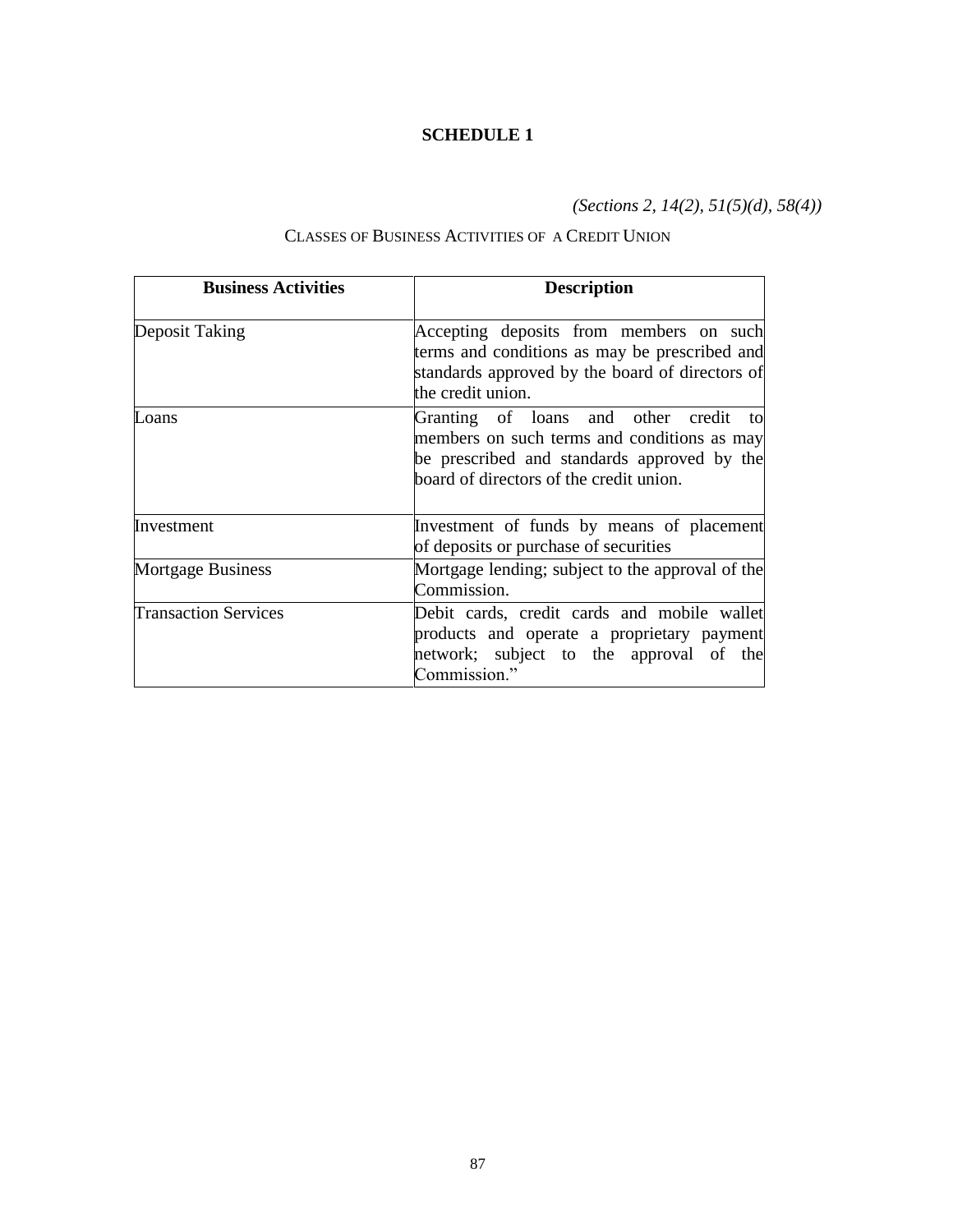*(Sections 13(1)(h), 31(a), 62(4), 123(1)(d), 127(2) (c))*

### FIT AND PROPER PERSON

1. Every person who is, or is to be a member of the board of the credit union, director, or officer of the credit union must be a fit and proper person to hold the particular position which he holds or is to hold.

2. In determining whether a person is a fit and proper person to hold any particular position, regard shall be had to his probity, to his competence and soundness of judgment for fulfilling the responsibilities of that position, to the diligence with which he is fulfilling or likely to fulfill those responsibilities and to whether the interests of members of the credit union are likely to be, in any way, threatened by his holding that position.

3. Without prejudice to the generality of the foregoing provisions, regard may be had to the previous conduct and business activities in business or financial matters of the person in question and, in particular, to any evidence that he has—

- *(a)* been convicted of an offence involving fraud or other dishonesty or violence;
- *(b)* contravened any provision under any enactment appearing designed for protecting members of the public against financial loss due to dishonesty, incompetence or malpractice by persons concerned in the provision of banking, insurance, investment or other financial services or the management of companies or against financial loss due to the conduct of discharged or undischarged bankrupts;
- *(c)* been delinquent in meeting payment obligations;
- *(d)* engaged in any business practices appearing to be deceitful or oppressive or otherwise improper (whether unlawful or not) or which otherwise discredit his method of conducting business;
- *(e)* an employment record which leads the Commission to believe that the person carried out an Ordinance of impropriety in the handling of his employer's business;
- *(f)* engaged in, or been associated with any other business practices or otherwise conducted himself in such a way as to cast doubt on his competence and soundness of judgment.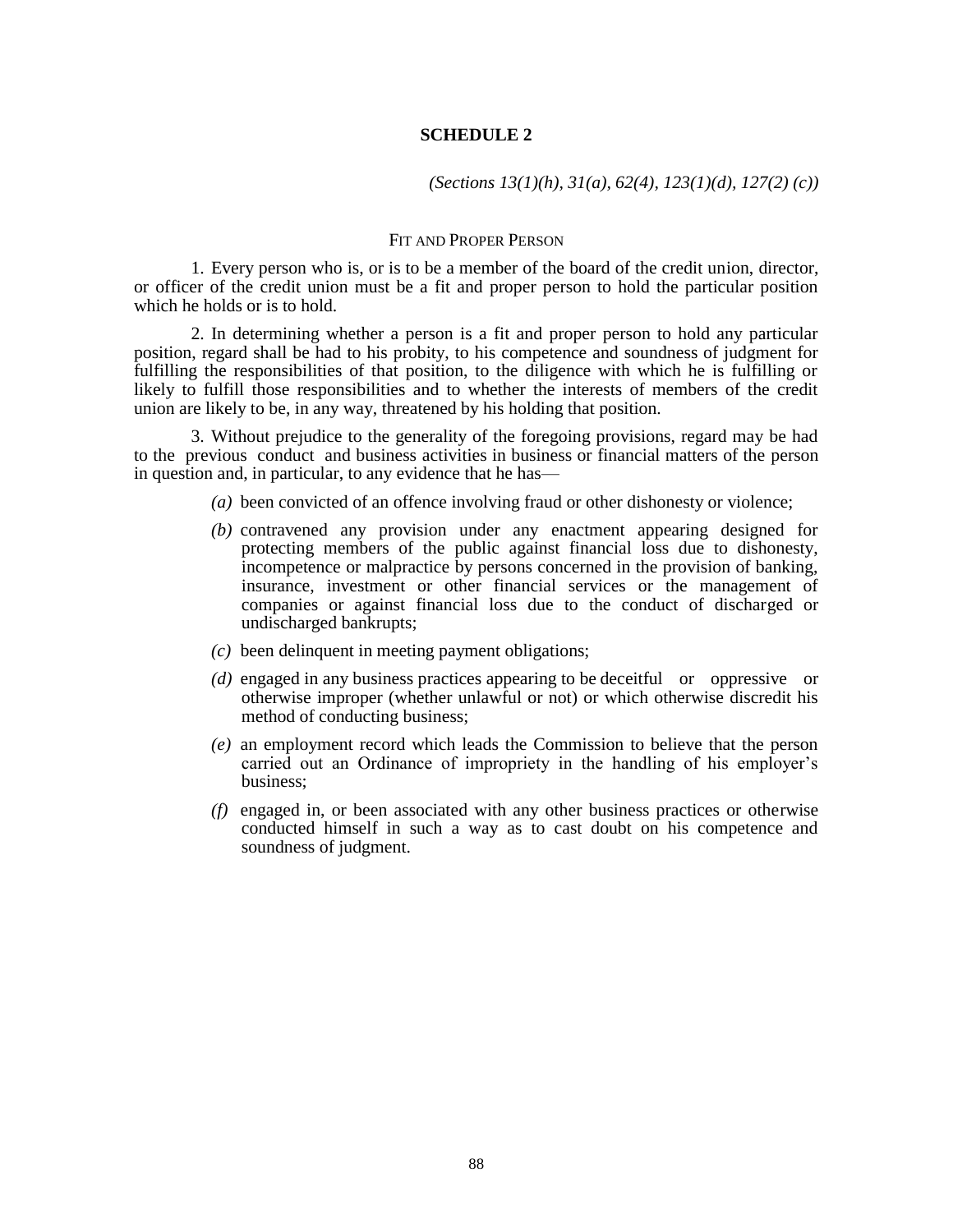*(Sections 65(2),76(1)(b), 186(1)(b)*

# TECHNICAL SOLVENCY TEST FOR CREDIT UNIONS

Line item

# **ADJUSTED ASSETS**:

Total assets Add:Provisions for loan losses

Add:Provisions for investment quality - Total adjusted assets (A)

# **ADJUSTED LIABILITIES:**

Total liabilities including contingent liabilities and withdrawable shares

Add:50% of total delinquent loans Less: Members withdrawable shares and deposits - Total adjusted liabilities (B)

# - **NET VALUE OF ASSETS (A-B)**

Solvency = (Net Value of Assets/Total Members Deposits + Withdrawable Shares)  $x$  10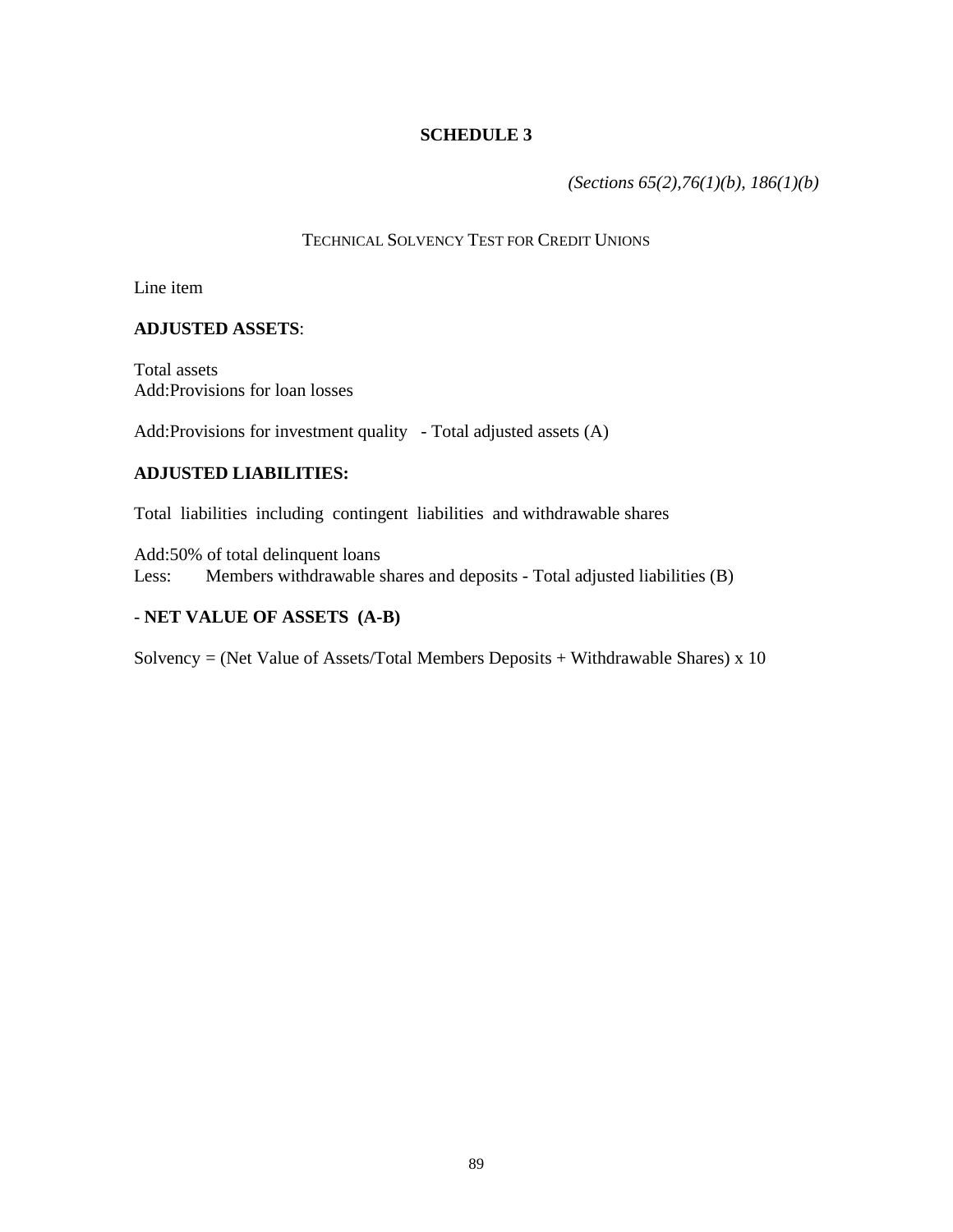# *(Sections 207(1), 208, 209, 215(1))*

# OFFENCES IN RESPECT OF WHICH CRIMINAL LIABILITY ON SUMMARY CONVICTION MAY BE DISCHARGED BY PAYMENT OF AN ADMINISTRATIVE FINE

| <b>SECTION OF THE ORDINANCE</b><br>AND GENERAL DESCRIPTION<br>OF OFFENCE  | <b>CRIMINAL</b><br><b>PENALTY</b><br>(CREDIT | <b>CRIMINAL</b><br><b>PENALTY</b><br>(PERSON) | <b>ADMINISTRATIVE</b><br><b>FINE</b><br>(CREDIT UNION | ADMINISTRATIVE<br><b>FINE</b><br>(PERSON) |
|---------------------------------------------------------------------------|----------------------------------------------|-----------------------------------------------|-------------------------------------------------------|-------------------------------------------|
|                                                                           | <b>UNION OR</b><br>ENTITY)                   |                                               | <b>OR ENTITY)</b>                                     |                                           |
| 20                                                                        | \$5,000 plus                                 |                                               | \$1,000                                               |                                           |
| Failure to display the licence at its                                     | \$1,000 per day                              |                                               |                                                       |                                           |
| registered office and branch(es)                                          | that the offence                             |                                               |                                                       |                                           |
|                                                                           | continues                                    |                                               |                                                       |                                           |
| 25                                                                        | \$5,000 plus                                 |                                               | \$1,000                                               |                                           |
| Failure of a credit union to give prior                                   | \$1,000 per day                              |                                               |                                                       |                                           |
| notice to the Commission when                                             | that the offence                             |                                               |                                                       |                                           |
| establishing,<br>acquiring, relocating,<br>opening or closing a branch    | continues                                    |                                               |                                                       |                                           |
| 55(2)                                                                     | \$5,000                                      |                                               | \$1,000                                               |                                           |
| Failure of a credit union to comply                                       |                                              |                                               |                                                       |                                           |
| with liquidity requirements                                               |                                              |                                               |                                                       |                                           |
| 58(1)                                                                     | \$2,000                                      |                                               | \$500                                                 |                                           |
| Failure of a credit union to invest the                                   |                                              |                                               |                                                       |                                           |
| $\sigma$ f<br>credit<br>funds<br>the<br>union<br>in                       |                                              |                                               |                                                       |                                           |
| accordance with the Ordinance                                             |                                              |                                               |                                                       |                                           |
| 58(2)                                                                     | \$5,000                                      |                                               | \$1,000                                               |                                           |
| Failure of the board of a credit union                                    |                                              |                                               |                                                       |                                           |
| to approve written policies for the                                       |                                              |                                               |                                                       |                                           |
| investment of the credit union's funds                                    |                                              |                                               |                                                       |                                           |
| 58(5)                                                                     | \$5,000 plus                                 |                                               | \$1,000                                               |                                           |
| Beneficially holding real estate or any                                   | \$1,000 per day                              |                                               |                                                       |                                           |
| interest in real estate acquired by the                                   | that the offence                             |                                               |                                                       |                                           |
| credit union in the course of                                             | continues                                    |                                               |                                                       |                                           |
| satisfaction of debts due for longer                                      |                                              |                                               |                                                       |                                           |
| than two years or any other time                                          |                                              |                                               |                                                       |                                           |
| specified by the Commission                                               |                                              |                                               |                                                       |                                           |
| 61(4)                                                                     | \$2,000                                      | \$2,000                                       | \$500                                                 | \$500                                     |
| Failure to provide access to officers of                                  |                                              |                                               |                                                       |                                           |
| the Commission                                                            |                                              |                                               |                                                       |                                           |
| 62(1), (2)(a), (b)                                                        | \$2,000                                      | \$2,000                                       | \$500                                                 | \$500                                     |
| Failure of a person to supply, produce                                    |                                              |                                               |                                                       |                                           |
| or verify information or documents<br>within the time- frame specified by |                                              |                                               |                                                       |                                           |
| the Commission.                                                           |                                              |                                               |                                                       |                                           |
| 74                                                                        | \$5,000 plus                                 |                                               | \$500 per day that the                                |                                           |
| Failure of a credit union to submit                                       | \$1,000 per day                              |                                               | offence continues                                     |                                           |
| statement<br>of<br>the<br>returns<br>to                                   | that the offence                             |                                               |                                                       |                                           |
|                                                                           |                                              |                                               |                                                       |                                           |
| Commission                                                                | continues                                    |                                               |                                                       |                                           |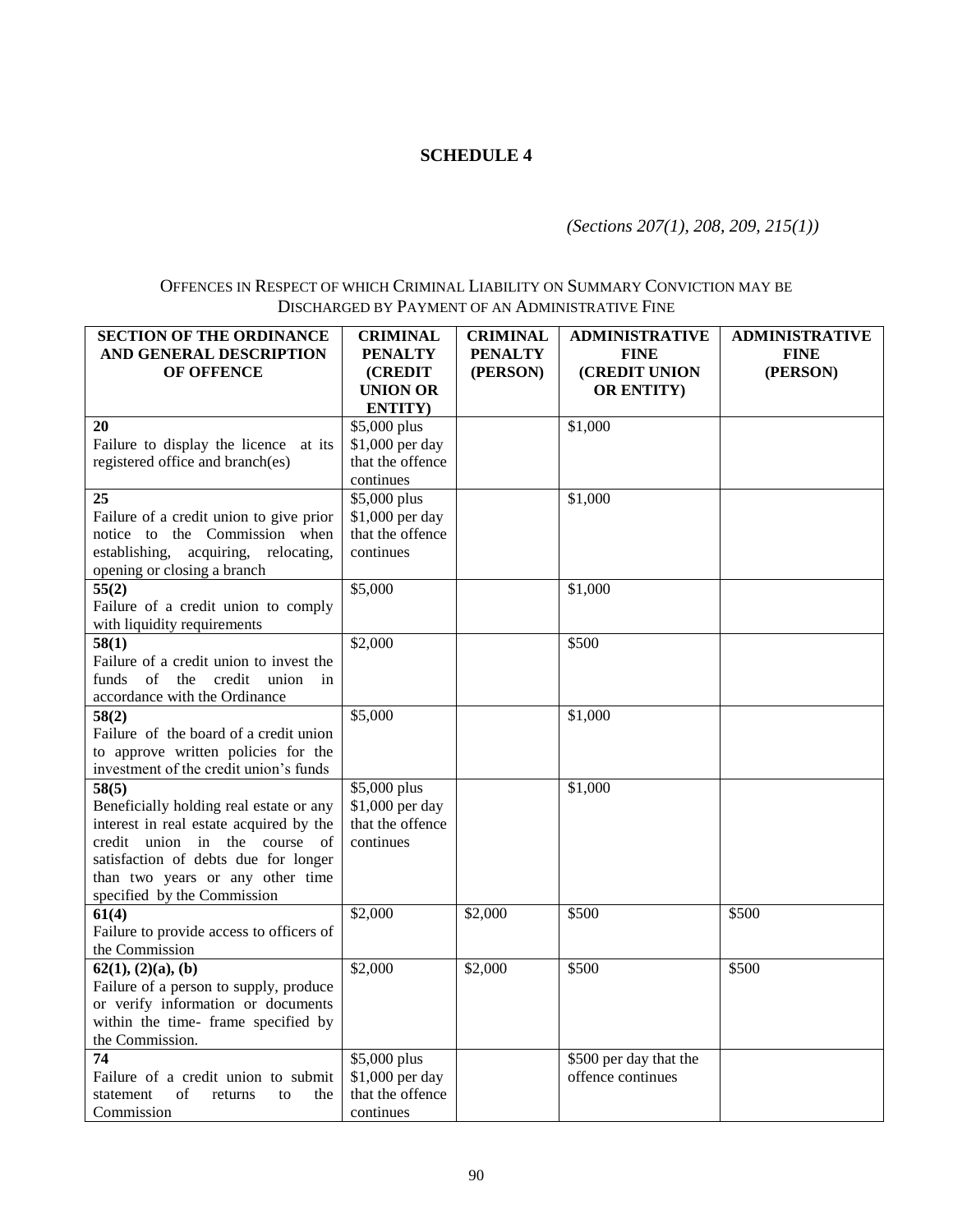| <b>SECTION OF THE ORDINANCE</b>          | <b>CRIMINAL</b>  | <b>CRIMINAL</b> | <b>ADMINISTRATIVE</b>  | <b>ADMINISTRATIVE</b> |
|------------------------------------------|------------------|-----------------|------------------------|-----------------------|
| AND GENERAL DESCRIPTION                  | <b>PENALTY</b>   | <b>PENALTY</b>  | <b>FINE</b>            | <b>FINE</b>           |
| OF OFFENCE                               | <b>(CREDIT)</b>  | (PERSON)        | (CREDIT UNION          | (PERSON)              |
|                                          | <b>UNION OR</b>  |                 | <b>OR ENTITY)</b>      |                       |
|                                          | <b>ENTITY</b> )  |                 |                        |                       |
| 75(1)                                    | \$5,000 plus     |                 | \$500 per day that the |                       |
| Failure of a credit union to submit      | \$1,000 per day  |                 | offence continues      |                       |
| audited financial statements within the  | that the offence |                 |                        |                       |
| time prescribed                          | continues        |                 |                        |                       |
| 75(2)                                    | \$5,000 plus     |                 | \$500 per day that the |                       |
| Failure of a credit union to submit      | \$1,000 per day  |                 | offence continues      |                       |
| audited financial statements signed by   | that the offence |                 |                        |                       |
|                                          | continues        |                 |                        |                       |
| the designated persons                   |                  |                 |                        |                       |
| 89(2)                                    | \$5,000 plus     |                 | \$1,000                |                       |
| Failure of a credit union to provide     | \$1,000 per day  |                 |                        |                       |
| the Commission with information for      | that the offence |                 |                        |                       |
| statistical purposes                     | continues        |                 |                        |                       |
| 100(2)                                   | \$5,000 plus     |                 | \$1,000                |                       |
| Failure of a credit union to apply the   | \$1,000 per day  |                 |                        |                       |
| 1/5 limit to individual member           | that the offence |                 |                        |                       |
| shareholdings                            | continues        |                 |                        |                       |
| 101                                      | \$5,000          |                 | \$1,000                |                       |
| Failure of a credit union to adhere to   |                  |                 |                        |                       |
| prohibitions against receiving deposits  |                  |                 |                        |                       |
| from non-members                         |                  |                 |                        |                       |
| 105                                      | \$5,000          |                 | \$1,000                |                       |
| Failure of the credit union to comply    |                  |                 |                        |                       |
| with the restrictions on the payment of  |                  |                 |                        |                       |
| dividends as set out in this section     |                  |                 |                        |                       |
| 106                                      | \$5,000          |                 | \$1,000                |                       |
| Failure of a credit union to make        |                  |                 |                        |                       |
| loans in accordance<br>with the          |                  |                 |                        |                       |
| conditions outlined in the Ordinance     |                  |                 |                        |                       |
| 118                                      | \$5,000 plus     |                 | \$1,000                |                       |
| Failure of a credit union to exclude     | \$1,000 per day  |                 |                        |                       |
| interest payable on delinquent loans     | that the offence |                 |                        |                       |
| from income                              | continues        |                 |                        |                       |
|                                          |                  |                 |                        |                       |
| 119                                      | \$5,000 plus     |                 | \$1,000                |                       |
| Credit union incurring a credit          | \$1,000 per day  |                 |                        |                       |
| exposure by any member, entity or        | that the offence |                 |                        |                       |
| related party an aggregate amount that   | continues        |                 |                        |                       |
| exceeds 25% per cent of its capital      |                  |                 |                        |                       |
| base except as provided for by this      |                  |                 |                        |                       |
| section and Regulations                  |                  |                 |                        |                       |
| 120(3)                                   | \$2,000 plus     |                 | \$500                  |                       |
| Failure of a credit union to take action | \$500 per day    |                 |                        |                       |
| as required by the Commission            | that the offence |                 |                        |                       |
| regarding credit exposures to related    | continues        |                 |                        |                       |
| parties which are in excess of the       |                  |                 |                        |                       |
| fixed limits, and of the measures that   |                  |                 |                        |                       |
| shall be taken to reduce the credit      |                  |                 |                        |                       |
| exposures that are in excess of the      |                  |                 |                        |                       |
| fixed limits                             |                  |                 |                        |                       |
| 121                                      | \$2,000 plus     |                 | \$500                  |                       |
| Failure of a credit union to borrow      | \$500 per day    |                 |                        |                       |
| within the limits set by this Ordinance  | that the offence |                 |                        |                       |
|                                          | continues        |                 |                        |                       |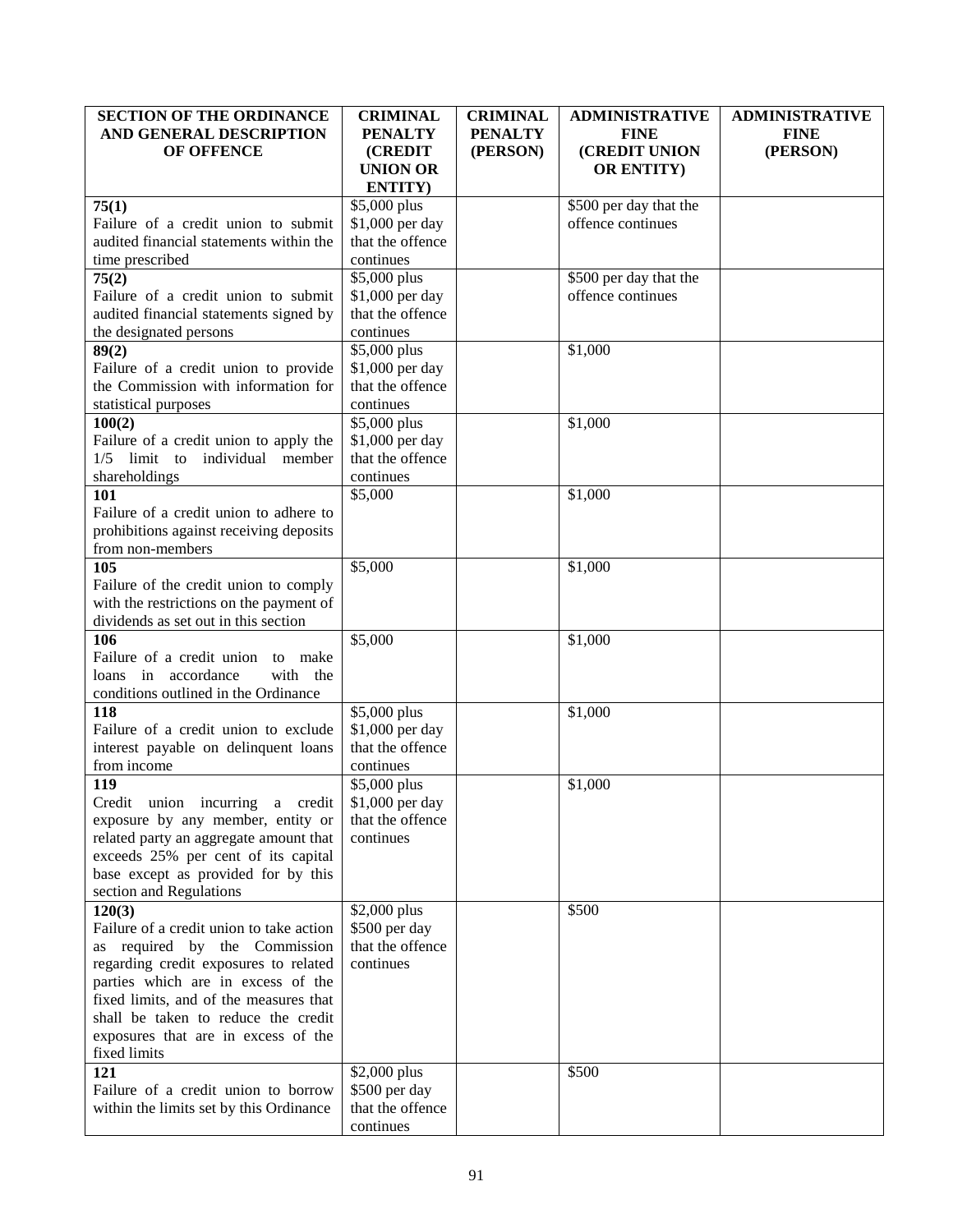| <b>SECTION OF THE ORDINANCE</b>                                           | <b>CRIMINAL</b>               | <b>CRIMINAL</b> | <b>ADMINISTRATIVE</b>   | <b>ADMINISTRATIVE</b> |
|---------------------------------------------------------------------------|-------------------------------|-----------------|-------------------------|-----------------------|
| AND GENERAL DESCRIPTION                                                   | <b>PENALTY</b>                | <b>PENALTY</b>  | <b>FINE</b>             | <b>FINE</b>           |
| OF OFFENCE                                                                | <b>(CREDIT)</b>               | (PERSON)        | (CREDIT UNION           | (PERSON)              |
|                                                                           | <b>UNION OR</b>               |                 | <b>OR ENTITY)</b>       |                       |
|                                                                           | ENTITY)                       |                 |                         |                       |
| 122(2)                                                                    | \$5,000                       |                 | \$1,000                 |                       |
| Acquisition by a credit union of real                                     |                               |                 |                         |                       |
| property or any interest in real                                          |                               |                 |                         |                       |
| property except as set out in this                                        |                               |                 |                         |                       |
| section<br>123                                                            |                               |                 | \$500                   |                       |
| Failure<br>comply<br>with<br>the<br>to                                    | \$2,000 plus<br>\$500 per day |                 |                         |                       |
| stipulations for board membership                                         | that the offence              |                 |                         |                       |
|                                                                           | continues                     |                 |                         |                       |
| 123(5)                                                                    |                               | \$2,000 plus    |                         | \$500                 |
| Failure of a person nominated for                                         |                               | \$500 per day   |                         |                       |
| membership on a board to declare                                          |                               | that the        |                         |                       |
| membership on the board of any other                                      |                               | offence         |                         |                       |
| credit union                                                              |                               | continues       |                         |                       |
| 125                                                                       | \$1,000 and                   |                 | \$500 (small and        |                       |
| Failure of a credit union to notify the                                   | \$250 per day                 |                 | micro) per day that the |                       |
| Commission of any change in the                                           | that the offence              |                 | offence continues       |                       |
| membership of the board or officers                                       | continues                     |                 |                         |                       |
| of a credit union within fourteen days                                    |                               |                 |                         |                       |
| of the change                                                             |                               |                 |                         |                       |
| 128(2)                                                                    | \$2,000 and                   |                 | \$500 per day that      |                       |
| Failure of the board to prepare an                                        | \$500 per day                 |                 | the offence continues   |                       |
| annual declaration to the Commission                                      | that the offence              |                 |                         |                       |
|                                                                           | continues                     |                 |                         |                       |
| 128(3)                                                                    | \$2,000 and                   |                 | \$500 per day that      |                       |
| Failure of the chairman of a credit                                       | \$500 per day                 |                 | the offence continues   |                       |
| union to submit the annual declaration                                    | that the offence              |                 | (president              |                       |
| to the Commission within the time                                         | continues                     |                 |                         |                       |
| prescribed                                                                |                               |                 |                         |                       |
| $128(4)(a)$ and (b)<br>Failure of the board of a credit union             | \$5,000                       |                 | \$1,000                 |                       |
| to carry out duties<br>under<br>the                                       |                               |                 |                         |                       |
| Ordinance                                                                 |                               |                 |                         |                       |
| 146                                                                       | \$5,000 plus                  |                 |                         |                       |
| Failure of the board of a credit union                                    | \$1,000 per day               |                 |                         |                       |
| to comply with the requirements for                                       | that the offence              |                 |                         |                       |
| the formation and establishment of                                        | continues                     |                 |                         |                       |
| additional committees                                                     |                               |                 |                         |                       |
| 149                                                                       |                               | \$1,500         |                         |                       |
| Failure of a member of the board,                                         |                               |                 |                         |                       |
| officer or employee to declare conflict                                   |                               |                 |                         |                       |
| of interest and/or recuse himself                                         |                               |                 |                         |                       |
| 152                                                                       | \$5,000                       |                 | \$1,000                 |                       |
| Failure of a credit union to advise the                                   |                               |                 |                         |                       |
| Commission of reasons for replacing                                       |                               |                 |                         |                       |
| the external auditor                                                      |                               |                 |                         |                       |
| 153                                                                       | \$5,000 plus                  |                 | \$500 per day that      |                       |
| Failure of the board of a credit union                                    | \$1,000 per day               |                 | the offence continues   |                       |
| to submit a copy of the external<br>auditor's financial management letter | that the offence<br>continues |                 | (individual)            |                       |
| within the time specified                                                 |                               |                 |                         |                       |
|                                                                           |                               |                 |                         |                       |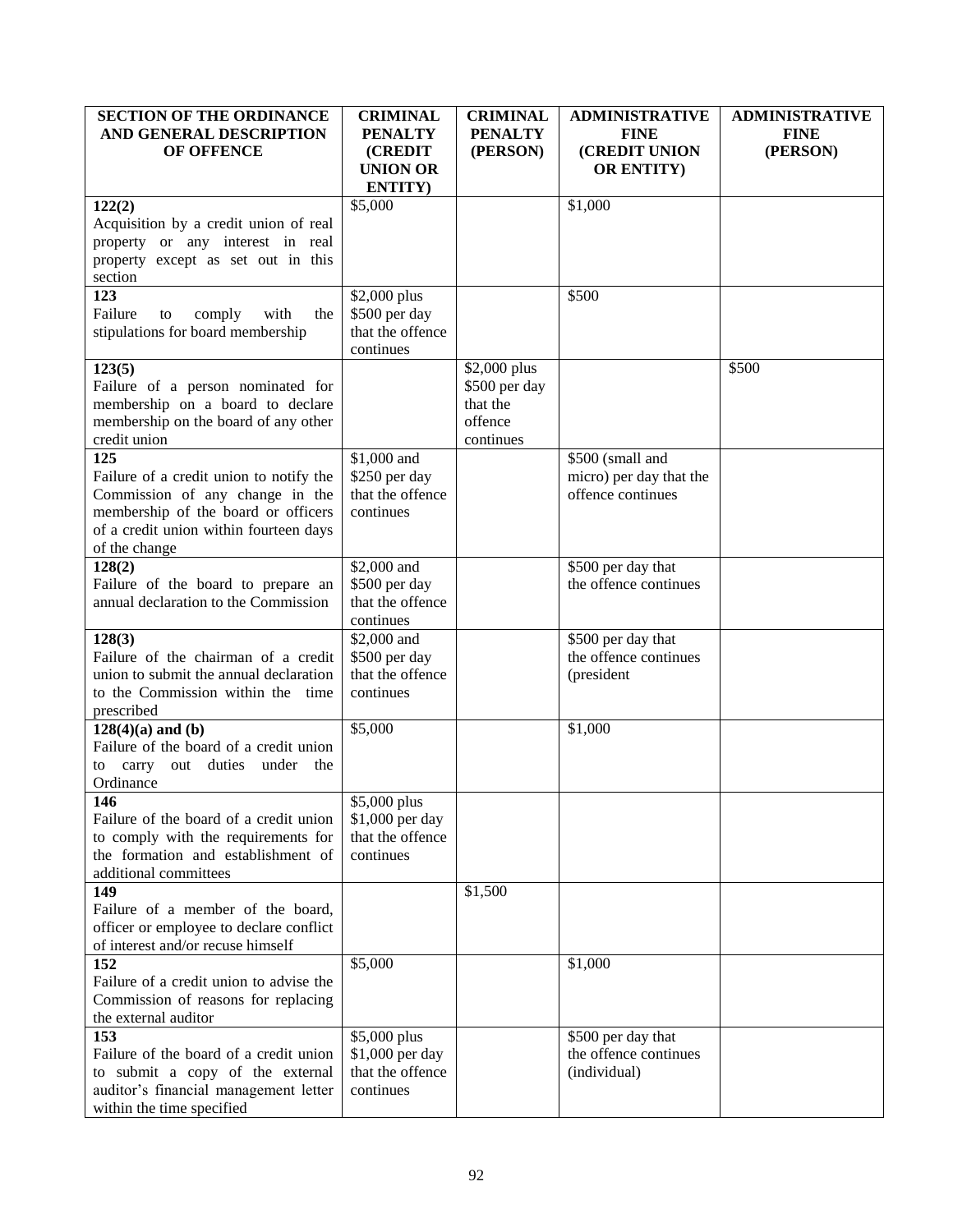| <b>SECTION OF THE ORDINANCE</b><br>AND GENERAL DESCRIPTION<br><b>OF OFFENCE</b> | <b>CRIMINAL</b><br><b>PENALTY</b><br><b>CREDIT</b> | <b>CRIMINAL</b><br><b>PENALTY</b><br>(PERSON) | <b>ADMINISTRATIVE</b><br><b>FINE</b><br>(CREDIT UNION | <b>ADMINISTRATIVE</b><br><b>FINE</b><br>(PERSON) |
|---------------------------------------------------------------------------------|----------------------------------------------------|-----------------------------------------------|-------------------------------------------------------|--------------------------------------------------|
|                                                                                 | <b>UNION OR</b>                                    |                                               | <b>OR ENTITY</b>                                      |                                                  |
|                                                                                 | ENTITY)                                            |                                               |                                                       |                                                  |
| 155(2)                                                                          | \$2,000 and                                        |                                               | \$500                                                 |                                                  |
| Failure of a credit union to notify its                                         | \$500 per day                                      |                                               |                                                       |                                                  |
| auditor of Commission's<br>external                                             | that the offence                                   |                                               |                                                       |                                                  |
| request to comply with other reporting                                          | continues                                          |                                               |                                                       |                                                  |
| requirements                                                                    |                                                    |                                               |                                                       |                                                  |
| 188                                                                             | $$2,000$ plus                                      |                                               |                                                       |                                                  |
| Failure of a credit union to publish                                            | \$500                                              |                                               |                                                       |                                                  |
| notice of the passing of a resolution                                           | per day that the                                   |                                               |                                                       |                                                  |
| for voluntary winding up and to give                                            | offence                                            |                                               |                                                       |                                                  |
| notice to its members                                                           | continues                                          |                                               |                                                       |                                                  |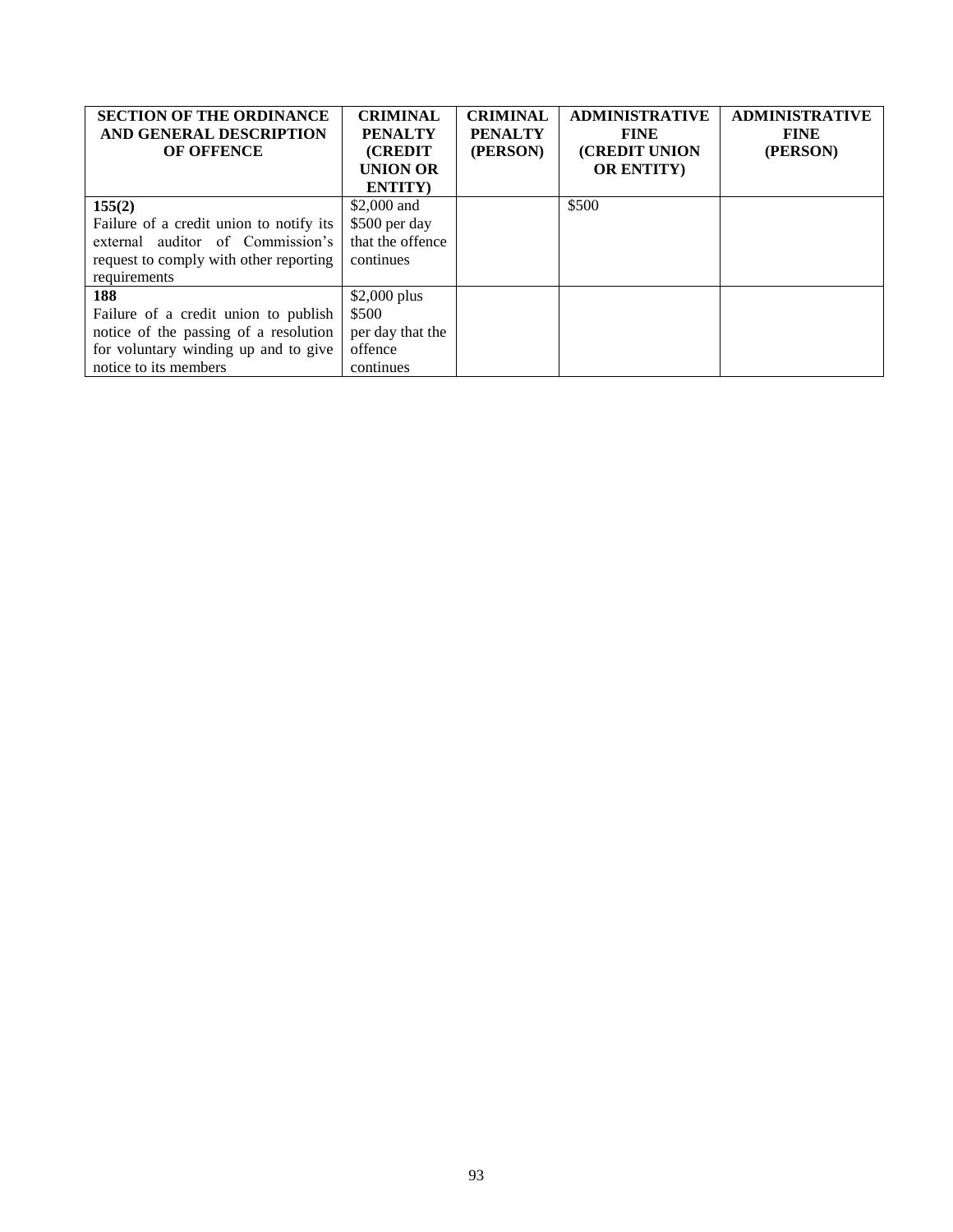*(Section 77, 128(5))*

#### CORRECTIVE ACTION BY COMMISSION

In pursuance of section 77, the Commission may take the following forms of corrective action:

- *(a)* issue directions to a credit union, officer, employee or agent of a credit union;
- *(b)* issue compliance directions;
- *(c)* direct a credit union to engage an independent accountant to perform or conduct a review of its financial statements and accounting records;
- *(d)* disclose information pertaining to a credit union in the *Gazette* and at least two newspapers in national circulation or by electronic or any other appropriate means;
- *(e)* require the credit union to provide information;
- *(f)* inquire into and examine the affairs of a credit union or affiliate;
- *(g)* revoke the licence of a credit union;
- *(h)* restrict the licence of a credit union;
- *(i)* vary the restriction on the licence of a credit union;
- *(j)* disqualify a person from being a member of the board of a credit union;
- *(k)* require the credit union to remedy any breach of prudential criteria as prescribed in the Regulations;
- *(l)* require a board of a credit union to take action to comply with a direction;
- *(m)* apply to the Supreme Court for—
	- (i) an order to require a person to comply with a direction, restriction or measure imposed;
	- (ii) a restraining order or other injunctive or equitable relief or any other remedy which may be provided by law; or
	- (iii) an order for judicial management;
- *(n)* suspend the operations of a credit union;
- *(o)* refuse to grant approval for a licence for reconstruction of a credit union;
- *(p)* issue an order to wind-up a credit union;
- *(q)* petition the Supreme Court for the winding up of a credit union;
- *(r)* issue a notice offering a person the opportunity to discharge any liability to conviction in respect of an offence by payment of an administrative fine; or
- *(s)* take any other corrective and remedial action and decision that the Commission considers appropriate to ensure compliance with the Ordinance.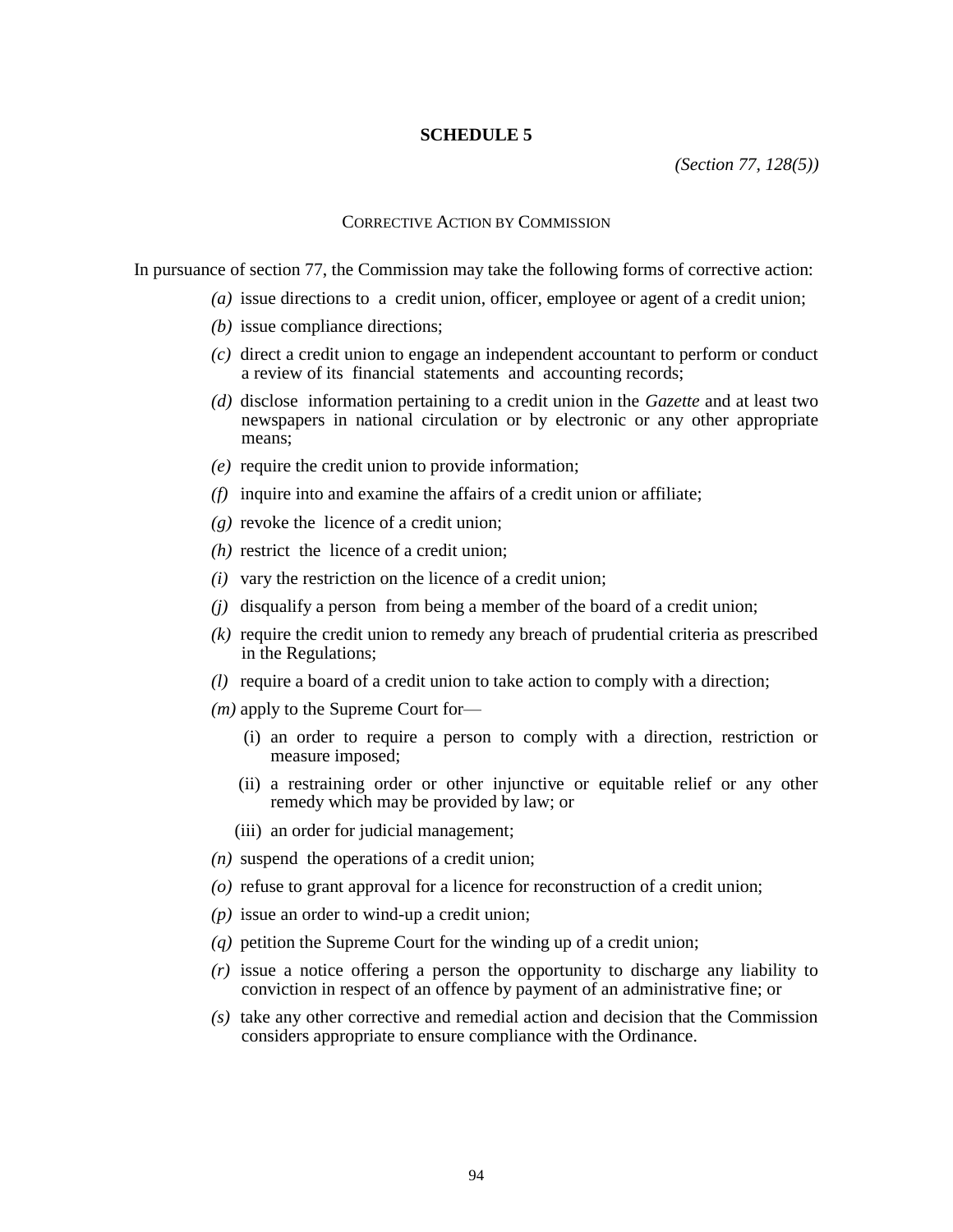*(Sections 2, 28(1)(g))*

### PRUDENT OPERATIONS AND CONDUCT FOR CREDIT UNIONS

## **1. Good Governance**

The board of a credit union and senior management must adopt the following practices for prudent operation and conduct—

- *(a)* Strategic Planning: considering, approving and monitoring strategic business plans for the credit union;
- *(b)* Risk Management: identifying and evaluating the risks involved in a credit union's business operations;
- *(c)* Accountability: establishing the responsibilities and accountabilities of the board and board committees;
- *(d)* Annual review of policies: reviewing and approving all policies that govern the operations of the credit union;
- *(e)* Meetings: holding regular meetings of the board of the credit union and documenting the minutes of all meetings in a manner that captures the decisionmaking process of the board of the credit union. Minutes should be completed in a timely manner and confirmed;
- *(f)* Information Technology Systems Integrity: ensuring the business operations are functioning properly and effectively and under a sound framework of internal controls;
- *(g)* Avoidance of self-dealing: establishing controls to ensure that there are no instances of self-dealing;
- *(h)* Assessment of effectiveness: reviewing the effectiveness of the board's performance on a regular basis;
- *(i)* Regulatory Compliance: establishing a compliance function and system to ensure compliance with all applicable laws and regulations; and
- *(j)* Verification for accuracy: establishing controls to verify and ensure the accuracy of all statements, reports, declarations or other returns that are required under the Ordinance.

## **2. Training and Development programmes**

Annual training programmes shall be made available to all new and existing officers and members of the board of a credit union to cover at least three or more of the following disciplines—

- *(a)* credit risk management;
- *(b)* investment management;
- *(c)* standards of corporate governance;
- *(d)* key provisions of the Ordinance and Regulations which govern the sector;
- *(e)* financial accounting;
- *(f)* business of the credit union; and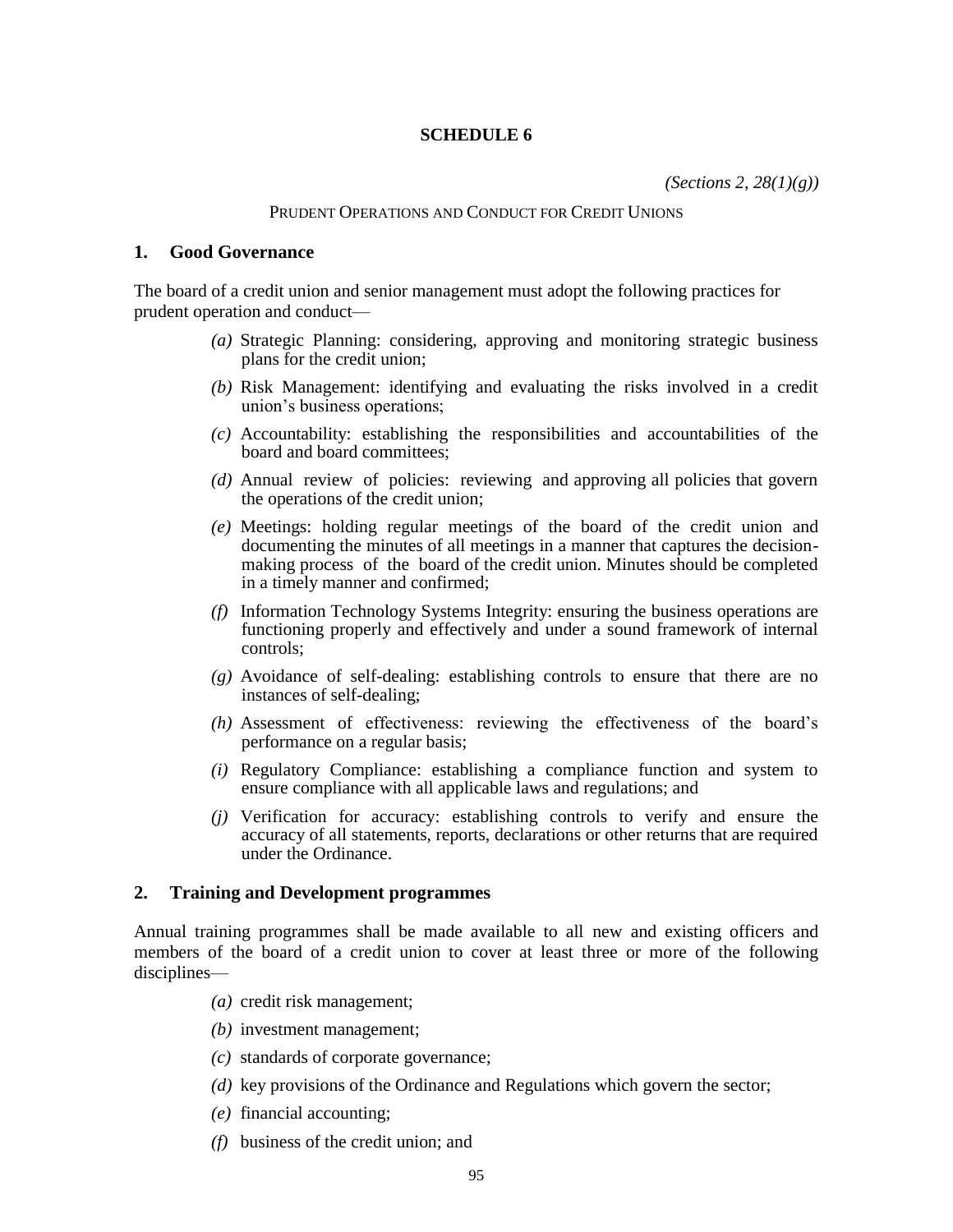*(g)* interpretation of financial statements.

## **3. Maintenance of Credit Unions**

(1) A credit union shall not be regarded as conducting its business in a prudent manner unless it maintains or, as the case may be, will maintain adequate systems of control of its business and records.

(2) Records and systems shall not be regarded as adequate unless they are such as to enable the credit union to meet the prudential criteria and the credit union shall comply with the duties imposed on it by, or under this Ordinance.

(3) Financial records of the credit union are to be kept in such a manner that facilitates timely regulatory reporting, fair and accurate reporting of the financial position of the credit union to management and the board of the credit union and facilitates the timely preparation of audit schedules and worksheets required for the audit by the external auditors.

## **4. Internal Controls**

A sound internal control environment which seeks to maintain the reliability and integrity of the financial and operational information and prevent and detect errors and fraud should include the following elements—

- *(a)* segregation of duties;
- *(b)* approval authorities; and
- *(c)* regular valuation of assets.

# **5. Technology Risk**

Credit unions shall—

- *(a)* adapt the credit union's technology to its business strategy, business plans and operating needs;
- *(b)* properly authorise, test and document technology changes before implementing them;
- *(c)* implement effective security systems and processes to protect sensitive and private member information and prevent the unlawful use of this information;
- *(d)* implement effective back-up processes, recovery processes and standby arrangements to address technology interruption, destruction or failure;
- *(e)* allocate appropriate resources (money, people and training) to maintain and enhance the technology; and
- *(f)* implement effective security systems and processes to protect the information that the technology records, processes, reports and stores.

# **6. Operating Efficiency**

Credit unions should limit their operating costs to 5% of their average assets.